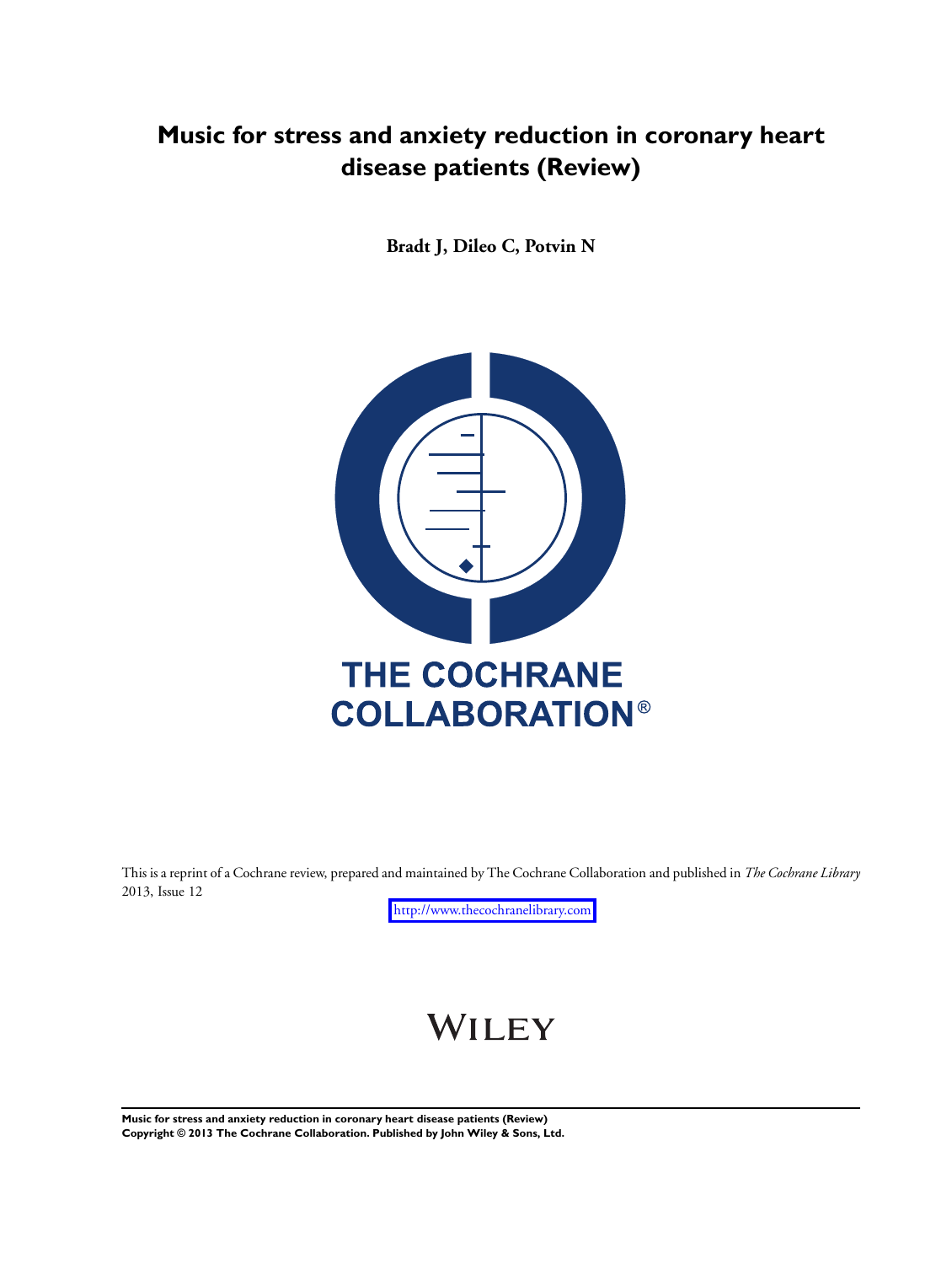## **TABLE OF CONTENTS**

|                                                                                                                                                                                                                                                                          | 8   |
|--------------------------------------------------------------------------------------------------------------------------------------------------------------------------------------------------------------------------------------------------------------------------|-----|
|                                                                                                                                                                                                                                                                          | 8   |
|                                                                                                                                                                                                                                                                          | 11  |
|                                                                                                                                                                                                                                                                          | 14  |
|                                                                                                                                                                                                                                                                          | 15  |
| Figure 3.                                                                                                                                                                                                                                                                | 16  |
| Figure 4.                                                                                                                                                                                                                                                                | 17  |
| Figure 5.                                                                                                                                                                                                                                                                | 18  |
|                                                                                                                                                                                                                                                                          | 21  |
|                                                                                                                                                                                                                                                                          | 23  |
|                                                                                                                                                                                                                                                                          | 25  |
|                                                                                                                                                                                                                                                                          | 25  |
|                                                                                                                                                                                                                                                                          | 29  |
|                                                                                                                                                                                                                                                                          | 70  |
| Analysis 1.1. Comparison 1 Music versus standard care, Outcome 1 Psychological distress.                                                                                                                                                                                 | 72  |
| Analysis 1.2. Comparison 1 Music versus standard care, Outcome 2 Anxiety (all measures) - patient type.                                                                                                                                                                  | 73  |
| Analysis 1.3. Comparison 1 Music versus standard care, Outcome 3 Anxiety (all measures) - music preference.                                                                                                                                                              | 74  |
| Analysis 1.4. Comparison 1 Music versus standard care, Outcome 4 State anxiety (STAI) - patient type.                                                                                                                                                                    | 75  |
| Analysis 1.5. Comparison 1 Music versus standard care, Outcome 5 State Anxiety (STAI) - music preference.                                                                                                                                                                | 76  |
| Analysis 1.6. Comparison 1 Music versus standard care, Outcome 6 State Anxiety (STAI) - music preference MI only.                                                                                                                                                        | 77  |
| Analysis 1.7. Comparison 1 Music versus standard care, Outcome 7 Anxiety (non-STAI)-patient type.                                                                                                                                                                        | 78  |
| Analysis 1.8. Comparison 1 Music versus standard care, Outcome 8 Anxiety (non-STAI) - music preference.                                                                                                                                                                  | 79  |
| Analysis 1.9. Comparison 1 Music versus standard care, Outcome 9 Depression.                                                                                                                                                                                             | 80  |
| Analysis 1.10. Comparison 1 Music versus standard care, Outcome 10 Mood.                                                                                                                                                                                                 | 81  |
| Analysis 1.11. Comparison 1 Music versus standard care, Outcome 11 Heart rate-patient type.                                                                                                                                                                              | 82  |
| Analysis 1.12. Comparison 1 Music versus standard care, Outcome 12 Heart rate - music preference.                                                                                                                                                                        | 83  |
| Analysis 1.13. Comparison 1 Music versus standard care, Outcome 13 Heart rate variability.                                                                                                                                                                               | 84  |
| Analysis 1.14. Comparison 1 Music versus standard care, Outcome 14 Respiratory rate - music preference.                                                                                                                                                                  | 85  |
| Analysis 1.15. Comparison 1 Music versus standard care, Outcome 15 Systolic blood pressure.                                                                                                                                                                              | 86  |
| Analysis 1.16. Comparison 1 Music versus standard care, Outcome 16 Diastolic blood pressure.                                                                                                                                                                             | 87  |
| Analysis 1.17. Comparison 1 Music versus standard care, Outcome 17 Mean Arterial Pressure.                                                                                                                                                                               | 88  |
| Analysis 1.18. Comparison 1 Music versus standard care, Outcome 18 Oxygen Saturation.                                                                                                                                                                                    | 88  |
| Analysis 1.19. Comparison 1 Music versus standard care, Outcome 19 Pain.                                                                                                                                                                                                 | 89  |
| Analysis 1.20. Comparison 1 Music versus standard care, Outcome 20 Length of hospital stay.                                                                                                                                                                              | 90  |
| Analysis 1.21. Comparison 1 Music versus standard care, Outcome 21 Opioid intake.                                                                                                                                                                                        | 90  |
| Analysis 1.22. Comparison 1 Music versus standard care, Outcome 22 Quality of sleep.<br>$1 - 1 - 1 - 1 - 1 - 1 - 1 - 1 - 1 - 1$                                                                                                                                          | 91  |
| <b>APPENDICES</b><br>the contract of the contract of the contract of the contract of the contract of the contract of the contract of                                                                                                                                     | 91  |
| WHAT'S NEW responsive to the contract of the contract of the contract of the contract of the contract of the contract of the contract of the contract of the contract of the contract of the contract of the contract of the c                                           | 102 |
|                                                                                                                                                                                                                                                                          | 102 |
|                                                                                                                                                                                                                                                                          | 103 |
|                                                                                                                                                                                                                                                                          | 103 |
| SOURCES OF SUPPORT<br>the contract of the contract of the contract of the contract of the contract of the contract of the contract of                                                                                                                                    | 103 |
| DIFFERENCES BETWEEN PROTOCOL AND REVIEW<br>$\frac{1}{2}$ , $\frac{1}{2}$ , $\frac{1}{2}$ , $\frac{1}{2}$ , $\frac{1}{2}$ , $\frac{1}{2}$ , $\frac{1}{2}$ , $\frac{1}{2}$ , $\frac{1}{2}$ , $\frac{1}{2}$ , $\frac{1}{2}$ , $\frac{1}{2}$ , $\frac{1}{2}$ , $\frac{1}{2}$ | 103 |
| <b>INDEX TERMS</b>                                                                                                                                                                                                                                                       | 104 |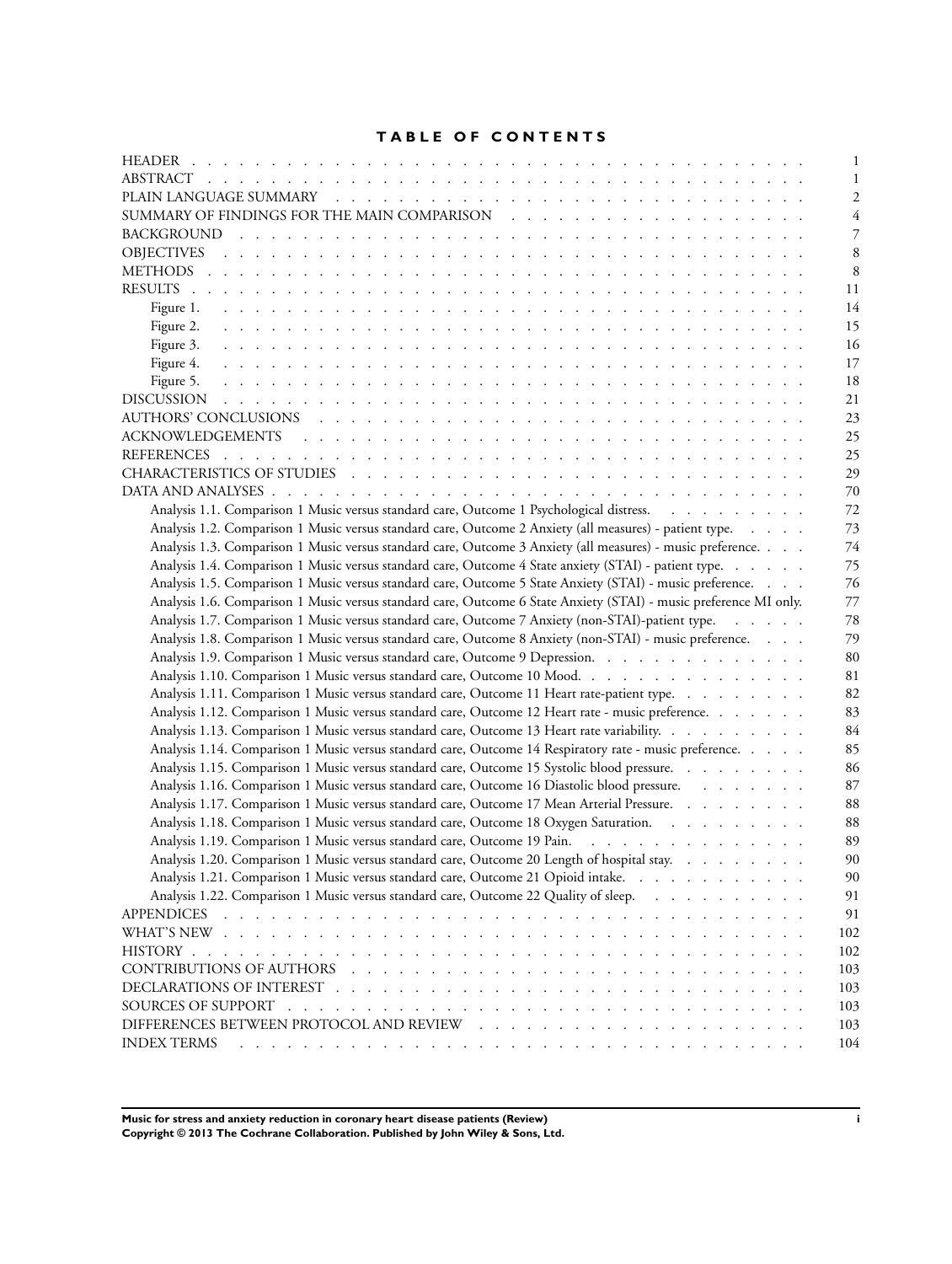**[Intervention Review]**

# **Music for stress and anxiety reduction in coronary heart disease patients**

Joke Bradt<sup>1</sup>, Cheryl Dileo<sup>2</sup>, Noah Potvin<sup>3</sup>

<sup>1</sup>Department of Creative Arts Therapies, College of Nursing and Health Professions, Drexel University, Philadelphia, PA, USA. <sup>2</sup>Department of Music Therapy and The Arts and Quality of Life Research Center, Boyer College of Music and Dance, Temple University, Philadelphia, USA. <sup>3</sup>Department of Creative Arts Therapies, College of Nursing and Health Professions, Drexel University, Philadelphia, PA, USA

Contact address: Joke Bradt, Department of Creative Arts Therapies, College of Nursing and Health Professions, Drexel University, 1505 Race Street, rm 1041, Philadelphia, PA, 19102, USA. [jbradt@drexel.edu](mailto:jbradt@drexel.edu).

**Editorial group:** Cochrane Heart Group.

**Publication status and date:** New search for studies and content updated (no change to conclusions), published in Issue 12, 2013. **Review content assessed as up-to-date:** 4 December 2013.

**Citation:** Bradt J, Dileo C, Potvin N. Music for stress and anxiety reduction in coronary heart disease patients. *Cochrane Database of Systematic Reviews* 2013, Issue 12. Art. No.: CD006577. DOI: 10.1002/14651858.CD006577.pub3.

Copyright © 2013 The Cochrane Collaboration. Published by John Wiley & Sons, Ltd.

## **A B S T R A C T**

#### **Background**

Individuals with coronary heart disease (CHD) often suffer from severe distress due to diagnosis, hospitalization, surgical procedures, uncertainty of outcome, fear of dying, doubts about progress in recovery, helplessness and loss of control. Such adverse effects put the cardiac patient at greater risk for complications, including sudden cardiac death. It is therefore of crucial importance that the care of people with CHD focuses on psychological as well as physiological needs.

Music interventions have been used to reduce anxiety and distress and improve physiological functioning in medical patients; however its efficacy for people with CHD needs to be evaluated.

## **Objectives**

To update the previously published review that examined the effects of music interventions with standard care versus standard care alone on psychological and physiological responses in persons with CHD.

#### **Search methods**

We searched the Cochrane Central Register of Controlled Trials (CENTRAL) on *The Cochrane Library* (2012, Issue 10), MEDLINE (OvidSP, 1950 to October week 4 2012), EMBASE (OvidSP, 1974 to October week 5 2012), CINAHL (EBSCOhost, 1982 to 9 November 2012), PsycINFO (OvidSP, 1806 to October week 5 2012), LILACS (Virtual Health Library, 1982 to 15 November 2012), Social Science Citation Index (ISI, 1974 to 9 November 2012), a number of other databases, and clinical trial registers. We also conducted handsearching of journals and reference lists. We applied no language restrictions.

## **Selection criteria**

We included all randomized controlled trials and quasi-randomized trials that compared music interventions and standard care with standard care alone for persons with confirmed CHD.

**Music for stress and anxiety reduction in coronary heart disease patients (Review) 1 Copyright © 2013 The Cochrane Collaboration. Published by John Wiley & Sons, Ltd.**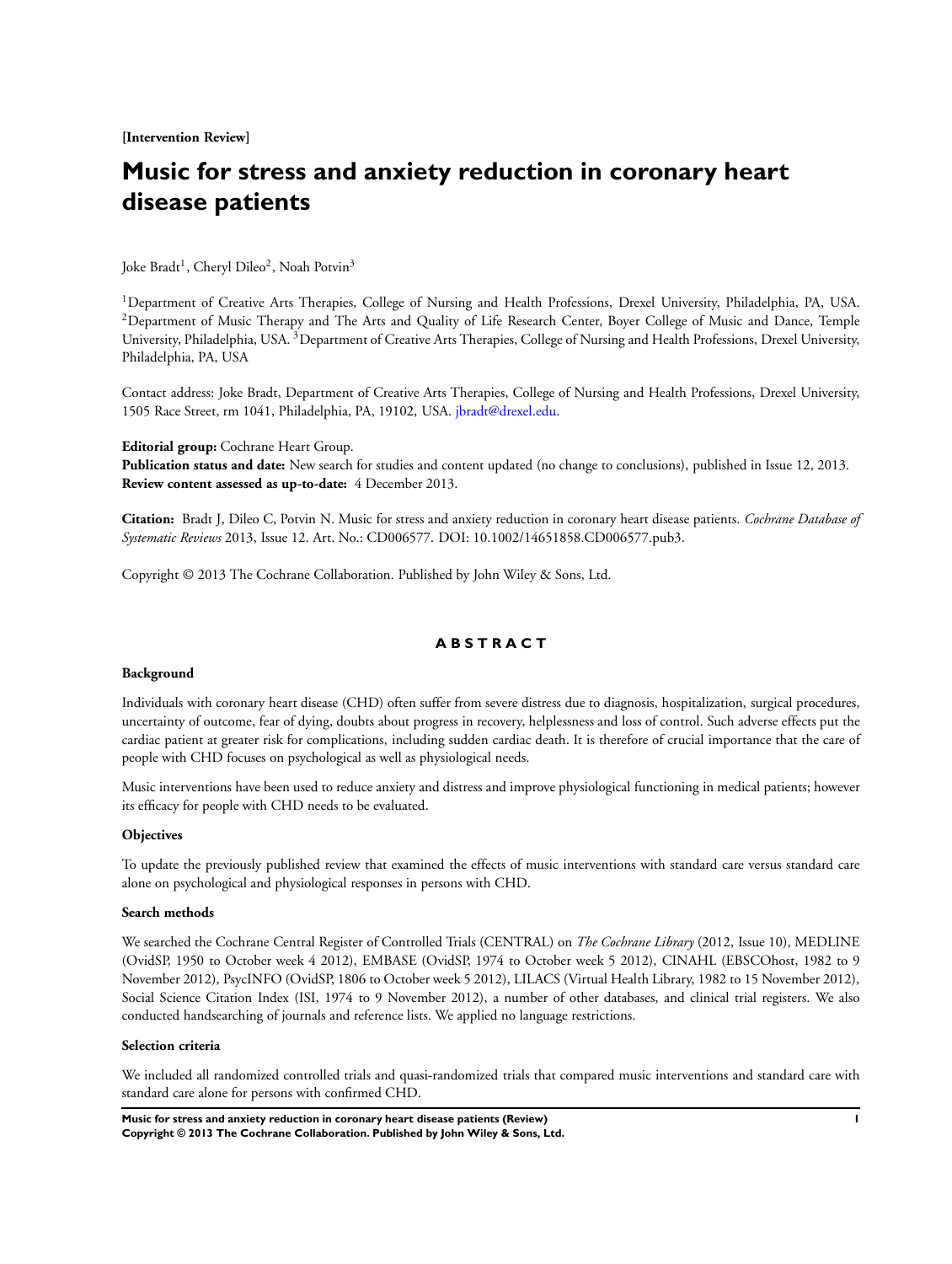#### **Data collection and analysis**

Two review authors independently extracted data and assessed methodological quality, seeking additional information from the trial researchers when necessary. We present results using weighted mean differences for outcomes measured by the same scale, and standardized mean differences for outcomes measured by different scales. We used post-intervention scores. In cases of significant baseline difference, we used change scores (changes from baseline).

#### **Main results**

We identified four new trials for this update. In total, the evidence for this review rests on 26 trials (1369 participants). Listening to music was the main intervention used, and 23 of the studies did not include a trained music therapist.

Results indicate that music interventions have a small beneficial effect on psychological distress in people with CHD and this effect is consistent across studies (MD = -1.26, 95% CI -2.30 to -0.22,  $P = 0.02$ ,  $I^2 = 0\%$ ). Listening to music has a moderate effect on anxiety in people with CHD; however results were inconsistent across studies (SMD = -0.70, 95% CI -1.17 to -0.22, P = 0.004, I<sup>2</sup> = 77%). Studies that used music interventions in people with myocardial infarction found more consistent anxiety-reducing effects of music, with an average anxiety reduction of 5.87 units on a 20 to 80 point score range (95% CI -7.99 to -3.75, P < 0.00001, I<sup>2</sup> = 53%). Furthermore, studies that used patient-selected music resulted in greater anxiety-reducing effects that were consistent across studies  $(SMD = -0.89, 95\% \text{ CI} -1.42 \text{ to } -0.36, P = 0.001, I^2 = 48\%).$  Findings indicate that listening to music reduces heart rate (MD = -3.40, 95% CI -6.12 to -0.69, P = 0.01), respiratory rate (MD = -2.50, 95% CI -3.61 to -1.39, P < 0.00001) and systolic blood pressure (MD = -5.52 mmHg, 95% CI - 7.43 to -3.60, P < 0.00001). Studies that included two or more music sessions led to a small and consistent pain-reducing effect (SMD = -0.27, 95% CI -0.55 to -0.00, P = 0.05). The results also suggest that listening to music may improve patients' quality of sleep following a cardiac procedure or surgery (SMD = 0.91, 95% CI 0.03 to 1.79, P = 0.04).

We found no strong evidence for heart rate variability and depression. Only one study considered hormone levels and quality of life as an outcome variable. A small number of studies pointed to a possible beneficial effect of music on opioid intake after cardiac procedures or surgery, but more research is needed to strengthen this evidence.

#### **Authors' conclusions**

This systematic review indicates that listening to music may have a beneficial effect on anxiety in persons with CHD, especially those with a myocardial infarction. Anxiety-reducing effects appear to be greatest when people are given a choice of which music to listen to.

Furthermore, listening to music may have a beneficial effect on systolic blood pressure, heart rate, respiratory rate, quality of sleep and pain in persons with CHD. However, the clinical significance of these findings is unclear. Since many of the studies are at high risk of bias, these findings need to be interpreted with caution. More research is needed into the effects of music interventions offered by a trained music therapist.

## **P L A I N L A N G U A G E S U M M A R Y**

## **Music to reduce stress and anxiety for people with coronary heart disease**

Individuals with coronary heart disease often suffer from severe distress, putting them at greater risk for complications, including sudden cardiac death. It is therefore important that the care of people with coronary heart disease focuses on psychological as well as physiological needs. Music interventions have been used for many years to reduce anxiety and distress and improve physiological responses such as heart rate and respiratory rate in medical patients.

This review is an update of a previous Cochrane review from 2009 which suggested that music interventions may have a beneficial effect on anxiety and physiological responses in people with coronary heart disease but the quality of the evidence was not strong and the clinical significance unclear.

For this review, we searched for additional trials on the effect of music interventions on stress and anxiety in people with coronary heart disease. We searched for studies published up until November 2012 as well as ongoing studies until November 2012. We considered all studies in which any form of participation in music (e.g. listening to music, singing, playing music) was compared with any form of standard treatment and included persons with confirmed coronary heart disease. We identified four new trials for this update.

This review includes 26 trials with a total of 1369 participants. The trials were small in size. The findings suggest that listening to music may have a beneficial effect on systolic blood pressure and heart rate in people with coronary heart disease. Listening to music also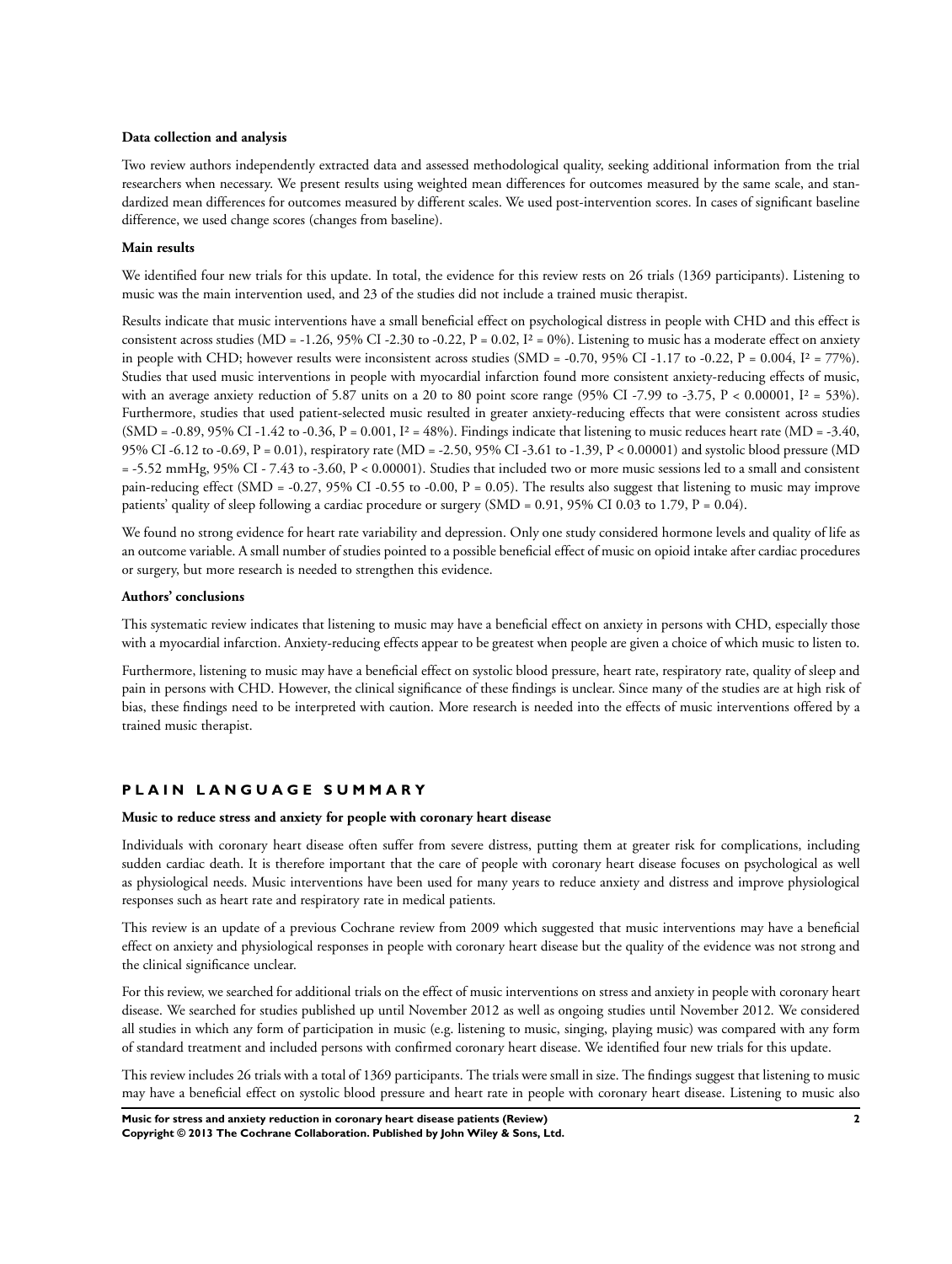appears to be effective in reducing anxiety in people with myocardial infarction, especially when they are given a choice of which music to listen to. Listening to music may also reduce pain and respiratory rate. However the size of the effects on pain and respiratory rate is small. Therefore, its clinical importance is unclear. Finally, listening to music appears to improve patients' quality of sleep following a cardiac procedure or surgery. We found no evidence of effect for depression or heart rate variability, and inconsistent results for mood. No adverse effects of music interventions were reported. The majority of the studies examined the effects of listening to pre-recorded music. More research is needed on the effects of music interventions offered by a trained music therapist. Overall, the quality of the evidence is not strong thus the results should be interpreted with caution.

We did not identify any conflicts of interests in the included studies.

**Music for stress and anxiety reduction in coronary heart disease patients (Review) 3 Copyright © 2013 The Cochrane Collaboration. Published by John Wiley & Sons, Ltd.**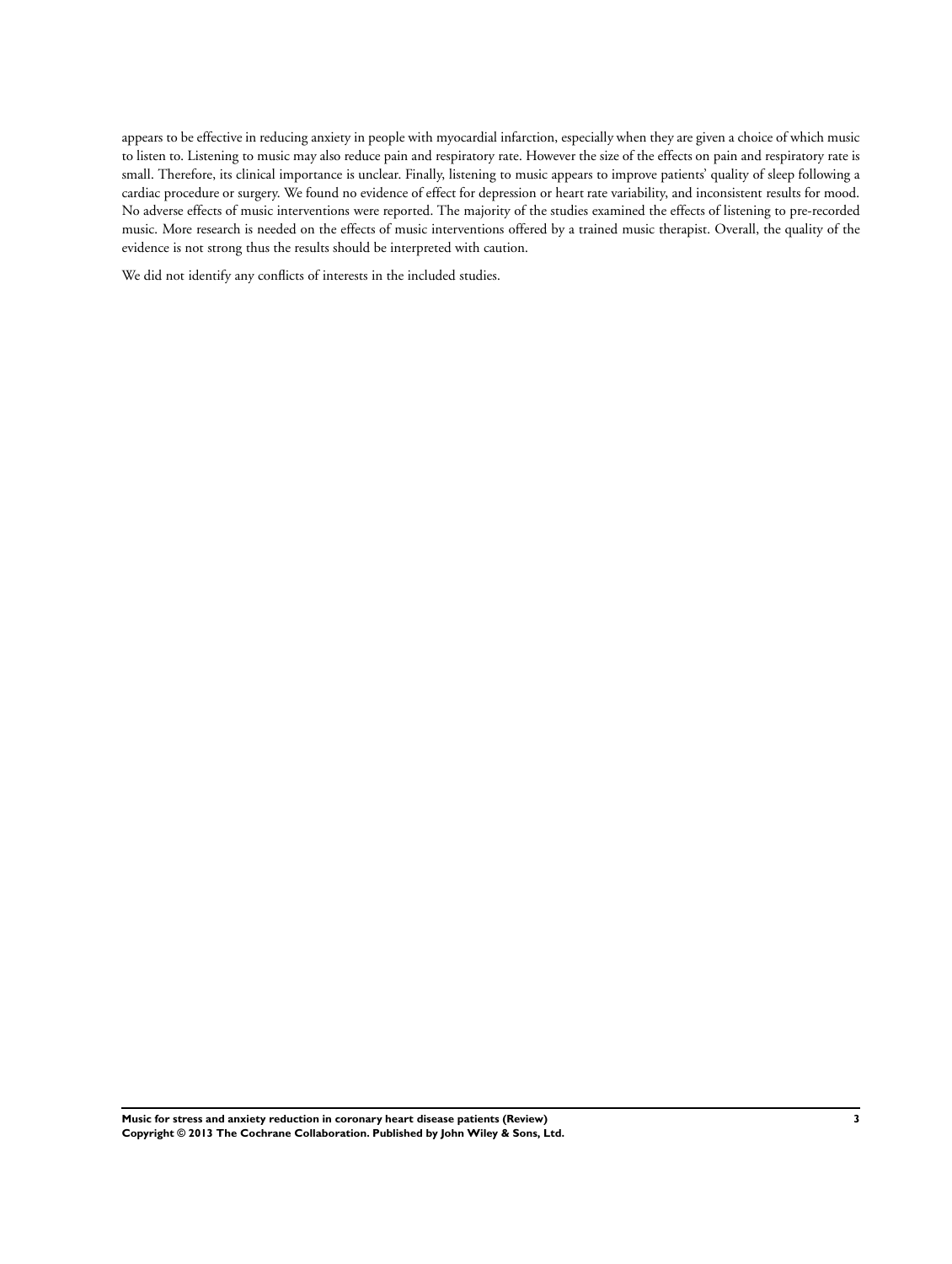# <span id="page-5-0"></span>SUMMARY OF FINDINGS FOR THE MAIN COMPARISON *[\[Explanation\]](http://www.thecochranelibrary.com/view/0/SummaryFindings.html)*

## **Music versus standard care for coronary heart disease**

**Patient or population:** people with coronary heart disease **Settings:**

**Intervention:** music versus standard care

| <b>Outcomes</b>                                       | Illustrative comparative risks* (95% CI) |                                                                                                                                                               | <b>Relative effect</b><br>(95% CI) | <b>No of Participants</b><br>(studies) | <b>Quality of the evidence</b><br>(GRADE)             | <b>Comments</b> |
|-------------------------------------------------------|------------------------------------------|---------------------------------------------------------------------------------------------------------------------------------------------------------------|------------------------------------|----------------------------------------|-------------------------------------------------------|-----------------|
|                                                       | <b>Assumed risk</b>                      | <b>Corresponding risk</b>                                                                                                                                     |                                    |                                        |                                                       |                 |
|                                                       | <b>Control</b>                           | Music versus standard<br>care                                                                                                                                 |                                    |                                        |                                                       |                 |
| <b>Psychological Distress</b><br><b>POMS</b>          |                                          | The mean psychological<br>distress in the interven-<br>tion groups was<br>1.26 lower<br>(2.30 to 0.22 lower)                                                  |                                    | 228<br>(5 studies)                     | $\oplus \oplus \odot \odot$<br>low <sup>1</sup>       |                 |
| <b>Anxiety (all measures)</b><br>NRS, VAS, HADS, STAI |                                          | The mean anxiety (all<br>measures) in the inter-<br>vention groups was<br>0.70 standard deviations<br><b>lower</b><br>$(1.17 \text{ to } 0.22 \text{ lower})$ |                                    | 353<br>(10 studies)                    | $\bigoplus$<br>very low $1,2,3$                       |                 |
| State anxiety (MI pa-<br>tients)<br><b>STAI</b>       |                                          | The mean state anxiety<br>(MI patients) in the inter-<br>vention groups was<br><b>5.87 lower</b><br>(7.99 to 3.75 lower)                                      |                                    | 243<br>(6 studies)                     | $\oplus \oplus \bigcirc \bigcirc$<br>low <sup>1</sup> |                 |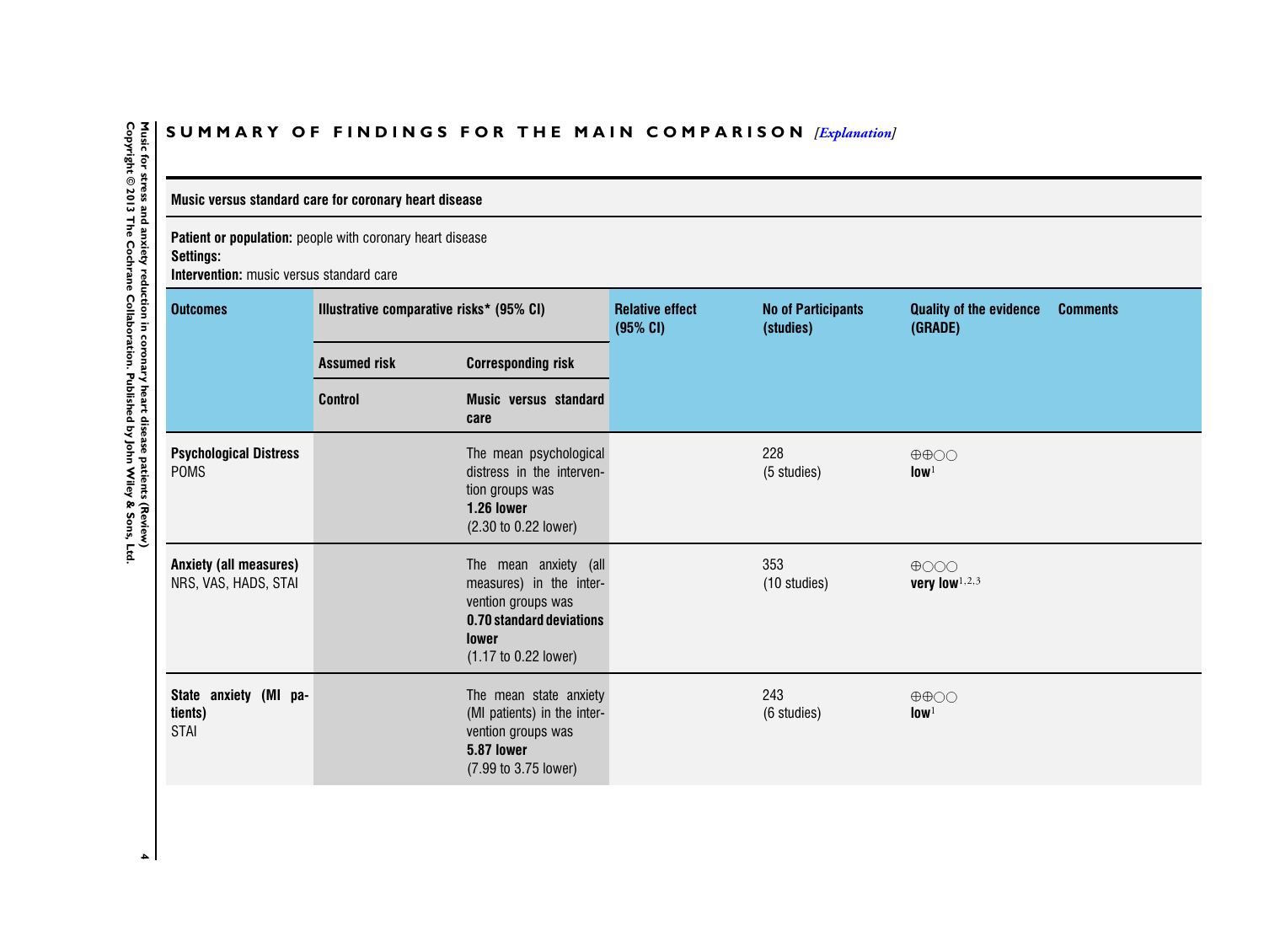| <b>Heart rate</b><br>bpm                                                                                     | The mean heart rate in the<br>intervention groups was<br><b>3.62 lower</b><br>(6.28 to 0.95 lower)                                                                                                                                                                                                                                                                                                                     | 828<br>(13 studies) | $\bigoplus$ 000<br>very $low1,2,3$                                                                                                                                                     |
|--------------------------------------------------------------------------------------------------------------|------------------------------------------------------------------------------------------------------------------------------------------------------------------------------------------------------------------------------------------------------------------------------------------------------------------------------------------------------------------------------------------------------------------------|---------------------|----------------------------------------------------------------------------------------------------------------------------------------------------------------------------------------|
| <b>Respiratory rate</b><br>breaths per minute                                                                | The mean respiratory rate<br>in the intervention groups<br>was<br><b>2.50 lower</b><br>(3.61 to 1.39 lower)                                                                                                                                                                                                                                                                                                            | 442<br>(7 studies)  | $\bigoplus$<br>very low <sup>1,4</sup>                                                                                                                                                 |
| <b>Systolic blood pressure</b>                                                                               | The mean systolic blood<br>pressure in the interven-<br>tion groups was<br><b>5.52 lower</b><br>(7.43 to 3.60 lower)                                                                                                                                                                                                                                                                                                   | 775<br>(11 studies) | $\oplus \oplus \bigcirc \bigcirc$<br>low <sup>1</sup>                                                                                                                                  |
| Pain<br>VAS, NRS                                                                                             | The mean pain in the in-<br>tervention groups was<br>0.43 standard deviations<br><b>lower</b><br>(0.80 to 0.05 lower)                                                                                                                                                                                                                                                                                                  | 562<br>(8 studies)  | $\bigoplus$<br>very $low1,3,5$                                                                                                                                                         |
| CI: Confidence interval;                                                                                     | assumed risk in the comparison group and the relative effect of the intervention (and its 95% CI).                                                                                                                                                                                                                                                                                                                     |                     | *The basis for the assumed risk (e.g. the median control group risk across studies) is provided in footnotes. The corresponding risk (and its 95% confidence interval) is based on the |
| <b>GRADE Working Group grades of evidence</b><br>Very low quality: We are very uncertain about the estimate. | High quality: Further research is very unlikely to change our confidence in the estimate of effect.<br>Moderate quality: Further research is likely to have an important impact on our confidence in the estimate of effect and may change the estimate.<br>Low quality: Further research is very likely to have an important impact on our confidence in the estimate of effect and is likely to change the estimate. |                     |                                                                                                                                                                                        |

<sup>3</sup>Wide confidence interval

4Results were inconsistent across studies as evidenced by  $I^2 = 79\%$ .

 $\mathsf{u}$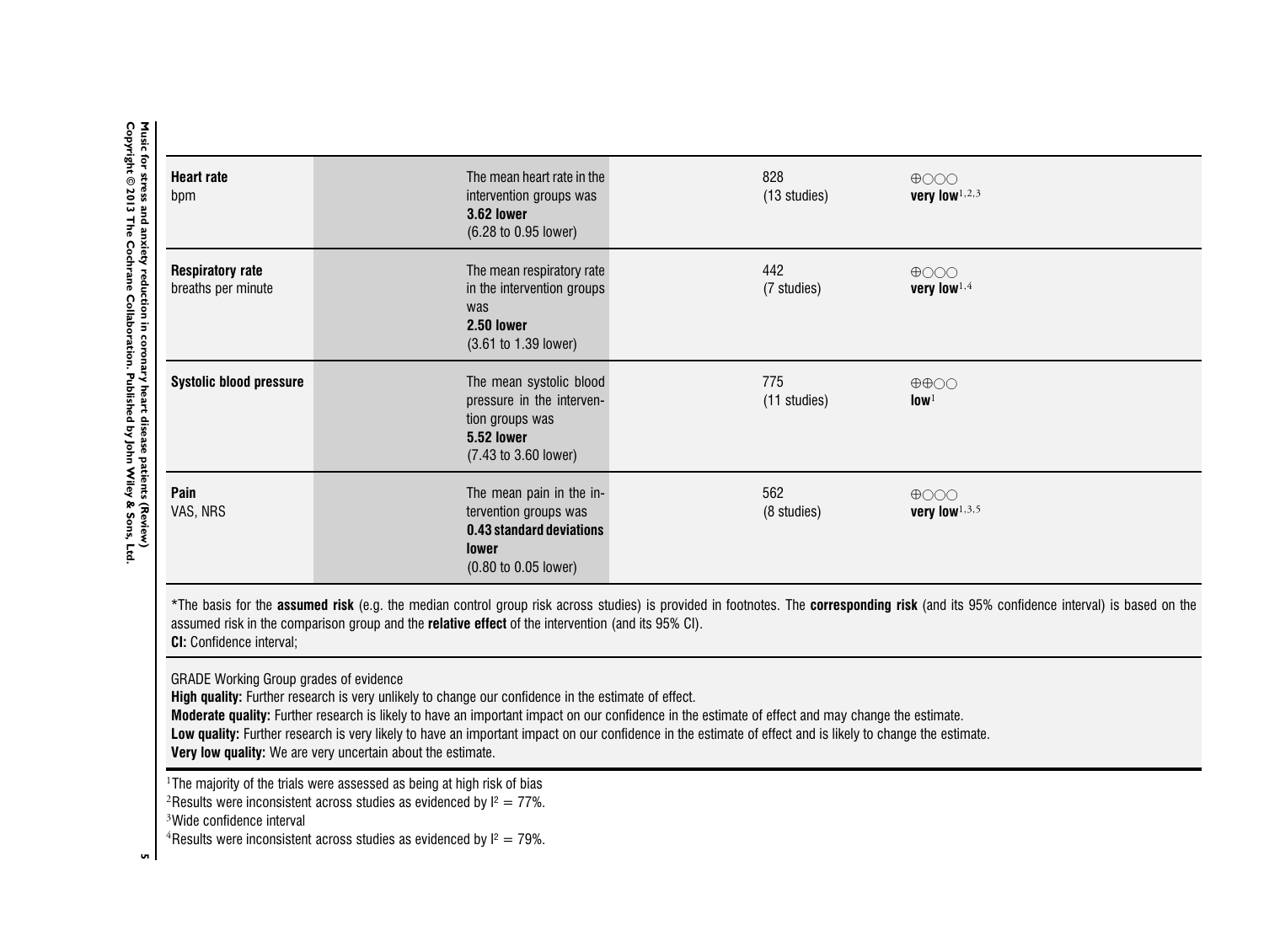| Copyright © 2013 The Cochrane Collaboration. Published by John Wiley & Sons, Ltd. | $\ddot{\phantom{a}}$<br>Ausic for stress and anxiety reduction in coronary heart disease patients (Review) |  |
|-----------------------------------------------------------------------------------|------------------------------------------------------------------------------------------------------------|--|
|                                                                                   |                                                                                                            |  |

 $\frac{6}{5}$   $\frac{3}{5}$  | <sup>5</sup>Results were inconsistent across studies as evidenced by  $I^2 = 81\%$ .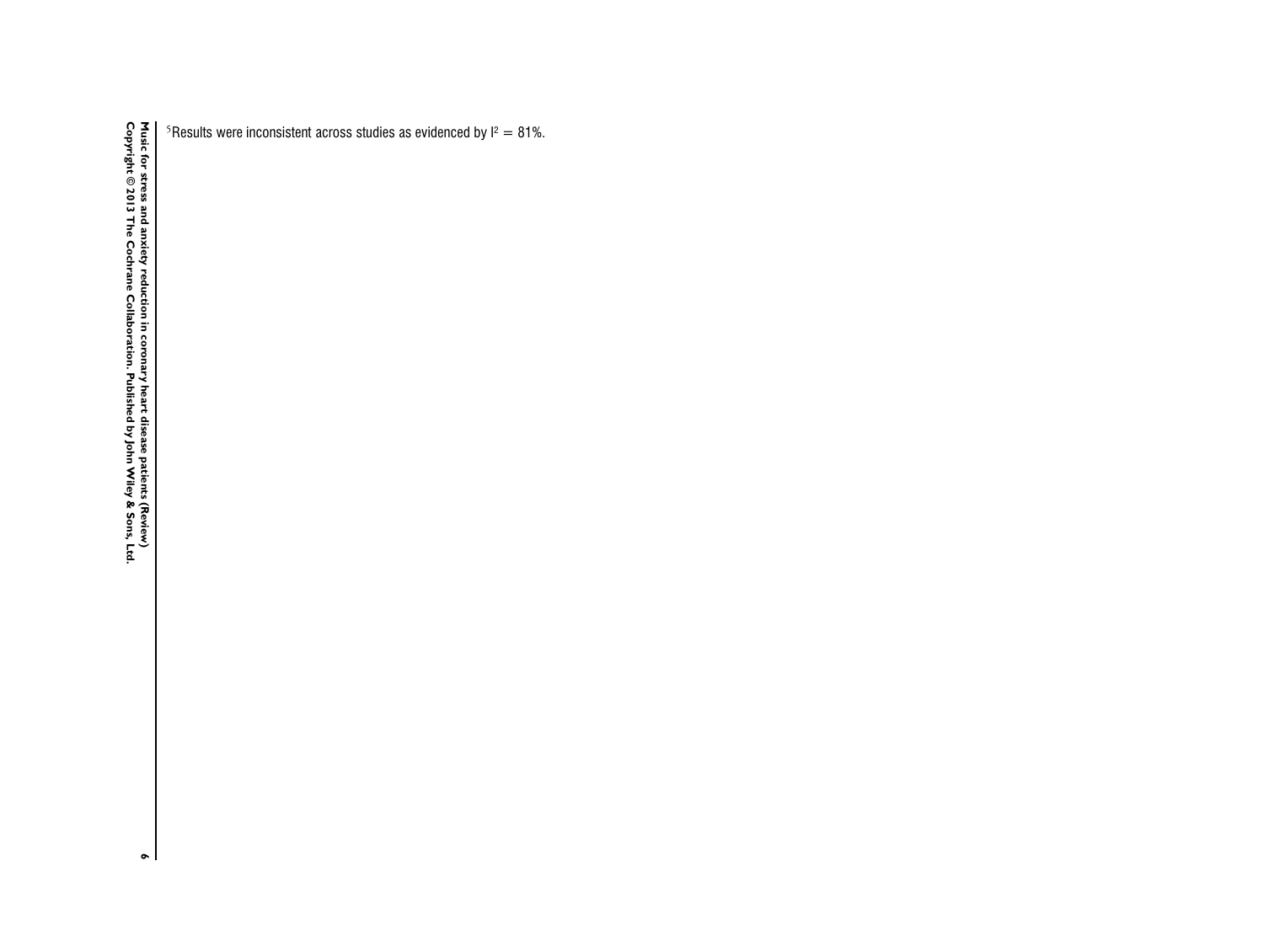## <span id="page-8-0"></span>**B A C K G R O U N D**

#### **Description of the condition**

Coronary heart disease (CHD) is the leading cause of death worldwide. According to the World Health Organization (WHO), 17.3 million people worldwide die of cardiovascular diseases (CVD) each year. By 2030, the WHO predicts 25 million CVD deaths globally [\(WHO 2012](#page-26-0)). Heart disease has no geographical, gender, or socioeconomic boundaries [\(Chockalingam 1999\)](#page-26-0). People with CHD often suffer from severe distress due to diagnosis, hospitalization, surgical procedures, uncertainty of outcome, fear of dying, doubts about progress in recovery, helplessness and loss of control [\(Barnason 1995;](#page-26-0) [Bolwerk 1990](#page-26-0); [Guzzetta 1989](#page-26-0); [Malan](#page-26-0) [1992](#page-26-0)). This stress is likely to stimulate the release of epinephrine and norepinephrine, resulting in increased heart rate, respiratory rate, arterial blood pressure, myocardial oxygen demand and anxiety levels. Such adverse effects put the cardiac patient at greater risk for complications, including sudden cardiac death [\(White 1999](#page-26-0)). It is therefore of crucial importance that the care of people with CHD focuses on psychological as well as physiological needs.

#### **Description of the intervention**

There is a great deal of literature, both quantitative and qualitative, regarding the use of music to reduce stress and anxiety in non-medical patients, and this provides the context and rationale for its hypothesized effects in people with CHD. Moreover, with non-medical patients, music is used both alone and as an adjunct to traditional stress-reduction approaches in therapy and for selfhelp procedures. Effects of music for stress reduction have been documented in physiological (e.g. heart rate, blood pressure, hormonal levels), neurological (e.g. electroencephalographic (EEG) readings) and psychological domains (e.g. self report, the Spielberger State-Trait Anxiety Inventory (STAI)) [\(Dileo 2007](#page-26-0)). In addition, the effects of both music and music therapy interventions have been documented in a range of other medical patients, for example, pre-surgical, oncology, pediatric, and pre-procedural patients [\(Dileo 1999](#page-26-0); [Dileo 2005](#page-26-0)). Moreover, anxiety and stress reduction is one of the primary outcomes investigated in music medicine and music therapy research with medical patients. Effects similar to those reported in the current review have been observed, and meta-analyses of these effects have been conducted [\(Bradt 2010b](#page-26-0); [Bradt 2011;](#page-26-0) [Dileo 2005](#page-26-0); [Standley 1986;](#page-26-0) [Standley](#page-26-0) [2000](#page-26-0)).

[Dileo 2007](#page-26-0) makes a clear distinction between music interventions administered by medical or healthcare professionals (music medicine) and those implemented by trained music therapists (music therapy). Interventions are categorized as 'music medicine' when passive listening to pre-recorded music is offered by medical personnel. In contrast, music therapy requires the implementation

of a music intervention by a trained music therapist, the presence of a therapeutic process, and the use of 'live' music experiences. These music experiences include: (1) listening to live, improvised or pre-recorded music; (2) performing music on an instrument; (3) improvising music spontaneously using voice or instruments or both; (4) composing music; and (5) music combined with other modalities (e.g. movement, imagery and art).

Several investigators have examined the effects of music on a variety of outcomes in people with CHD, including heart rate (Barnason 1995; Davis-Rollans 1987), respiratory rate, blood pressure [\(Barnason 1995](#page-26-0)), myocardial oxygen demand [\(White 1999](#page-26-0)), hormone levels ([Vollert 2002\)](#page-26-0), anxiety [\(Barnason 1995;](#page-26-0) [Bolwerk](#page-26-0) [1990](#page-26-0)), and pain [\(Zimmerman 1996](#page-26-0)).

## **How the intervention might work**

As discussed in a recently published Cochrane systematic review on the effects of music interventions on pre-operative anxiety ([Bradt](#page-26-0) [2013](#page-26-0)), a common theory regarding the anxiety-reducing effects of music is that music can help people focus their attention away from stressful events to something pleasant and soothing ([Mitchell](#page-26-0) [2003](#page-26-0); [Nilsson 2008\)](#page-26-0). Even though this is an important mechanism in anxiety reduction, it is important to emphasize that music does more than refocusing people's attention. It provides an aesthetic experience that can offer comfort and peace while awaiting a cardiac procedure or surgery or the outcome of a myocardial infarction. In music interventions provided by a trained music therapist, the music therapist furthermore adapts the live music interactions to the in-the-moment needs of the participants. This often provides a deeply humanizing and validating experience for the patient. The act of making music together can provide a strong sense of support. Moreover, the active and creative engagement in music making (e.g. singing songs, improvising music) stands in stark contrast with passively submitting oneself to cardiac procedures or surgery. This may result in an increased sense of control and empowerment.

It has been postulated that music induces relaxation through its impact on automated and central nervous responses ([Gillen 2008](#page-26-0)). More specifically, it is believed that the anxiolytic effect of music is achieved through its suppressive action on the sympathetic nervous system, leading to decreased adrenergic activity and decreased neuromuscular arousal [\(Chlan 1998;](#page-26-0) [Gillen 2008\)](#page-26-0). Music furthermore triggers the limbic system in the brain to release endorphins; these neurotransmitters play an important role in enhancing a sense of well-being ([Arslan 2008](#page-26-0); [Lee 2005](#page-26-0)). However, [Gillen 2008](#page-26-0) has suggested that more research is needed to examine the physiological mechanisms that explain the anxiolytic effects of music.

#### **Why it is important to do this review**

**Music for stress and anxiety reduction in coronary heart disease patients (Review) 7 Copyright © 2013 The Cochrane Collaboration. Published by John Wiley & Sons, Ltd.**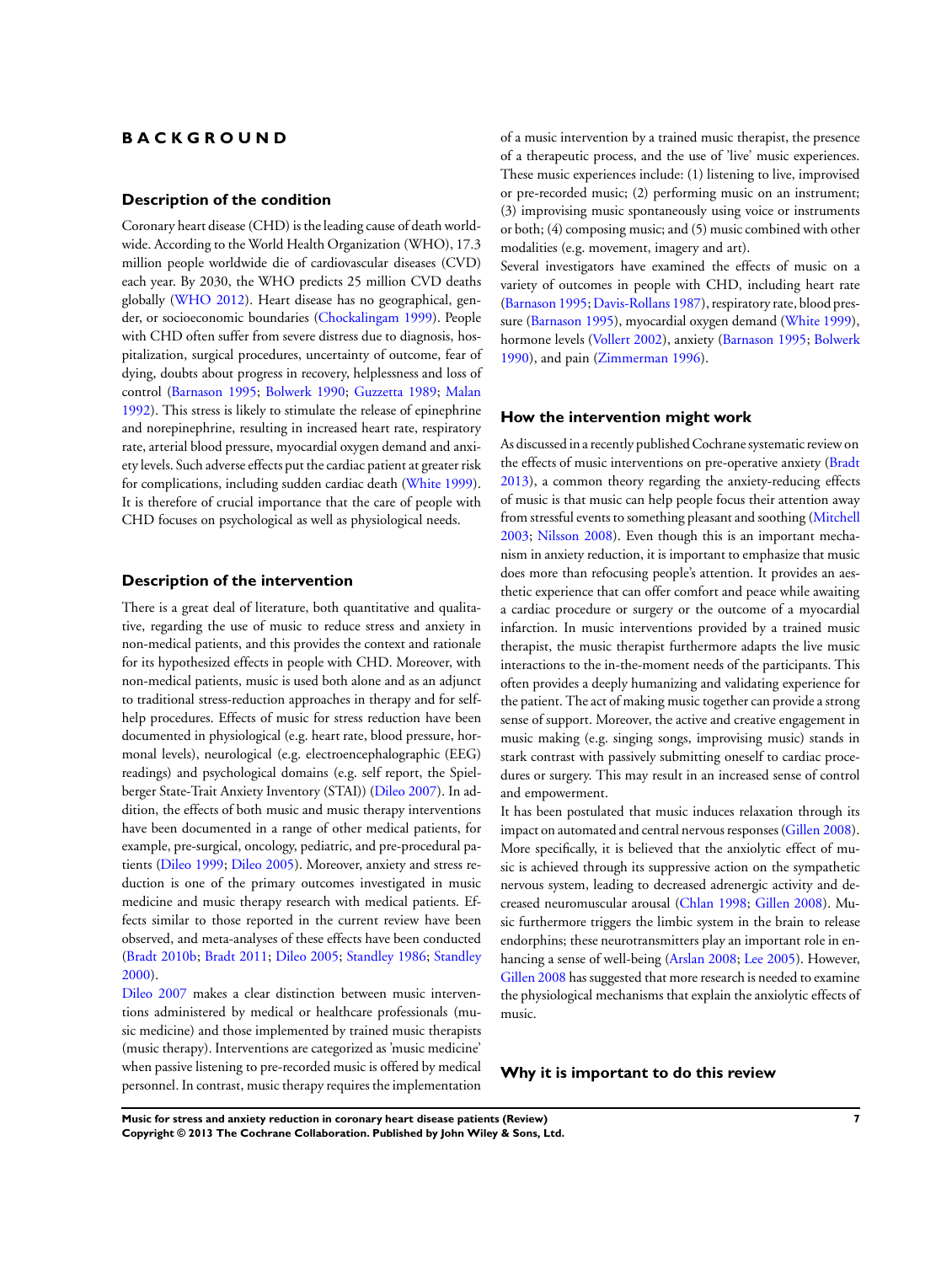Although there are no hypothesized responses to music unique to this population, the effects of music on heart rate, respiratory rate, blood pressure, and anxiety have been widely studied both in people with or without medical conditions. These outcomes have heightened significance when it comes to cardiac patients, and a systematic review of the existing data is therefore much needed. The previous version of this review found that music listening may have a beneficial effect for people with CHD and may reduce blood pressure and heart rate. Listening to music also appeared to be effective in reducing anxiety in people with myocardial infarction (MI) upon hospitalization. It has therefore been recommended that music listening be offered as a stress management intervention to people with MI upon hospitalization.

## **O B J E C T I V E S**

To update the previously published review that examined the effects of music interventions with standard care versus standard care alone on psychological and physiological responses in persons with CHD.

## **M E T H O D S**

#### **Criteria for considering studies for this review**

#### **Types of studies**

All randomized clinical trials and quasi-randomized trials (trials that allocate participants to a treatment by using a method that is not random such as alternate group assignment or date of birth) in any language, published and unpublished, were eligible for inclusion.

#### **Types of participants**

The review included studies of men, women, and children, inpatient or outpatient, with confirmed coronary heart disease (CHD). The original review included several studies with participants who did not have confirmed CHD (e.g., cardiac diagnostic procedures). For this update we limited the inclusion criteria to studies where all participants had confirmed CHD. Therefore, studies involving cardiac procedures for diagnostic purposes as well as studies with participants with suspected myocardial infarction were not included in this review. We imposed no restrictions as to age, gender, or ethnicity.

#### **Types of interventions**

The review included all studies in which any form of participation in music (e.g. listening to music, singing, playing music) was compared with any form of standard treatment. Studies using music therapy interventions, as defined by the authors, as well as music medicine interventions, as defined by the authors, were considered for inclusion. We did not use length or frequency of music sessions as inclusion criteria for this review.

## **Types of outcome measures**

#### **Primary outcomes**

1. Psychological distress including anxiety, depression, and mood;

2. Quality of life.

#### **Secondary outcomes**

- 1. Heart rate;
- 2. Respiratory rate;
- 3. Systolic blood pressure;
- 4. Diastolic blood pressure;
- 5. Mean arterial pressure;
- 6. Myocardial oxygen demand;
- 7. Oxygen saturation;
- 8. Peripheral skin temperature;
- 9. Hormone levels;
- 10. Pain;
- 11. Opioid intake;
- 12. Quality of sleep;
- 13. Length of hospitalization;
- 14. Duration of cardiac procedure.

Where more than one measure per outcome was used for psychological distress, quality of life, and pain, we gave preference to measures taken using validated instruments. Primary outcomes and pain were rated by the participant. Physiological responses were recorded by an observer who may or may not have been blinded.

## **Search methods for identification of studies**

#### **Electronic searches**

We updated the previously-run searches from 2008 ([Appendix 1](#page-92-0)) and searched the following databases between 5 November and 15 November 2012:

- Cochrane Central Register of Controlled Trials
- (CENTRAL) on *The Cochrane Library* (2012, Issue 10);
	- MEDLINE (OvidSP, 1950 to October week 4 2012);
	- EMBASE (OvidSP, 1974 to October week 5 2012);
	- CINAHL (EBSCOhost, 1982 to 9 November 2012);

**Music for stress and anxiety reduction in coronary heart disease patients (Review) 8 Copyright © 2013 The Cochrane Collaboration. Published by John Wiley & Sons, Ltd.**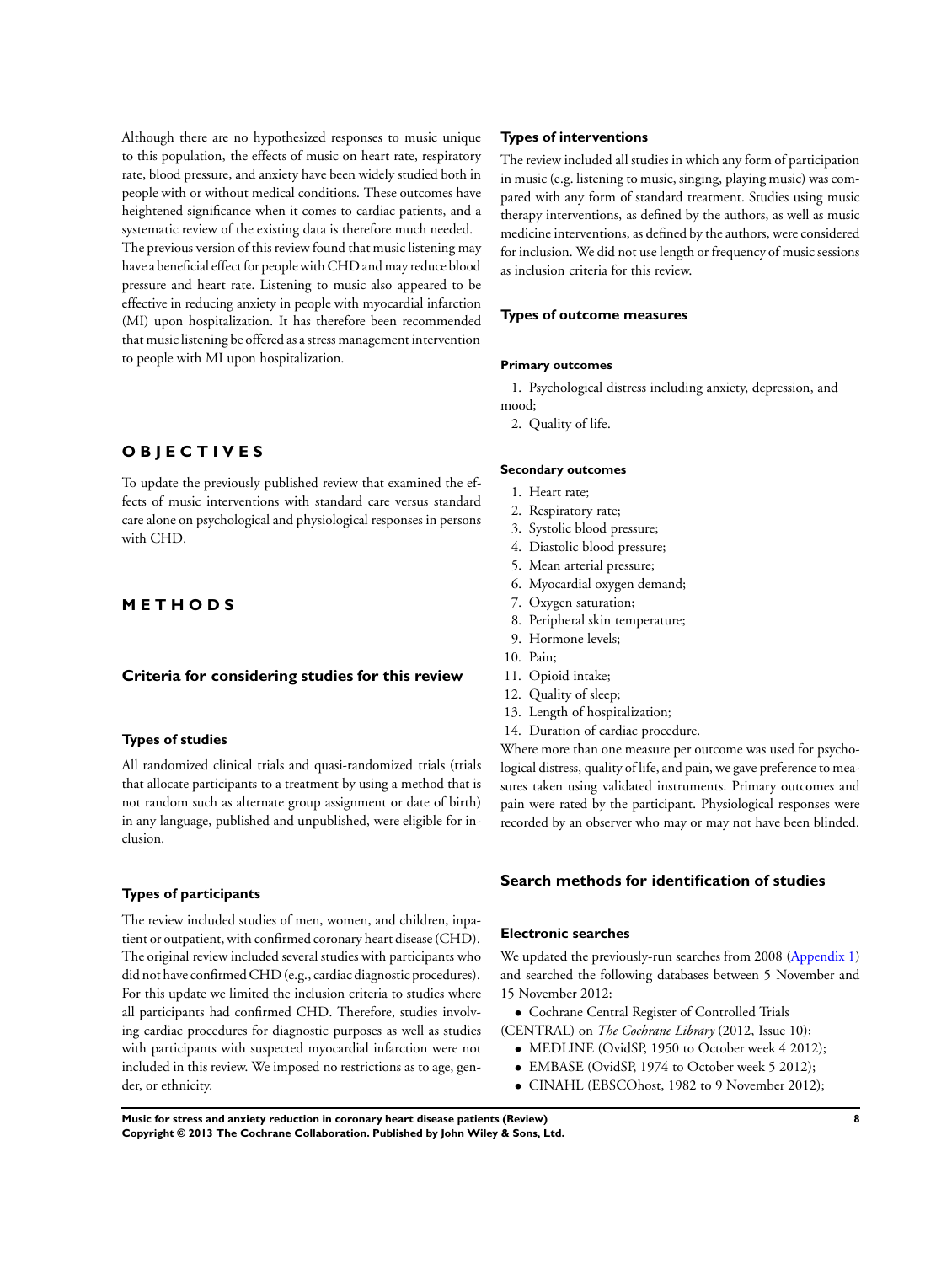• PsycINFO (OvidSP, 1806 to October week 5 2012);

• LILACS (Virtual Health Library, 1982 to 15 November 2012);

• Social Science Citation Index (ISI, 1974 to 9 November  $2012$ 

• the specialist music therapy research database at [www.musictherapyworld.net](http://www.musictherapyworld.net) (on June 16 2007; database has not been maintained after this date);

• CAIRSS for Music (Webvoyage, to February 2005; database has not been maintained after this date);

• Proquest Digital Dissertations (1861 to 9 November 2012).

We also searched the following clinical trials registers:

• ClinicalTrials.gov ([www.clinicaltrials.gov](http://www.clinicaltrials.gov)) (11 November 2012);

• Current Controlled Trials ([www.controlled-trials.com](http://www.controlled-trials.com)) (11 November 2012);

• National Research Register ([http://www.nihr.ac.uk/Pages/](http://www.nihr.ac.uk/Pages/NRRArchiveSearch.aspx) [NRRArchiveSearch.aspx](http://www.nihr.ac.uk/Pages/NRRArchiveSearch.aspx)) (2000 to September 2007).

The search strategies are listed in [Appendix 2.](#page-97-0) For this update, the search results for the databases were limited from 2008 until November 2012.

We also searched the Internet ([www.google.com](http://www.google.com)) to find scholars and research centers that have focused on the use of music for cardiac care.

#### **Searching other resources**

In addition, we handsearched relevant journals, see [Appendix 3](#page-103-0) for full details. For this update, the journals were handsearched from 2008 until November 2012.

We checked the bibliographies of relevant studies or reviews and contacted relevant experts for the identification of unpublished trials. There were no language restrictions for either searching or trial inclusion.

#### **Data collection and analysis**

## **Selection of studies**

One review author (JB) scanned the titles and abstracts of each record retrieved from the searches for the original review, while another review author (NB) did this for the update. If information in the abstract clearly indicated that the trial did not meet the inclusion criteria, we rejected the trial. When a title or abstract could not be rejected with certainty, we obtained the full-text article, and two review authors (JB and CD for original review; JB and NP for update) independently inspected it. The review authors used an inclusion criteria form to assess the trial's eligibility for inclusion. If we excluded a trial, we recorded both the article citation and the reason for exclusion.

#### **Data extraction and management**

Two review authors (JB and CD in original review; JB and NP for the update) independently extracted data from the selected trials using a standardized coding form. We discussed and collaboratively resolved any differences in data extraction. We extracted the following data (where applicable):

#### **General information**

Author; Year of publication; Title; Journal (title, volume, pages); If unpublished, source; Duplicate publications; Country; Language of publication.

#### **Trial information**

Study design (parallel group, cross-over); Randomization; Randomization method; Allocation concealment; Allocation concealment method; Level of blinding.

#### **Intervention information**

Type of intervention (e.g. listening, singing, playing music). Music selection (music style, detailed information on music selection, live music, recorded music); Music preference (patient-preferred, researcher-selected); Administrator of music intervention (music therapist, medical personnel); Length of intervention; Intensity of intervention; Comparison intervention.

#### **Participants information**

Total sample size; N of experimental group; N of control group; Gender; Age; Ethnicity; Diagnosis; Setting: Inclusion criteria.

**Music for stress and anxiety reduction in coronary heart disease patients (Review) 9 Copyright © 2013 The Cochrane Collaboration. Published by John Wiley & Sons, Ltd.**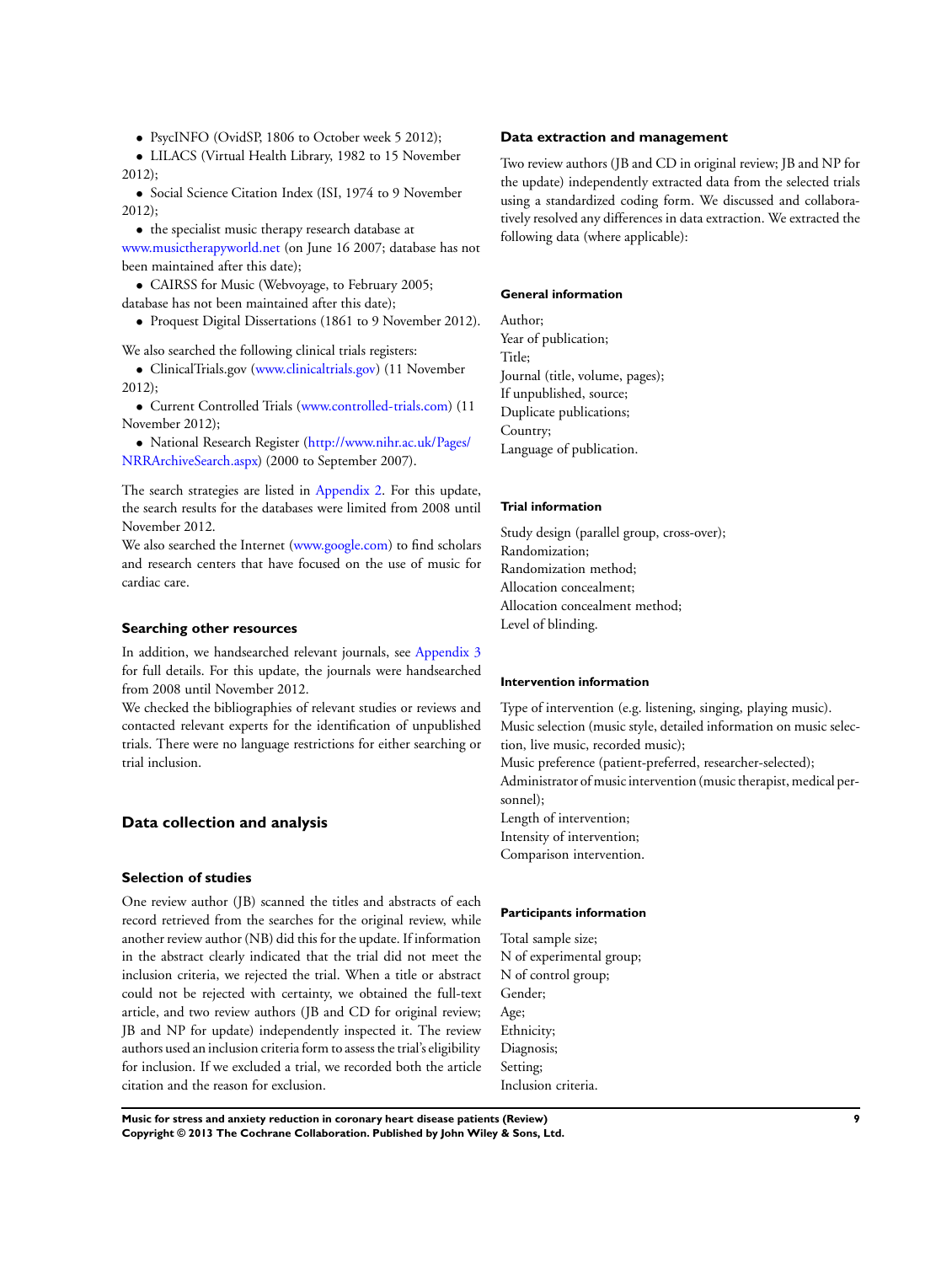#### **Outcomes**

Heart rate; Respiratory rate; Systolic blood pressure; Diastolic blood pressure; Myocardial oxygen demand; Hormone levels; Anxiety; Depression; Mood (e.g. Profile of Mood States (POMS)); Pain; Other.

## **Assessment of risk of bias in included studies**

At least two review authors (JB and CD in original review; JB, CD, and NP for update) assessed all included trials, blinded to each other's assessment for trial quality. In case of disagreements, JB was the arbiter. We used the following criteria for quality assessment, following Cochrane Collaboration guidance in the*Cochrane Handbook for Systematic Reviews of Interventions* (*Cochrane Handbook*: [Higgins 2011\)](#page-26-0):

#### **Random sequence generation**

- Low risk;
- Unclear risk;
- High risk.

We rated random sequence generation as being at low risk if every participant had an equal chance to be selected for either condition, and if the investigator was unable to predict to which treatment group the participant would be assigned. Use of date of birth, date of admission or alternation was rated as being at high risk of bias.

#### **Allocation concealment**

- Low risk methods to conceal allocation include:
	- central randomization;
	- serially numbered, opaque, sealed envelopes;
	- other descriptions with convincing concealment.

• Unclear risk - authors did not adequately report on method of concealment;

• High risk (e.g. alternation methods were used).

#### **Blinding of participants and personnel**

- Low risk;
- Unclear risk;
- High risk.

used listening to pre-recorded music. **Blinding of outcome assessors** • Low risk: • Unclear risk; • High risk.

#### **Incomplete outcome data**

We recorded the proportion of participants whose outcomes were analyzed. We coded loss to follow-up for each outcome as:

As for personnel, in music therapy studies music therapists cannot be blinded because they are actively making music with the participants. In contrast, in music medicine studies, blinding of personnel is possible by providing control group participants with headphones but no music (e.g. a blank CD). Downgrading for not blinding personnel was therefore only applied in studies that

• Low risk: if fewer than 20% of participants were lost to follow-up and reasons for loss to follow-up were similar in both treatment arms;

• Unclear risk: if loss to follow-up was not reported;

• High risk: if more than 20% of participants were lost to follow-up or reasons for loss to follow-up differed between treatment arms.

#### **Selective reporting**

• Low risk: reports of the study were free of suggestion of selective outcome reporting;

• Unclear risk;

• High risk: reports of the study suggest selective outcome reporting.

Other sources of bias

- Low risk;
- Unclear risk;
- High risk.

Information on potential financial conflicts of interest was considered as a possible source of additional bias.

The above criteria were used to give each article an overall quality rating based on the *Cochrane Handbook*, section 8.5.3 ([Higgins](#page-26-0) [2011](#page-26-0)):

- Low risk of bias: all seven criteria met;
- Moderate risk of bias: one or more of the criteria only partly met;
	- High risk of bias: one or more criteria not met.

#### **Dealing with missing data**

We did not impute missing outcome data. We analyzed data on an end point basis, including only participants for whom we had final data point measurement (available case analysis). We did not

Since participants cannot be blinded in a music intervention trial, we did not downgrade studies for not blinding the participants.

**Music for stress and anxiety reduction in coronary heart disease patients (Review) 10 Copyright © 2013 The Cochrane Collaboration. Published by John Wiley & Sons, Ltd.**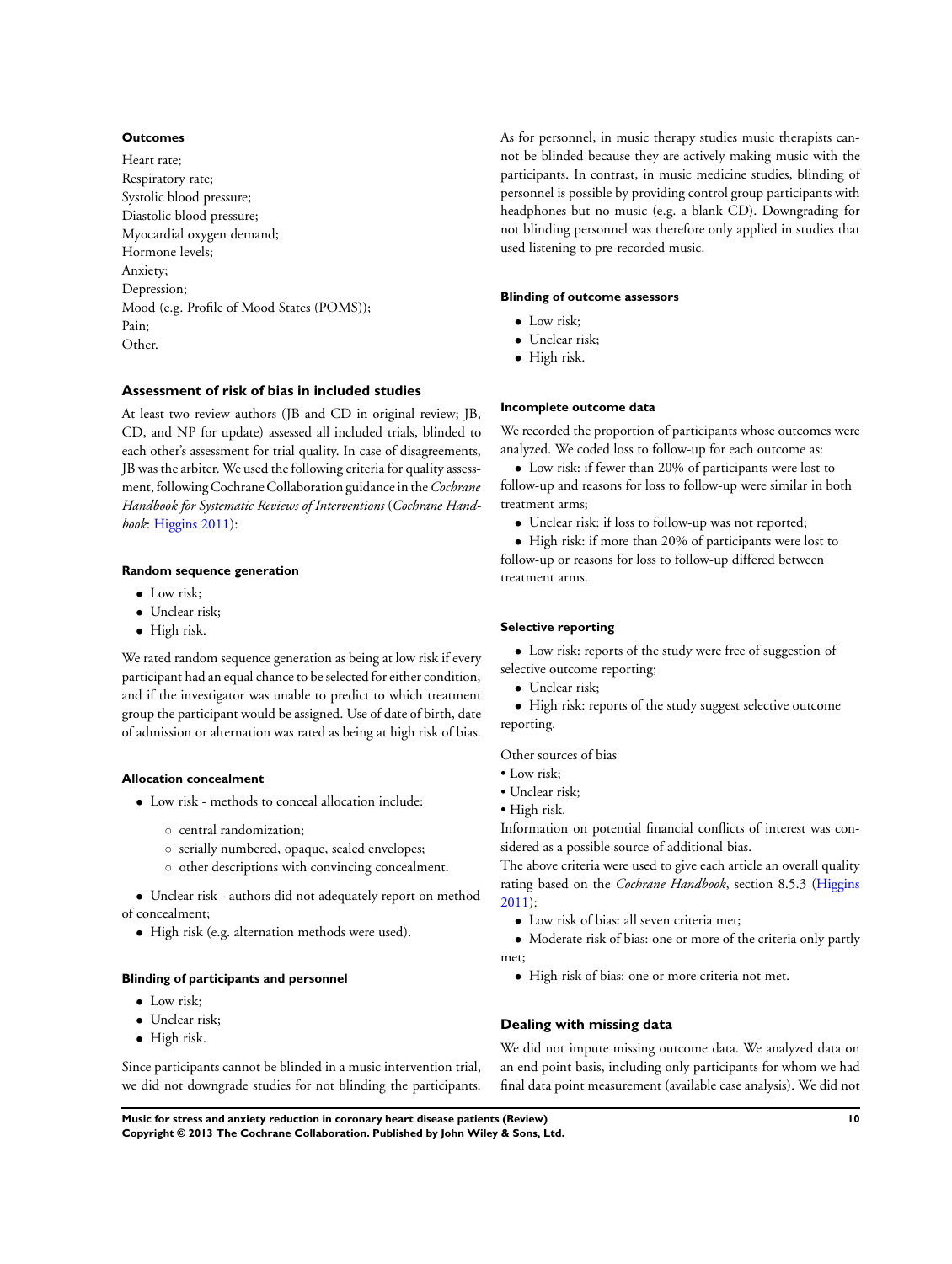assume that participants who dropped out after randomization had a negative outcome (i.e. intention-to-treat analysis)..

#### **Assessment of heterogeneity**

We investigated statistical heterogeneity using the I<sup>2</sup> test, taking a value greater than 50% to indicate significant heterogeneity ( [Higgins 2003;](#page-26-0) [Higgins 2011\)](#page-26-0).

## **Assessment of reporting biases**

We tested for publication bias visually in the form of funnel plots [\(Higgins 2011\)](#page-26-0).

#### **Data synthesis**

We entered all trials included in the systematic review into Review Manager 5 [\(Revman 2012](#page-26-0)). The main outcomes in this review were physiological responses and psychological responses (anxiety, pain, mood) presented as continuous variables. We used post-intervention scores for the meta-analysis. In the case of multiple music sessions, we used post-intervention data from the last session. In the case of statistically significant baseline differences, we computed change scores (i.e. changes from baseline) according to the guidelines provided by the *Cochrane Handbook* ([Higgins 2011](#page-26-0)). We calculated standardized mean differences (SMDs) for outcome measures using results from different scales, and weighted mean differences for results using the same scales. Studies for which change scores were used were not included in standardized mean difference analyses. For cross-over trials, we used only data from the first phase of the trials. We calculated pooled estimates using the fixed-effect model unless there was significant heterogeneity  $(I<sup>2</sup> > 50%)$ , in which case we used the random-effects model to obtain a more conservative estimate. We calculated the 95% confidence interval for each effect size estimate.

This review does not include any categorical variables.

We conducted the following treatment comparison: music versus standard care.

#### **Subgroup analysis and investigation of heterogeneity**

We had planned the following subgroup analyses a priori, but not all could be carried out because of an insufficient number of studies:

1. Music medicine versus music therapy (as defined by the authors): could not be conducted because only three music therapy studies were included in this review.

2. Different levels of engagement in music experiences (listening, singing, playing instruments): could not be conducted because the majority of the studies used music listening as the intervention.

3. Patient-selected music versus researcher-selected music: was conducted for those outcome variables for which the pooled estimate was heterogeneous.

Patient-type:

The included studies presented three distinct population groups: (a) myocardial infarction patients, (b) surgical or procedural patients, and (c) rehabilitation patients. Although we did not determine this subgroup analysis a priori, the review authors decided it was important to conduct a subgroup analysis comparing the effect on these three groups of studies for those outcome variables for which we found significant heterogeneity.

#### **Sensitivity analysis**

We examined the impact of sequence generation by comparing the results of including and excluding trials that used inadequate or unclear randomization methods.

## **R E S U L T S**

### **Description of studies**

## **Results of the search**

The database searches and handsearching of conference proceedings and journals of the original review (2009) resulted in 702 citations. One review author (JB) examined the titles and abstracts, and retrieved 77 references for possible inclusion. Two review authors then independently screened them, resulting in 29 references to 22 studies that met all the inclusion criteria. Twenty-one references to 20 studies appeared to meet the inclusion criteria but were excluded upon further examination (see [Characteristics of](#page-68-0) [excluded studies](#page-68-0)). A further twenty-seven references turned out not to be relevant to this review as they were program descriptions, review articles, and case studies, or used a combination of treatments (e.g. music and aroma therapy).

The 2012 update of the search resulted in 216 extra citations. One review author (NP) examined the titles and abstracts and retrieved full-text articles where necessary. This resulted in the addition of five new references to four studies ([Cutshall 2011;](#page-26-0) [Jafari](#page-26-0) [2012](#page-26-0); [Leist 2011;](#page-26-0) [Ryu 2011](#page-26-0)). Four additional cardiac catheterization studies were considered for inclusion but not all study participants had confirmed coronary heart disease (CHD) ([Chang](#page-26-0) [2011](#page-26-0); [Ghetti 2011](#page-26-0); [Goertz 2011](#page-26-0);[Taylor-Piliae 2002\)](#page-26-0). These studies therefore needed to be excluded. In addition, we decided to include quasi-randomized controlled trials in this update, with the result that two studies [\(Barnes 1987](#page-26-0); [Blankfield 1995\)](#page-26-0) that had been excluded from the original review are included in this update. It is important to note that four studies that were included in the original review are excluded from this update [\(Argstatter](#page-26-0) [2006](#page-26-0); [Guzzetta 1989;](#page-26-0) [Robichaud 1999](#page-26-0); [Zimmerman 1988](#page-26-0)), due

**Music for stress and anxiety reduction in coronary heart disease patients (Review) 11 Copyright © 2013 The Cochrane Collaboration. Published by John Wiley & Sons, Ltd.**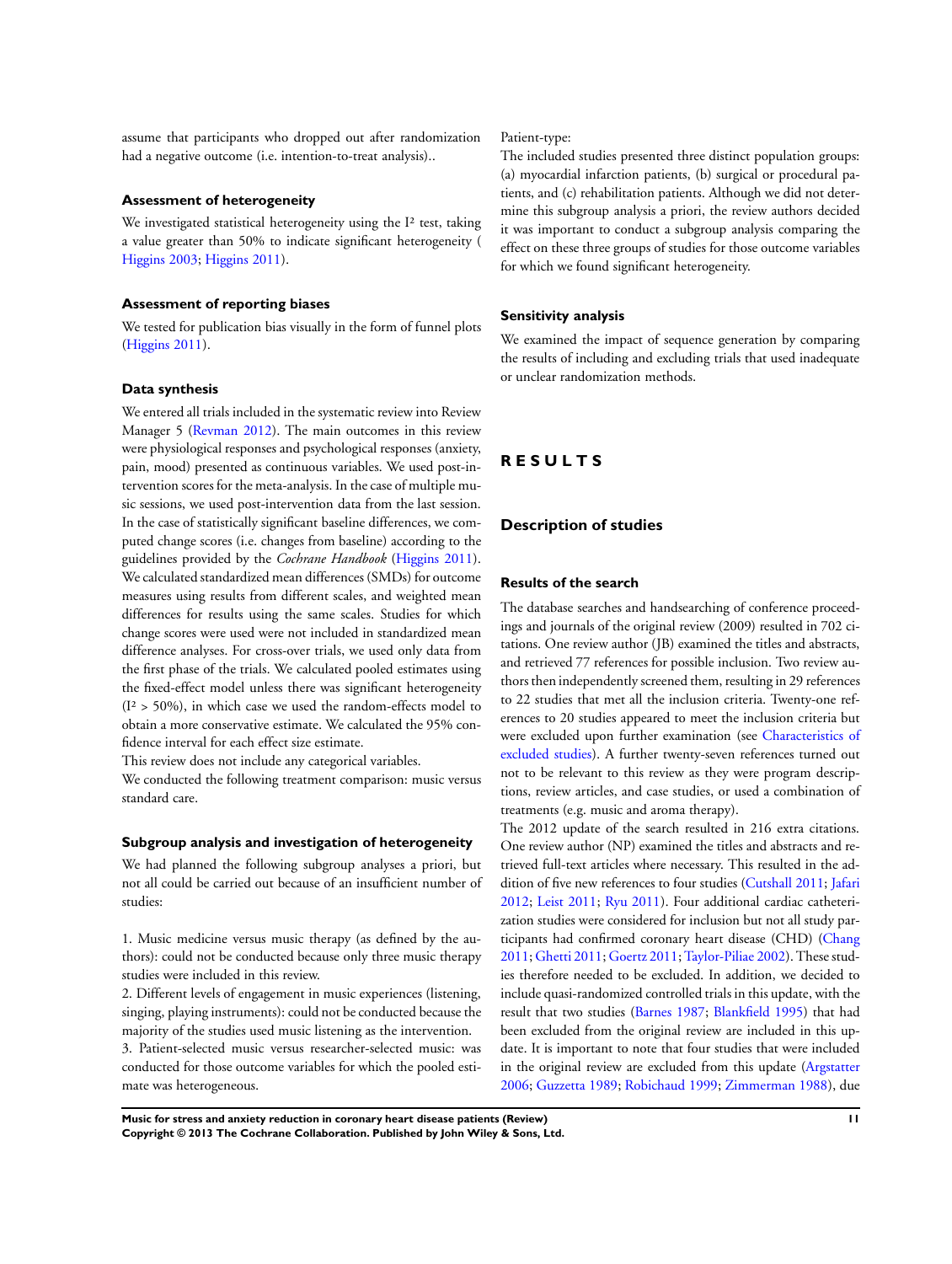to the fact that not all research participants in these studies had confirmed CHD.

Where necessary we contacted chief investigators to obtain additional information on study details and data.

#### **Included studies**

We include 26 studies with a total of 1369 participants. These studies examined the effects of music on psychological, physiological, and physical outcomes in people undergoing cardiac surgery and procedures (14 studies, 955 participants) [\(Barnason 1995;](#page-26-0) [Blankfield 1995](#page-26-0); [Broscious 1999;](#page-26-0) [Cadigan 2001;](#page-26-0) [Chan 2007;](#page-26-0) [Cutshall 2011](#page-26-0); [Hermele 2005](#page-26-0); [Jafari 2012](#page-26-0); [Nilsson 2009a](#page-26-0); [Ryu](#page-26-0) [2011](#page-26-0); [Schou 2008;](#page-26-0) [Sendelbach 2006](#page-26-0); [Stein 2010](#page-26-0); [Voss 2004\)](#page-26-0), myocardial infarction (MI) (seven studies, 267 participants) [\(Bolwerk](#page-26-0) [1990](#page-26-0); [Cohen 1999](#page-26-0); [Davis-Rollans 1987;](#page-26-0) [Elliott 1994](#page-26-0); [White](#page-26-0) [1992](#page-26-0); [White 1999;](#page-26-0) [Winters 2005\)](#page-26-0), and cardiac rehabilitation patients (five studies, 147 participants) ([Barnes 1987](#page-26-0); [Emery 2003;](#page-26-0) [Leist 2011;](#page-26-0) [Mandel 2007a](#page-26-0); [Murrock 2002\)](#page-26-0). The large majority of the participants included in these studies were men (74%). The average age of the participants was 62.86 years. For 14 trials, the ethnicity of the participants was not reported [\(Barnes 1987](#page-26-0); [Bolwerk](#page-26-0) [1990](#page-26-0); [Cadigan 2001;](#page-26-0) [Chan 2007](#page-26-0); [Cutshall 2011](#page-26-0); [Davis-Rollans](#page-26-0) [1987](#page-26-0); [Elliott 1994;](#page-26-0) [Jafari 2012;](#page-26-0) [Mandel 2007a](#page-26-0); [Murrock 2002;](#page-26-0) [Nilsson 2009a](#page-26-0); [Ryu 2011;](#page-26-0) [Schou 2008;](#page-26-0) [Sendelbach 2006](#page-26-0)). For those studies that did report on ethnicity, the majority of the participants were white (average of 89.9%). Several studies combined non-white ethnic groups together under 'other', making it hard to estimate the percentage of other specific ethnic groups represented in these trials ([Blankfield 1995;](#page-26-0) [Broscious 1999](#page-26-0); [Cohen 1999;](#page-26-0) [Voss 2004](#page-26-0)). Trial sample size ranged from 9 to 179 participants with an average sample size of 64 (Median = 58).

Not all studies measured all outcomes identified for this review. For studies with more than one intervention group, we used only data of the participants in the music group and the standard care group.

Twenty-three studies ([Barnason 1995;](#page-26-0) [Blankfield 1995;](#page-26-0) [Bolwerk](#page-26-0) [1990](#page-26-0); [Broscious 1999](#page-26-0); [Cadigan 2001](#page-26-0); [Chan 2007;](#page-26-0) [Cohen 1999;](#page-26-0) [Cutshall 2011;](#page-26-0) [Elliott 1994](#page-26-0); [Hermele 2005;](#page-26-0) [Jafari 2012;](#page-26-0) [Leist](#page-26-0) [2011](#page-26-0); [Mandel 2007a;](#page-26-0) [Murrock 2002](#page-26-0); [Nilsson 2009a;](#page-26-0) [Ryu 2011;](#page-26-0) [Schou 2008](#page-26-0); [Sendelbach 2006](#page-26-0); [Stein 2010;](#page-26-0) [Voss 2004](#page-26-0); [White](#page-26-0) [1992](#page-26-0); [White 1999;](#page-26-0) [Winters 2005](#page-26-0)) used parallel-group designs, whereas three studies [\(Barnes 1987](#page-26-0); [Davis-Rollans 1987](#page-26-0); [Emery](#page-26-0) [2003](#page-26-0)) used cross-over designs. For these cross-over trials, we used only data from the first phase (i.e. before the cross-over) in the meta-analysis.

Details of the studies included in the review are shown in the table [Characteristics of included studies.](#page-31-0)

Twenty-three studies were categorized as music medicine studies (as defined in the [Background](#page-8-0) section above) ([Barnason](#page-26-0) [1995](#page-26-0); [Barnes 1987](#page-26-0); [Blankfield 1995;](#page-26-0) [Bolwerk 1990](#page-26-0); [Broscious](#page-26-0) [1999](#page-26-0); [Cadigan 2001](#page-26-0); [Chan 2007](#page-26-0); [Cohen 1999;](#page-26-0) [Cutshall 2011;](#page-26-0) [Davis-Rollans 1987;](#page-26-0) [Elliott 1994;](#page-26-0) [Emery 2003;](#page-26-0) [Hermele 2005;](#page-26-0) [Jafari 2012;](#page-26-0) [Murrock 2002;](#page-26-0) [Nilsson 2009a;](#page-26-0) [Ryu 2011](#page-26-0); [Sendelbach](#page-26-0) [2006](#page-26-0); [Stein 2010](#page-26-0); [Voss 2004](#page-26-0); [White 1992;](#page-26-0) [White 1999](#page-26-0); [Winters](#page-26-0) [2005](#page-26-0)). Three studies were categorized as music therapy ([Leist](#page-26-0) [2011](#page-26-0); [Mandel 2007a;](#page-26-0) [Schou 2008\)](#page-26-0). All but two studies ([Leist](#page-26-0) [2011](#page-26-0); [Mandel 2007a\)](#page-26-0) used music listening as the main intervention. Twelve trials included one music session offered before or during a cardiac procedure or both (e.g. cardiac catheterization) or within 48 hours of hospitalization for MI [\(Broscious 1999;](#page-26-0) [Cadigan 2001;](#page-26-0) [Chan 2007](#page-26-0); [Cohen 1999;](#page-26-0) [Davis-Rollans 1987;](#page-26-0) [Emery 2003;](#page-26-0) [Jafari 2012](#page-26-0); [Nilsson 2009a;](#page-26-0) [Ryu 2011](#page-26-0); [Voss 2004;](#page-26-0) [White 1992](#page-26-0); [White 1999](#page-26-0)). Two trials included two sessions offered over two postoperative days [\(Barnason 1995;](#page-26-0) [Stein 2010](#page-26-0)). Twelve trials offered three or more sessions on consecutive days [\(Barnes 1987;](#page-26-0) [Blankfield 1995](#page-26-0); [Bolwerk 1990;](#page-26-0) [Cutshall 2011;](#page-26-0) [Elliott 1994;](#page-26-0) [Hermele 2005;](#page-26-0) [Leist 2011](#page-26-0); [Mandel 2007a](#page-26-0); [Murrock](#page-26-0) [2002](#page-26-0); [Schou 2008;](#page-26-0) [Sendelbach 2006;](#page-26-0) [Winters 2005](#page-26-0)). The duration of the music sessions varied across trials. Some trials offered music immediately prior to, during, and immediately following a procedure, whereas other trials only offered music during the procedure. For trials in those with MI ([Bolwerk 1990;](#page-26-0) [Cohen 1999;](#page-26-0) [Davis-Rollans 1987](#page-26-0); [Elliott 1994;](#page-26-0) [White 1992;](#page-26-0) [White 1999](#page-26-0); [Winters 2005](#page-26-0)), the average length of the music sessions was 30 minutes.

For all studies in this review, the participants in the control group received standard medical care. Within each study, data were obtained from the control group participants at the same time intervals as for the participants in the music intervention group.

All but one study ([Hermele 2005](#page-26-0)) measured the outcome variables immediately following the music intervention.

Eight studies provided detailed information about the music that was used (composition title and composer) [\(Barnason 1995;](#page-26-0) [Barnes 1987](#page-26-0); [Blankfield 1995](#page-26-0); [Bolwerk 1990;](#page-26-0) [Davis-Rollans](#page-26-0) [1987](#page-26-0); [Elliott 1994](#page-26-0); [Emery 2003;](#page-26-0) [Ryu 2011\)](#page-26-0). Twelve studies stated only the different styles of music that were offered to the participants (e.g. jazz, easy listening, country and western, classical music) without any composition- or performance-specific information ([Broscious 1999](#page-26-0); [Cadigan 2001;](#page-26-0) [Chan 2007;](#page-26-0) [Cohen 1999;](#page-26-0) [Cutshall 2011;](#page-26-0) [Nilsson 2009a;](#page-26-0) [Schou 2008;](#page-26-0) [Sendelbach 2006;](#page-26-0) [Stein 2010](#page-26-0); [Voss 2004;](#page-26-0) [White 1992](#page-26-0); [White 1999\)](#page-26-0). Only one study provided composition title, composer, and tempo information ([Murrock 2002\)](#page-26-0).

Eleven studies used patient-selected music [\(Barnason 1995;](#page-26-0) [Barnes 1987](#page-26-0); [Broscious 1999;](#page-26-0) [Chan 2007](#page-26-0); [Cohen 1999;](#page-26-0) [Cutshall](#page-26-0) [2011](#page-26-0); [Jafari 2012;](#page-26-0) [Mandel 2007a](#page-26-0); [Sendelbach 2006](#page-26-0); [Voss 2004;](#page-26-0) [Winters 2005](#page-26-0)), whereas 15 studies used researcher-selected music [\(Blankfield 1995;](#page-26-0) [Bolwerk 1990](#page-26-0); [Cadigan 2001](#page-26-0); [Davis-Rollans](#page-26-0) [1987](#page-26-0); [Elliott 1994](#page-26-0); [Emery 2003;](#page-26-0) [Hermele 2005](#page-26-0); [Leist 2011;](#page-26-0) [Murrock 2002;](#page-26-0) [Nilsson 2009a](#page-26-0); [Ryu 2011](#page-26-0); [Schou 2008;](#page-26-0) [Stein](#page-26-0) [2010](#page-26-0); [White 1992;](#page-26-0) [White 1999\)](#page-26-0).

The studies were conducted in seven different countries: USA (20 studies: [Barnason 1995;](#page-26-0) [Barnes 1987;](#page-26-0) [Blankfield 1995](#page-26-0); [Bolwerk](#page-26-0) [1990](#page-26-0); [Broscious 1999](#page-26-0); [Cadigan 2001;](#page-26-0) [Cohen 1999;](#page-26-0) [Cutshall](#page-26-0)

**Music for stress and anxiety reduction in coronary heart disease patients (Review) 12 Copyright © 2013 The Cochrane Collaboration. Published by John Wiley & Sons, Ltd.**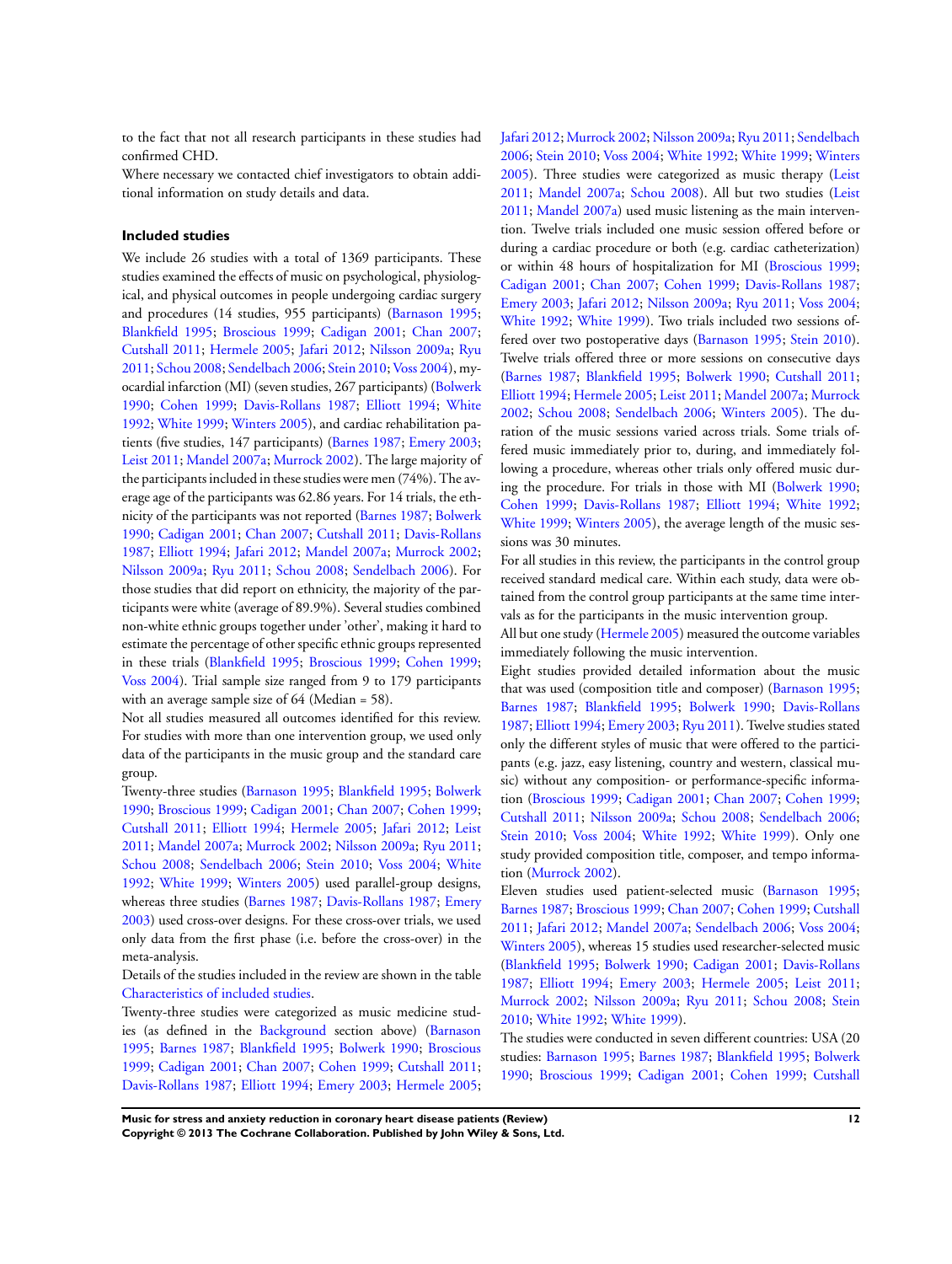[2011](#page-26-0); [Davis-Rollans 1987](#page-26-0); [Emery 2003;](#page-26-0) [Hermele 2005;](#page-26-0) [Leist](#page-26-0) [2011](#page-26-0); [Mandel 2007a](#page-26-0); [Murrock 2002;](#page-26-0) [Sendelbach 2006;](#page-26-0) [Stein](#page-26-0) [2010](#page-26-0); [Voss 2004](#page-26-0); [White 1992;](#page-26-0) [White 1999;](#page-26-0) [Winters 2005](#page-26-0)), Australia (one study: [Elliott 1994\)](#page-26-0), Denmark (one study: [Schou](#page-26-0) [2008](#page-26-0)), Hong Kong (one study: [Chan 2007](#page-26-0)), South Korea (one study: [Ryu 2011\)](#page-26-0), Sweden (one study: [Nilsson 2009a\)](#page-26-0), and Iran (one study: [Jafari 2012\)](#page-26-0).

Fifteen studies were funded or partly funded by a grant from a foundation ([Cutshall 2011;](#page-26-0) [Sendelbach 2006](#page-26-0); [Stein 2010;](#page-26-0) [Mandel](#page-26-0) [2007a\)](#page-26-0), University ([Elliott 1994](#page-26-0); [Jafari 2012\)](#page-26-0), professional association [\(Barnason 1995;](#page-26-0) [Blankfield 1995](#page-26-0)), nursing honor society ([Broscious 1999;](#page-26-0) [Cadigan 2001](#page-26-0); [Voss 2004\)](#page-26-0), local govern-ment ([Nilsson 2009a\)](#page-26-0), or federal government (Emery 2003; White [1999](#page-26-0); [Winters 2005](#page-26-0)). The remainder of the studies were either unfunded or no report of funding was included in the manuscript.

#### **Excluded studies**

The main reasons for exclusion of studies that appeared eligible for this review were (a) not a randomized or quasi-randomized controlled trial, (b) lack of a standard treatment control group, (c) use of cardiac procedures for diagnostic purpose, and (d) participants with unconfirmed CHD diagnosis (e.g. suspected MI). Reasons for exclusion are listed in the table [Characteristics of excluded](#page-68-0) [studies.](#page-68-0)

#### **Risk of bias in included studies**

#### **Allocation**

We included 24 (92%) trials that used appropriate methods of randomization (e.g. computer-generated table of random numbers, drawing of lots, flip of coins), one trial that used alternate group assignment as the allocation method, and one trial that reported using randomization but failed to state the randomization method.

Eighteen trials (69%) used allocation concealment whereas three trials did not. For the remainder of the trials, allocation concealment was not mentioned.

#### **Blinding**

In music intervention studies, participants cannot be blinded (unless in studies that compare different types of music interventions). Two studies that used music listening reported blinding personnel. This was achieved by having both music group and control group participants wear headsets and listen to a compact disk (CD). The control group listened to a blank CD. In music therapy trials, the music therapist cannot be blinded, given the interactive nature of the music-making in the session.

Ten trials reported blinding of the outcome assessors for objective measures. For seven trials, the use of blinding was unclear. The other trials did not use blinding. However, it is important to point out that in case of assessment of subjective outcomes through selfreport measures, blinding is often not possible since participants know whether they received the music intervention or a no-music control condition. Only in comparative studies (e.g. studies that compare active music-making with passive listening to music) can participants be blinded to the intervention and can their selfreport be considered blinded as well [\(Bradt 2012](#page-26-0)). We would like to point out that the 'Risk of bias' figure (Figure 4) lists one study as having used blinding for subjective outcomes. However, this study did not include subjective outcomes. A rating of low risk was assigned if studies did not include subjective outcomes.

The lack of blinding of outcome assessors for objective outcomes as well as the inability to blind participants to their self report of subjective outcomes inevitably introduces the potential for biased assessment. As blinding of intervention allocation is not possible in music interventions, this added another layer of possible bias.

#### **Incomplete outcome data**

The drop-out rate was less than 20% for 19 (73%) of the trials. For four trials, the drop-out rate was unclear. Three trials had a dropout rate higher than 20% or their reasons for excluding participant data in the data analysis suggested potential for bias. Most studies reported reasons for drop-out.

#### **Selective reporting**

Publication bias for anxiety ([Figure 1\)](#page-15-0), heart rate ([Figure 2\)](#page-16-0), and systolic blood pressure (SBP) [\(Figure 3](#page-17-0)) as outcomes was examined visually in the form of funnel plots. The funnel plots for anxiety and heart rate indicate that there may be publication bias. However, it is also possible that the two smaller studies that appear in the lower part of the funnel plots were of lesser quality and, consequently, resulted in exaggerated effect sizes. The funnel plot on SBP did not show evidence of publication bias.

**Music for stress and anxiety reduction in coronary heart disease patients (Review) 13 Copyright © 2013 The Cochrane Collaboration. Published by John Wiley & Sons, Ltd.**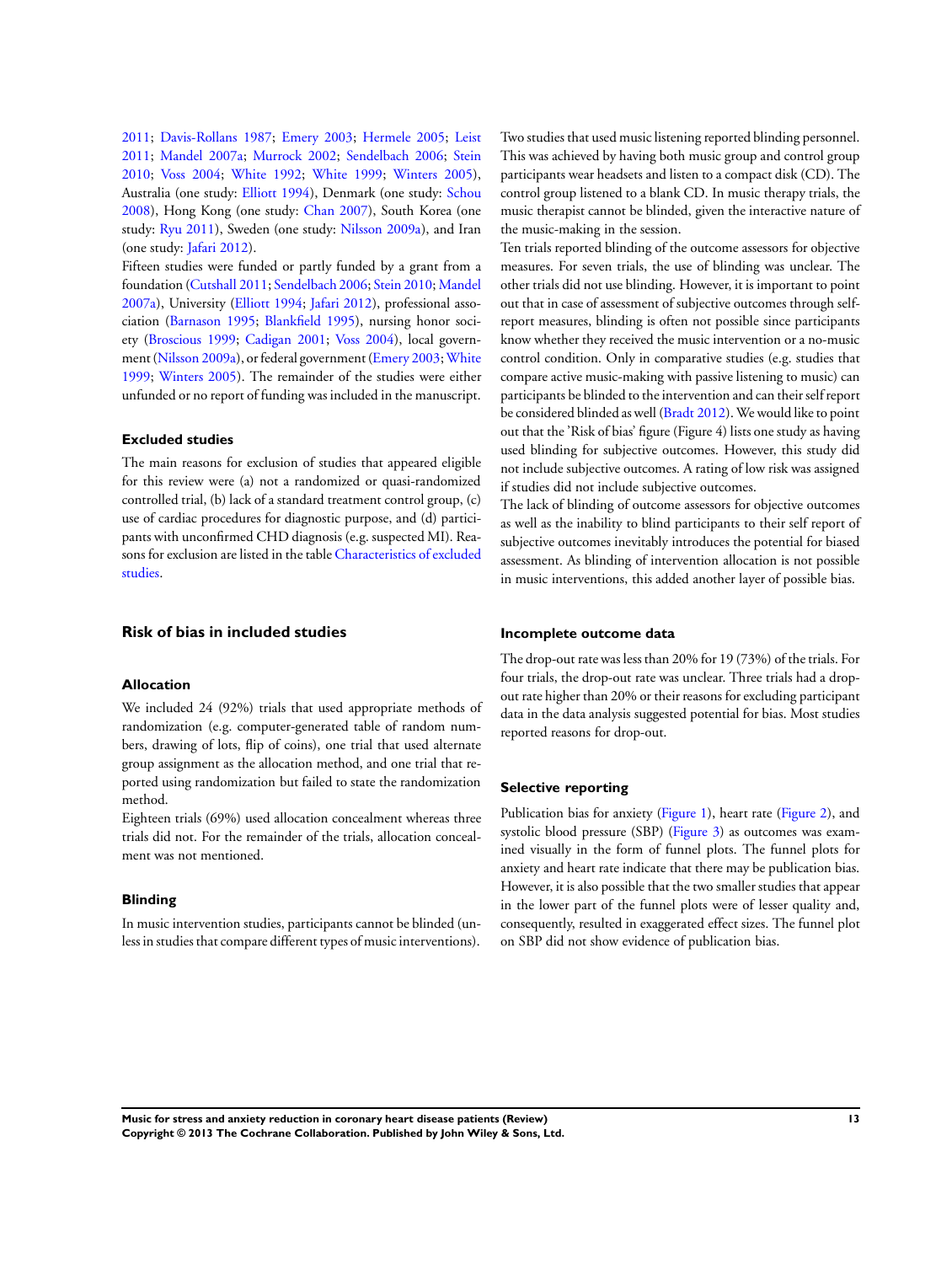

<span id="page-15-0"></span>**Figure 1. Funnel plot of comparison: 1 music versus standard care, outcome: 1.2 Anxiety (all measures) patient type.**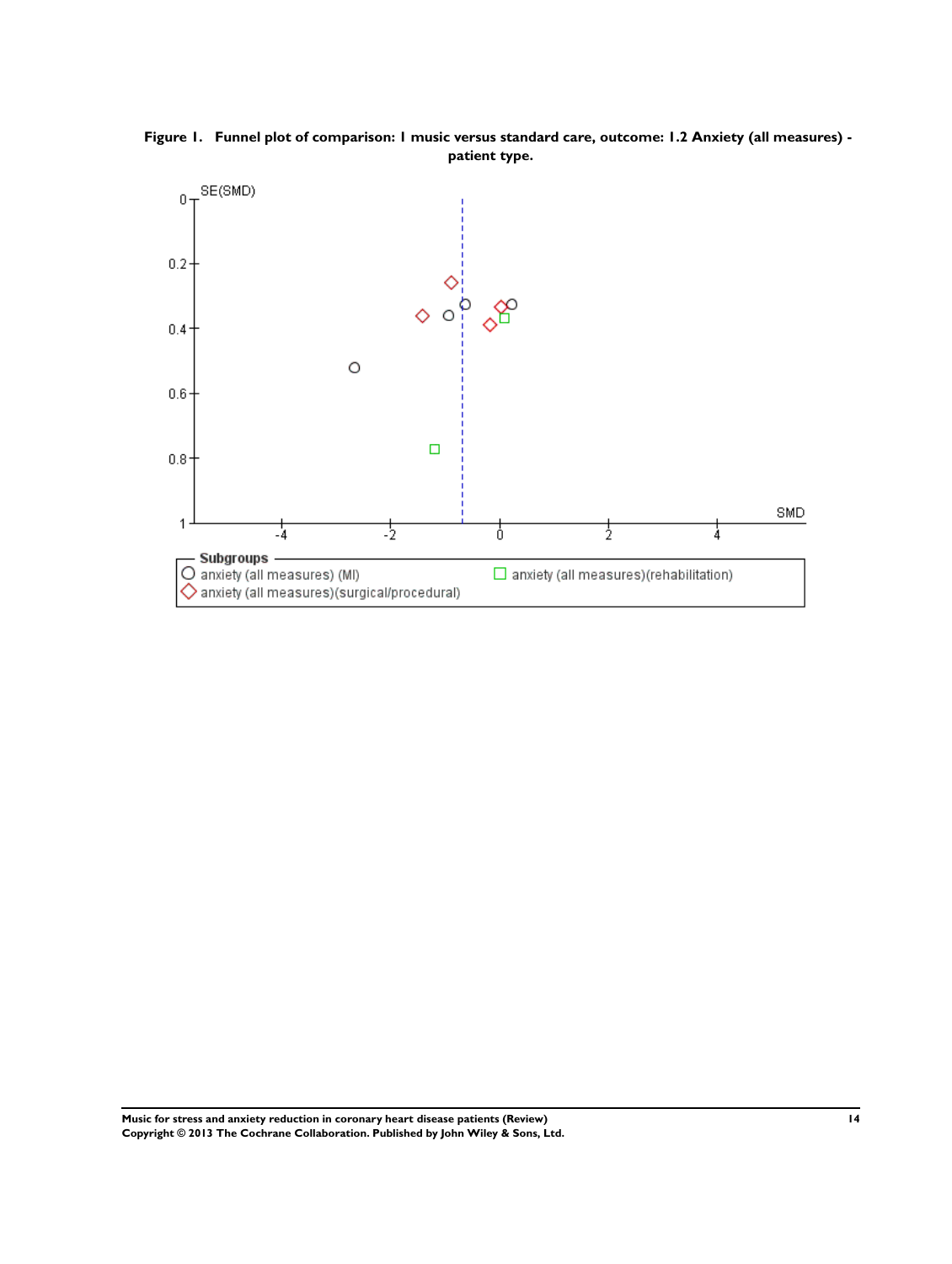<span id="page-16-0"></span>**Figure 2. Funnel plot of comparison: 1 music versus standard care, outcome: 1.11 Heart rate-patient type.**

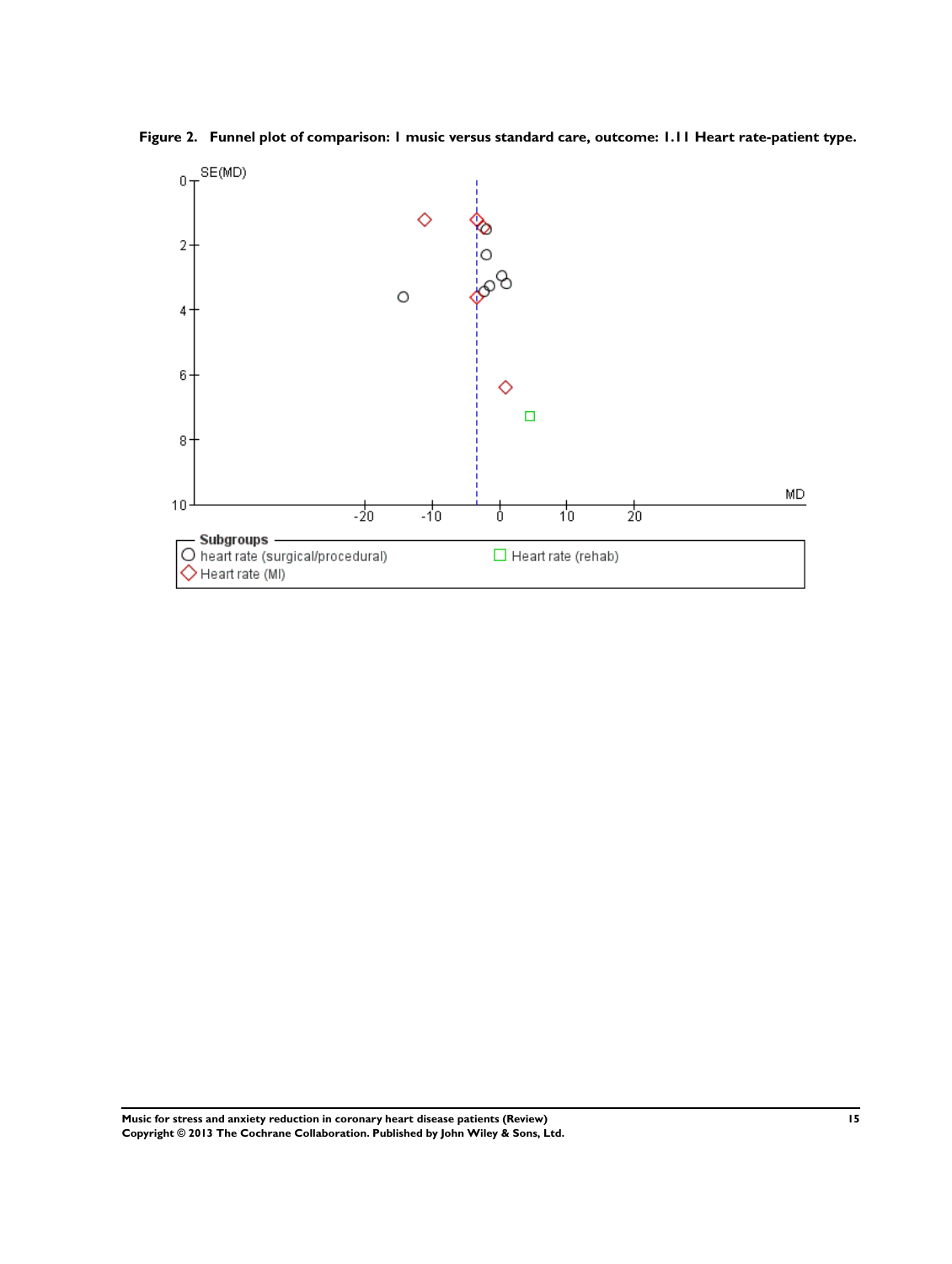<span id="page-17-0"></span>**Figure 3. Funnel plot of comparison: 1 music versus standard care, outcome: 1.15 Systolic blood pressure.**



#### **Other potential sources of bias**

The study reports did not suggest other potential sources of bias. As a result of the risk of bias assessment, we concluded that two trials were at moderate risk of bias [\(Jafari 2012](#page-26-0); [Leist 2011](#page-26-0)). All other trials were at high risk of bias. The main reason for assigning a high risk of bias rating was the lack of blinding. As mentioned before, blinding is often impossible in music therapy and music medicine studies that use subjective outcomes, unless in studies where the music intervention is compared to another treatment

intervention (e.g. progressive muscle relaxation or different type of music intervention). It therefore appears impossible for these types of studies to be rated at a low or even moderate risk of bias, even if all other risk factors (e.g. randomization, allocation concealment, etc.) have been adequately addressed.

Risk of bias is detailed for each trial in the risk of bias tables included with the [Characteristics of included studies](#page-31-0) table and in the 'Risk of bias' Summary [\(Figure 4](#page-18-0)). In addition, an overall assessment of risk of bias can be viewed in [Figure 5.](#page-19-0)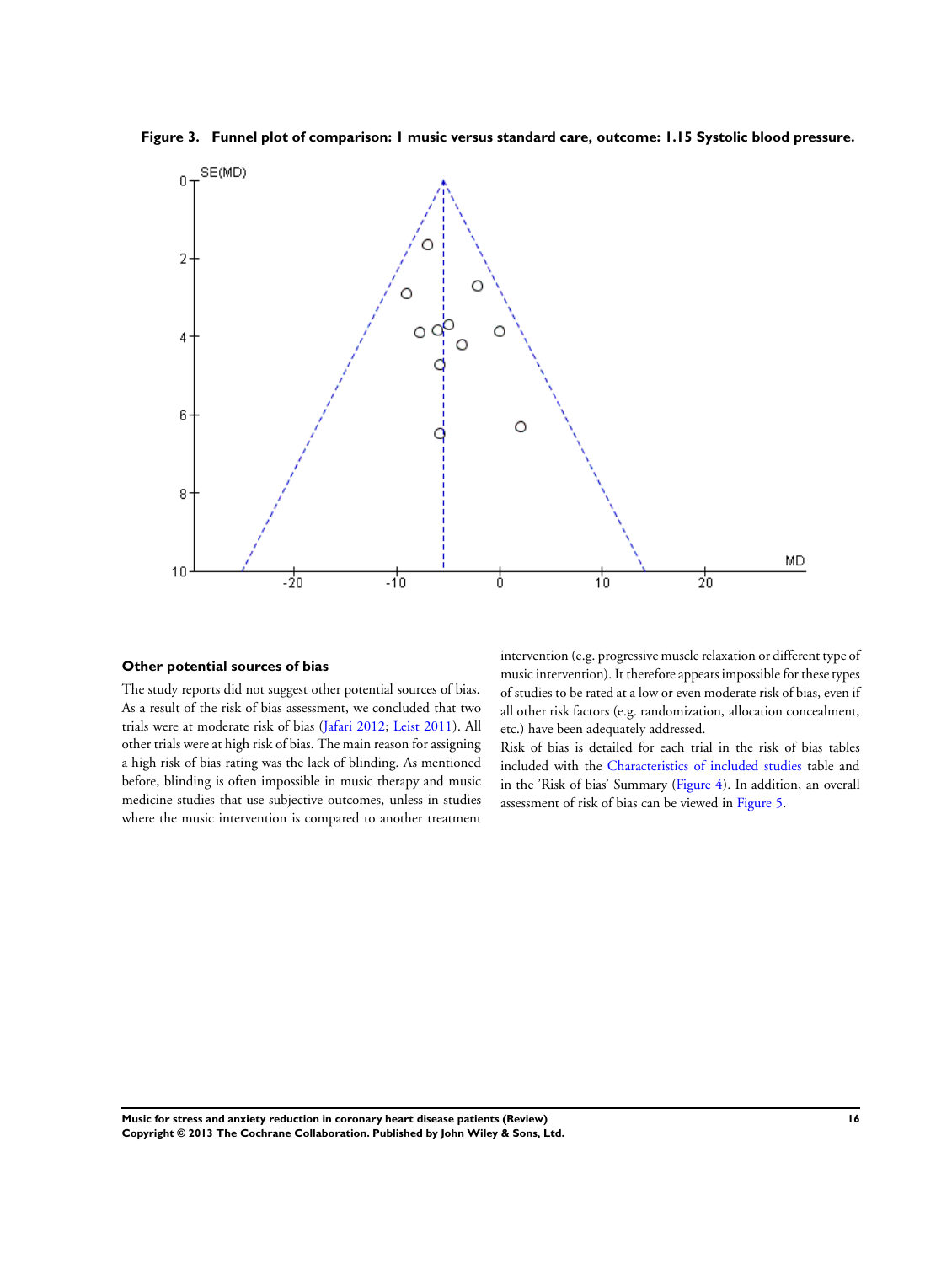

<span id="page-18-0"></span>**Figure 4. Risk of bias summary: review authors' judgements about each risk of bias item for each included study.**

**Music for stress and anxiety reduction in coronary heart disease patients (Review) 17 Copyright © 2013 The Cochrane Collaboration. Published by John Wiley & Sons, Ltd.**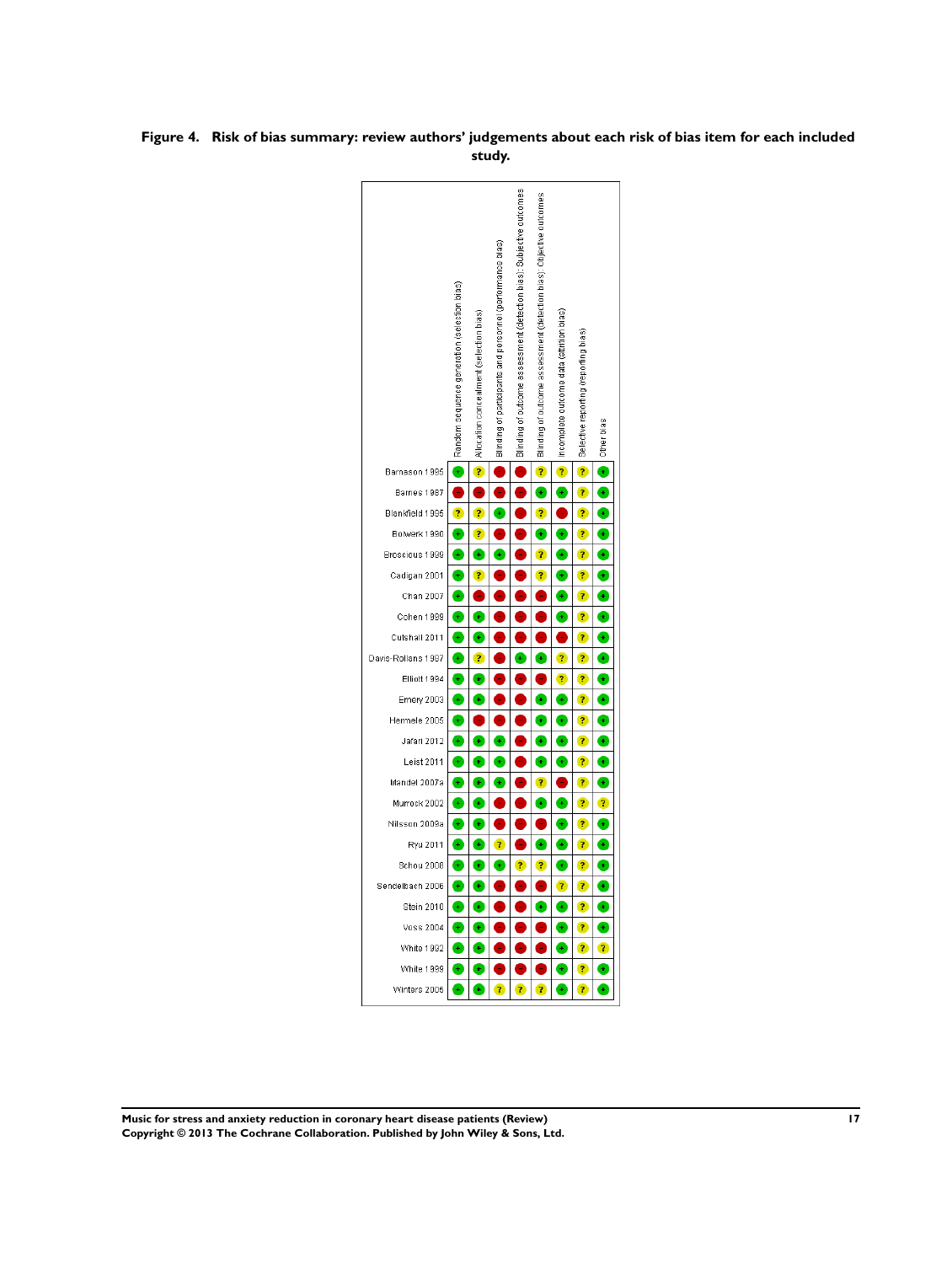<span id="page-19-0"></span>**Figure 5. Risk of bias graph: review authors' judgements about each risk of bias item presented as percentages across all included studies.**



As all but two trials were rated at the same level (high risk), we did not carry out sensitivity analysis on the basis of overall quality rating. Instead, we conducted a sensitivity analysis to examine the impact of the method of random sequence generation. Excluding those studies that used alternate assignment or for which the randomization method was unclear did not alter the findings of this review. Specific sensitivity analysis findings are reported in the Effects of interventions section.

Overall the quality of the evidence was low. (See the 'Summary of findings' table)

### **Effects of interventions**

See: **[Summary of findings for the main comparison](#page-5-0)** [Music versus](#page-5-0) [standard care for coronary heart disease](#page-5-0)

## **Primary outcomes**

#### **Psychological distress**

Five studies examined the effects of music listening on psychological distress by use of the Profile of Mood States (POMS) [\(Cadigan 2001](#page-26-0); [Hermele 2005](#page-26-0), [Leist 2011;](#page-26-0) [Schou 2008](#page-26-0); [Stein](#page-26-0) [2010](#page-26-0)) and one study by means of the Brief Symptom Inventory (BSI) [\(Mandel 2007a\)](#page-26-0). The pooled estimate of those studies that used the POMS (N = 228) indicated a small beneficial effect of music interventions on distress, and this result was consistent across studies (mean difference (MD) = -1.26, 95% confidence interval

(CI) -2.30 to -0.22,  $P = 0.02$ ,  $I^2 = 0\%$  ([Analysis 1.1](#page-73-0)). [Mandel](#page-26-0)  $2007a$  (N = 68) did not find statistically significant differences for psychological distress between the music therapy group and the standard care control group at posttest but did find an effect size of 0.54 at four-month follow-up.

Sixteen studies examined the effects of music on anxiety, seven of which reported mean state anxiety as measured by the Spielberger State-Trait Anxiety Inventory (STAI). Nine studies reported mean anxiety measured by other scales such as numeric rating scale and visual analogue scale.

We first conducted an overall analysis of studies that used the STAI to measure anxiety as well as those that used other scales. In order to pool the effect sizes of studies that use different scales, we only included studies that reported post-intervention scores in the analysis.The standardized mean difference (SMD) of those studies (10 studies,  $N = 353$ ) that reported post-intervention anxiety scores, regardless of the scale used, revealed a moderate ([Cohen 1988](#page-26-0)) effect favoring music interventions (SMD = -0.70, 95% CI -1.17 to -0.22,  $P = 0.004$ ), but results were inconsistent across studies ( $I<sup>2</sup>$ = 77%). Grouping the studies by participant type (myocardial infarction (MI) patients, surgical/procedural patients, rehabilitation patients) [\(Analysis 1.2\)](#page-74-0) did not resolve heterogeneity. However, grouping the studies by music preference led to homogeneous results for the four studies ( $N = 144$ ) that used participant-selected music (SMD = -0.89, 95% CI -1.42 to -0.36, P = 0.001,  $I^2$  = 48%) but not for the five that used researcher-selected music (N

**Music for stress and anxiety reduction in coronary heart disease patients (Review) 18 Copyright © 2013 The Cochrane Collaboration. Published by John Wiley & Sons, Ltd.**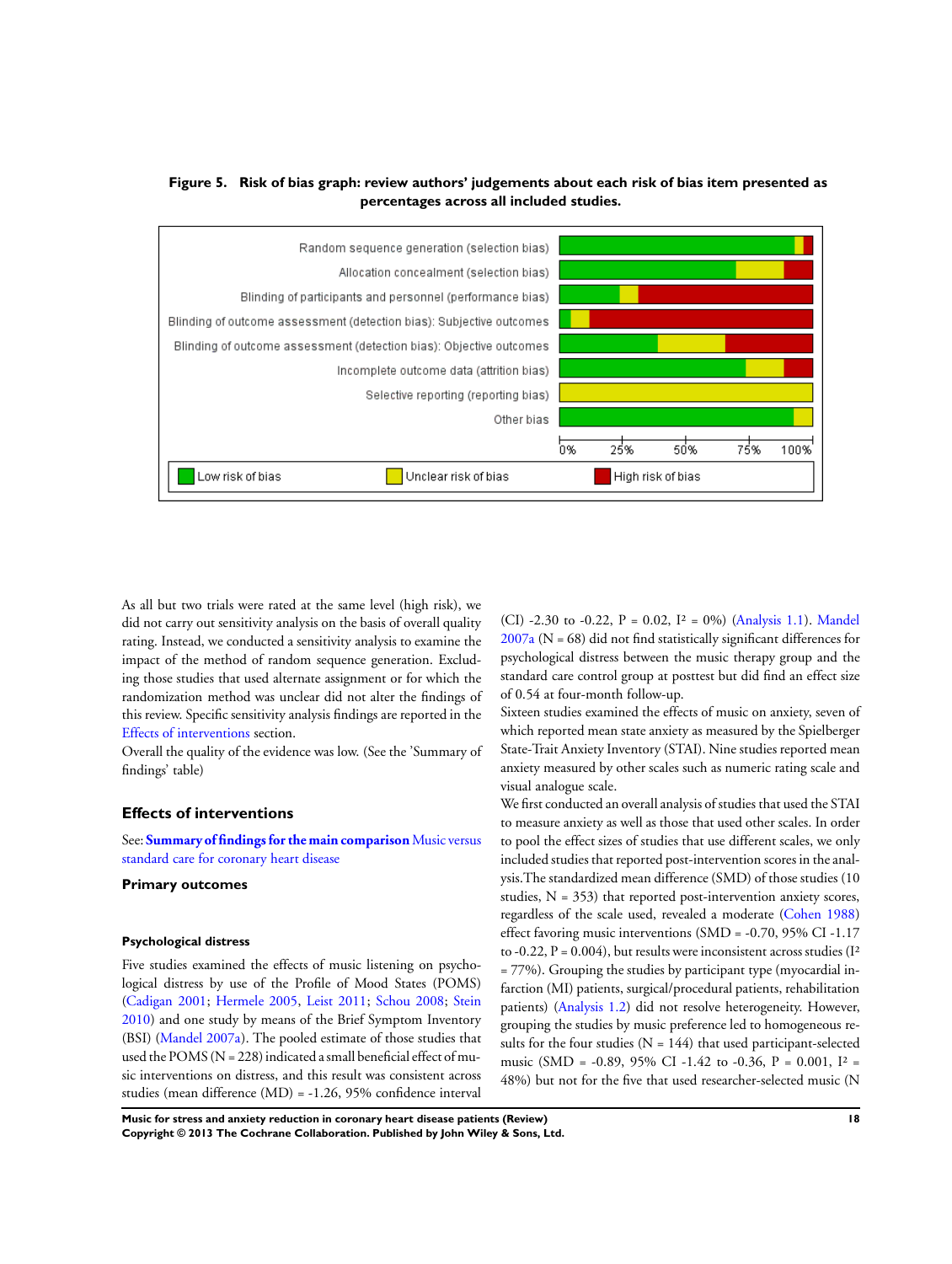$= 179$ ) (SMD = -0.74, 95% CI -1.55 to 0.08, P = 0.08, I<sup>2</sup> = 85%) [\(Analysis 1.3\)](#page-75-0).

When pooling studies that only used STAI State Anxiety form (STAI-S) to measure state anxiety (seven studies,  $N = 310$ ), significantly lower state anxiety was found in participants who received standard care combined with music interventions than those who received standard care alone (MD = -4.58, 95% CI -7.78 to - 1.39;  $P = 0.005$ ). However, considerable statistical heterogeneity remained  $(I^2 = 88\%)$ . Six out of these seven studies included participants with MI and one study included surgical patients. Pooling the results of only the MI studies  $(N = 243)$  resulted in a larger effect size that was more homogeneous (MD = -5.87, 95% CI - 7.99 to -.3.75,  $P < 0.00001$ ,  $I^2 = 53\%$  ([Analysis 1.4](#page-76-0).1).

We then explored whether music preference affected the outcome of state anxiety as measured by STAI-S. Grouping the studies by whether participant-preferred music (three studies,  $N = 167$ ) or researcher-selected music (four studies, N = 143) was used did not reduce heterogeneity [\(Analysis 1.5](#page-77-0)). However, as noted above, all studies in this subgroup analysis were MI studies except for one [\(Barnason 1995\)](#page-26-0). A subsequent analysis from which we excluded this surgical study suggested a greater anxiety-reducing effect and homogeneity for studies that used participant-preferred music. Studies of people with MI (two studies,  $N = 100$ ) that used participant-preferred music resulted in an average anxiety reduction of 7.36 units on the STAI (95% CI -9.45 to -5.27, P < 0.00001,  $I^2 = 0\%$  compared to a reduction of 4.68 units for those studies that used researcher-selected music (four studies,  $N = 143$ ) (95%) CI -8.27 to -1.10,  $P = 0.01$ ,  $I^2 = 66\%$  [\(Analysis 1.6](#page-78-0)).

The pooled estimate for studies that measured anxiety by scales other than the STAI-S (seven studies,  $N = 248$ ) suggested no strong evidence of an effect (SMD = -0.43, 95% CI -0.93 to 0.06,  $P = 0.09$ ). Here too, results were statistically heterogeneous (I<sup>2</sup>) = 70%). Two studies [\(Cutshall 2011](#page-26-0); [Stein 2010\)](#page-26-0) could not be included in the meta-analysis because change scores were used. [Cutshall 2011](#page-26-0) reported a small effect size of -0.12 (95% CI -0.51 to 0.27) in 100 participants, whereas [Stein 2010](#page-26-0) ( $N = 36$ ) resulted in an effect size of -0.35 (95% CI -1.01 to 0.31). Neither effect size was statistically significant. Grouping the studies by type of participant resulted in a larger pooled estimate for surgical/procedural patients (four studies,  $N = 171$ ) but heterogeneity remained  $(SMD = -0.63, 95\% \ CI -1.25 \ to -0.01, P = 0.05, I^2 = 73\%).$ Three studies with MI and rehabilitation patients ( $N = 77$ ) did obtain a homogeneous effect but this effect was very small and did not reach statistical significance (SMD = -0.03, 95% CI -0.61 to 0.56, P = 0.93; I² = 31%) [\(Analysis 1.7](#page-79-0)). A subgroup analysis on the impact of music preference suggested that the use of participant-preferred music (four studies, N = 144) resulted in a large anxiety reduction that was statistically significant and consistent across studies (MD = -0.89, 95% CI -1.42 to -0.36, P = 0.001, I² = 48%). In contrast,researcher-selected music (in this case, classical music was used) appeared to slightly increase anxiety although this was not statistically significant (three studies,  $N = 104$ ) (SMD =

0.11, 95% CI -0.28 to 0.49, P = 0.58, I<sup>2</sup> = 0%) ([Analysis 1.8\)](#page-80-0). Six studies ( $N = 217$ ) included depression as an outcome. Their pooled estimate indicated that participants who listened to music did not significantly differ in their reported levels of depression from those participants who received standard care (SMD = - 0.11, 95% CI -0.38 to 0.16,  $P = 0.42$ ,  $I^2 = 0$ %) ([Analysis 1.9\)](#page-81-0).

Two studies  $(N = 97)$  used a numeric rating scale to measure the effects of music on mood. Their pooled estimate indicated that participants who listened to music reported greater mood enhancement than those receiving standard care (SMD = 1.08, 95% CI -0.02 to 2.17,  $P = 0.05$ ; however, there was disagreement between the two studies about the size of the effect  $(I^2 = 80\%)$ [\(Analysis 1.10](#page-82-0)). The results are therefore inconclusive.

#### **Quality of life**

Only one study ([Mandel 2007a](#page-26-0)) considered quality of life as an outcome. However, significant data loss greatly reduces the usefulness of the data from this study.

#### **Secondary outcomes**

#### **Heart rate**

The pooled estimate of 13 studies ( $N = 828$ ) showed a significant effect on heart rate, favoring music interventions over standard care (MD =  $-3.40$ , 95% CI  $-6.12$  to  $-0.69$ , P = 0.01). However, the results were inconsistent among studies ( $I^2 = 78\%$ ). Grouping the studies by type of participant (MI, surgical/procedural, rehabilitation) reduced heterogeneity for surgical/procedural patient studies (seven studies,  $N = 604$ ) somewhat (I<sup>2</sup> = 54%) but the effect was no longer statistically significant (MD = -2.61, 95% CI -5.62 to 0.34,  $P = 0.09$ ). For studies with MI patients (5 studies, N = 194), the effect remained statistically significant but the results were highly inconsistent across studies (MD =-4.75, 95% CI  $-9.26$  to  $-0.25$ ,  $P = 0.04$ ) [\(Analysis 1.11\)](#page-83-0).

A subgroup analysis by participant-selected versus researcher-selected music produced interesting results. The pooling of studies that used researcher-selected music (six studies,  $N = 398$ ) resulted in a smaller but homogeneous effect size (MD = -2.67, 95% CI - 4.27 to -1.07,  $P = 0.001$ ;  $I^2 = 0\%$ ). The use of participant-selected music (seven studies,  $N = 430$ ) resulted in a larger effect size (MD  $= -4.69, 95\% \text{ CI} - 9.40 \text{ to } 0.02, P = 0.05$ ; however, the results were highly inconsistent between studies ( $I^2 = 84\%$ ) ([Analysis 1.12\)](#page-83-0).

Two studies  $(N = 90)$  included heart rate variability as an outcome in people with MI. Their pooled estimate suggests that music has no effect on heart rate variability (MD = 0.07, 95% CI -0.34 to 0.48,  $P = 0.74$ ,  $I^2 = 0\%$  ) [\(Analysis 1.13\)](#page-85-0).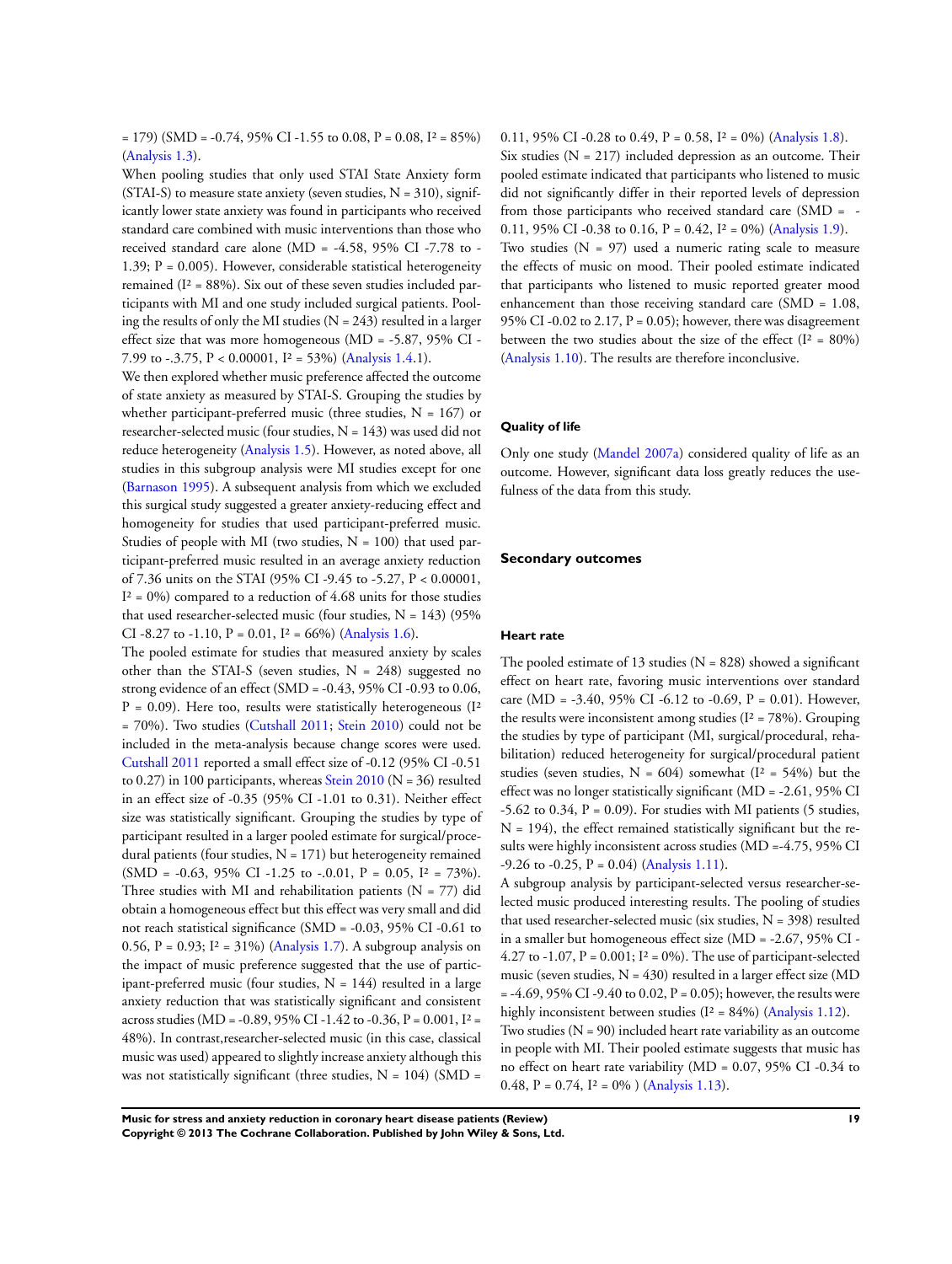#### **Respiratory rate**

Seven studies  $(N = 442)$  examined the effects of music on respiratory rate in people with coronary heart disease (CHD). A heterogeneous pooled estimate of -2.50 (95% CI -3.61 to -1.39, P < 0.00001,  $I^2 = 79\%$  was found ([Analysis 1.14](#page-86-0)).

Pooling the studies that used researcher-selected music (four studies,  $N = 256$ ) had a similar effect on heterogeneity as for the heart rate outcome: the use of researcher-selected music led to a smaller but homogeneous effect size (MD = -1.66, 95% CI -2.20 to -1.12,  $P < 0.00001$ ,  $I<sup>2</sup> = 0%$ ). The use of participant-selected music (three studies, N = 186) resulted in a larger but heterogeneous pooled estimate (three studies,  $MD = -4.42$ , 95% CI -7.37 to -1.46, P = 0.003,  $I^2 = 89\%$ ) ([Analysis 1.14](#page-86-0)). Statistical heterogeneity was due to one trial [\(Chan 2007\)](#page-26-0) reporting much larger beneficial effects than the other two trials.

#### **Systolic blood pressure**

Listening to music significantly reduced the systolic blood pressure of people with CHD, as indicated by a pooled estimate of -5.52 mmHg (95% CI - 7.43 to -3.60 P < 0.00001) (11 studies, N = 775). The results were consistent across studies ( $I^2 = 0\%$ ) ([Analysis](#page-87-0) [1.15\)](#page-87-0).

#### **Diastolic blood pressure**

A pooled estimate of -1.12 mmHg (95% CI -2.57 to 0.34) (nine studies,  $N = 685$ ) was found for diastolic blood pressure, favoring music listening, but this difference of effect was not statistically significant ( $P = 0.13$ ). The results were consistent across studies  $(I^2 = 14\%)$  ([Analysis 1.16](#page-88-0)).

#### **Mean arterial pressure**

Three studies  $(N = 158)$  examined the impact of music on mean arterial pressure. Their pooled estimate was not statistically significant (MD = -0.91, 95% CI -4.08 to 2.26, P = 0.57, I<sup>2</sup> = 0%) [Analysis 1.17](#page-89-0).

#### **Myocardial oxygen demand**

Only one study [\(Winters 2005](#page-26-0)) included myocardial oxygen demand, or the amount of oxygen required by the heart to function properly, as an outcome. We could not establish the method of measurement, despite attempts to contact the authors. The average myocardial oxygen demand reduction for the music group (N  $= 30$ ) was 1607.3 (SD  $= 640.5$ ). In contrast, the average myocardial oxygen demand of the standard care group  $(N = 30)$  increased by  $447.5$  (SD = 1011.1).

Three studies (184 participants) included oxygen saturation levels as an outcome. Their pooled estimate suggested no effect of music  $(MD = -0.02, 95\% \text{ CI} - 1.65 \text{ to } 1.61$ .  $P = 0.98, I^2 = 92\%$  ([Analysis](#page-89-0) [1.18\)](#page-89-0).

#### **Hormone levels**

One study [\(Nilsson 2009a](#page-26-0)) examined the effects of listening to music on cortisol levels in 58 participants one day following cardiac surgery; no significant difference was found between the music group and the standard care control group (MD = 1.20, 95% CI  $-122.83$  to 125.23, P = 0.98).

### **Pain**

Music interventions (eight studies) resulted in a statistically significant reduction of pain compared to standard care in 630 participants (SMD = -0.43, 95% CI -0.80 to -0.05, P = 0.03); however, the results were not consistent between studies ( $I^2 = 81\%$ ) [\(Analysis 1.19](#page-90-0)).

Only one study used researcher-selected music, and all but one study included surgical or procedural patients. We therefore could not conduct meaningful subgroup analyses for patient type or music preference.

Pooling the effects of those studies that provided two or more music sessions to the participants resulted in a homogeneous effect size that would be considered clinically small in magnitude (three studies,  $N = 210$ ,  $SMD = -0.27$ ,  $95\%$  CI -0.55 to -0.00,  $P = 0.05$ , I² = 0%) [\(Barnason 1995](#page-26-0); [Mandel 2007a](#page-26-0); [Sendelbach 2006\)](#page-26-0). In one study [\(Cutshall 2011](#page-26-0)), participants listened to pre-recorded music twice a day for three consecutive postoperative days. Because the authors only reported change scores, these results could not be pooled with the other studies. [Cutshall 2011](#page-26-0) consistently reported lower pain levels in the music listening group compared to the standard care control group for each of the six measurement points. However, this difference was only statistically significant for the second music listening session on postoperative day two with a reduction of  $1.4$  (SD = 1.4) for the music group versus a reduction of  $0.4$  (SD = 1.4) for the control group (P = 0.001).

#### **Length of hospital stay**

The pooled estimate of two studies  $(N = 82)$  indicated no evidence for an effect of music interventions on length of hospital stay (MD  $= -0.06, 95\% \text{ CI} - 1.03 \text{ to } 0.92, P = 0.91, I^2 = 0\% \text{ (Analysis 1.20)}.$  $= -0.06, 95\% \text{ CI} - 1.03 \text{ to } 0.92, P = 0.91, I^2 = 0\% \text{ (Analysis 1.20)}.$  $= -0.06, 95\% \text{ CI} - 1.03 \text{ to } 0.92, P = 0.91, I^2 = 0\% \text{ (Analysis 1.20)}.$ 

#### **Opioid intake**

Two studies  $(N = 90)$  examined the effect of music interventions on opioid intake by patients after coronary artery bypass graft (CABG). Both studies found slightly lower opioid use in those who participated in the music group, but this pooled effect was not statistically significant (SMD = -0.25, 95% CI -0.67 to 0.16,  $P = 0.23$ ,  $I^2 = 0\%$  ([Analysis 1.21](#page-91-0)).

#### **Quality of sleep**

The pooled estimate of two studies  $(N = 122)$  suggests that listening to music may improve the quality of sleep (SMD = 0.91, 95%

**Music for stress and anxiety reduction in coronary heart disease patients (Review) 20 Copyright © 2013 The Cochrane Collaboration. Published by John Wiley & Sons, Ltd.**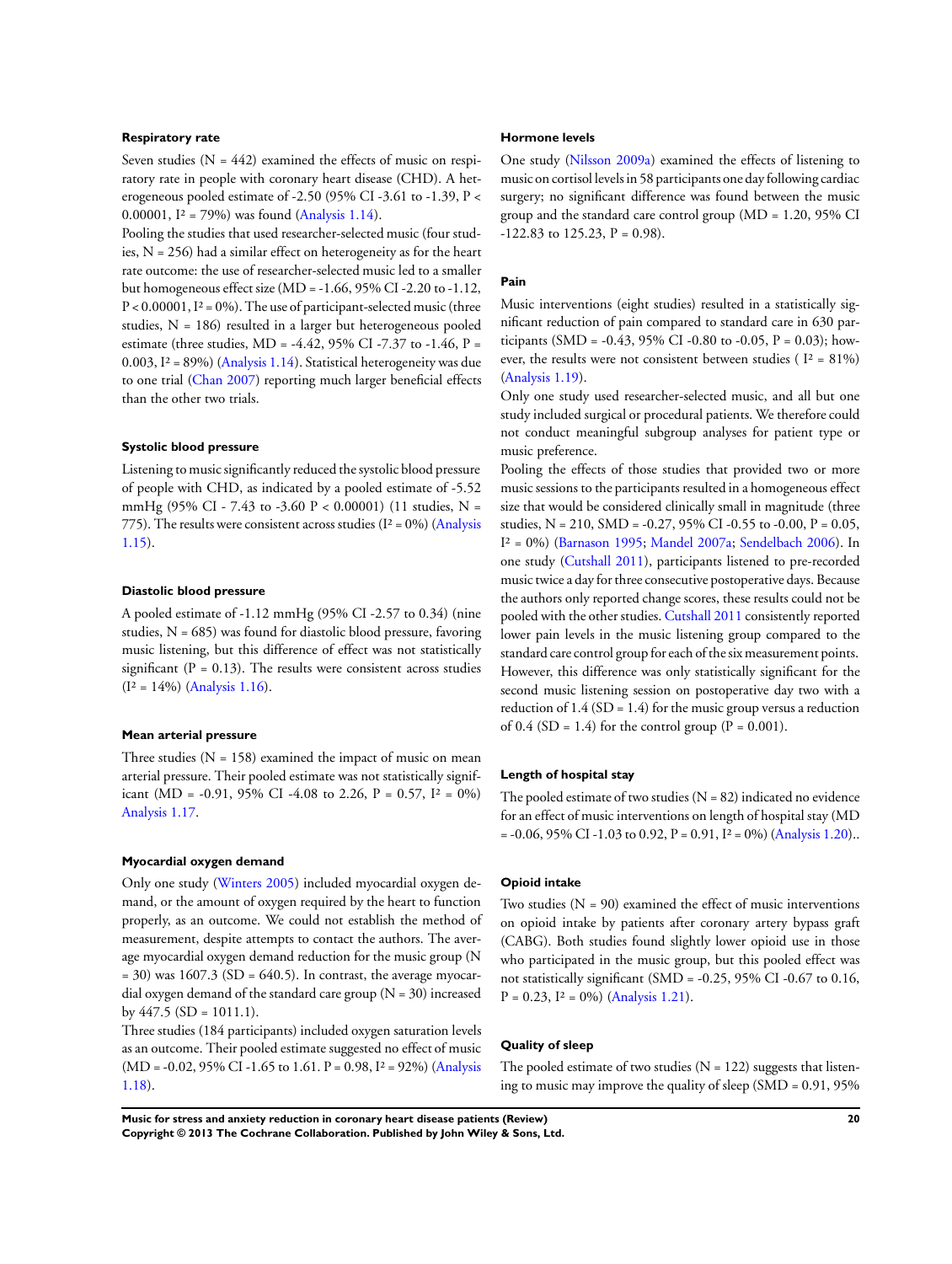CI 0.03 to 1.79,  $P = 0.04$ ) after a cardiac procedure or surgery. There was considerable heterogeneity between the studies  $(I^2 =$ 81%). However, both studies agreed on the direction of the effect and the heterogeneity was due to one study reporting much greater benefits ([Analysis 1.22](#page-91-0)).

#### **Peripheral skin temperature**

Only one study [\(Cadigan 2001\)](#page-26-0) ( $N = 140$ ) included peripheral skin temperature as an outcome. This study examined the effects of listening to music on patients during bedrest due to procedural sheaths or an intra-aortic balloon pump. No significant difference was found between the music listening treatment group (M = 88,  $SD = 5.8$ ) and the control group ( $M = 88$ ,  $SD = 6.2$ ) for peripheral skin temperature.

## **Duration of cardiac procedure**

No studies examined the effects of music interventions on duration of cardiac procedure.

## **D I S C U S S I O N**

### **Summary of main results**

#### **Psychological outcomes**

The results of 10 studies ( $N = 353$ ) suggest that listening to music has a moderate anxiety-reducing effect in people with coronary heart disease (CHD). However, the results were inconsistent between studies, which were generally small and at high risk of bias, and therefore, need to be treated with caution.

Studies using the same scale (STAI) to measure anxiety obtained consistent anxiety-reducing effects of music (5.87 units on a 20- to 80-point score range) in people with myocardial infarction (MI). A reduction of 5.87 units may be considered small; however, mean baseline STAI scores were relatively low to begin with (ranging from 35.3 to 48.2). In all MI studies, anxiety was reduced after the music intervention to STAI levels that are considered to represent low anxiety. Greater anxiety-reducing effects were found for studies that used participant-preferred music than for those that used researcher-selected music.

The pooled estimate of five studies  $(N = 228)$  suggests that music has a small beneficial effect on psychological distress and this difference was consistent across studies.

We found no evidence of an effect of music on depression (six studies;  $N = 217$ ). This finding is consistent with those of other Cochrane systematic reviews on the use of music interventions with cancer patients [\(Bradt 2011\)](#page-26-0) and with patients at end-of-life

[\(Bradt 2010a](#page-26-0)). This result suggests that short-term interventions (one or two music sessions) focused on acute symptom reduction (e.g. state anxiety, pain, distress) are inadequate to relieve depression. The treatment of depression may need a more long-term regimen of music therapy sessions that actively uses the relational aspects of music-making to address the psychotherapeutic needs of the participants rather than focusing on symptom relief.

The pooled estimate of two studies  $(N = 97)$  suggests that music listening may enhance mood. However, this finding was not statistically significant. More studies are needed to further evaluate the effect of music on mood as evidenced by the inconsistencies of results across these two studies.

One music therapy study  $(N = 88)$  included quality of life as an outcome in a population of cardiac rehabilitation patients. Because of significant rates of attrition in this study, we could draw no conclusions.

#### **Physiological outcomes**

Results of this review suggest that listening to music reduces heart rate. However, there was variation among the 13 studies  $(N = 828)$ on the size of this effect. In examining the source of the heterogeneity, we discovered that listening to participant-selected music resulted in a heart rate reduction of 4.69 beats per minute (bpm) compared to 2.67 bpm when listening to researcher-selected music. However, in contrast to participant-selected music, the results were consistent across studies when researcher-selected music was used, i.e. no statistical heterogeneity.

In two small studies  $(N = 90)$  there was no evidence for an effect of music on heart rate variability.

For respiratory rate, the use of researcher-selected music also led to smaller (reduction of 1.66 breaths per minute) but consistent results (four studies, N = 256), whereas the use of patient-selected music led to larger (4.42 breaths per minute) but inconsistent results (three studies,  $N = 186$ ).

Pooled estimates indicate that music reduces systolic blood pressure by 5.5 mm Hg consistently across studies (11 studies,  $N =$ 775). No evidence of an effect was found for diastolic blood pressure (nine studies,  $N = 685$ ).

Only one study  $(N = 60)$  examined the effects of music listening on myocardial oxygen demand and found a reduction in myocardial oxygen demand in contrast to the standard care group. No evidence of benefit was apparent for music on blood oxygen saturation (three studies,  $N = 184$ ).

One study  $(N = 58)$  reported on the effect of music on cortisol levels but found no evidence for an effect. It is surprising that no other studies examined the effects of music on hormone levels that are of particular relevance to people with CHD, including adrenaline and noradrenaline concentration and other stress hormones that can be deleterious to cardiac functioning.

A small effect was found for music listening on self-reported pain; however the results were inconsistent across studies (eight studies,

**Music for stress and anxiety reduction in coronary heart disease patients (Review) 21 Copyright © 2013 The Cochrane Collaboration. Published by John Wiley & Sons, Ltd.**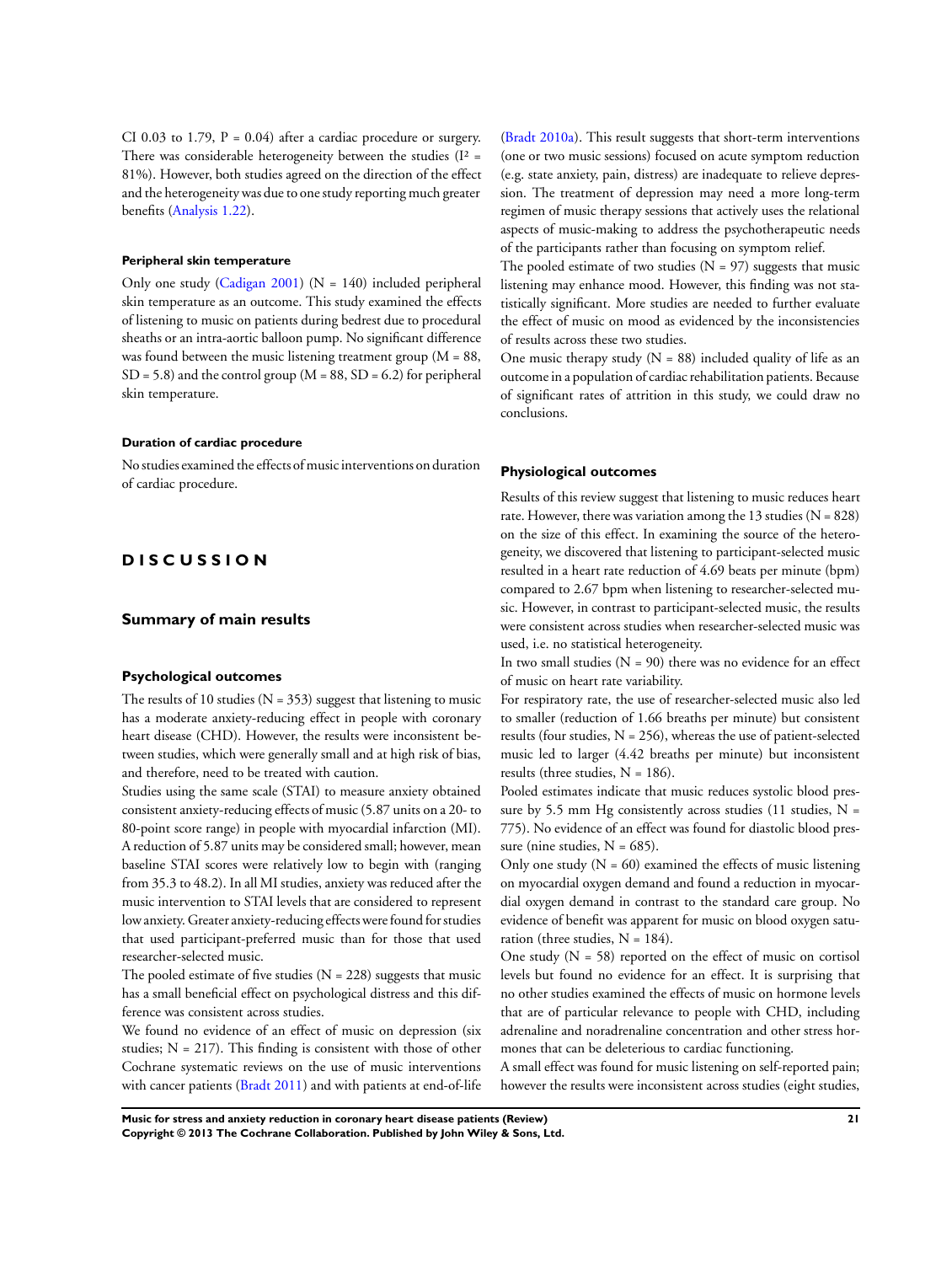N = 630). Excluding those studies that only used one music session led to a small effect that was consistent across studies (three studies,  $N = 210$ .

The pooled estimate of two studies  $(N = 90)$  points to a small but non-significant effect of music on reduced need for opioid pain relief.

Finally, music listening appears to improve patients' quality of sleep following a cardiac surgery or procedure (two studies,  $N =$ 122).

#### **Duration-specific outcomes**

Two studies  $(N = 82)$  examined whether music therapy or music medicine interventions impact the length of hospital stay, but their results suggest no evidence of an effect.

## **Overall completeness and applicability of evidence**

This review includes 26 randomized and quasi-randomized controlled trials.

All but two trials used music listening as the clinical intervention. Twenty-three trials were categorized as music medicine trials, meaning that the music was administered by non-music therapist medical personnel. This clinical uniformity adds to the strength of this review but also limits the applicability of the evidence. The evidence, as presented in this review, speaks only to the effect of listening to music provided by the researcher or selected by the participant from music choices presented by the researcher. This review does not include enough music therapy studies to present evidence on the effects of music therapy interventions, wherein the person is actively involved in a therapeutic process in which a variety of musical experiences (e.g. music improvisation, singing) are used. The data from the three music therapy studies were not analyzed separately because of this small number of studies and because of clinical diversity.

No data can currently be provided regarding costs or cost effectiveness of music medicine applications in cardiac care, as these data were not included in the studies reviewed. Furthermore, no data were provided regarding costs for music therapy interventions, so that no comparisons between these two types of treatments can be conducted. It is recommended that future research include cost effectiveness measures of these two interventions, as well as cost comparisons between them.

The trials in general included very limited information about the music selections used, except for mentioning general music styles (e.g. classical, easy listening, jazz, country). Needless to say, music within each of these styles can vary widely, and more detailed information would help clinicians make well-informed music selections. In several trials, only classical music choices were offered without a good rationale for the music selection. In several trials, participants were allowed to select the music from that which was

offered. This decision was based on the assumption that music preference plays an important part in the effectiveness of music relaxation. Certainly, allowing participants to select music that they like may enhance their sense of control; the power of this should not be underestimated as hospitalized people often feel helpless and disempowered. The results of this review indeed suggest that the use of participant-selected music resulted in greater anxiety reduction and more consistent results across studies than the use of researcher-selected music. However, it needs to be noted that participants could only select from a limited number of music styles presented by the researcher. It is likely that the preferred music of some of the participants was not included in the music selection offered and, even if it was, that they may not have liked the specific composition or song being played. One study explicitly stated that three participants withdrew from the study because they disliked the music [\(Chan 2007](#page-26-0)). Another researcher reported that some participants indicated that they would have preferred different music or that they did not care for the music [\(Bolwerk](#page-26-0) [1990](#page-26-0)). We suspect that using music that is truly preferred by the participant may lead to even greater anxiety reduction.

In addition, musical parameters of the music choices offered to participants varied more widely than those of researcher-selected music. This could explain why trials that used participant-selected music had more heterogeneous results for physiological outcomes than trials using researcher-selected music. The results suggest that different music styles (e.g. jazz, country and western, classical, new age, etc.) affect the heart rate and respiratory rate differently. This is not surprising, given the knowledge that music is able to entrain or exert influence on the rate of physiological responses in patients [\(Bradt 2009b\)](#page-26-0). More research is needed to evaluate the effect of music that is truly patient-preferred as well as the effect of music with different characteristics (tempo, timbre, harmony, emotional intensity, etc.).

The majority of the studies only provided one music session to the participants. Because not all studies in this review addressed all main outcome variables, it was not possible to conduct a subgroup analysis to examine frequency and duration of sessions as moderator variables. [Winters 2005](#page-26-0) compared the effects of multiple music sessions during the course of a day and found that offering two or three music sessions had greater effects than one or no music sessions on various physiological and psychological responses in individuals after a MI. Offering multiple music listening sessions allows for the participant to give feedback about the music, select different music if needed, and become more skilled in using music for relaxation purposes. In the case of music therapy interventions, multiple sessions allow for the development of a therapeutic relationship and deepening of the therapeutic process through the music. This may lead to greater health benefits. At this time, however, the relationship between the frequency/duration of treatment and treatment effect remains unclear. Further investigation is needed into the optimal frequency and duration of music interventions for people with CHD.

**Music for stress and anxiety reduction in coronary heart disease patients (Review) 22 Copyright © 2013 The Cochrane Collaboration. Published by John Wiley & Sons, Ltd.**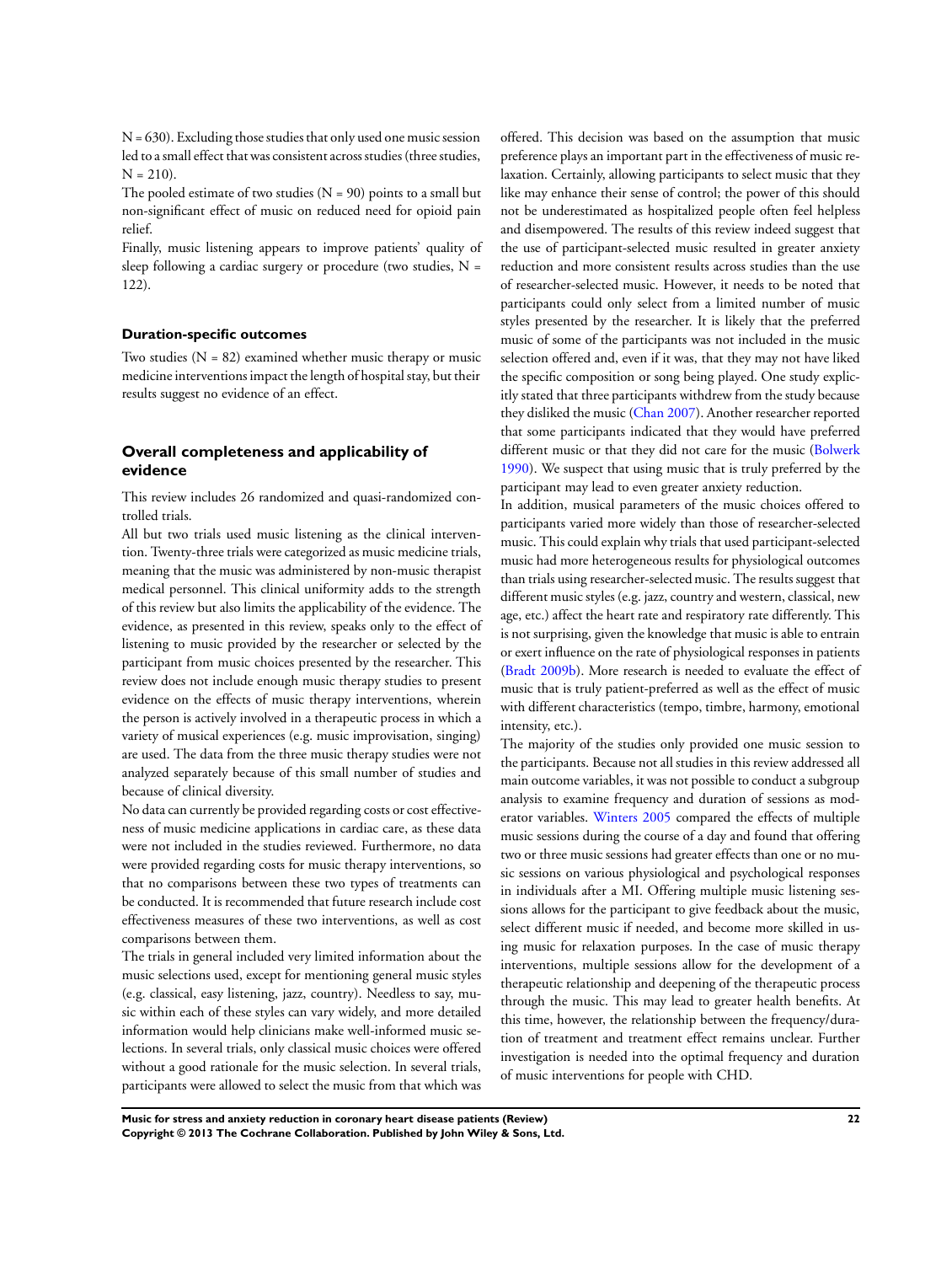Since the vast majority of participants in these trials were white (90%), generalizability to other ethnic groups is limited. Cultural sensitivity in music selection should always be considered.

Because only a small number of trials investigated the effect of music listening on mood, quality of life, myocardial oxygen demand, stress hormone levels, opioid intake, length of hospital stay, and quality of sleep, this evidence is not clinically applicable at this time. More research is needed.

## **Quality of the evidence**

The quality of reporting in general was poor with only a few authors detailing the method of randomization, allocation concealment, and level of blinding. We needed to contact the chief investigators of most studies to provide additional methodological and statistical information. For many outcomes in this review, there were inconsistencies in effects among studies. In addition, the trials included were generally small (Mean trial size = 64; median = 58) resulting in a lack of precision of treatment effects as evidenced by the rather large confidence intervals. This, combined with the high risk of bias, requires that the results of this review be interpreted with caution. In summary, the quality of evidence was low [\(Summary of findings for the main comparison\)](#page-5-0).

### **Potential biases in the review process**

The strength of our review is that we searched all available databases and a large number of music therapy journals (English, German, and French language), checked reference lists of all relevant trials, contacted relevant experts for identification of unpublished trials, and included publications without language restrictions. In spite of such a comprehensive search, it is still possible that we have missed some published and unpublished trials. We requested additional data where necessary for all trials we considered for inclusion. This allowed us to get accurate information on the trial quality and data for most trials and helped us make wellinformed trial selection decisions.

We were able to identify several unpublished studies through communication with experts in the field. It is possible that we did not identify some grey literature, but it is doubtful that this would have a significant impact on our results. Grey literature tends to include trials with relatively small numbers of participants and inconclusive results [\(McAuley 2000\)](#page-26-0).

## **Agreements and disagreements with other studies or reviews**

We found no other systematic reviews on music interventions with cardiac patients.

The aim of this review was to update the previous version ([Bradt](#page-26-0) [2009a\)](#page-26-0) with the results of trials completed during the four years

since its publication. Overall, the results of this review are similar to those of the previous version. The review was expanded with some additional outcomes that are of importance to healthcare costs associated with the treatment of CHD, namely length of hospital stay and opioid intake. However, at this time, there were not enough studies with these outcomes to provide strong evidence for an effect of music interventions on these outcomes.

The anxiety-reducing effects of music interventions found in this review are consistent with the findings of three other Cochrane systematic reviews on the use of music with mechanically-ventilated patients ([Bradt 2010b\)](#page-26-0), cancer patients ([Bradt 2011](#page-26-0)), and pre-surgical patients ([Bradt 2013\)](#page-26-0).

## **A U T H O R S ' C O N C L U S I O N S**

#### **Implications for practice**

This systematic review indicates that listening to music may have a beneficial effect for people with coronary heart disease (CHD). The findings of this meta-analysis indicate that listening to music may reduce systolic blood pressure and heart rate and also appears to be effective in reducing anxiety in people with myocardial infarction (MI) upon hospitalization. These results are consistent with the anxiety-reducing benefits of music interventions reported in three other Cochrane systematic reviews on the use of music with mechanically-ventilated patients ([Bradt 2010b](#page-26-0)), cancer patients [\(Bradt 2011\)](#page-26-0), and pre-surgical patients [\(Bradt 2013\)](#page-26-0).

All music medicine studies in this review used sedative music or music that is calming. However, there are many styles of sedative music (e.g. new age, classical, country and western, easy listening, etc.) and, at this time, it is unclear which type of music is most effective. The results of this review furthermore suggest a differential impact of researcher-selected versus participant-selected music on anxiety as well as physiological responses. The results suggest that more consistent yet smaller effects sizes are found in physiological responses when researcher-selected music is used. However, for psychological outcomes such as anxiety, the findings suggest that patient-preferred music leads to greater benefits.

Listening to music may also reduce pain and respiratory rate; however the magnitude of these effects is small. It may also improve patients' quality of sleep after a cardiac procedure or surgery. We found no evidence of effect for depression, heart rate variability, and length of hospitalization. Some studies suggested beneficial effects of music listening on opioid intake but this effect was not statistically significant. Inconsistent results were found for mood. However, only a small number of trials investigated the effects of music on these outcomes.

It is important to note that only three studies in this review used a trained music therapist. Music therapists in medical settings

**Music for stress and anxiety reduction in coronary heart disease patients (Review) 23 Copyright © 2013 The Cochrane Collaboration. Published by John Wiley & Sons, Ltd.**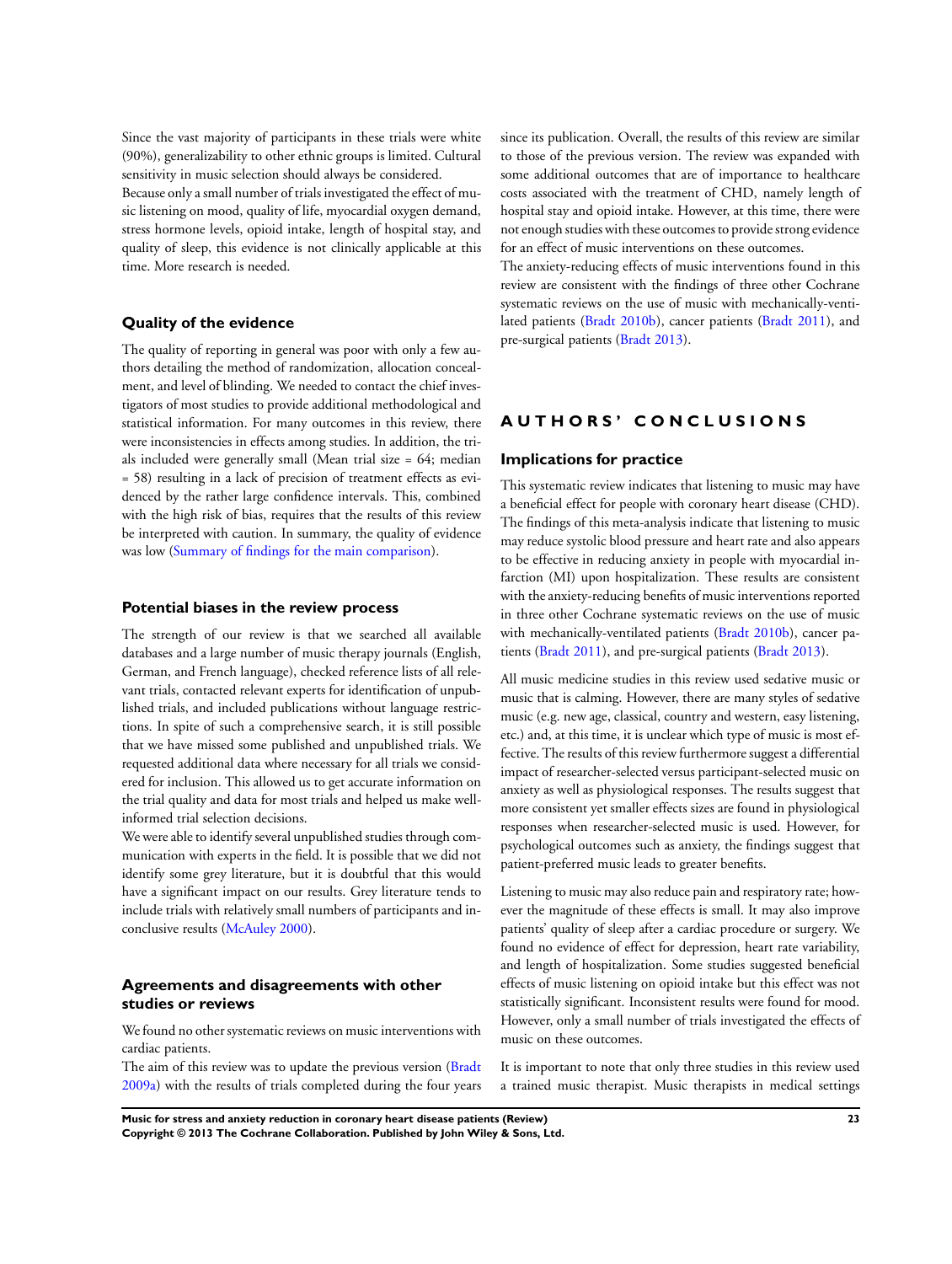do not limit their interventions to offering music listening for relaxation purposes.Music therapists are specially trained clinically and academically to carefully select music interventions to offer emotional and spiritual support, enhance a sense of control, and improve physical well-being in medical patients. Because of the lack of randomized controlled trials examining the effect of music interventions offered by a trained music therapist for people with coronary heart disease, it is impossible to establish at this time whether these interventions are more effective than listening to pre-recorded music.

#### **Implications for research**

This systematic review provides evidence that listening to prerecorded music may have health benefits for individuals with CHD. The use of other music therapy interventions, such as music improvisation, singing, listening to live music, songwriting, amongst others, with this population needs more research.

The effects of researcher-selected versus participant-selected music need to be further examined. In particular, studies are needed that use music that truly reflects participant preference. In addition, future trials should investigate the differential effects of researcher-selected versus participant-selected music. Future research needs to discuss in greater detail specific characteristics of the music selections. We recommend that researchers consult the reporting guidelines for music-based interventions developed by Robb, Burns, and Carpenter [\(Robb 2011](#page-26-0)).

The music therapy literature recommends that when music is used for sedative purposes, patients select music that is characterized by a slow tempo and lack of abrupt changes and sharp timbres. In addition, music that evokes strong emotional reactions, which may be caused by intense memories associated to the music, should be avoided when used for stress and anxiety reduction purposes [\(Dileo 2007\)](#page-26-0). These recommendations stem from the clinical experience and knowledge of music therapists as well as experimental research in the field of music psychology. More controlled trials are needed with medical patients to further examine which musical characteristics enhance the psychological and physiological benefits from music listening.

Besides music characteristics, more information is needed about dosages as well as timing of music interventions. Future studies need to examine the relationship between the frequency/duration of music interventions and treatment effects.

- Are there optimal lengths of music interventions?
- Do multiple sessions lead to better results?

• For people with MI, are there preferred times during the day?

• For procedural patients, what is the most effective time to start the music intervention?

• Should the music intervention continue after completion of the procedure, and if so, for how long?

• Does listening to music several days or weeks prior to it being used during the procedure impact outcomes differently than listening to the music for the first time just prior to or during the procedure?

Comparative studies are needed to answer many of these questions. Only one study in this review compared the effects of different dosages (once, twice, and three times per day) and timing (morning, afternoon, and evening) of music listening interventions in people with MI. In addition, future studies should examine the impact of patients' preferred coping strategies on the effectiveness of anxiety-reduction interventions such as music listening. Some people may prefer distraction through music listening during a procedure, whereas others may prefer to closely monitor the procedure. None of the included studies considered preferred coping style as a possible confounding variable. The use of culturally relevant music needs to be considered when designing protocols for further research.

In addition, as recommended by [Elliott 1994](#page-26-0), patient personality traits (especially trait anxiety) and pre-procedural state anxiety need to be considered as impact factors in future studies. People with high levels of trait and state anxiety may report differential benefits from music interventions than those with low levels of anxiety.

Furthermore, several authors recommend that future studies exert better control over the confounding effects of beta-blockers, and other cardiac medication, as well as opioids [\(Cadigan 2001;](#page-26-0) [Sendelbach 2006\)](#page-26-0) on physiological and physical responses.

In summary, more studies are needed to examine the effects of music interventions on quality of life, mood, and depression in people with CHD, as these are factors relevant to the disease itself. In addition, future studies need to examine the effects of music on physiological responses beyond heart rate and blood pressure. Heart rate variability, myocardial oxygen demand, blood oxygen saturation levels, and stress hormone levels may provide more sensitive measures of effect and may, moreover, provide insight into the underlying physiology of anxiety and stress reduction. We also recommend that future studies consider duration of cardiac procedures as well as long-term outcomes such as length of hospitalization and survival and death.

Few studies in this review included a power calculation. Future studies need to include power calculations so that sufficiently large samples are used.

Formal evaluation of the costs and benefits of music medicine and music therapy is needed.

**Music for stress and anxiety reduction in coronary heart disease patients (Review) 24 Copyright © 2013 The Cochrane Collaboration. Published by John Wiley & Sons, Ltd.**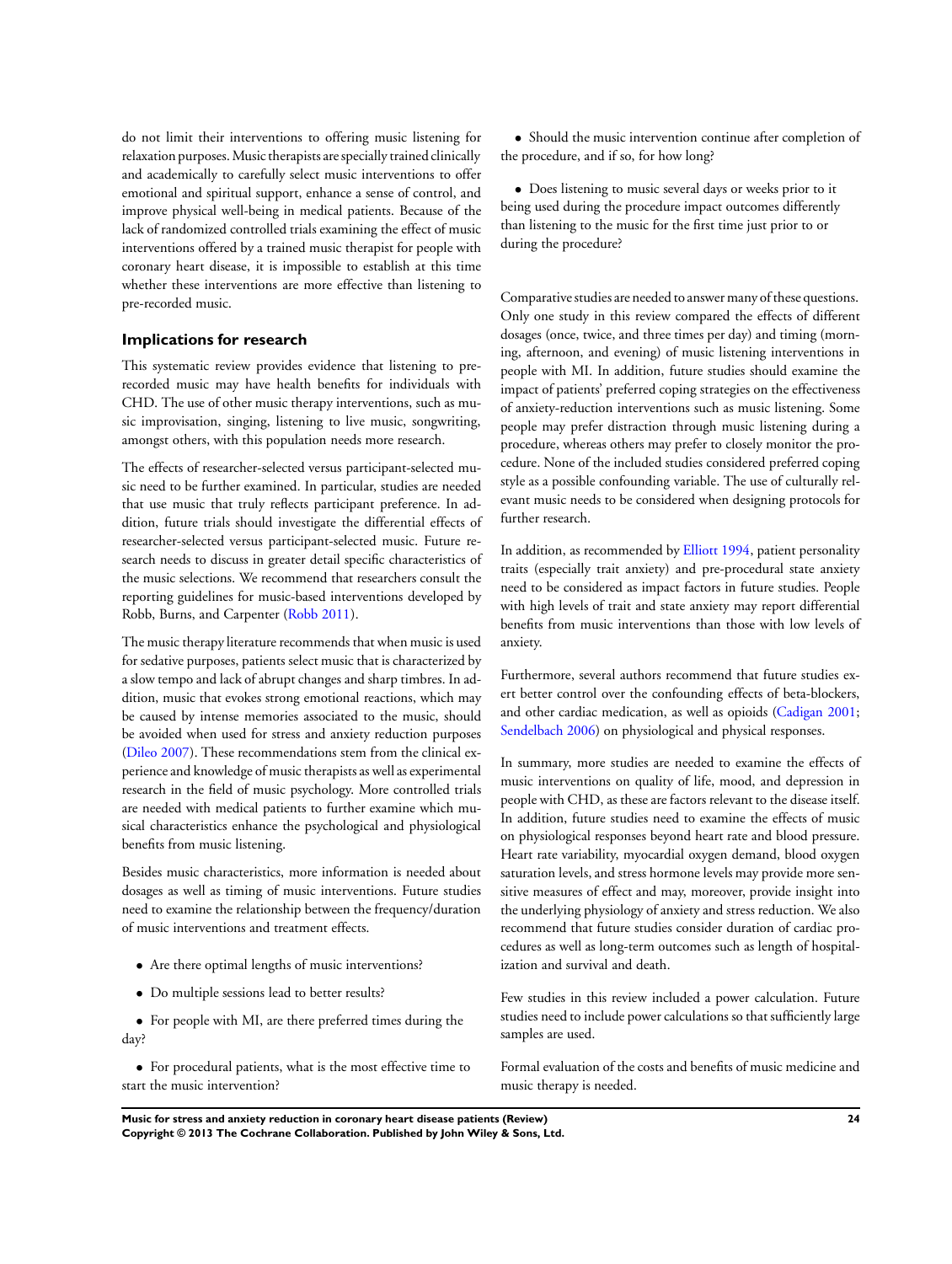## <span id="page-26-0"></span>**A C K N O W L E D G E M E N T S**

The authors would like to thank the Cochrane Heart Group editorial base for their excellent advice and support. We would also like to acknowledge Charla Thomas, graduate assistant, for her help in the handsearching of journals for the original review. Finally, we would like to express our gratitude to Ana Filipa Macedo, Chen Jing, and Farhad Shokraneh for their help with the translation of manuscripts.

## **R E F E R E N C E S**

#### **References to studies included in this review**

#### **Barnason 1995** *{published data only}*

<sup>∗</sup> Barnason S, Zimmerman L, Nieveen J. The effects of music interventions on anxiety in the patient after coronary artery bypass grafting. *Heart & Lung* 1995;**24**(2):124–32. Zimmerman L, Nieveen J, Barnason S, Schmaderer M. The effects of music interventions on postoperative pain and sleep in coronary artery bypass graft (CABG) patients. *Scholarly Inquiry for Nursing Practice* 1996;**10**(2):153–70.

#### **Barnes 1987** *{published data only}*

Barnes JD. *Relationship of Music to Cardiac Rehabilitation Patients' Perceived Exertion during Exercise*. Gainesville, Florida: University of Florida College of Nursing, 1987.

#### **Blankfield 1995** *{published data only (unpublished sought but not used)}*

Blankfield RP, Zyzanski SJ. Taped therapeutic suggestions and taped music as adjuncts in the care of coronary-arterybypass patients. *American Journal of Clinical Hypnosis* 1995; **37**(3):32–42.

#### **Bolwerk 1990** *{published data only}*

Bolwerk CA. Effects of relaxing music on state anxiety in myocardial infarction patients. *Critical Care Nursing Quarterly* 1990;**13**(2):63–72.

#### **Broscious 1999** *{published data only}*

Broscious SK. Music: an intervention for pain during chest tube removal after open heart surgery. *American Journal of Critical Care* 1999;**8**(6):410–15.

#### **Cadigan 2001** *{published data only}*

Cadigan ME, Caruso NA, Haldeman SM, McNamara ME, Noyes DA, Spadafora MA, et al.The effects of music on cardiac patients on bed rest. *Progress in Cardiovascular Nursing* 2001;**16**(1):5–13.

#### **Chan 2007** *{published and unpublished data}*

<sup>∗</sup> Chan MF. Effects of music on patients undergoing a Cclamp procedure after percutaneous coronary interventions: A randomized controlled trial. *Heart & Lung* 2007;**36**(6): 431–9.

Chan MF, Wong OC, Chan HL, Fong MC, Lai SY, Lo CW, et al.Effects of music on patients undergoing a Cclamp procedure after percutaneous coronary interventions. *Journal of Advanced Nursing* 2006;**53**(6):669–79.

#### **Cohen 1999** *{unpublished data only}*

Cohen RL. *The Effect of Music Therapy on the Reduction of Anxiety for Myocardial Infarction Patients*. Omaha, Nebraska: Clarkson College, 1999.

#### **Cutshall 2011** *{published data only}*

Cutshall SA, Anderson PG, Prinsen SK, Wentworth LJ, Olney TJ, Messner PK, et al. Effect of the combination of music and nature sounds on pain and anxiety in cardiac surgical patients: a randomized study. *Alternative Therapies in Health & Medicine* 2011;**17**(4):16–23.

#### **Davis-Rollans 1987** *{published data only}*

Davis-Rollans C, Cunningham SG. Physiologic responses of coronary care patients to selected music. *Heart & Lung* 1987;**16**(4):370–8.

#### **Elliott 1994** *{published and unpublished data}*

Elliott D. The effects of music and muscle-relaxation on patient anxiety in a coronary-care unit. *Heart & Lung* 1994; **23**(1):27–35.

#### **Emery 2003** *{published and unpublished data}*

Emery CF, Hsiao ET, Hill SM, Frid DJ. Short-term effects of exercise and music on cognitive performance among participants in a cardiac rehabilitation program. *Heart & Lung* 2003;**32**(6):368–73.

## **Hermele 2005** *{unpublished data only}*

Hermele SL. *The Effectiveness of a Guided Imagery Intervention for Patients undergoing Coronary Artery Bypass Graft Surgery*. New York, New York: Fordham University, 2005.

#### **Jafari 2012** *{published data only}*

∗ Jafari H, Zeydi AE, Khani S, Esmaeili R, Soleimani A. The effect of preferred music on pain intensity after open heart surgery. *Iranian Journal of Nursing and Midwifery Research* 2012;**17**(1):1–8.

Zeydi AM, Jafari H, Kahn S, Esmaieli R, Bardari AG. The effect of music on the vital signs and sp02 of patients. *Journal of Mazandaran University of Medical* 2011;**21**(82): 73–82.

#### **Leist 2011** *{published data only}*

Leist CP. *A Music Therapy Support Group to Ameliorate Psychological Distress in Adults with Coronary Heart Disease in a Rural Community (Dissertation)*. East Lansing, Michigan: Michigan State University, 2011.

**Music for stress and anxiety reduction in coronary heart disease patients (Review) 25 Copyright © 2013 The Cochrane Collaboration. Published by John Wiley & Sons, Ltd.**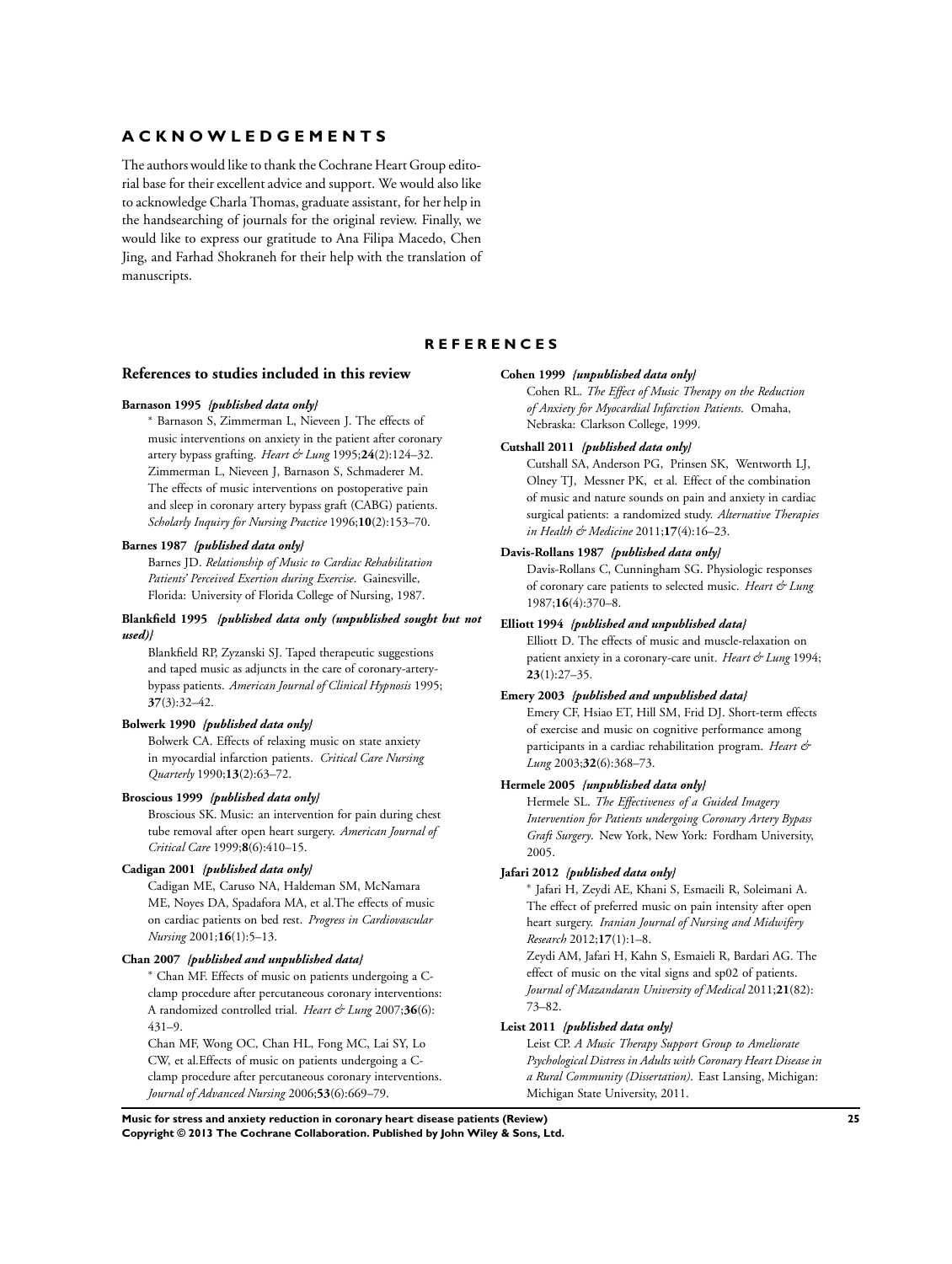#### **Mandel 2007a** *{published data only}*

Mandel SE, Hanser SB, Secic M, Davis BA. Effects of music therapy on health-related outcomes in cardiac rehabilitation: a randomized controlled trial. *Journal of Music Therapy* 2007;**44**(3):176–97.

#### **Murrock 2002** *{published and unpublished data}*

Murrock CJ. The effects of music on the rate of perceived exertion and general mood among coronary artery bypass graft patients enrolled in cardiac rehabilitation phase II. *Rehabilitation Nursing* 2002;**27**(6):227–31.

#### **Nilsson 2009a** *{published data only}*

<sup>∗</sup> Nilsson U. The effect of music intervention in stress response to cardiac surgery in a randomized clinical trial. *Heart & Lung* 2009;**38**(3):201–7.

Nilsson, U. Soothing music can increase oxytocin levels during bed rest after open-heart surgery: a randomised control trial. *Journal of Clinical Nursing* 2009;**18**(15): 2153–61.

#### **Ryu 2011** *{published data only}*

Ryu MJ, Park JS, Park H. Effect of sleep-inducing music on sleep in persons with percutaneous transluminal coronary angiography in the cardiac care unit. *Journal of Clinical Nursing* 2011;**21**(5-6):728–35.

#### **Schou 2008** *{unpublished data only}*

Schou K. *Music Guided Relaxation (Dissertation)*. Alborg, Denmark: Aalborg University, 2008.

### **Sendelbach 2006** *{published and unpublished data}*

<sup>∗</sup> Sendelbach SE, Halm M A, Doran KA, Miller EH, Gaillard P. Effects of music therapy on physiological and psychological outcomes for patients undergoing cardiac surgery. *Journal of Cardiovascular Nursing* 2006;**21**(3): 194–200.

#### **Stein 2010** *{published data only}*

Stein TR, Olivo EL, Grand SH, Namerow PB, Costa J, Oz MC. A pilot study to assess the effects of a guided imagery audiotape intervention on psychological outcomes in patients undergoing coronary artery bypass graft surgery. *Holistic Nursing Practice* 2010;**24**(4):213–22.

#### **Voss 2004** *{published data only}*

Voss JA. *Effect of Sedative Music and Scheduled Rest on Anxiety, Pain, and Myocardial Oxygen Demand during Chair Rest in Adult Postoperative Open-Heart Patients*. Nebraska: University of Nebraska Medical Center, 2003. <sup>∗</sup> Voss JA, Good M, Yates B, Baun MM, Thompson A,

Hertzog M. Sedative music reduces anxiety and pain during chair rest after open-heart surgery. *Pain* 2004;**112**(1-2): 197–203.

## **White 1992** *{published and unpublished data}*

White JM. Music therapy: an intervention to reduce anxiety in the myocardial infarction patient. *Clinical Nurse Specialist* 1992;**6**(2):58–63.

#### **White 1999** *{published and unpublished data}*

White JM. *Effects of Relaxing Music on Cardiac Autonomic Balance and Anxiety following Acute Myocardial Infarction*. Milwaukee, US: University of Wisconsin, 1997. <sup>∗</sup> White JM. Effects of relaxing music on cardiac autonomic balance and anxiety after acute myocardial infarction. *American Journal of Critical Care* 1999;**8**(4):220–30.

#### **Winters 2005** *{unpublished data only}*

Winters J. Effects of relaxing music after myocardial infarction. Midwest Nursing Research Society 29th Annual Research Conference, Cincinnati OH, 1 - 5th April. Wheat Ridge, Colorado: Midwest Nursing Research Society, 2005. [: Grant number: NINR 5R01NR005004–06]

## **References to studies excluded from this review**

#### **Aragon 2002** *{published data only}*

Aragon A, Farris C, Byers J. The effects of harp music in vascular and thoracic surgical patients. *Alternative Therapies* 2002;**8**(5):52–60.

#### **Argstatter 2006** *{published and unpublished data}*

<sup>∗</sup> Argstatter H, Haberbosch W, Bolay HV. Study of the effectiveness of musical stimulation during intracardiac catheterization. *Clinical Research in Cardiology* 2006;**95** (10):514–22.

Argstatter H, Haberbosch W, Bolay HV. Study of the effectiveness of musical stimulation during intracardiac catheterization [Untersuchung der Wirksamkeit von musikalischer Stimulation bei Herzkatheteruntersuchungen]. *Musik-, Tanz- und Kunsttherapie* 2006;**17**(1):11–20.

#### **Bally 2003** *{published data only}*

Bally K, Campbell D, Chesnick K, Tranmer JE. Effects of patient-controlled music therapy during coronary angiography on procedural pain and anxiety distress syndrome. *Critical Care Nurse* 2003;**23**(2):50–8.

#### **Bonny 1983** *{published data only}*

Bonny HL. Music listening for intensive coronary care units: a pilot project. *Music Therapy* 1983;**3**(1):4–16.

## **Byers 1997** *{published data only}*

Byers JF. *Efficacy of a Music Intervention on Noise Annoyance and Selected Physiologic Variables in Cardiac Surgery Patients with High and Low Noise Sensitivity*. Florida: University of Florida, 1997.

#### **Chang 2011** *{published data only}*

Chang HK, Peng TC,Wang JH, Lai HL. Psychophysiological responses to sedative music in patients awaiting cardiac catheterization examination: a randomized controlled trial. *Journal of Cardiovascular Nursing* 2011;**25**(5):E11–E18.

#### **Claire 1986** *{published data only}*

Claire JB, Erickson S. Reducing distress in pediatric patients undergoing cardiac catheterization. *Children's Health Care* 1986;**14**(3):146–52.

#### **Diamandi 2008** *{unpublished data only}*

Diamandi V. *Music Therapy and Intracardiac Catheterization - Implementation and Comparison of Two Treatments*

**Music for stress and anxiety reduction in coronary heart disease patients (Review) 26 Copyright © 2013 The Cochrane Collaboration. Published by John Wiley & Sons, Ltd.**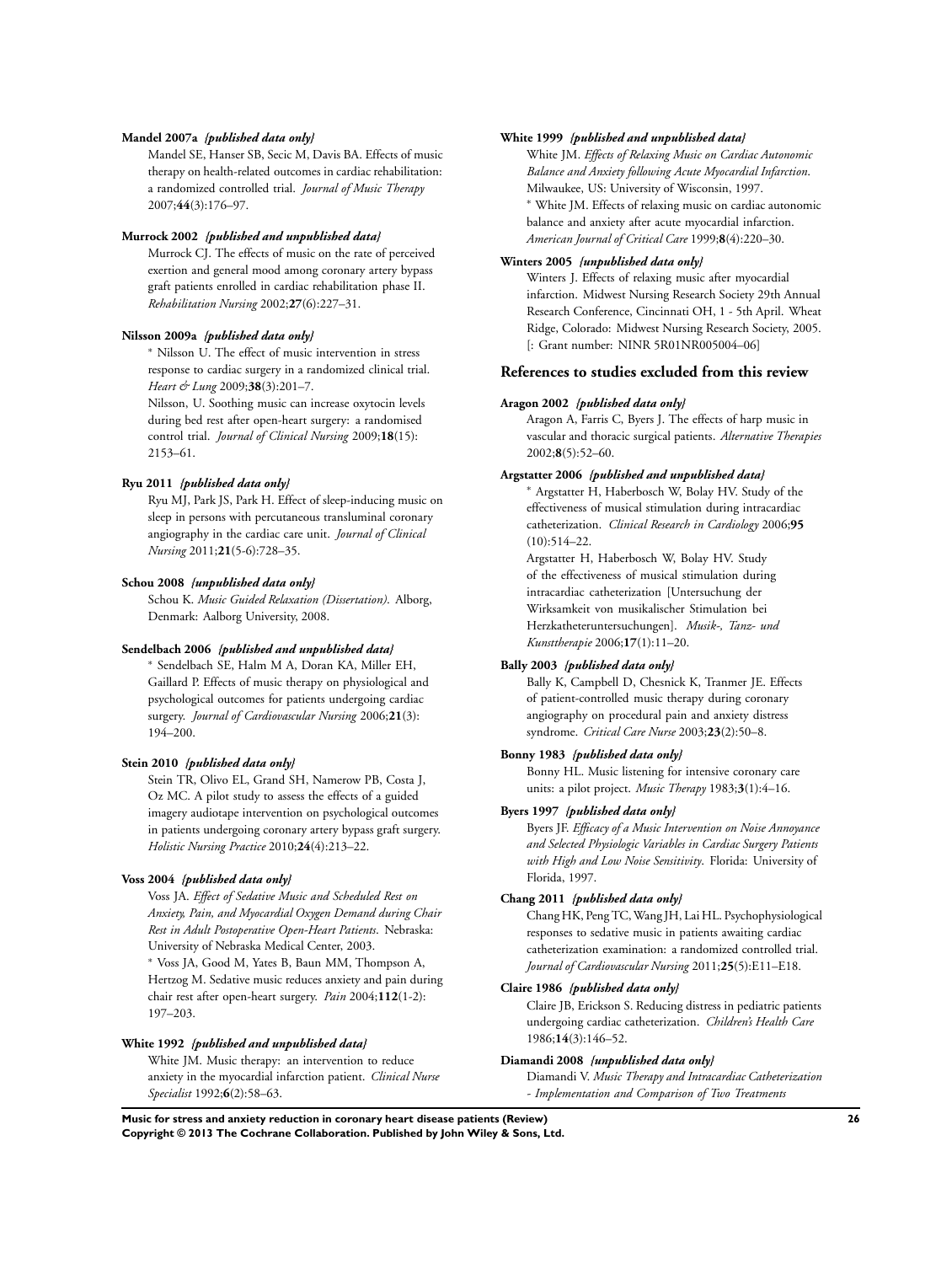*(MSc Thesis)*. Heidelberg, Germany: Zentrum für Musiktherapieforschung, 2008.

#### **Dritsas 2006** *{published data only}*

Dritsas A, Pothoulaki M, MacDonald RAR, Flowers P, Cokkinos DV. Effects of music listening on anxiety and mood profile in cardiac patients undergoing exercise testing. *European Journal of Cardiovascular Prevention & Rehabilitation* 2006;**13**(Suppl 1):S76.

## **Escher 1996** *{published data only}*

Escher J, Dayer E, Anthenien L. Music therapy in early rehabilitation of patients with acute myocardial infarction. In: Pratt RR, Spintge R editor(s). *Music Medicine*. Vol. **2**, Gilsum, New Hampshire: Barcelona Publishers, 1996: 129–141.

#### **Garcia 2003** *{published data only}*

Garcia H, Rosenbaum MB. The bellows effect of intermittent bundle branch block [El efecto fuelle en los bloqueos intermitentes de rama]. *Argentina Journal of Cardiology* 2003;**71**(3):230–5.

### **Ghetti 2011** *{published data only}*

Ghetti C. *Effect of Music Therapy with Emotional-Approach Coping on Pre-procedural Anxiety in Cardiac Catherization (Dissertation)*. Lawrence, Kansas: University of Kansas, 2011.

#### **Goertz 2011** *{published data only}*

Goertz W, Dominick K, Heussen N, Vom Dahl J. Music in the cath lab: who should select it?. *Clinical Research in Cardiology* 2011;**100**(5):395–402.

#### **Guzzetta 1989** *{published and unpublished data}*

Guzzetta CE. Effects of relaxation and music therapy on patients in a coronary care unit with presumptive acute myocardial infarction. *Heart & Lung* 1989;**18**(6):609–16.

#### **Hamel 2001** *{published data only}*

Hamel WJ. The effects of music intervention on anxiety in the patient waiting for cardiac catheterization. *Intensive & Critical Care Nursing* 2001;**17**(5):279–85.

#### **Harris 1971** *{unpublished data only}*

Harris SA. *An Investigation of the Effects of Sedative Music on Affectively Determined Anxiety Levels of Adult Patients undergoing Cardiac Catheterization*. Seattle, Washington: University of Washington, 1971.

#### **Hatem 2006** *{published data only}*

Hatem, TP, Lira PIC, Mattos SS. The therapeutic effects of music in children following cardiac surgery [Efeito terapeutico da musica em criancas em pos–operatorio de cirurgia cardiaca]. *Jornal de Pediatria* 2006;**82**(3):186–92.

#### **Ibhler 2011** *{published data only}*

Iblher P, Mahler H, Heinze H, Huppe M, Klotz K-F, Eichler W. Does music harm patients after cardiac surgery? A randomized, controlled study. *Applied Cardiopulmonary Pathophysiology* 2011;**15**(1):14–23.

#### **Jiang 2008** *{published data only}*

Jiang L-Y. Psychological intervention to anxiety and depression in geriatric patients with chronic heart failure. *Chinese Mental Health Journal* 2008;**22**(11):829–32.

#### **MacNay 1995** *{published data only}*

MacNay SK. The influence of preferred music on the perceived exertion, mood, and time estimation scores of patients participating in a cardiac rehabilitation exercise program. *Music Therapy Perspectives* 1995;**13**(2):91–6.

## **Mandel 2007b** *{unpublished data only}*

<sup>∗</sup> Mandel SE. *Effects of Music-assisted Relaxation and Imagery (MARI) on Health-related Outcomes in Cardiac Rehabilitation: Follow-up Study*. Cincinnati, Ohio: Union Institute and University, 2007. [: 1400957851] Mandel SE, Hanser SB, Ryan, LJ. Effects of a music-assisted relaxation and imagery compact disc recording on healthrelated outcomes in cardiac rehabilitation. *Music Therapy Perspectives* 2010;**28**(1):11–21.

#### **Micci 1984** *{published data only}*

Micci, NO. The use of music therapy with pediatric patients undergoing cardiac catheterization. *The Arts In Psychotherapy* 1984;**11**(4):261–6.

## **Moradipanah 2009** *{published data only}*

Moradipanah F, Mohammadi E, Mohammadil AZ. Effect of music on anxiety, stress, and depression levels in patients undergoing coronary angiography. *Eastern Mediterranean Health Journal* 2009;**15**(3):639–47.

#### **Nilsson 2009b** *{published data only}*

Nilsson U, Lindell L, Eriksson A, Kellerth T. The effect of music intervention in relation to gender during coronary angiographic procedures: a randomized clinical trial. *European Journal of Cardiovascular Nursing* 2009;**8**(3): 200–6.

## **Nilsson 2012** *{published data only}*

Nilsson, U. Effectiveness of music interventions for women with high anxiety during coronary angiographic procedures: a randomized controlled. *European Journal of Cardiovascular Nursing* 2012;**11**(2):150–3.

## **Okada 2009** *{published data only}*

Okada K, Kurita A, Takase B, Otsuka T, Kodani A, Kusama Y, et al.Effects of music therapy on autonomic nervous system activity, incidence of heart failure events, and plasma cytokine and catecholamine levels in elderly patients with cerebrovascular disease and dementia. *International Heart Journal* 2009;**50**(1):P95–110.

#### **Reisinger 1995** *{unpublished data only}*

Reisinger MA. *Effects of Music Therapy on Anxiolytic Drug Reduction in Clients Undergoing Cardiac Catheterization*. Connecticut: Southern Connecticut State University, 1995.

## **Richardson 2004** *{published data only}*

Richardson RS. *The Psychological Effects of Anxiolytic Music/ Imagery on Anxiety and Depression following Cardiac Surgery*. Minneapolis, Minnesota: Walden University, 2004.

## **Robichaud 1999** *{published and unpublished data}*

<sup>∗</sup> Robichaud-Ekstrand S. The influence of music on coronary diseases (CHC) patients waiting for cardiac catherization. *Journal of Cardiopulmonary Rehabilitation* 1999;**19**(5):304.

Robichaud-Ekstrand S. The influence of music on coronary heart disease patients' relaxation levels [L'influence de la

**Music for stress and anxiety reduction in coronary heart disease patients (Review) 27 Copyright © 2013 The Cochrane Collaboration. Published by John Wiley & Sons, Ltd.**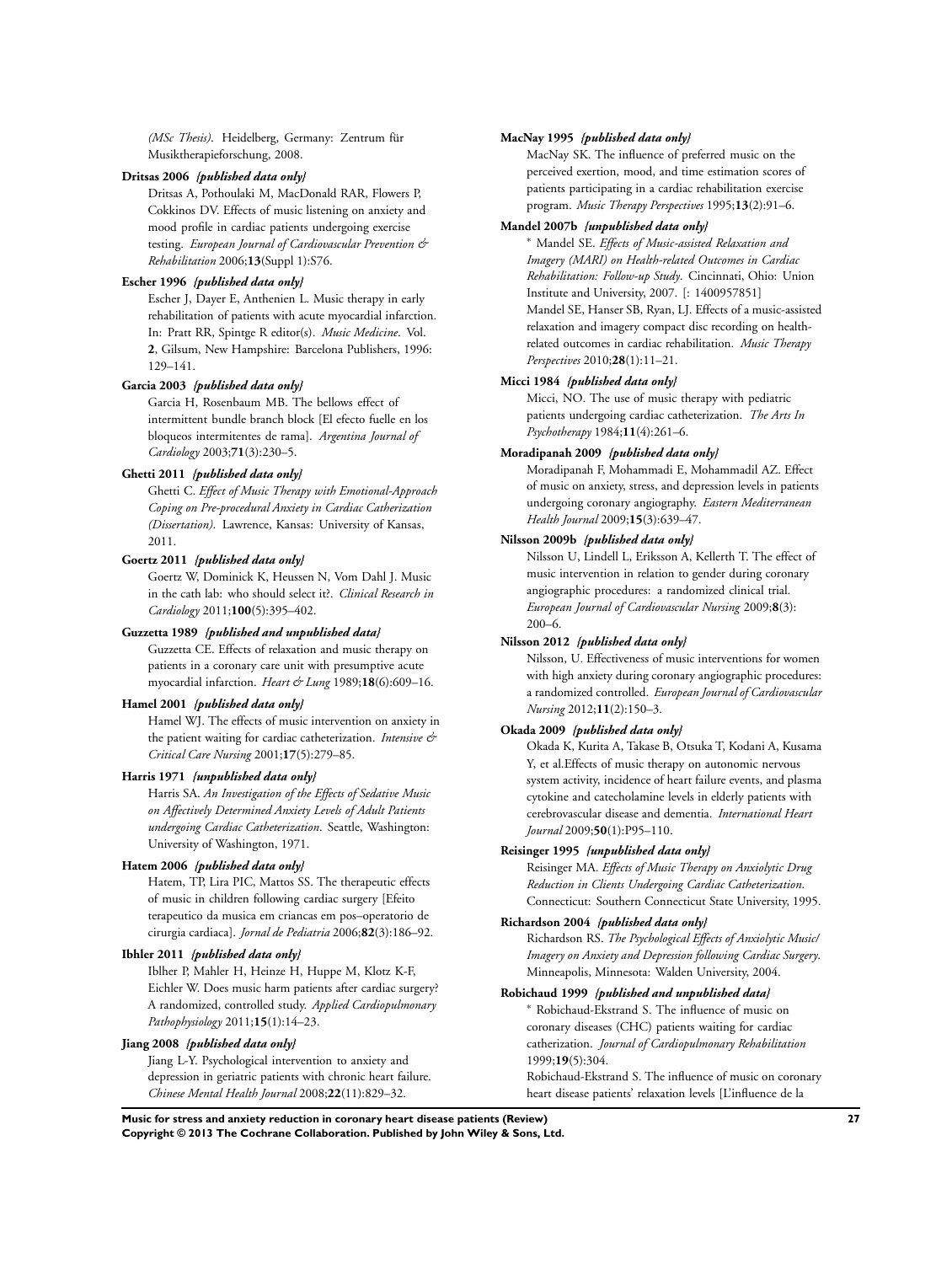musique sur le niveau de relaxation des patients cardiaques]. *Revue Francophone de Clinique Comportementale et Cognitive* 2004;**9**(2):20–8.

#### **Schwartz 2002** *{unpublished data only}*

Schwartz FJ, Ramey, GA, Pawli S. Benefits of headphone music on the ICU postoperative recovery of CABG patients. Paper presented at the Conference of the International Society of Music in Medicine, Hamburg, Germany. International Society of Music in Medicine, 2002.

#### **Schwartz 2009** *{published data only}*

Schwartz FJ. A pilot study of participants in postoperative cardiac surgery. *Music and Medicine* 2009;**1**(1):70–4.

#### **Short 2011** *{published data only}*

Short A, Gibb, H, Holmes C. Integrating words, images, and text in BMGIM: finding connections through semiotic intertextuality. *Nordic Journal of Music Therapy* 2011;**20**(1): 3–21.

#### **Slyfield 1992** *{published data only}*

Slyfield CM. *The Effect of Music Therapy on Patient's Pain, Blood Pressure, and Heart Rate after Coronary Artery Bypass Graft Surgery*. Gainesville, Florida: University of Florida College of Nursing, 1992.

### **Taylor-Piliae 2002** *{published data only}*

Taylor-Piliae RE, Chair SY. The effect of nursing interventions utilizing music thearpy or sensory information on Chinese patients' anxiety prior to cardiac catheterization: A pilot study. *European Journal of Cardiovascular Nursing* 2002;**1**(3):203–11.

#### **Thorgaard 2004** *{published data only}*

Thorgaard B, Henriksen BB, Pedersbaek G, Thomsen I. Specially selected music in the cardiac laboratory-an important tool for improvement of the wellbeing of patients. *European Journal of Cardiovascular Nursing* 2004;**3**(1):21–6.

#### **Twiss 2003** *{published and unpublished data}*

Twiss E, Seaver J, McCaffrey R. The effect of music listening on older adults undergoing cardiovascular surgery. *Nursing in Critical Care* 2006;**11**(5):224–31.

<sup>∗</sup> Twiss EJ. *The Effect of Music as a Nursing Intervention to Reduce Anxiety in Coronary Bypass and Valve Replacement Surgery Patients*. Boca Raton, Florida: Florida Atlantic University, 2003.

## **Vanderboom 2012** *{published data only}*

Vanderboom TL, Arcari PM, Duffy ME, Somarouthu B, Rabinov JD, Yoo AJ, et al.Effects of a music intervention on patients undergoing cerebralangiography: a pilot study.. *Journal of Neurointerventional Surgery* 2012;**4**(3):229–33.

#### **Watanabe 2011** *{published data only}*

Watanabe DM. *The Effect of Music on Anxiety of Patients*

*Undergoing Coronary Angiography (Thesis)*. Sa<sup> $\sim$ </sup> o Paulo,

Brazil: University of Sa o Paulo, 2011.

#### **Weeks 2011** *{published data only}*

Weeks BP, Nilsson U. Music interventions in patients during coronary angiographic procedures: a randomized controlled study of the effect on patients' anxiety and wellbeing. *European Journal of Cardiovascular Nursing* 2011;**10**  $(2):88-93.$ 

#### **Zimmerman 1988** *{published and unpublished data}*

Zimmerman LM. Effects of music on patient anxiety in coronary care units. *Heart & Lung* 1988;**17**(5):560–6.

#### **Additional references**

#### **Arslan 2008**

Arslan S, Özer N, Özyurt F. Effect of music on preoperative anxiety in men undergoing urogenital surgery. *Australian Journal of Advanced Nursing* 2008;**26**(2):46–54. [dn: 198783205186632]

#### **Bradt 2009b**

Bradt J. Music for breathing regulation. In: Loewy J editor (s). *Music, the Breath & Health: Advances in Integrative Music Therapy*. New York: Louis Armstrong Center for Music & Medicine, 2009.

#### **Bradt 2010a**

Bradt J, Dileo C. Music therapy for end-of-life care. *Cochrane Database of Systematic Reviews* 2010, Issue 1. [DOI: 10.1002/14651858.CD007169.pub2]

#### **Bradt 2010b**

Bradt J, Dileo C, Grocke D. Music interventions for mechanically ventilated patients. *Cochrane Database of Systematic Reviews* 2010, Issue 12. [DOI: 10.1002/ 14651858.CD006902.pub2]

#### **Bradt 2011**

Bradt J, Dileo C, Grocke D, Magill L. Music interventions for improving psychological and physical outcomes in cancer patients. *Cochrane Database of Systematic Reviews* 2011, Issue 8. [DOI: 10.1002/14651858.CD006911.pub2]

#### **Bradt 2012**

Bradt J. Randomized controlled trials in music therapy: Guidelines for design and implementation . *Journal of Music Therapy* 2012;**49**(2):120–49.

#### **Bradt 2013**

Bradt J, Dileo C, Shim M. Music interventions for preoperative anxiety. *Cochrane Database of Systematic Reviews* 2013, Issue 6. [DOI: 10.1002/ 14651858.CD006908.pub2]

#### **Chlan 1998**

Chlan L. Effectiveness of a music therapy intervention on relaxation and anxiety for patients receiving ventilatory assistance. *Heart & Lung* 1998;**27**(3):169–76.

#### **Chockalingam 1999**

Chockalingam A, Balaguer-Vintro I (editors). *Impending Global Pandemic of Cardiovascular Diseases: Challenges and Opportunities for the Prevention and Control of Cardiovascular Diseases in Developing Countries and Economies in Transition*. Barcelona: Prous Science, 1999.

#### **Cohen 1988**

Cohen J. *Statistical Power Analysis for the Behavioral Sciences*. 2nd Edition. Hillsdale, New Jersey: Lawrence Earlbaum Associates, 1988.

**Music for stress and anxiety reduction in coronary heart disease patients (Review) 28 Copyright © 2013 The Cochrane Collaboration. Published by John Wiley & Sons, Ltd.**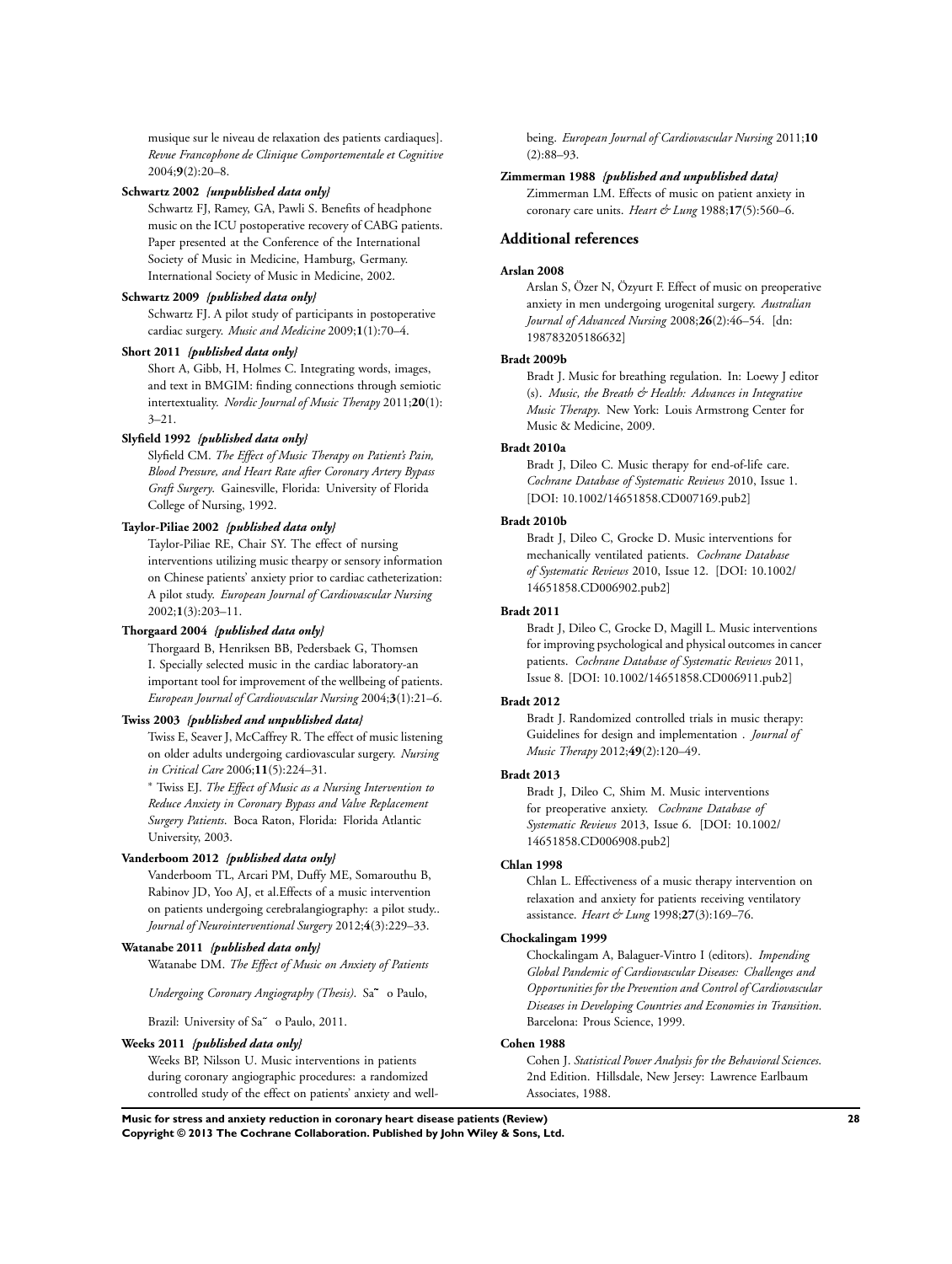#### **Dileo 1999**

Dileo C. *Music Therapy & Medicine*. Silver Spring, Maryland: American Music Therapy Assocation, 1999.

#### **Dileo 2005**

Dileo C, Bradt J. *Medical Music Therapy: a meta-analysis & agenda for future research*. Cherry Hill, New Jersey: Jeffrey Books, 2005.

#### **Dileo 2007**

Dileo C, Bradt J. Music Therapy: applications to stress management. In: Lehrer P, Woolfolk R editor(s). *Principles and Practice of Stress Management*. 3rd Edition. New York, New York: Guilford Press, 2007.

#### **Gillen 2008**

Gillen E, Biley F, Allen D. Effects of music listening on adult patients' pre-procedural state anxiety in hospital. *International Journal of Evidence-Based Healthcare* 2008;**6** (1):24–49. [: 2008–02471–003]

#### **Higgins 2003**

Higgins JPT, Thompson SG, Deeks JJ, Altman DG. Measuring inconsistency in meta-analyses. *BMJ* 2003;**327** (7414):557–60.

#### **Higgins 2011**

Higgins JPT, Green S (editors). Cochrane Handbook for Systematic Reviews of Interventions 5.1.0 [updated March 2011]. The Cochrane Collaboration, 2011. Available from www.cochrane-handbook.org.

#### **Lee 2005**

Lee O, Chung Y, Chan M, Chan W. Music and its effect on the physiological responses and anxiety levels of patients receiving mechanical ventilation: a pilot study. *Journal of Clinical Nursing* 2005;**14**(5):609–20.

#### **Malan 1992**

Malan SS. Psychological adjustment following MI: current views and nursing implications. *Journal of Cardiovascular Nursing* 1992;**6**(4):57–70.

## **McAuley 2000**

McAuley L, Pham B, Tugwell P, Moher D. Does the inclusion of grey literature influence estimates of intervention effectiveness reported in meta-analyses?. *Lancet* 2000;**356**(9237):1228–31.

#### **Mitchell 2003**

Mitchell M. Patient anxiety and modern elective surgery: A literature review. *Journal of Clinical Nursing* 2003;**12**(6): 806–15.

#### **Nilsson 2008**

Nilsson U. The anxiety and pain-reducing effects of music interventions: a systematic review. *AORN Journal* 2008;**87** (4):780-807.

#### **Revman 2012**

The Nordic Cochrane Centre, The Cochrane Collaboration. Review Manager (RevMan). 5.2. Copenhagen: The Nordic Cochrane Centre, The Cochrane Collaboration, 2012.

#### **Robb 2011**

Robb SL, Burns DS, Carpenter JS. Reporting guidelines for music-based interventions. *Music and Medicine* 2011;**3**(4): 271–9.

#### **Standley 1986**

Standley JM. Music research in medical/dental treatment: a meta-analysis and clinical implications. *Journal of Music Therapy* 1986;**23**(2):56–122.

#### **Standley 2000**

Standley JM. Music research in medical treatment. *Effectiveness of music therapy procedures: Documentation of research and clinical practice*. 3rd Edition. Silver Spring: American Music Therapy Association, 2000:1–64.

#### **Vollert 2002**

Vollert JO, Stork T, Rose M, Rocker L, Klapp BF, Heller G, et al.Reception of music in patients with systemic arterial hypertension and coronary artery disease: Endocrine changes, hemodynamics and actual mood. *Perfusion* 2002; **15**:142–52.

#### **WHO 2012**

World Health Organization. Cardiovascular diseases. Fact sheet N°317. www.who.int/mediacentre/factsheets/fs317/ en/index.html (accessed 30th November 2012).

## **Zimmerman 1996**

Zimmerman L, Nieveen J, Barnason S, Schmaderer M. The effects of music interventions on postoperative pain and sleep in coronary artery bypass graft (CABG) patients. *Scholarly Inquiry for Nursing Practice* 1996;**10**(2):153–70.

#### **References to other published versions of this review**

#### **Bradt 2009a**

Bradt J, Dileo C. Music for stress and anxiety reduction in coronary heart disease patients. *Cochrane Database of Systematic Reviews* 2009, Issue 2. [DOI: 10.1002/ 14651858.CD006577.pub2]

∗ *Indicates the major publication for the study*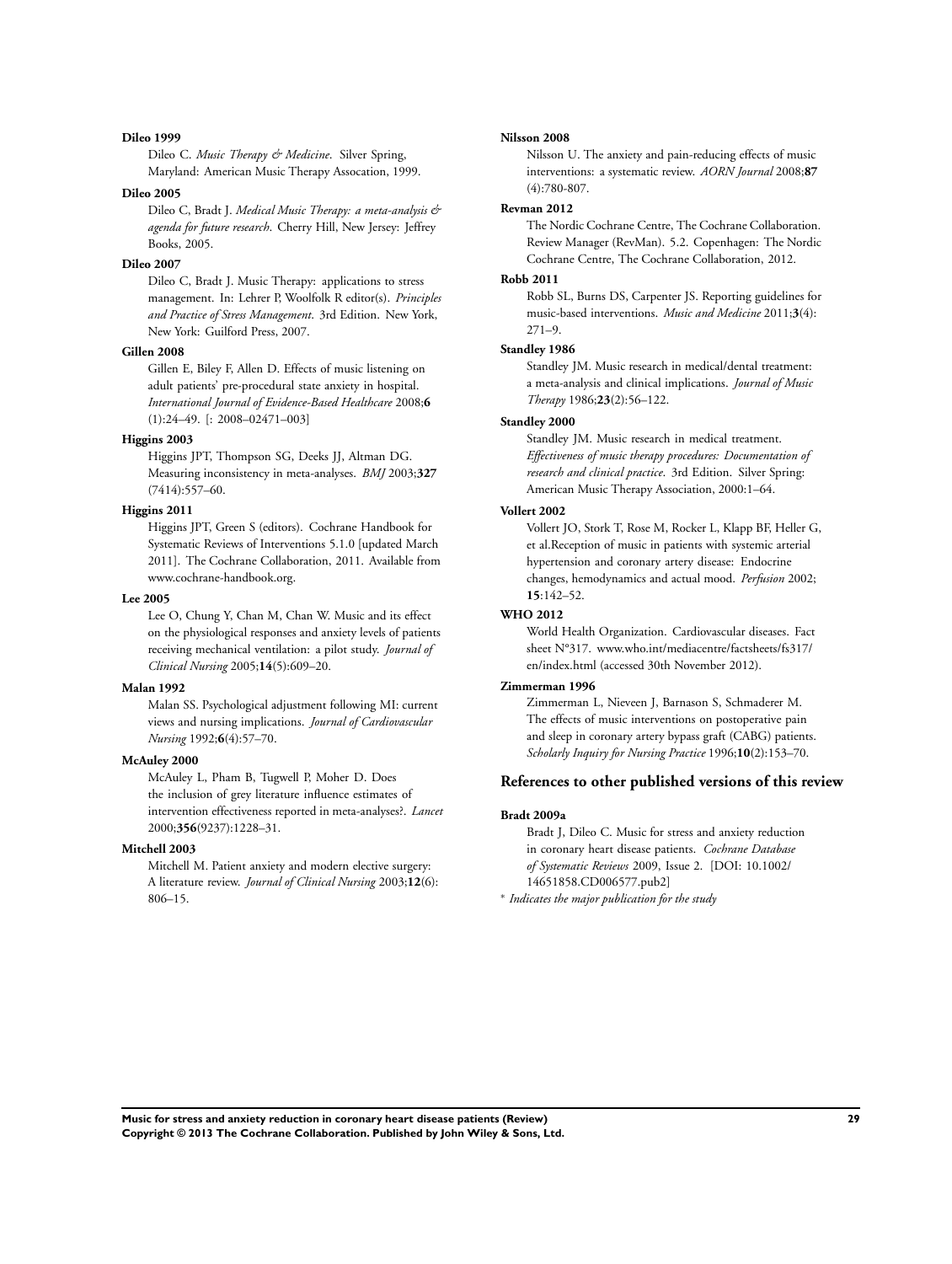## <span id="page-31-0"></span>**CHARACTERISTICS OF STUDIES**

# **Characteristics of included studies** *[ordered by study ID]*

## **Barnason 1995**

| Methods             | <b>RCT</b><br>3-arm parallel group design                                                                                                                                                                                                                                                                                                                                                                                                                                                                                                                   |                       |  |
|---------------------|-------------------------------------------------------------------------------------------------------------------------------------------------------------------------------------------------------------------------------------------------------------------------------------------------------------------------------------------------------------------------------------------------------------------------------------------------------------------------------------------------------------------------------------------------------------|-----------------------|--|
| Participants        | Adult patients after CABG<br>Total N randomized: not reported<br>N randomized to music group: not reported<br>N randomized to control group: not reported<br>N randomized to music video (visual imaging): not reported (not included in this review)<br>N analyzed in music group: 33<br>N analyzed in control group: 34<br>N analyzed in music video group: 29 (not included in this review)<br>Sex: 31 (32%) women, 65 (68%) men<br>Age: 67 (SD 9.9)<br>Ethnicity: 100% white<br>Setting: inpatient<br>Country: USA                                      |                       |  |
| Interventions       | Three study groups:<br>1. Music group: listening to music through earphones<br>2. Control group: scheduled rest<br>Music provided: (a) Country Western instrumental, (b) Fresh Aire by Steamroller, (c)<br>Winter into Spring by Winston, (d) Prelude and Comfort Zone by Halpern<br>Number of sessions: 2<br>Length of session: 30 minutes<br>Categorized as music medicine                                                                                                                                                                                |                       |  |
| Outcomes            | Anxiety (STAI): posttest scores postop day 2, posttest scores postop day 3<br>Anxiety (NRS): posttest scores postop day 2, posttest scores postop day 3<br>Mood (NRS): posttest scores postop day 2, posttest scores postop day 3<br>Pain (VRS): posttest scores postop day 2, posttestscores postop day 3<br>Pain (MPQ): posttest scores postop day 2, posttest scores postop day 3<br>Quality of sleep (Richards-Campbell Sleep Questionnaire, average of 5 subscales): morn-<br>ing of postop day 3<br>Unable to use:<br>HR, SBP, DBP: insufficient data |                       |  |
| Notes               |                                                                                                                                                                                                                                                                                                                                                                                                                                                                                                                                                             |                       |  |
| <b>Risk of bias</b> |                                                                                                                                                                                                                                                                                                                                                                                                                                                                                                                                                             |                       |  |
| <b>Bias</b>         | Authors' judgement                                                                                                                                                                                                                                                                                                                                                                                                                                                                                                                                          | Support for judgement |  |

**Music for stress and anxiety reduction in coronary heart disease patients (Review) 30 Copyright © 2013 The Cochrane Collaboration. Published by John Wiley & Sons, Ltd.**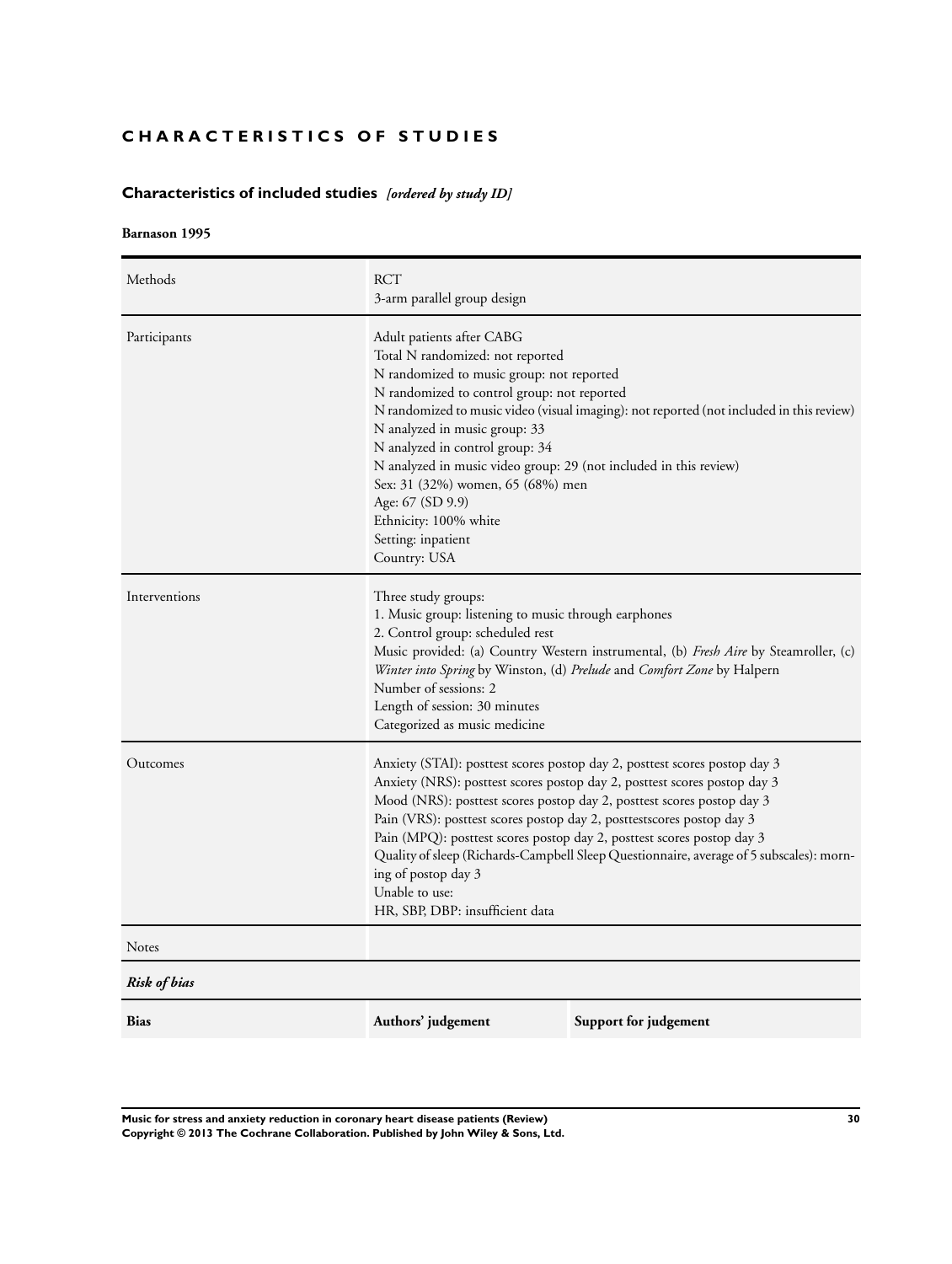## **Barnason 1995** (*Continued)*

| Random sequence generation (selection Low risk<br>bias)                                |              | Quote: "The researcher randomly assigned subjects<br>to one of the three intervention groups by drawing<br>lots." (p.126) |
|----------------------------------------------------------------------------------------|--------------|---------------------------------------------------------------------------------------------------------------------------|
| Allocation concealment (selection bias)                                                | Unclear risk | Not reported                                                                                                              |
| Blinding of participants and personnel High risk<br>(performance bias)<br>All outcomes |              | Blinding of participants was not possible. Personnel<br>were not blinded                                                  |
| Blinding of outcome assessment (detection High risk<br>bias)<br>Subjective outcomes    |              | Self report measures were used for subjective out-<br>comes.                                                              |
| Blinding of outcome assessment (detection Unclear risk<br>bias)<br>Objective outcomes  |              | It is unclear whether outcome assessors were blinded                                                                      |
| Incomplete outcome data (attrition bias)<br>All outcomes                               | Unclear risk | Not reported                                                                                                              |
| Selective reporting (reporting bias)                                                   | Unclear risk | Not sufficient information available to make judg-<br>ment                                                                |
| Other bias                                                                             | Low risk     | Partially supported by a grant from the American<br>Heart Association-Nebraska Affiliate                                  |

## **Barnes 1987**

| Methods       | Quasi-RCT<br>Cross-over trial                                                                                                                                                                                                                                                                                                                                       |
|---------------|---------------------------------------------------------------------------------------------------------------------------------------------------------------------------------------------------------------------------------------------------------------------------------------------------------------------------------------------------------------------|
| Participants  | 10 adults in cardiac rehabilitation program<br>Total N randomized: 10<br>N randomized to music first sequence: 5<br>N randomized to control first sequence: 5<br>N analyzed music first sequence: 5<br>N analyzed control first sequence: 5<br>Sex: 4 (40%) women, 6 (60%) men<br>Age: 56.4<br>Ethnicity: not reported<br>Setting: outpatient rehab<br>Country: USA |
| Interventions | Two conditions:<br>1. Music condition: exercise on bicycle ergometer while listening to prerecorded music<br>2. Control condition: exercise on bicycle ergometer without music<br>Music provided: participants selected from Jazz: selections from Fun and Games (C.                                                                                                |

**Music for stress and anxiety reduction in coronary heart disease patients (Review) 31**

**Copyright © 2013 The Cochrane Collaboration. Published by John Wiley & Sons, Ltd.**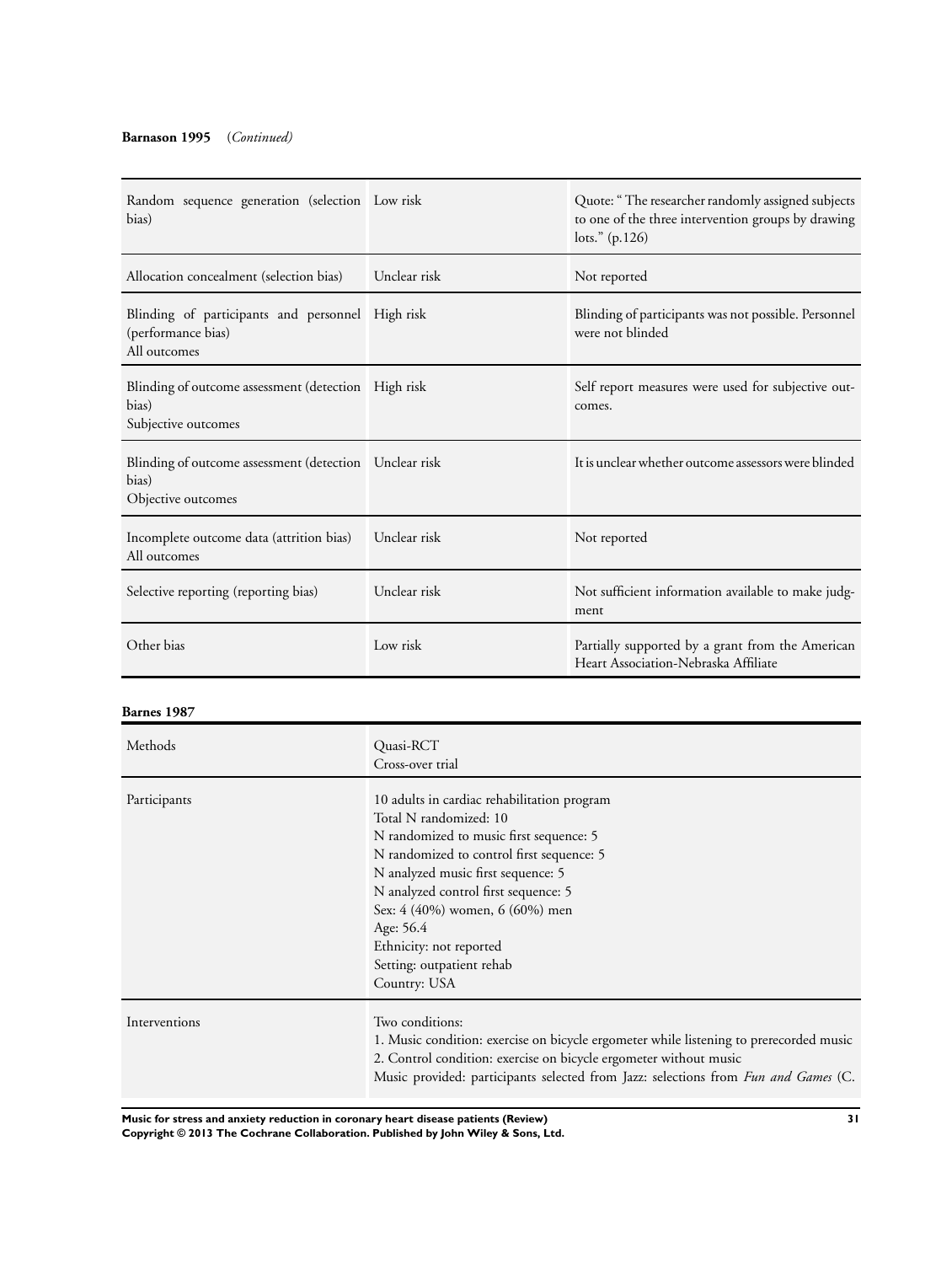## **Barnes 1987** (*Continued)*

|          | Mangione); Classical: <i>Brandengurg concertos Nos 2 and 6</i> (JS Bach); Country Western:<br>selections from Greatest Hits (Kenny Rogers); Popular: selections from Unforgettable (Nat<br>King Cole) or The best of the Supremes (The Supremes).<br>Number of sessions: 3 in each condition<br>Length of session: 10 minutes<br>Categorized as music medicine |
|----------|----------------------------------------------------------------------------------------------------------------------------------------------------------------------------------------------------------------------------------------------------------------------------------------------------------------------------------------------------------------|
| Outcomes | Perceived exertion (Borg Scale of Rating of Perceived Exertion)<br>Unable to use:<br>HR, SBP: insufficient data reporting                                                                                                                                                                                                                                      |

Notes

## *Risk of bias*

| <b>Bias</b>                                                                            | Authors' judgement | Support for judgement                                                                |
|----------------------------------------------------------------------------------------|--------------------|--------------------------------------------------------------------------------------|
| Random sequence generation (selection High risk<br>bias)                               |                    | Quote: "The participant was alternately assigned to either<br>group A or $B''(p.35)$ |
| Allocation concealment (selection bias)                                                | High risk          | Allocation concealment was not possible because of alter-<br>nate assignment         |
| Blinding of participants and personnel High risk<br>(performance bias)<br>All outcomes |                    | Blinding of participants was not possible. Personnel were<br>not blinded             |
| Blinding of outcome assessment (detection High risk<br>bias)<br>Subjective outcomes    |                    | Self report measure was used for subjective outcome.                                 |
| Blinding of outcome assessment (detection Low risk<br>bias)<br>Objective outcomes      |                    | Not included in this review                                                          |
| Incomplete outcome data (attrition bias)<br>All outcomes                               | Low risk           | No subject loss                                                                      |
| Selective reporting (reporting bias)                                                   | Unclear risk       | Not sufficient information available to make judgment                                |
| Other bias                                                                             | Low risk           | Unfunded research                                                                    |

**Music for stress and anxiety reduction in coronary heart disease patients (Review) 32 Copyright © 2013 The Cochrane Collaboration. Published by John Wiley & Sons, Ltd.**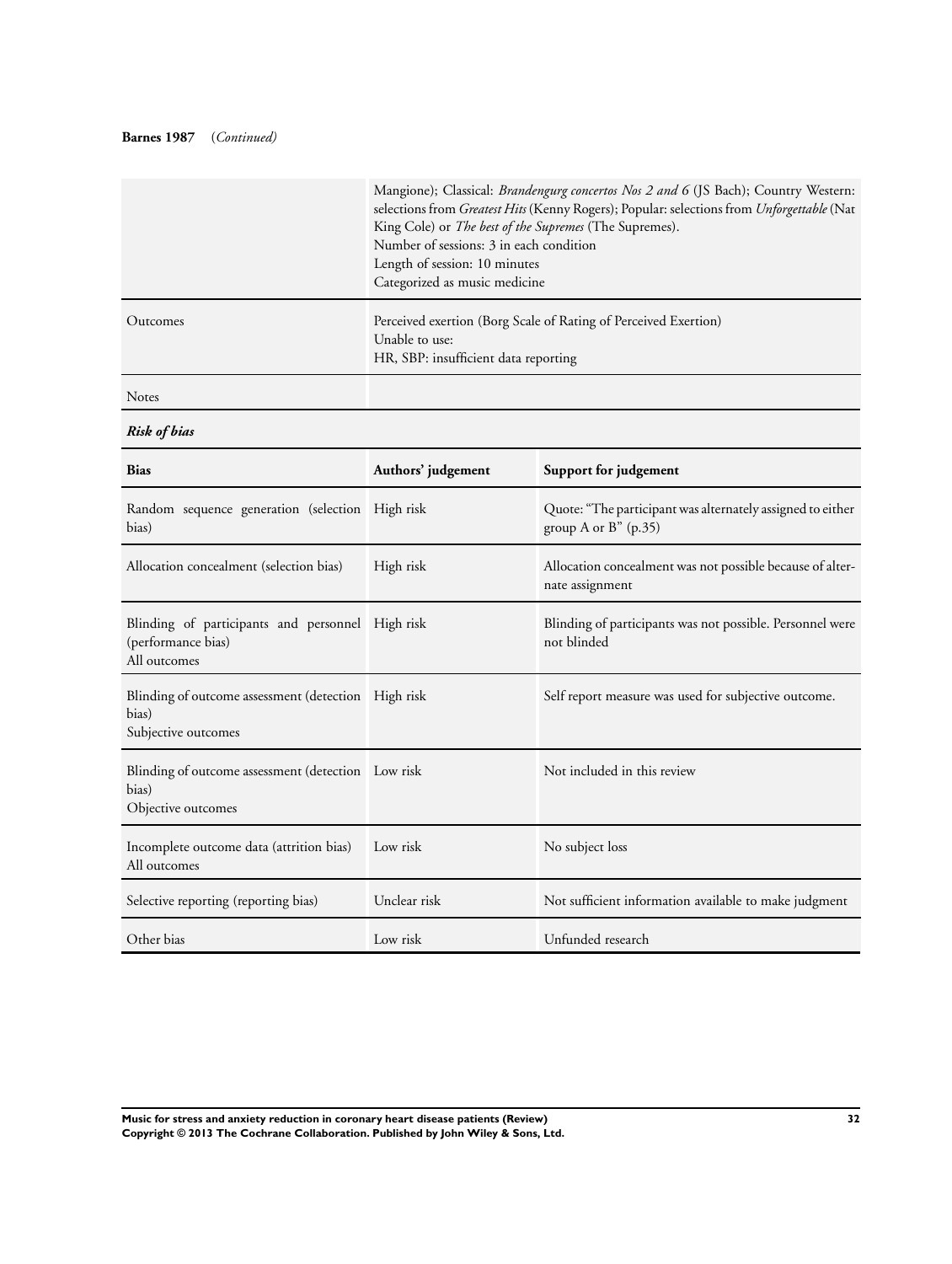**Blankfield 1995**

| Methods       | Quasi-randomized trial<br>3-arm parallel group design                                                                                                                                                                                                                                                                                                                                                                                                                                                                                                                                             |
|---------------|---------------------------------------------------------------------------------------------------------------------------------------------------------------------------------------------------------------------------------------------------------------------------------------------------------------------------------------------------------------------------------------------------------------------------------------------------------------------------------------------------------------------------------------------------------------------------------------------------|
| Participants  | Adults undergoing CABG<br>Total N randomized: 66<br>N randomized to music group: 33<br>N randomized to control group: 33<br>N analyzed in music group: 32<br>N analyzed in control group: 29<br>Mean age: 61.93 (SD 6.61) years<br>Sex: 18 (28%) women, 48 (72%) men<br>Ethnicity: 57 (94%) white<br>Setting: 2 inpatient settings in hospitals<br>Country: USA                                                                                                                                                                                                                                   |
| Interventions | Two study groups:<br>1. Music group: participants listened to audiocassette tapes intraoperatively and postop-<br>eratively via headphones<br>2. Control group: listened to blank cassette tape during surgery to keep surgeon blinded<br>with no postoperative<br>Music provided: <i>Dreamflight II</i> by Herb Ernst (no further info about the music was<br>provided in the study report)<br>Number of sessions: Once during surgery and then twice daily for duration of hospital-<br>ization<br>Length of sessions: Duration of surgery and then 30 minutes<br>Categorized as music medicine |
| Outcomes      | Postoperative stay (days): mean (SD)<br>Surgical intensive care unit stay (days): mean (SD)<br>Morphine and morphine equivalents: mean (SD)<br>Meperidine: mean (SD)<br>Depression: not included in this review since no standardized measurement tool was<br>used                                                                                                                                                                                                                                                                                                                                |
| <b>Notes</b>  |                                                                                                                                                                                                                                                                                                                                                                                                                                                                                                                                                                                                   |

## *Risk of bias*

| <b>Bias</b>                                                                           | Authors' judgement | Support for judgement                                                                                                          |
|---------------------------------------------------------------------------------------|--------------------|--------------------------------------------------------------------------------------------------------------------------------|
| Random sequence generation (selection Unclear risk<br>bias)                           |                    | Randomization method is not reported                                                                                           |
| Allocation concealment (selection bias)                                               | Unclear risk       | Not reported                                                                                                                   |
| Blinding of participants and personnel Low risk<br>(performance bias)<br>All outcomes |                    | Blinding of participants was not possible.<br>Use of blank tapes in the control group<br>blinded the surgeon and medical staff |

**Music for stress and anxiety reduction in coronary heart disease patients (Review) 33 Copyright © 2013 The Cochrane Collaboration. Published by John Wiley & Sons, Ltd.**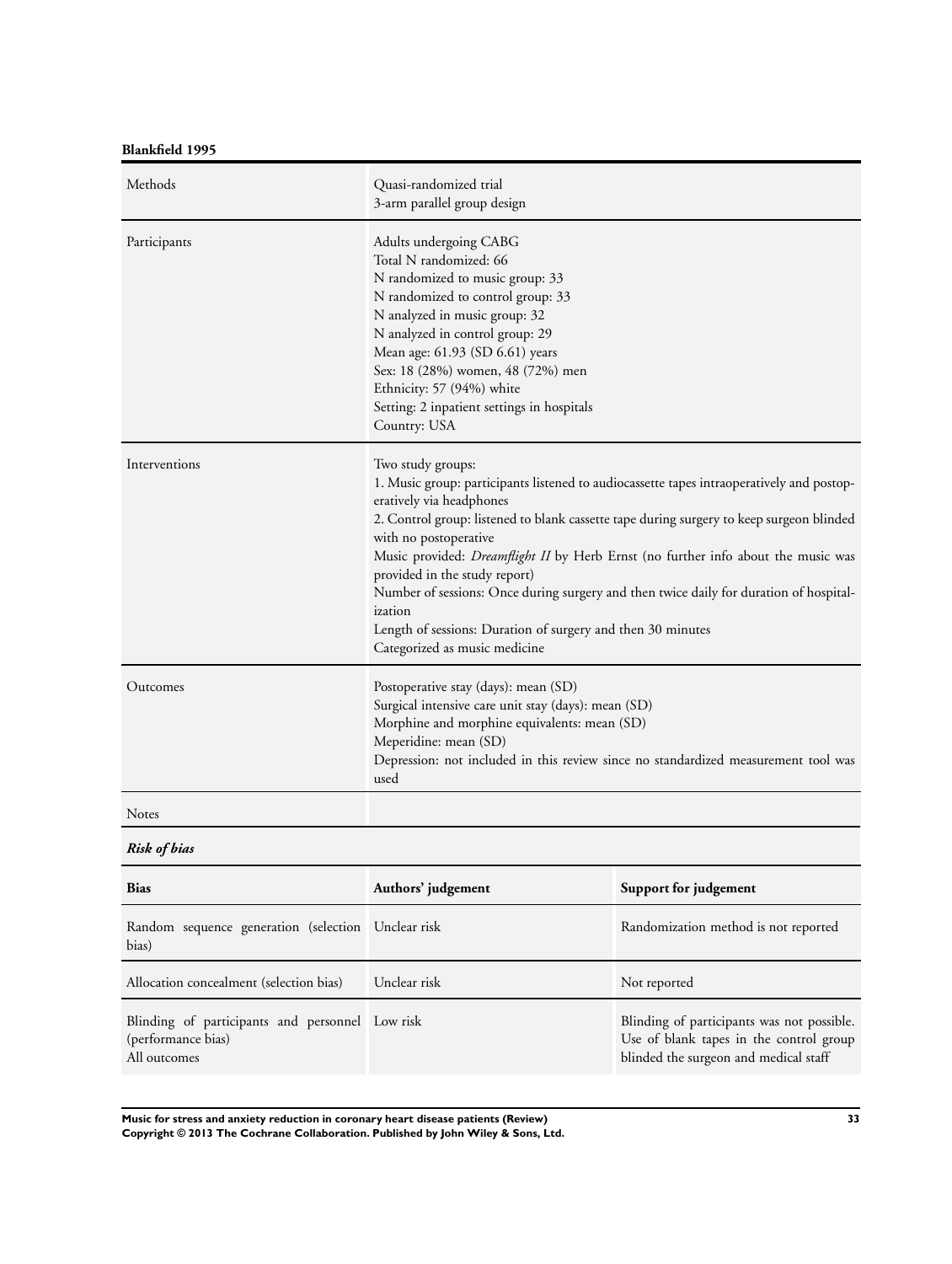## **Blankfield 1995** (*Continued)*

| Blinding of outcome assessment (detection High risk<br>bias)<br>Subjective outcomes   |              | Subjective outcomes are not included in<br>this review since no standardized measures<br>were used                                                                                                                                                                                                                                                                                                      |
|---------------------------------------------------------------------------------------|--------------|---------------------------------------------------------------------------------------------------------------------------------------------------------------------------------------------------------------------------------------------------------------------------------------------------------------------------------------------------------------------------------------------------------|
| Blinding of outcome assessment (detection Unclear risk<br>bias)<br>Objective outcomes |              | It is unclear whether outcome assessors<br>were blinded                                                                                                                                                                                                                                                                                                                                                 |
| Incomplete outcome data (attrition bias)<br>All outcomes                              | High risk    | Attrition rate is 7.6% ( $n = 5$ ). 3 partici-<br>pants were excluded because their hospi-<br>talization stay extended beyond the 2-week<br>study duration and the authors considered<br>them outliers. 2 participants died in the<br>hospital and their data were excluded. The<br>reasons for exclusion are questionable and<br>therefore the study was considered at high<br>risk for attrition bias |
| Selective reporting (reporting bias)                                                  | Unclear risk | Not sufficient information available to<br>make judgment                                                                                                                                                                                                                                                                                                                                                |
| Other bias                                                                            | Low risk     | Supported by a grant from the American<br>Academy of Family Physicians along with<br>financial assistance from Fairview General<br>Hospital                                                                                                                                                                                                                                                             |

## **Bolwerk 1990**

| Methods       | <b>RCT</b><br>2-arm parallel group design                                                                                                                                                                                                                                                                                                                                                             |
|---------------|-------------------------------------------------------------------------------------------------------------------------------------------------------------------------------------------------------------------------------------------------------------------------------------------------------------------------------------------------------------------------------------------------------|
| Participants  | Adults with medical diagnosis of myocardial infarction (MI) confirmed by enzyme and<br>ECG changes<br>Total N randomized: 40<br>N randomized to music group: 20<br>N randomized to control group: 20<br>N analyzed in music group: 17<br>N analyzed in control group:18<br>Sex: 8 (32%) women, 17 (68%) men<br>Ethnicity: not reported<br>Mean age: 58.65 years<br>Setting: Inpatient<br>Country: USA |
| Interventions | Two study groups:<br>1. Music group: listening to relaxing researcher-selected music<br>2. Control group standard care<br>Music provided: compilation tape of (a) <i>Largo</i> by Bach, (b) <i>Largo</i> by Beethoven, (c)                                                                                                                                                                            |

**Music for stress and anxiety reduction in coronary heart disease patients (Review) 34**

**Copyright © 2013 The Cochrane Collaboration. Published by John Wiley & Sons, Ltd.**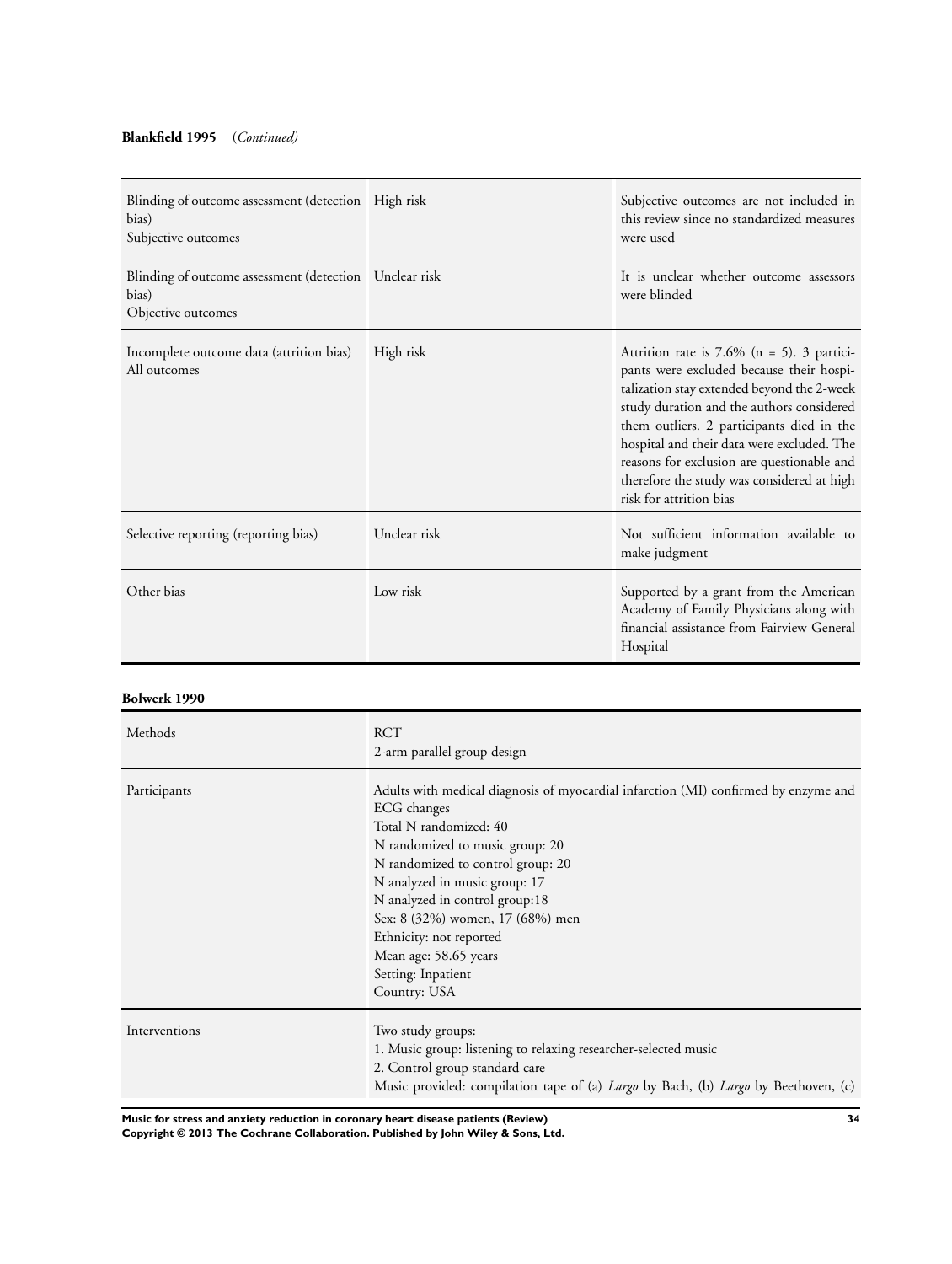### **Bolwerk 1990** (*Continued)*

|                 | Prelude to the afternoon of a Faun by Debussy<br>Number of sessions: 3 sessions on 3 consecutive days<br>Length of session: 22 minutes<br>Categorized as music medicine |
|-----------------|-------------------------------------------------------------------------------------------------------------------------------------------------------------------------|
| <b>Outcomes</b> | Anxiety (STAI): posttest scores after the final session                                                                                                                 |
| <b>Notes</b>    | Some participants stated that they didn't care for the music; 2 would have liked different<br>music                                                                     |

### *Risk of bias*

| <b>Bias</b>                                                                            | Authors' judgement | Support for judgement                                                                                                                                                      |
|----------------------------------------------------------------------------------------|--------------------|----------------------------------------------------------------------------------------------------------------------------------------------------------------------------|
| Random sequence generation (selection Low risk<br>bias)                                |                    | Quote: "Control was enhanced in the study by ran-<br>dom assignment of subjects to two groups-experi-<br>mental and control-using a table of random num-<br>bers" $(p.67)$ |
| Allocation concealment (selection bias)                                                | Unclear risk       | Not reported                                                                                                                                                               |
| Blinding of participants and personnel High risk<br>(performance bias)<br>All outcomes |                    | Blinding of the participants was not possible. Per-<br>sonnel were not blinded                                                                                             |
| Blinding of outcome assessment (detection High risk<br>bias)<br>Subjective outcomes    |                    | Self report measures were used for subjective out-<br>comes                                                                                                                |
| Blinding of outcome assessment (detection Low risk<br>bias)<br>Objective outcomes      |                    | No objective outcomes were used.                                                                                                                                           |
| Incomplete outcome data (attrition bias)<br>All outcomes                               | Low risk           | Attrition rate: $n = 5 (12.5%)$                                                                                                                                            |
| Selective reporting (reporting bias)                                                   | Unclear risk       | Not sufficient information available to make judg-<br>ment                                                                                                                 |
| Other bias                                                                             | Low risk           | No report of funding                                                                                                                                                       |

### **Broscious 1999**

Methods RCT

3-arm parallel group design

**Music for stress and anxiety reduction in coronary heart disease patients (Review) 35 Copyright © 2013 The Cochrane Collaboration. Published by John Wiley & Sons, Ltd.**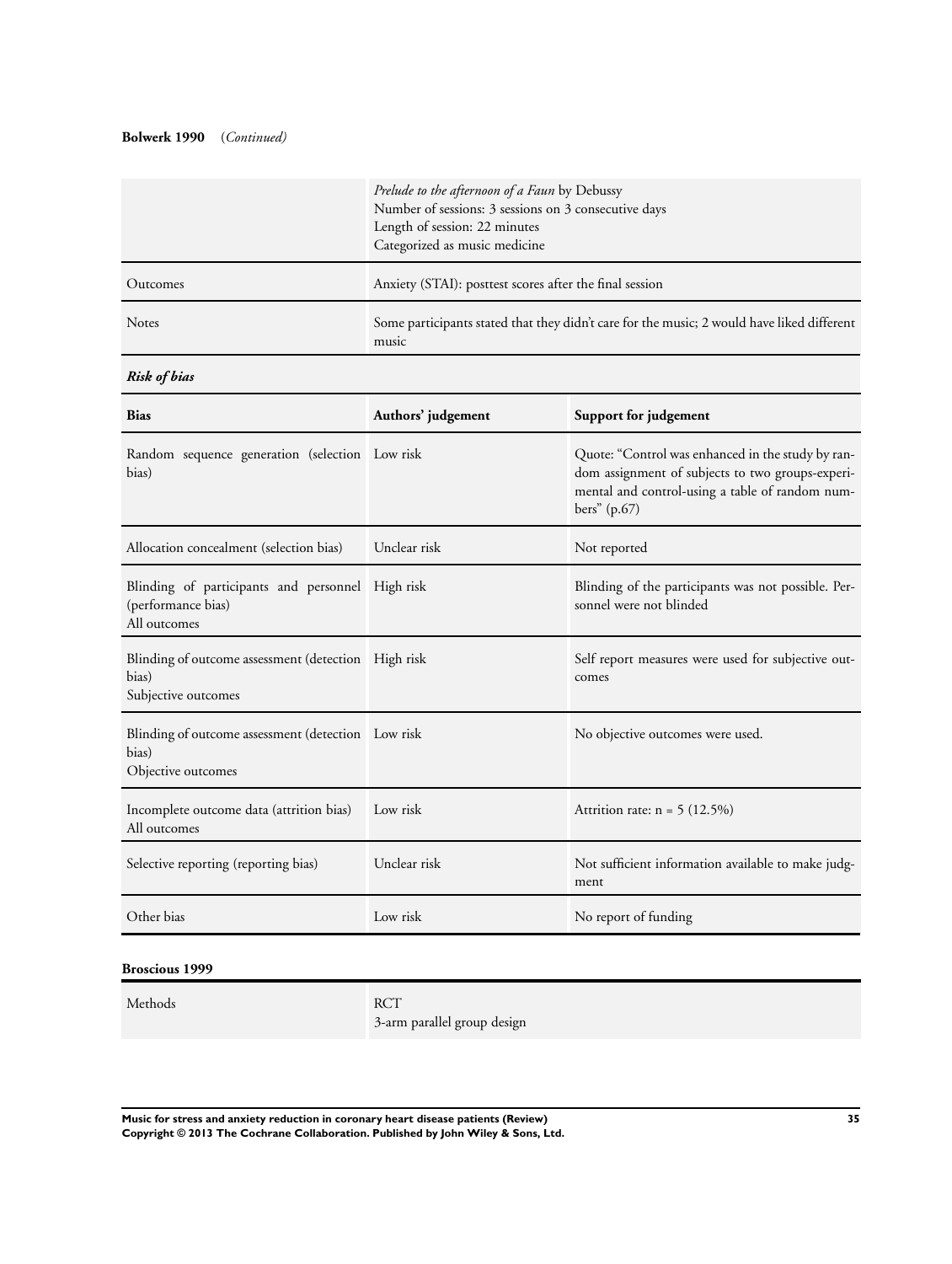### **Broscious 1999** (*Continued)*

| Participants  | Adult patients during chest tube removal (CTR)<br>Total N randomized: 156<br>N randomized to music group: 70<br>N randomized to control group: 50<br>N randomized white noise group: 36 (not included in this review)<br>N analyzed in music group: 62<br>N analyzed in control group: 44<br>N analyzed in white noise group: 36 (not included in this review)<br>Sex: 35 (29%) women, 85 (71%) men<br>Mean age: 66.35 (SD 9.7) years<br>Ethnicity: 97% white<br>Setting: Inpatient<br>Country: USA          |
|---------------|--------------------------------------------------------------------------------------------------------------------------------------------------------------------------------------------------------------------------------------------------------------------------------------------------------------------------------------------------------------------------------------------------------------------------------------------------------------------------------------------------------------|
| Interventions | Three study groups:<br>1. Music group: listening to self-selected music through earphones<br>2. Control group: standard care<br>3. White noise group; not used in this review<br>Music provided: (a) Big Band, (b) Blues, (c) Classical, (d) Country & Western, (e) Easy<br>Listening, (f) Gospel, (g) Movie musicals, (h) New Age, (i) Patriotic, (j) Rock<br>Number of sessions: 1<br>Length of session: 10 minutes before procedure and throughout duration of procedure<br>Categorized as music medicine |
| Outcomes      | Pain (NRS): posttest scores immediately following CTR<br>HR, SBP, DBP: posttest scores immediately following CTR                                                                                                                                                                                                                                                                                                                                                                                             |
|               |                                                                                                                                                                                                                                                                                                                                                                                                                                                                                                              |

Notes

| <b>Risk of bias</b> |  |
|---------------------|--|
|                     |  |

| <b>Bias</b>                                                                           | Authors' judgement | Support for judgement                                                                                                                                                                                                                                                                         |
|---------------------------------------------------------------------------------------|--------------------|-----------------------------------------------------------------------------------------------------------------------------------------------------------------------------------------------------------------------------------------------------------------------------------------------|
| Random sequence generation (selection Low risk<br>bias)                               |                    | Quote: "Subjects were randomly assigned to groups<br>by the primary investigator or research assistant who<br>blindly drew a chip from a box containing 3 chips.<br>The chips were labelled "C" for control group, "N"<br>for noise group, and " $M^{\prime\prime}$ for music group." (p.411) |
| Allocation concealment (selection bias)                                               | Low risk           | Quote: "Subjects were randomly assigned to groups<br>by the primary investigator or research assistant who<br>blindly drew a chip from a box containing 3 chips.<br>,                                                                                                                         |
| Blinding of participants and personnel Low risk<br>(performance bias)<br>All outcomes |                    | Blinding of participants was not possible. Personnel<br>were blinded:"the physician assistant or cardiovas-<br>cular technician removing the chest tubes did not<br>know which tape the patient was listening to."                                                                            |

**Music for stress and anxiety reduction in coronary heart disease patients (Review) 36 Copyright © 2013 The Cochrane Collaboration. Published by John Wiley & Sons, Ltd.**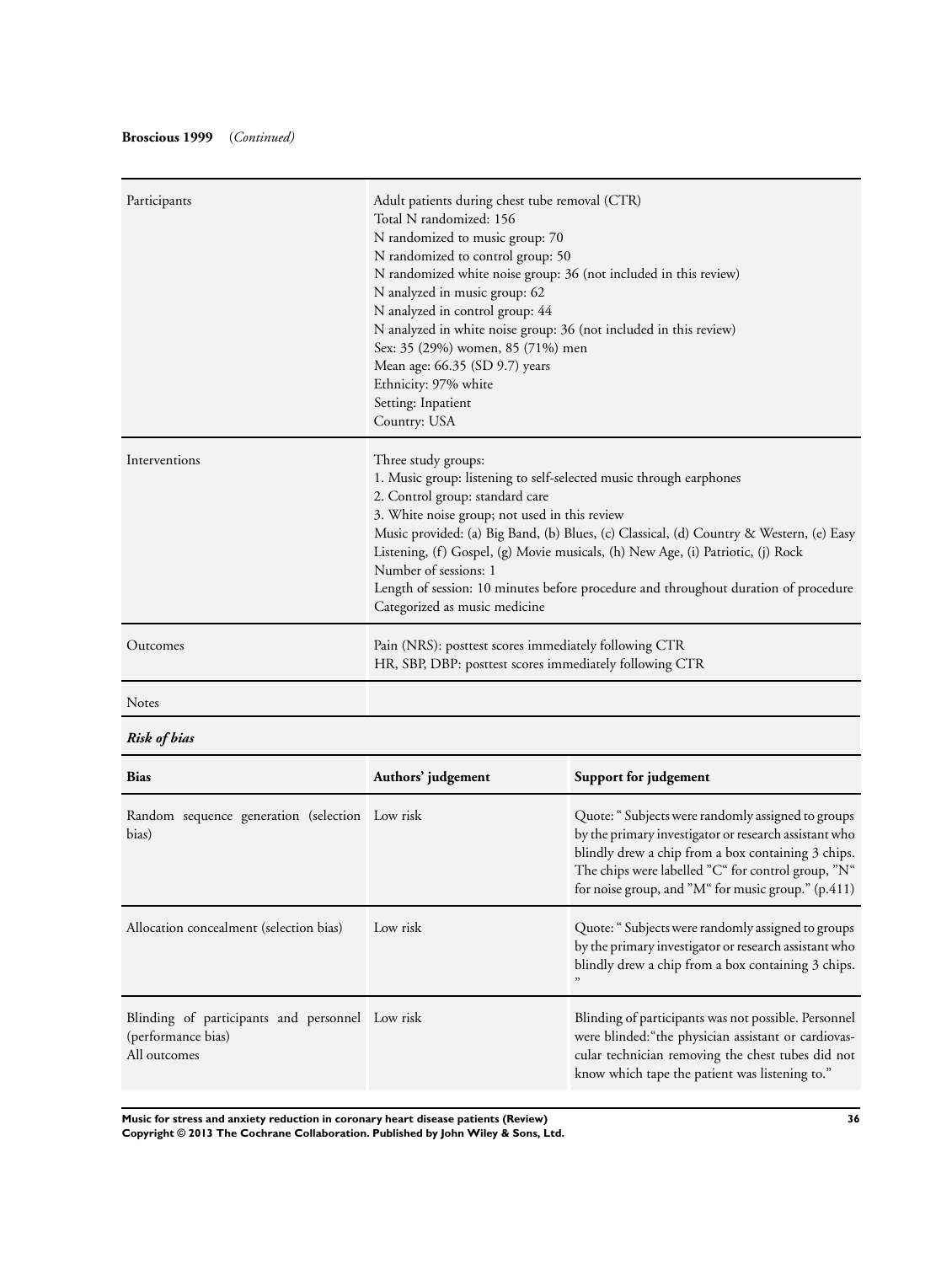### **Broscious 1999** (*Continued)*

| Blinding of outcome assessment (detection High risk<br>bias)<br>Subjective outcomes   |              | Self report measures were used for subjective out-<br>comes.                          |
|---------------------------------------------------------------------------------------|--------------|---------------------------------------------------------------------------------------|
| Blinding of outcome assessment (detection Unclear risk<br>bias)<br>Objective outcomes |              | It is unclear whether outcome assessors were<br>blinded.                              |
| Incomplete outcome data (attrition bias)<br>All outcomes                              | Low risk     | Attrition rate: $n = 14$ (11.6%). Reason for with-<br>drawal is not reported          |
| Selective reporting (reporting bias)                                                  | Unclear risk | Not sufficient information available to make judg-<br>ment                            |
| Other bias                                                                            | Low risk     | Supported by a grant from the Epsilon Chi Chapter<br>of Sigma Theta Tau International |

### **Cadigan 2001**

| Methods       | <b>RCT</b><br>2-arm parallel group design                                                                                                                                                                                                                                                                                                                                                                                    |
|---------------|------------------------------------------------------------------------------------------------------------------------------------------------------------------------------------------------------------------------------------------------------------------------------------------------------------------------------------------------------------------------------------------------------------------------------|
| Participants  | Adult cardiac patients with either intravascular sheets or an intra-aortic balloon pump<br>(IABP) in place.<br>Total N randomized: 140<br>N randomized to music group: 75<br>N randomized to control group: 65<br>N analyzed in music group: 75<br>N analyzed in control group: 65<br>Sex: 40 (29%) women, 100 (71%) men<br>Mean age: 62.25 (SD 12.7) years<br>Ethnicity: not reported<br>Setting: Inpatient<br>Country: USA |
| Interventions | Two study groups:<br>1. Music group: listening to researcher-selected music through headphones<br>2. Control group: standard care<br>Music provided: a mixture of symphonic music and nature sounds<br>Number of sessions: 1<br>Length of session: 30 min<br>Categorized as music medicine                                                                                                                                   |
| Outcomes      | Psychological distress (POMS-Short Form): posttest scores<br>HR, SBP, DBP: posttest scores<br>Pain (VAS): posttest scores<br>Peripheral skin temperature:posttest scores                                                                                                                                                                                                                                                     |

**Music for stress and anxiety reduction in coronary heart disease patients (Review) 37**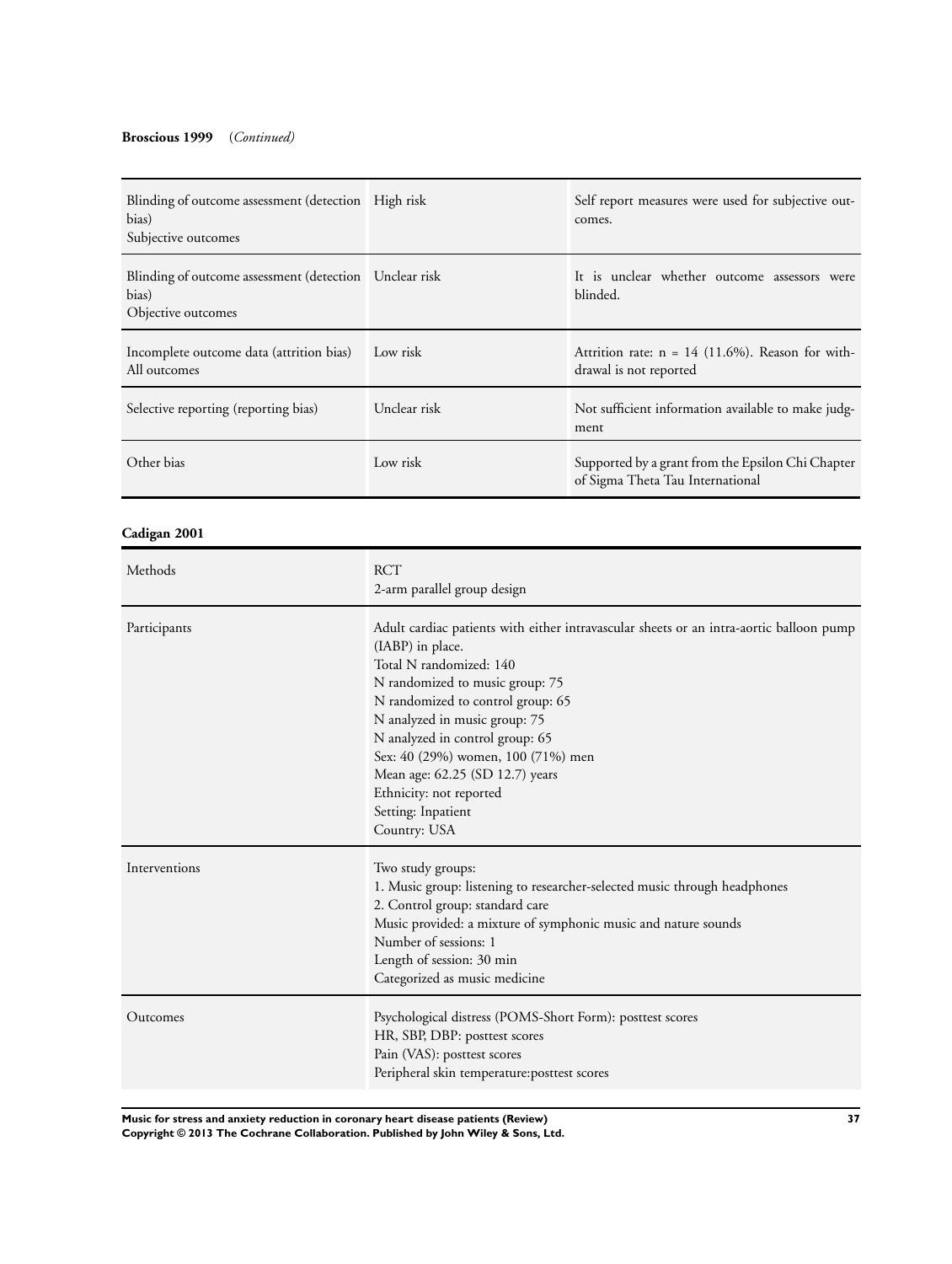### **Cadigan 2001** (*Continued)*

Notes

*Risk of bias*

| <b>Bias</b>                                                                            | Authors' judgement | Support for judgement                                                                                                                                                                          |
|----------------------------------------------------------------------------------------|--------------------|------------------------------------------------------------------------------------------------------------------------------------------------------------------------------------------------|
| Random sequence generation (selection Low risk<br>bias)                                |                    | Quote: "Patients were randomized to either the<br>treatment or control group by means of a table of<br>random numbers."(p.8)                                                                   |
| Allocation concealment (selection bias)                                                | Unclear risk       | Not reported                                                                                                                                                                                   |
| Blinding of participants and personnel High risk<br>(performance bias)<br>All outcomes |                    | Blinding of participants were not possible. Person-<br>nel were not blinded                                                                                                                    |
| Blinding of outcome assessment (detection High risk<br>bias)<br>Subjective outcomes    |                    | Self report measures were used for subjective out-<br>comes.                                                                                                                                   |
| Blinding of outcome assessment (detection Unclear risk<br>bias)<br>Objective outcomes  |                    | It is unclear whether outcome assessors were<br>blinded.                                                                                                                                       |
| Incomplete outcome data (attrition bias)<br>All outcomes                               | Low risk           | Attrition rate: $n = 10$ (7%). Data on all randomized<br>participants were obtained for physiological data<br>but there was a loss of 10 subjects for the POMS<br>data. No reason was reported |
| Selective reporting (reporting bias)                                                   | Unclear risk       | Not sufficient information available to make judg-<br>ment                                                                                                                                     |
| Other bias                                                                             | Low risk           | Supported by Eta Tau Chapter at Salem State Col-<br>lege and Alpha Chi Chapter of Sigma Theta Tau<br>International                                                                             |

### **Chan 2007**

| Methods      | <b>RCT</b><br>2-arm parallel group design                                                                                                                                                                                                                                                                                                    |
|--------------|----------------------------------------------------------------------------------------------------------------------------------------------------------------------------------------------------------------------------------------------------------------------------------------------------------------------------------------------|
| Participants | Adults with diagnosis of MI, acute coronary syndrome (ACS), or coronary artery disease<br>(CAD), undergoing C-clamp procedure after percutaneous coronary intervention<br>Total N randomized: 70<br>N randomized to music group: 35<br>N randomized to control group: 35<br>N analyzed in music group: 31<br>N analyzed in control group: 35 |

**Music for stress and anxiety reduction in coronary heart disease patients (Review) 38**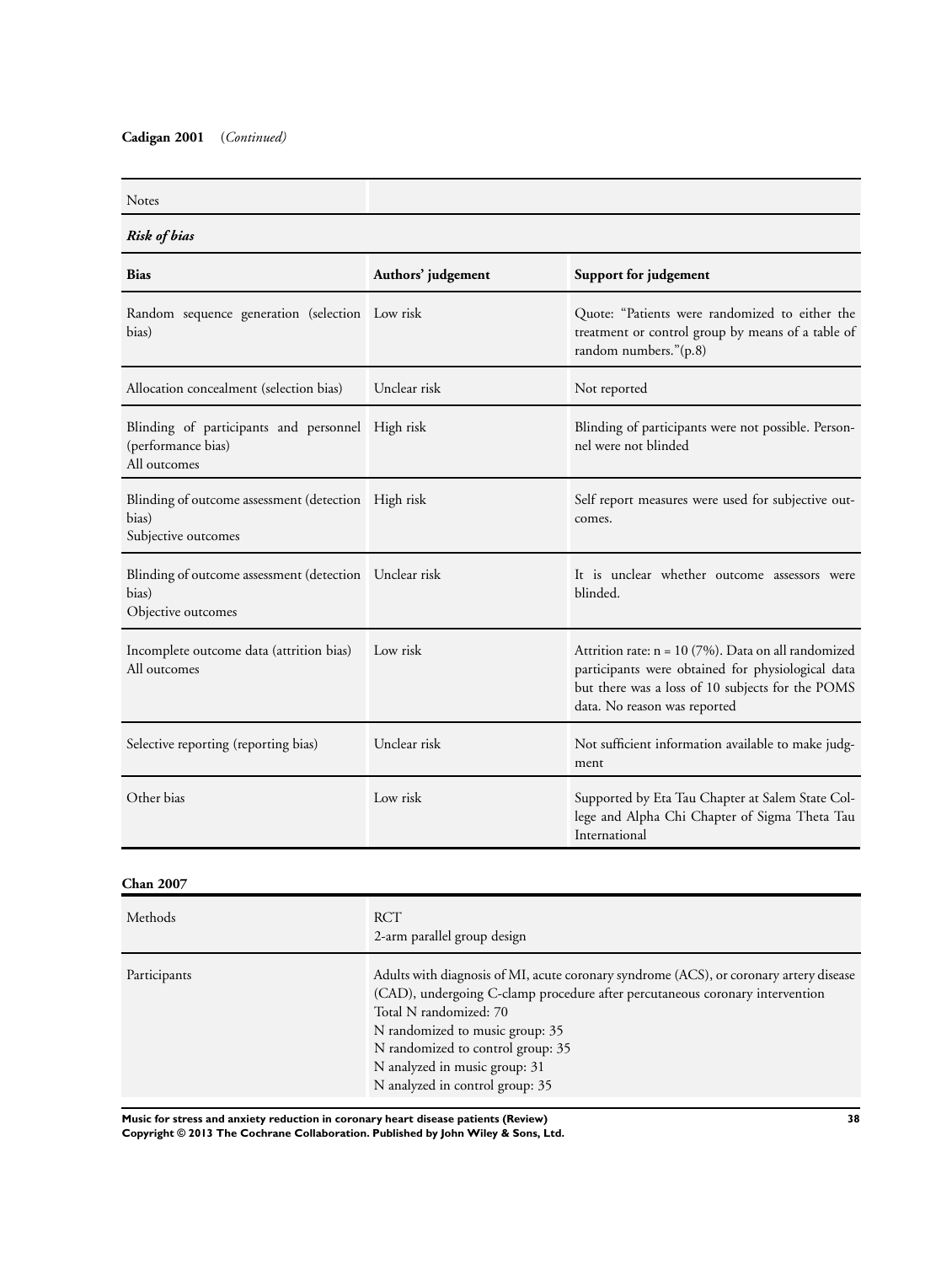### **Chan 2007** (*Continued)*

|               | Mean age: no means given<br>Sex: 18 (27%) women, 48 (73%) men<br>Ethnicity: not reported<br>Setting: inpatient<br>Country: Hong Kong                                                                                                                                                                               |
|---------------|--------------------------------------------------------------------------------------------------------------------------------------------------------------------------------------------------------------------------------------------------------------------------------------------------------------------|
| Interventions | Two study groups:<br>1. Music group: listening to self-selected music during procedure through earphones<br>2. Control group: standard care<br>Music provided: Western and Chinese slow, soft music without lyrics<br>Number of sessions: 1<br>Length of session: approx. 45 mins<br>Categorized as music medicine |
| Outcomes      | HR, RR, SBP, DBP, oxygen saturation $(O_2 \text{-} sat)$ : measured every 15 minutes; measure-<br>ment at 45 minutes used for this review<br>Pain (NRS): posttest                                                                                                                                                  |

Notes

### *Risk of bias*

| <b>Bias</b>                                                                            | Authors' judgement | Support for judgement                                                                                                                                                                     |
|----------------------------------------------------------------------------------------|--------------------|-------------------------------------------------------------------------------------------------------------------------------------------------------------------------------------------|
| Random sequence generation (selection Low risk<br>bias)                                |                    | Quote: " Participants were included in the study<br>and, using a random digit generated by research<br>randomizer, they were randomized into the music<br>group or control group."(p.673) |
| Allocation concealment (selection bias)                                                | High risk          | Quote: "No method for concealment of allocation<br>was used" (personal communication with author)                                                                                         |
| Blinding of participants and personnel High risk<br>(performance bias)<br>All outcomes |                    | Blinding was not possible for the participants. Per-<br>sonnel were not blinded                                                                                                           |
| Blinding of outcome assessment (detection High risk<br>bias)<br>Subjective outcomes    |                    | Self report measures were used for subjective out-<br>comes.                                                                                                                              |
| Blinding of outcome assessment (detection High risk<br>bias)<br>Objective outcomes     |                    | Quote: "The intervention and data collection were<br>carried out by the same researcher"                                                                                                  |
| Incomplete outcome data (attrition bias)<br>All outcomes                               | Low risk           | Attrition rate: $n = 4$ (5.7%). 4 participants refused<br>to continue                                                                                                                     |
| Selective reporting (reporting bias)                                                   | Unclear risk       | Not sufficient information available to make judg-<br>ment                                                                                                                                |

**Music for stress and anxiety reduction in coronary heart disease patients (Review) 39 Copyright © 2013 The Cochrane Collaboration. Published by John Wiley & Sons, Ltd.**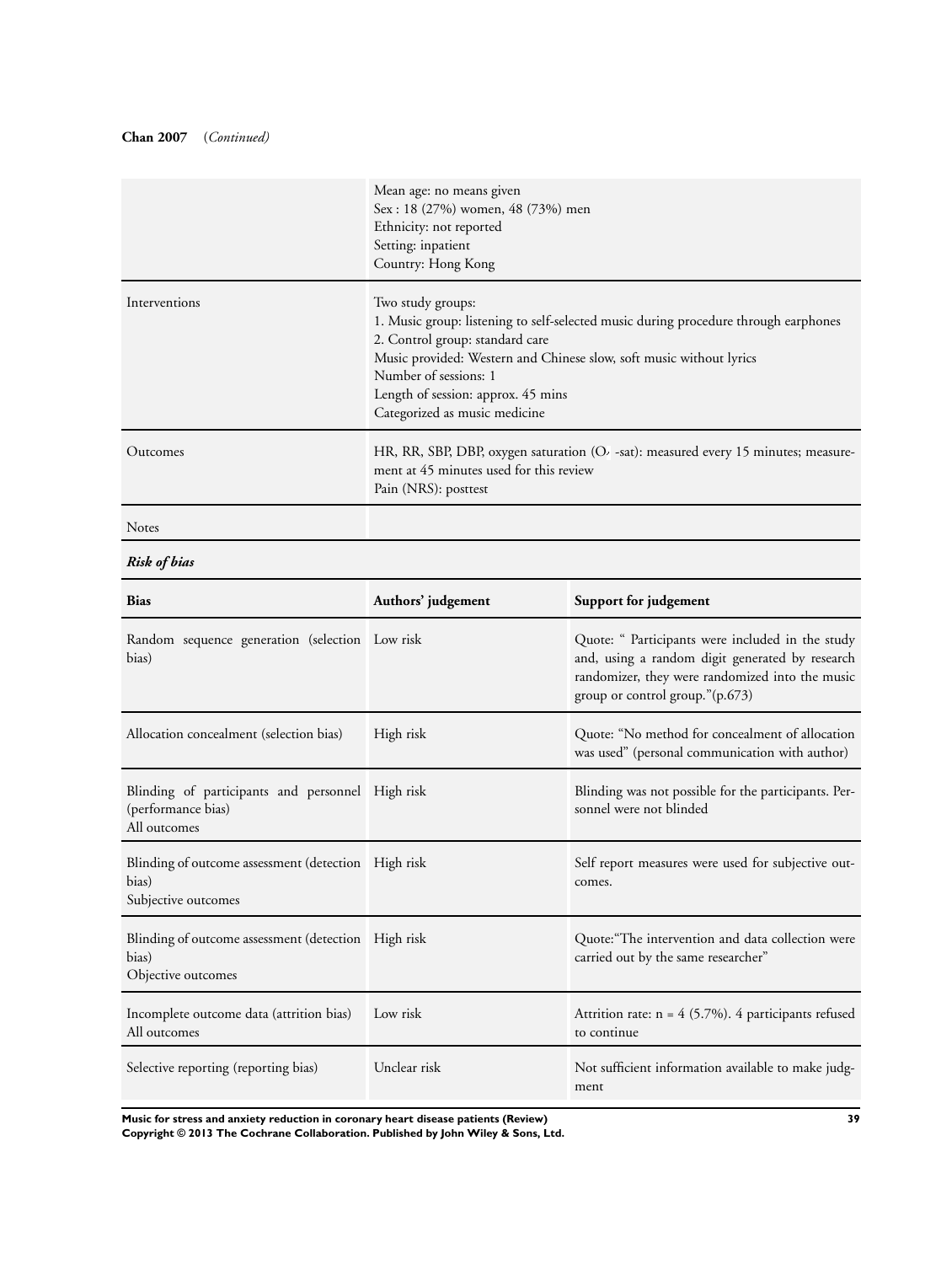### **Chan 2007** (*Continued)*

| Other bias                                              | Low risk                                                                                                                                                                                                                                                                                                                                     | No reported funding                                                                                                                                                                                                                        |  |
|---------------------------------------------------------|----------------------------------------------------------------------------------------------------------------------------------------------------------------------------------------------------------------------------------------------------------------------------------------------------------------------------------------------|--------------------------------------------------------------------------------------------------------------------------------------------------------------------------------------------------------------------------------------------|--|
| <b>Cohen 1999</b>                                       |                                                                                                                                                                                                                                                                                                                                              |                                                                                                                                                                                                                                            |  |
| Methods                                                 | <b>RCT</b><br>2-arm parallel group design                                                                                                                                                                                                                                                                                                    |                                                                                                                                                                                                                                            |  |
| Participants                                            | Adults with MI<br>Total N randomized: 40<br>N randomized to music group: 20<br>N randomized to control group: 20<br>N analyzed in music group: 20<br>N analyzed in control group: 20<br>Mean age: 67.8 (SD 13.9) years<br>Sex: 17 (43%) women, 23 (57%) men<br>Ethnicity: 38 (95%) white, 2 (5%) other<br>Setting: inpatient<br>Country: USA |                                                                                                                                                                                                                                            |  |
| Interventions                                           | Two study groups:<br>1. Music group: listening to self-selected music<br>2. Control group: standard care<br>Music provided: (a) New Age, (b) music from decades past, (c) contemporary solo<br>instrumentalists, (d) religious, (e) classical<br>Number of sessions: 1<br>Length of session: 30 min<br>Categorized as music medicine         |                                                                                                                                                                                                                                            |  |
| Outcomes                                                | Anxiety (STAI): change scores<br>HR, mean arterial pressure (MAP), SBP, DBP: change scores                                                                                                                                                                                                                                                   |                                                                                                                                                                                                                                            |  |
| Notes                                                   |                                                                                                                                                                                                                                                                                                                                              |                                                                                                                                                                                                                                            |  |
| <b>Risk of bias</b>                                     |                                                                                                                                                                                                                                                                                                                                              |                                                                                                                                                                                                                                            |  |
| <b>Bias</b>                                             | Authors' judgement                                                                                                                                                                                                                                                                                                                           | Support for judgement                                                                                                                                                                                                                      |  |
| Random sequence generation (selection Low risk<br>bias) |                                                                                                                                                                                                                                                                                                                                              | Quote: "Subjects were then randomly assigned to<br>the experimental or control groups by the researcher<br>who drew from a box containing 20 slips of paper<br>with "music" and 20 slips of paper with "rest" writ-<br>ten on them" (p.66) |  |
| Allocation concealment (selection bias)                 | Low risk                                                                                                                                                                                                                                                                                                                                     | Allocation concealment was ensured by draw of lots<br>method                                                                                                                                                                               |  |

**Music for stress and anxiety reduction in coronary heart disease patients (Review) 40 Copyright © 2013 The Cochrane Collaboration. Published by John Wiley & Sons, Ltd.**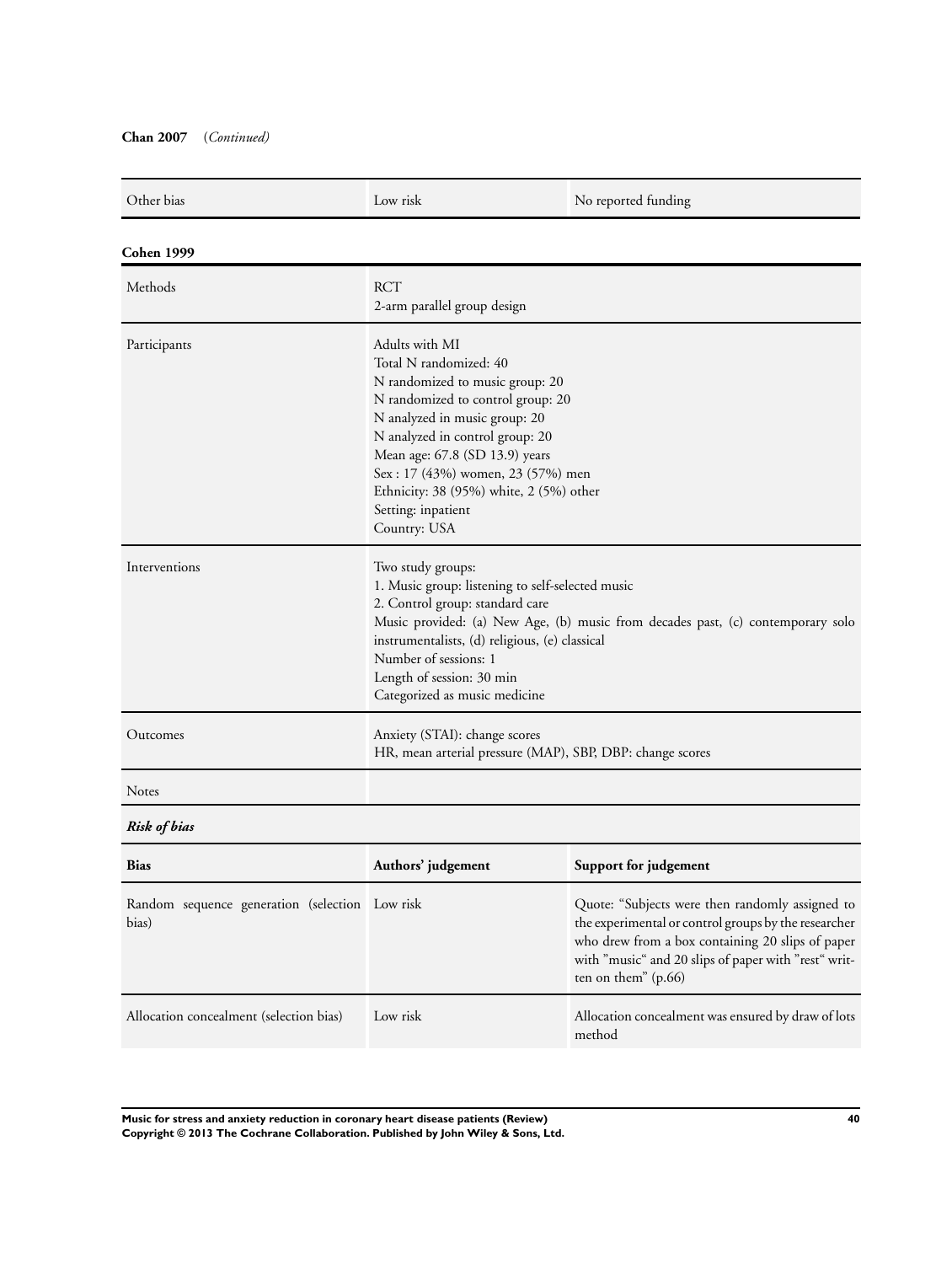### **Cohen 1999** (*Continued)*

| Blinding of participants and personnel High risk<br>(performance bias)<br>All outcomes |              | Blinding of participant was not possible. Personnel<br>were not blinded |
|----------------------------------------------------------------------------------------|--------------|-------------------------------------------------------------------------|
| Blinding of outcome assessment (detection High risk<br>bias)<br>Subjective outcomes    |              | Self report measures were used for subjective out-<br>comes             |
| Blinding of outcome assessment (detection High risk<br>bias)<br>Objective outcomes     |              | Outcome assessors were not blinded                                      |
| Incomplete outcome data (attrition bias) Low risk<br>All outcomes                      |              | No loss of subjects                                                     |
| Selective reporting (reporting bias)                                                   | Unclear risk | Not sufficient information available to make judg-<br>ment              |
| Other bias                                                                             | Low risk     | Unfunded research study                                                 |

### **Cutshall 2011**

| Methods       | <b>RCT</b><br>2-arm parallel group                                                                                                                                                                                                                                                                                                                                         |
|---------------|----------------------------------------------------------------------------------------------------------------------------------------------------------------------------------------------------------------------------------------------------------------------------------------------------------------------------------------------------------------------------|
| Participants  | Adults undergoing first-time CABG or cardiac valve surgery<br>Total N randomized: 173<br>N randomized to music group: 86<br>N randomized to control group: 87<br>N analyzed in music group: 49<br>N analyzed in control group: 51<br>Mean age: 62.9 (SD 12.65) years<br>Sex: 23 (23%) women, 77 (77%) men<br>Ethnicity: not reported<br>Setting: inpatient<br>Country: USA |
| Interventions | Two study groups:<br>1. Music group: listening to prerecorded music combined with nature sounds<br>2. Control group: 20 minutes of bed rest<br>Music provided: participants were given the choice of four selections of music and nature<br>sounds<br>Number of sessions: 6<br>Duration of each session: 20 minutes<br>Categorized as music medicine                       |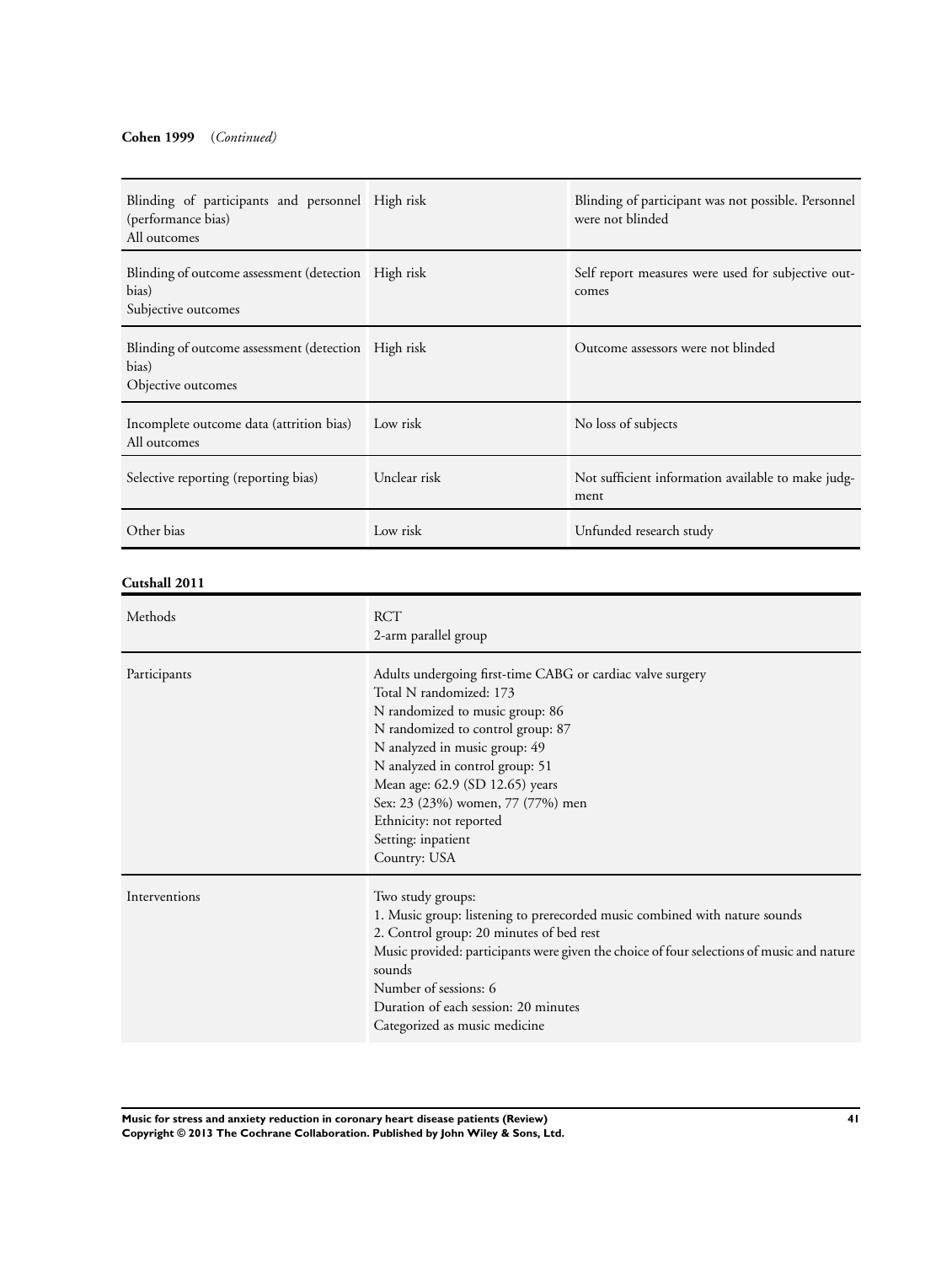### **Cutshall 2011** (*Continued)*

| Outcomes | Pain (VAS): change scores<br>Anxiety (VAS): change scores<br>Satisfaction (VAS): change scores<br>Relaxation (VAS): change scores<br>HR, SBP, DBP: change scores |
|----------|------------------------------------------------------------------------------------------------------------------------------------------------------------------|
|          |                                                                                                                                                                  |

Notes

## *Risk of bias*

| <b>Bias</b>                                                                            | Authors' judgement | Support for judgement                                                                                                                                                                                                                                                                                                                                                                                                 |
|----------------------------------------------------------------------------------------|--------------------|-----------------------------------------------------------------------------------------------------------------------------------------------------------------------------------------------------------------------------------------------------------------------------------------------------------------------------------------------------------------------------------------------------------------------|
| Random sequence generation (selection Low risk<br>bias)                                |                    | Quote: "Stratification for randomization was based on a<br>pain level of 4 or less (the institutional pain level goal) or<br>greater than 4. The randomization was blocked to ensure<br>balanced allocation throughout the course of the study.<br>There were 25 randomized blocks of 4 patients and 25<br>randomized blocks of 2 patients. Each set of 50 blocks was<br>changed into a random order as well." (p.17) |
| Allocation concealment (selection bias)                                                | Low risk           | Quote: "The use of cards in sealed envelopes prevented the<br>study coordinator who was enrolling patients from know-<br>ing to which group each patient was randomly assigned."<br>(p.17)                                                                                                                                                                                                                            |
| Blinding of participants and personnel High risk<br>(performance bias)<br>All outcomes |                    | Blinding of participants was not possible. Personnel were<br>not blinded                                                                                                                                                                                                                                                                                                                                              |
| Blinding of outcome assessment (detection High risk<br>bias)<br>Subjective outcomes    |                    | Quote: "The study coordinator read to the patient a printed<br>script and obtained measurements of pain, anxiety, satisfac-<br>tion, and relaxation orally with a visual analog scale (VAS)<br>$\cdot$ " (p.18)                                                                                                                                                                                                       |
| Blinding of outcome assessment (detection High risk<br>bias)<br>Objective outcomes     |                    | Study coordinator obtained the measurements                                                                                                                                                                                                                                                                                                                                                                           |
| Incomplete outcome data (attrition bias)<br>All outcomes                               | High risk          | Attrition rate = 73 (42%). Reasons for withdrawal were<br>not reported. The report states that recruitment continued<br>until 100 participants had completed all six sessions                                                                                                                                                                                                                                         |
| Selective reporting (reporting bias)                                                   | Unclear risk       | Not sufficient information available to make judgment                                                                                                                                                                                                                                                                                                                                                                 |
| Other bias                                                                             | Low risk           | The prerecorded music used in this study was donated by<br>Ambience Medical and the study was funded in part by<br>Richer J and Sharon M Mrocek                                                                                                                                                                                                                                                                       |

**Music for stress and anxiety reduction in coronary heart disease patients (Review) 42 Copyright © 2013 The Cochrane Collaboration. Published by John Wiley & Sons, Ltd.**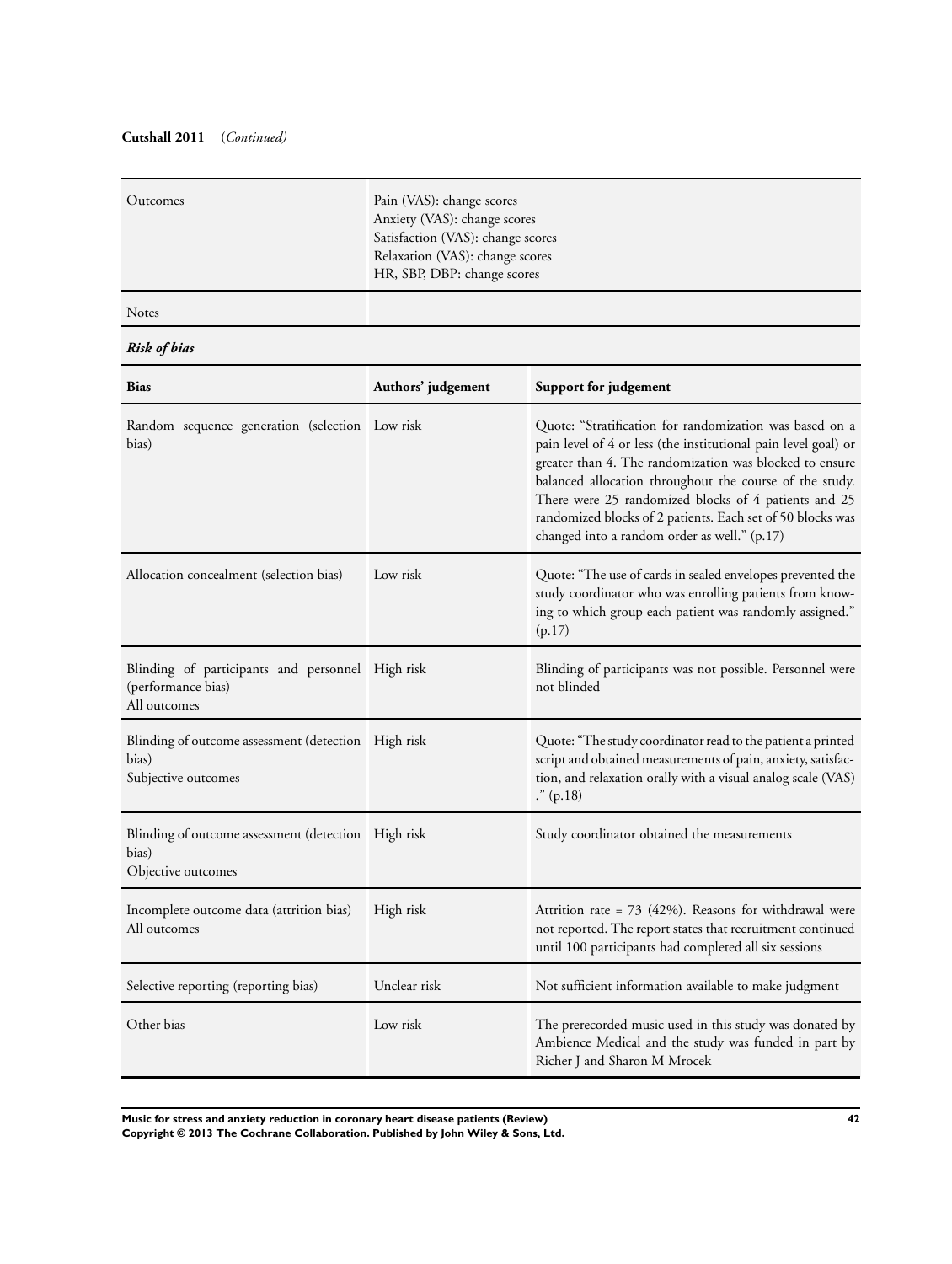**Davis-Rollans 1987**

| Methods       | <b>RCT</b><br>Cross-over trial                                                                                                                                                                                                                                                                                                                                                                                                                 |
|---------------|------------------------------------------------------------------------------------------------------------------------------------------------------------------------------------------------------------------------------------------------------------------------------------------------------------------------------------------------------------------------------------------------------------------------------------------------|
| Participants  | Adults in coronary care unit (CCU) with diagnosis of MI or other cardiac condition<br>Total N randomized: not reported<br>Total N analyzed: 24<br>Mean age: 62 years<br>Sex: 5 (21%) women, 19 (79%) men<br>Ethnicity: not reported<br>Setting: Inpatient<br>Country: USA                                                                                                                                                                      |
| Interventions | Two study groups:<br>1. Music group: listening to researcher-selected music through headphones<br>2. Congrol group: background CCU noise as heard through silent headphones<br>Music provided: compilation tape of Symphony No. 6, first movement (Beethoven), Eine<br>Kleine Nachtmusik, first and fourth movements (Mozart), and The Moldau (Smetana)<br>Number of sessions: 1<br>Length of session: 37 min<br>Categorized as music medicine |
| Outcomes      | HR: during session<br>Number of arrhythmias<br>Mood change: not used in this review due to insufficient data<br>RR: not used in this review due to insufficient data                                                                                                                                                                                                                                                                           |
| <b>Notes</b>  |                                                                                                                                                                                                                                                                                                                                                                                                                                                |

*Risk of bias*

| <b>Bias</b>                                                                            |              | Authors' judgement Support for judgement                                                                                                                                                                                      |
|----------------------------------------------------------------------------------------|--------------|-------------------------------------------------------------------------------------------------------------------------------------------------------------------------------------------------------------------------------|
| Random sequence generation (selection Low risk<br>bias)                                |              | Quote: "With the use of Latin square design, the three musical<br>selections (A, B, C) were randomly assigned to be presented to<br>the patients in one of three different orders: A, B, C; C, A, B:<br>and B, C, A." (p.372) |
| Allocation concealment (selection bias)                                                | Unclear risk | Not reported                                                                                                                                                                                                                  |
| Blinding of participants and personnel High risk<br>(performance bias)<br>All outcomes |              | Blinding of participants was not possible. Personnel were not<br>blinded                                                                                                                                                      |
| Blinding of outcome assessment (detection Low risk<br>bias)<br>Subjective outcomes     |              | Data for one subjective outcome were obtained but not used in<br>this review because insufficient                                                                                                                             |
| Blinding of outcome assessment (detection Low risk<br>bias)<br>Objective outcomes      |              | Outcome assessor was blinded. Control group participants wore<br>a headset                                                                                                                                                    |

**Music for stress and anxiety reduction in coronary heart disease patients (Review) 43 Copyright © 2013 The Cochrane Collaboration. Published by John Wiley & Sons, Ltd.**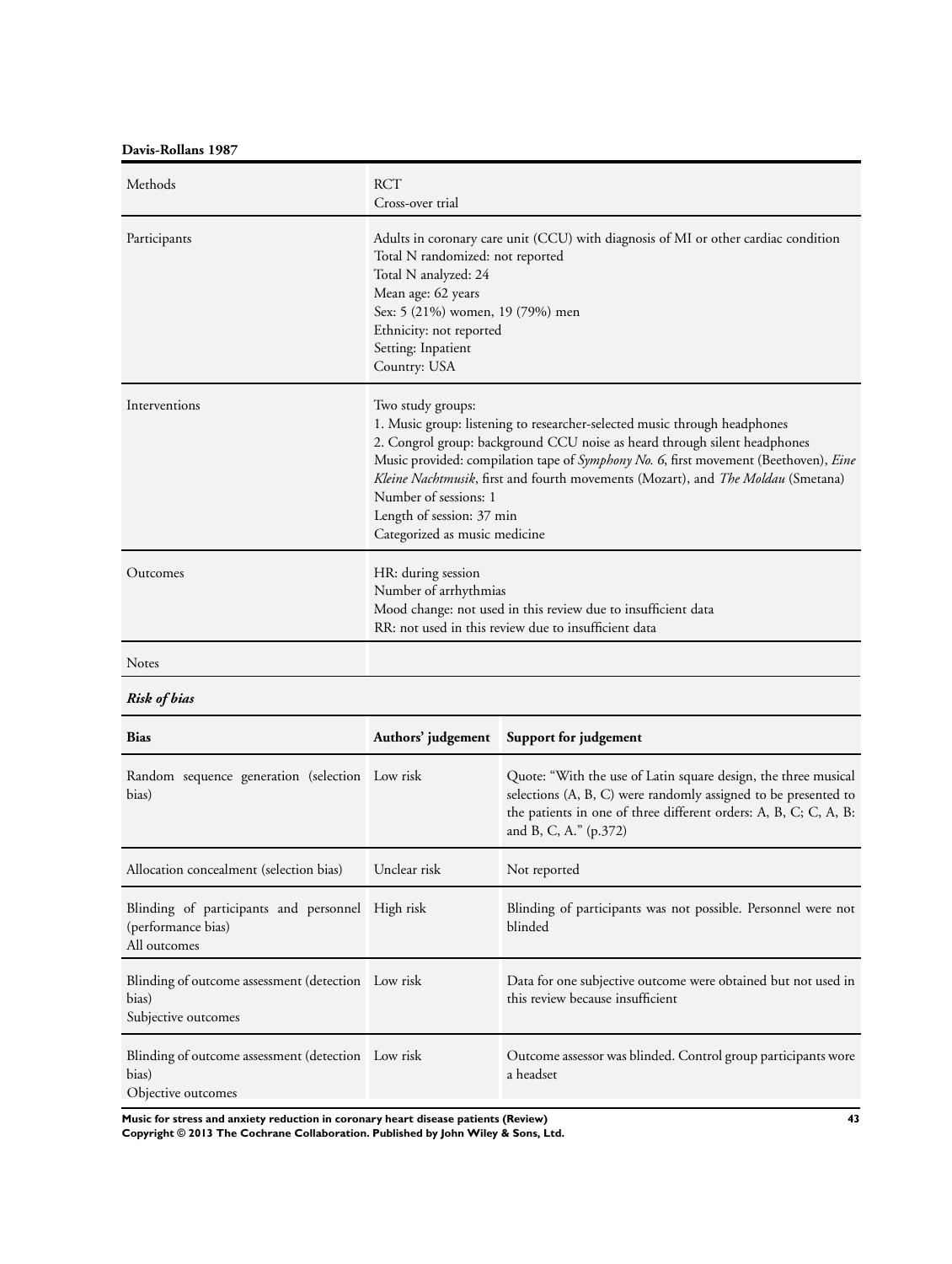### **Davis-Rollans 1987** (*Continued)*

| Incomplete outcome data (attrition bias)<br>All outcomes | Unclear risk | Not reported                                          |
|----------------------------------------------------------|--------------|-------------------------------------------------------|
| Selective reporting (reporting bias)                     | Unclear risk | Not sufficient information available to make judgment |
| Other bias                                               | Low risk     | No report of funding                                  |

### **Elliott 1994**

| Methods             | <b>RCT</b><br>2-arm parallel group design                                                                                                                                                                                                                                                                                                                                                                                                                                                                                                                                                                                                               |  |  |
|---------------------|---------------------------------------------------------------------------------------------------------------------------------------------------------------------------------------------------------------------------------------------------------------------------------------------------------------------------------------------------------------------------------------------------------------------------------------------------------------------------------------------------------------------------------------------------------------------------------------------------------------------------------------------------------|--|--|
| Participants        | Adults with unstable angina pectoris or acute MI<br>Total N randomized: unclear<br>N randomized to music group: unclear<br>N randomized to control group: unclear<br>N randomized to muscle relaxation group: unclear (not included in this review)<br>N analyzed in music group:19<br>N analyzed in control group:19<br>N analyzed in muscle relaxation group: 18 (not included in this review)<br>Mean age: 60.6 years<br>Sex: 16 (29%) women, 40 (71%) men for total sample (including muscle relaxation<br>group)<br>Ethnicity: all participants were Australian but no further information is provided<br>Setting: Inpatient<br>Country: Australia |  |  |
| Interventions       | Two study groups:<br>1. Music group: listening to researcher-selected music via earphones<br>2. Control group: standard care.<br>Music provided: light classical music relaxation tape designed by Bonny.<br>Number of sessions: 2 or 3<br>Length of session: 30 min.<br>Categorized as music medicine                                                                                                                                                                                                                                                                                                                                                  |  |  |
| Outcomes            | Anxiety (STAI): posttest<br>Anxiety (LAAS): posttest<br>Depression (HADS D-subscale): posttestHR, SBP, DBP: not used in this review because<br>for many participants measurements were only taken 2 - 3 hrs after the intervention                                                                                                                                                                                                                                                                                                                                                                                                                      |  |  |
| <b>Notes</b>        |                                                                                                                                                                                                                                                                                                                                                                                                                                                                                                                                                                                                                                                         |  |  |
| <b>Risk of bias</b> |                                                                                                                                                                                                                                                                                                                                                                                                                                                                                                                                                                                                                                                         |  |  |
| <b>Bias</b>         | Authors' judgement<br>Support for judgement                                                                                                                                                                                                                                                                                                                                                                                                                                                                                                                                                                                                             |  |  |
|                     |                                                                                                                                                                                                                                                                                                                                                                                                                                                                                                                                                                                                                                                         |  |  |

**Music for stress and anxiety reduction in coronary heart disease patients (Review) 44 Copyright © 2013 The Cochrane Collaboration. Published by John Wiley & Sons, Ltd.**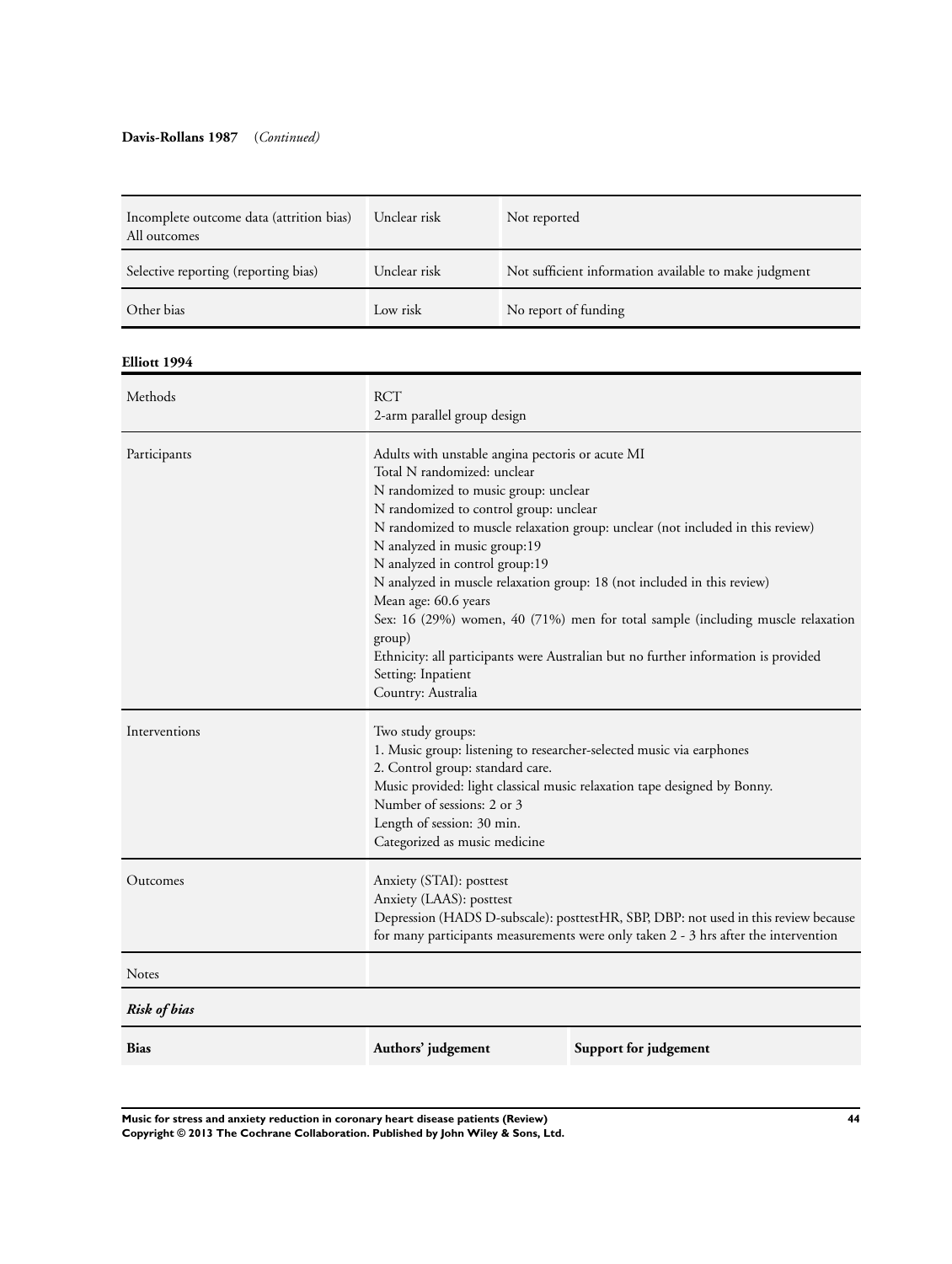### **Elliott 1994** (*Continued)*

| Random sequence generation (selection Low risk<br>bias)                                |              | Table of random numbers (personal communica-<br>tion with author)            |
|----------------------------------------------------------------------------------------|--------------|------------------------------------------------------------------------------|
| Allocation concealment (selection bias)                                                | Low risk     | Serially numbered opaque envelopes (personal com-<br>munication with author) |
| Blinding of participants and personnel High risk<br>(performance bias)<br>All outcomes |              | Blinding of participants was not possible. Personnel<br>were not blinded     |
| Blinding of outcome assessment (detection High risk<br>bias)<br>Subjective outcomes    |              | Self report measures were used for subjective out-<br>comes                  |
| Blinding of outcome assessment (detection High risk<br>bias)<br>Objective outcomes     |              | Outcome assessors were not blinded                                           |
| Incomplete outcome data (attrition bias)<br>All outcomes                               | Unclear risk | Not reported                                                                 |
| Selective reporting (reporting bias)                                                   | Unclear risk | Not sufficient information available to make judg-<br>ment                   |
| Other bias                                                                             | Low risk     | Supported in part by a Cumberland College Re-<br>search Grant                |

### **Emery 2003**

| Methods       | <b>RCT</b><br>Cross-over trial                                                                                                                                                                                                                                                                                                                                       |
|---------------|----------------------------------------------------------------------------------------------------------------------------------------------------------------------------------------------------------------------------------------------------------------------------------------------------------------------------------------------------------------------|
| Participants  | Adults with CAD enrolled in standard university-based 12-week Phase II CR program.<br>Total N randomized: 33<br>Total N analyzed: 30<br>Mean age: 62.6 (SD 10.5) years<br>Sex: 14 (42%) women, 19 (58%) men<br>Ethnicity: 27 (93%) white, 2 (7%) African-American<br>Setting: outpatient university-based CR program<br>Country: USA                                 |
| Interventions | Two study groups:<br>1. Music group: listening to researcher-selected music through earphones<br>2. Congrol group: listening to a blank tape through earphones<br>Music used: <i>Four Seasons</i> (Vivaldi)<br>Number of sessions: 1 music listening and 1 blank tape<br>Length of session: as long as possible for the participant<br>Categorized as music medicine |

**Music for stress and anxiety reduction in coronary heart disease patients (Review) 45**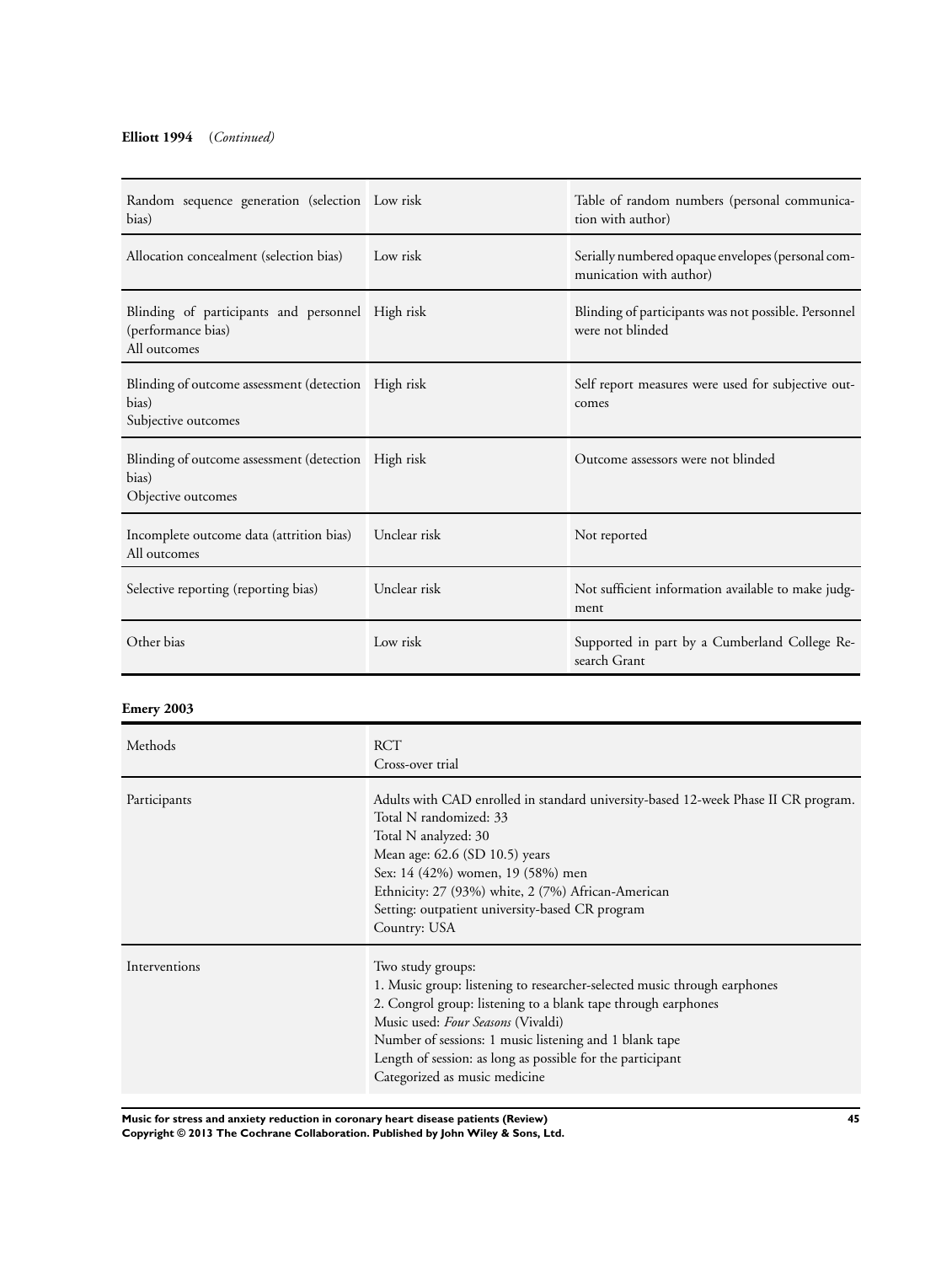### **Emery 2003** (*Continued)*

| Outcomes | Anxiety (POMS-SF, tension subscale): posttest<br>Depression (POMS-SF, depression subscale): posttest<br>HR, SBP, DBP: peak exercise<br>Cognitive function (verbal fluency test): posttest<br>Exercise time (mins) |
|----------|-------------------------------------------------------------------------------------------------------------------------------------------------------------------------------------------------------------------|
|          |                                                                                                                                                                                                                   |

Notes

### *Risk of bias*

| <b>Bias</b>                                                                            | Authors' judgement | Support for judgement                                                                        |
|----------------------------------------------------------------------------------------|--------------------|----------------------------------------------------------------------------------------------|
| Random sequence generation (selection Low risk<br>bias)                                |                    | List of random numbers (personal communication with author)                                  |
| Allocation concealment (selection bias)                                                | Low risk           | Recruiters were concealed to random sequence (personal com-<br>munication with author)       |
| Blinding of participants and personnel High risk<br>(performance bias)<br>All outcomes |                    | Blinding of participants was not possible. Personnel were not<br>blinded                     |
| Blinding of outcome assessment (detection High risk<br>bias)<br>Subjective outcomes    |                    | Self report measures were used for subjective outcomes                                       |
| Blinding of outcome assessment (detection Low risk<br>bias)<br>Objective outcomes      |                    | Outcome assessors were blinded (personal communication with<br>author)                       |
| Incomplete outcome data (attrition bias)<br>All outcomes                               | Low risk           | Attrition rate: $n = 3$ (9%)                                                                 |
| Selective reporting (reporting bias)                                                   | Unclear risk       | Not sufficient information available to make judgment                                        |
| Other bias                                                                             | Low risk           | Supported in part by a grant from the National Heart, Lung,<br>and Blood Institute (HL45290) |

### **Hermele 2005**

| Methods      | <b>RCT</b><br>3-arm parallel group design                                                                                                                                                                                                                                   |
|--------------|-----------------------------------------------------------------------------------------------------------------------------------------------------------------------------------------------------------------------------------------------------------------------------|
| Participants | Adult patients during CABG<br>Total N randomized: 117 consented but only 63 were randomized (47 did not complete<br>baseline and 7 did not have CABG)<br>N randomized to music group: 21 assumed (not reported)<br>N randomized to control group: 21 assumed (not reported) |

**Music for stress and anxiety reduction in coronary heart disease patients (Review) 46**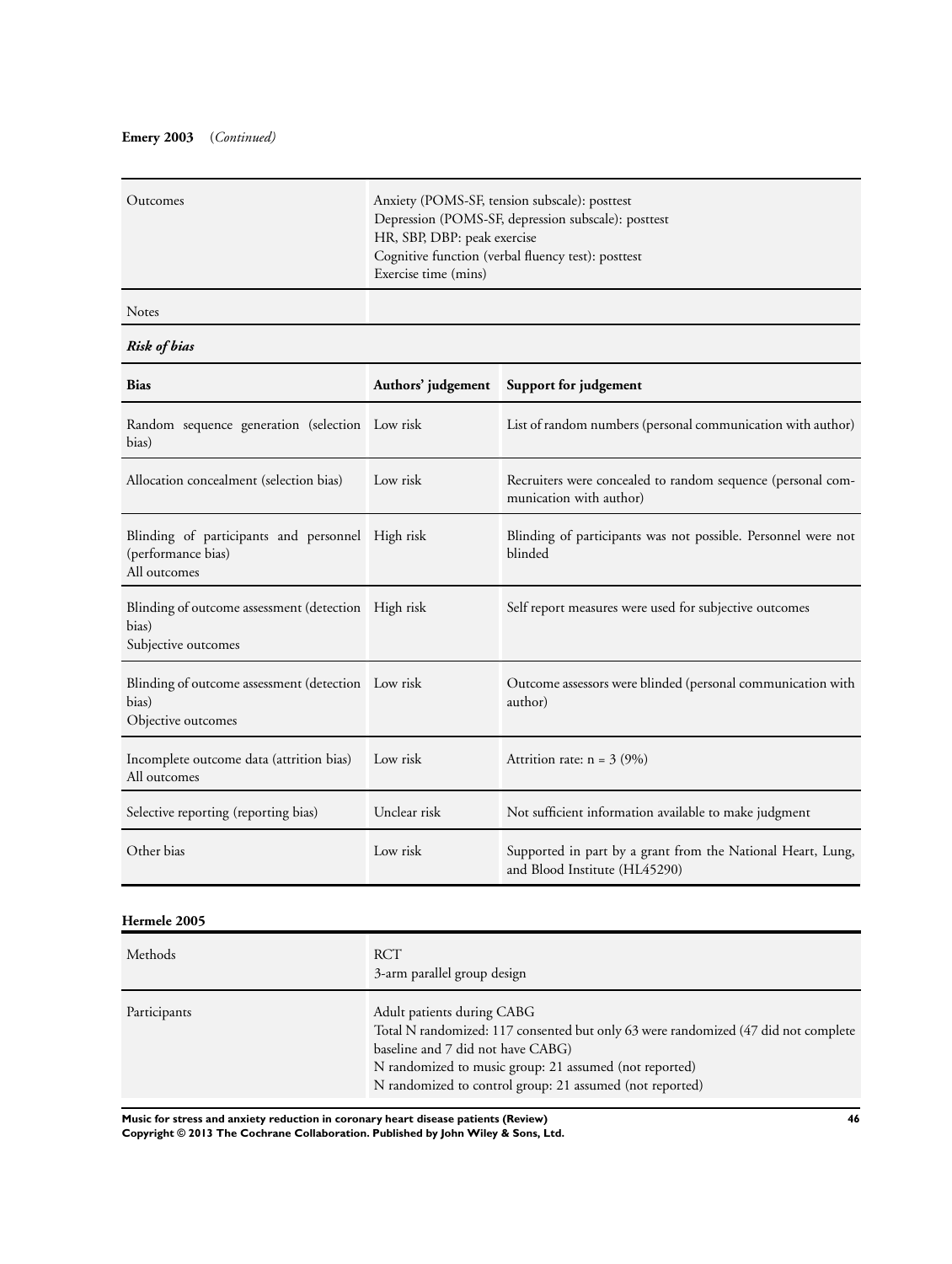### **Hermele 2005** (*Continued)*

|               | N randomized to guided imagery group: 21 assumed (not reported)<br>N analyzed in music group: 17<br>N analyzed in control group: 19<br>N analyzed in guided imagery: 20 (not included in this review)<br>Mean age: none reported<br>Sex: 17 (30%) women, 39 (70%) men for total sample (including guided imagery group)<br>Ethnicity: 51 (91.1%) white, 1 (1.8%) African-American, 3 (5.4%) Hispanic, 1 (1.8%)<br>Asian<br>Setting: inpatient<br>Country: USA |
|---------------|---------------------------------------------------------------------------------------------------------------------------------------------------------------------------------------------------------------------------------------------------------------------------------------------------------------------------------------------------------------------------------------------------------------------------------------------------------------|
| Interventions | Two study groups:<br>1. Music group: listening to researcher-selected music<br>2. Control group: standard care<br>Music provided: no specifications<br>Number of sessions: daily for one week prior to CABG, during the procedure<br>Length of session: determined by the participant<br>Categorized as music medicine                                                                                                                                        |
| Outcomes      | Anxiety (HADS, anxiety scale): 1 week postop<br>Depression (HADS, depression scale): 1 week postoperatively<br>Mood disturbance (POMS): 1 week postoperatively                                                                                                                                                                                                                                                                                                |
|               |                                                                                                                                                                                                                                                                                                                                                                                                                                                               |

### Notes

### *Risk of bias*

| <b>Bias</b>                                                                            | Authors' judgement | Support for judgement                                                         |
|----------------------------------------------------------------------------------------|--------------------|-------------------------------------------------------------------------------|
| Random sequence generation (selection Low risk<br>bias)                                |                    | Drawing of lots (personal communication with au-<br>thor)                     |
| Allocation concealment (selection bias)                                                | High risk          | None used (personal communication with author)                                |
| Blinding of participants and personnel High risk<br>(performance bias)<br>All outcomes |                    | Blinding of participants was not possible. Personnel<br>were not blinded      |
| Blinding of outcome assessment (detection High risk<br>bias)<br>Subjective outcomes    |                    | Self report measures were used for subjective out-<br>comes                   |
| Blinding of outcome assessment (detection Low risk<br>bias)<br>Objective outcomes      |                    | No objective outcomes were included in this study                             |
| Incomplete outcome data (attrition bias)<br>All outcomes                               | Low risk           | Attrition rate: $N = 6 (9.5\%)$ . 6 participants did not<br>complete posttest |

**Music for stress and anxiety reduction in coronary heart disease patients (Review) 47 Copyright © 2013 The Cochrane Collaboration. Published by John Wiley & Sons, Ltd.**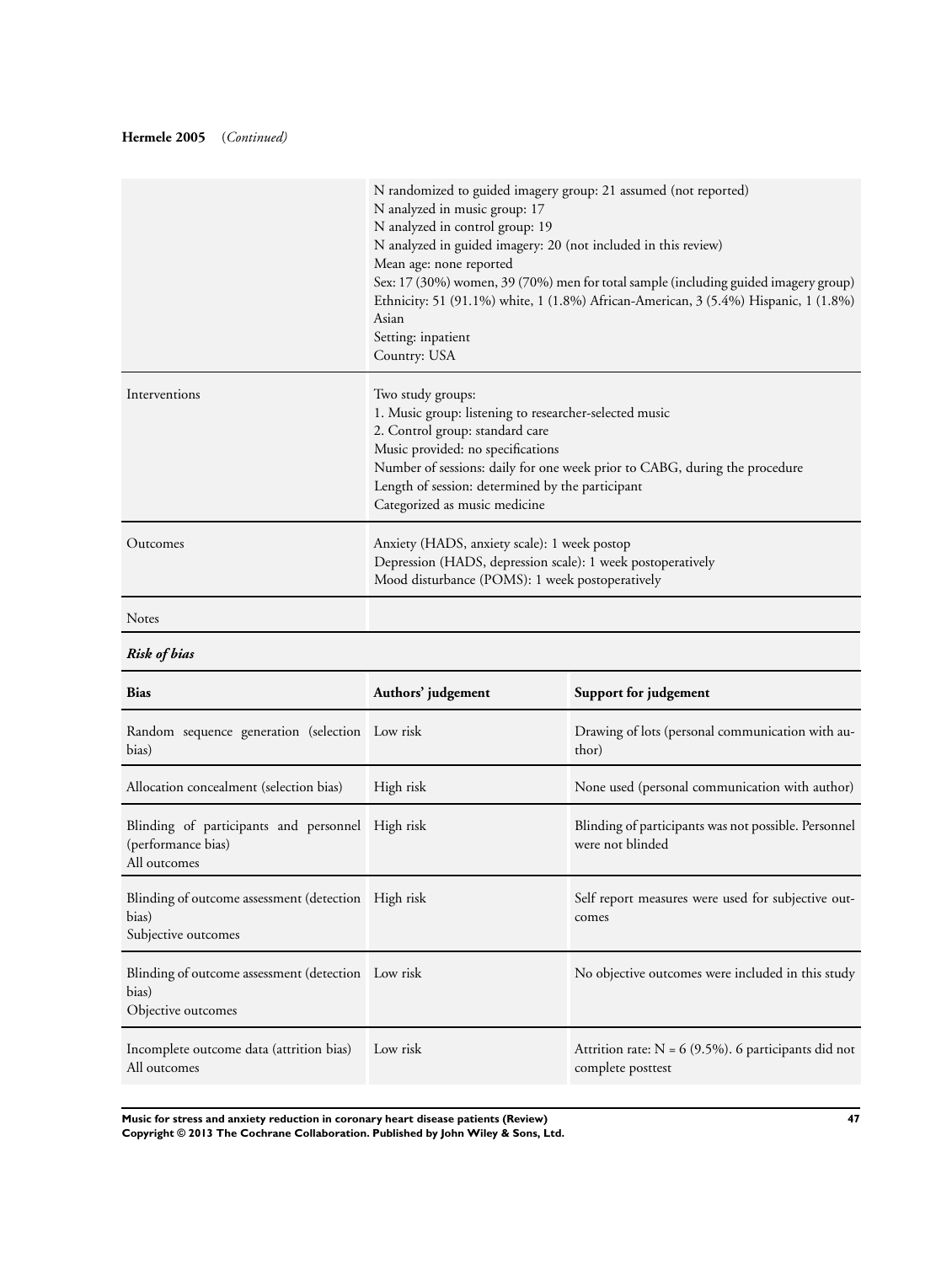### **Hermele 2005** (*Continued)*

| Selective reporting (reporting bias)                    | Unclear risk                                                                                                                                                                                                                                                                                                                                                                                                                                                                                                                                                                                                            | Not sufficient information available to make judg-<br>ment |
|---------------------------------------------------------|-------------------------------------------------------------------------------------------------------------------------------------------------------------------------------------------------------------------------------------------------------------------------------------------------------------------------------------------------------------------------------------------------------------------------------------------------------------------------------------------------------------------------------------------------------------------------------------------------------------------------|------------------------------------------------------------|
| Other bias                                              | Low risk                                                                                                                                                                                                                                                                                                                                                                                                                                                                                                                                                                                                                | Unfunded research study                                    |
| Jafari 2012                                             |                                                                                                                                                                                                                                                                                                                                                                                                                                                                                                                                                                                                                         |                                                            |
| Methods                                                 | <b>RCT</b><br>2-arm parallel group design                                                                                                                                                                                                                                                                                                                                                                                                                                                                                                                                                                               |                                                            |
| Participants                                            | Adults who had undergone first-time CABG and valvular surgery<br>Total N randomized: 60<br>N randomized to music group: 30<br>N randomized to control group: 30<br>N analyzed in music group: 30<br>N analyzed in control group: 30<br>Mean age: 57.83 (SD 10.62) years<br>Sex: 30 (50%) women, 30 (50%) men<br>Ethnicity: not reported<br>Setting: Inpatient<br>Country: Iran                                                                                                                                                                                                                                          |                                                            |
| Interventions                                           | Two study groups:<br>1. Music group: participants listened to one pre-recorded selection of music<br>2. Control group: participants were provided headphones with no music<br>Music provided: participants selected their music after listening to one-minute previews<br>of each music option. Relaxation music pieces were selected with consideration for the<br>cultural conditions of the society and the type of recommended music in the literature,<br>i.e. with a tempo of 60 - 80 beats (or even less) per minute<br>Number of sessions: 1<br>Length of sessions: 30 minutes<br>Categorized as music medicine |                                                            |
| Outcomes                                                | Pain (0 - 10 NRS): immediately postintervention (used in this review), 30 min after<br>intervention, 1 hr after intervention                                                                                                                                                                                                                                                                                                                                                                                                                                                                                            |                                                            |
| Notes                                                   |                                                                                                                                                                                                                                                                                                                                                                                                                                                                                                                                                                                                                         |                                                            |
| <b>Risk of bias</b>                                     |                                                                                                                                                                                                                                                                                                                                                                                                                                                                                                                                                                                                                         |                                                            |
| <b>Bias</b>                                             | Authors' judgement                                                                                                                                                                                                                                                                                                                                                                                                                                                                                                                                                                                                      | Support for judgement                                      |
| Random sequence generation (selection Low risk<br>bias) |                                                                                                                                                                                                                                                                                                                                                                                                                                                                                                                                                                                                                         | Drawing of lots (personal communication with au-<br>thor)  |
| Allocation concealment (selection bias)                 | Low risk                                                                                                                                                                                                                                                                                                                                                                                                                                                                                                                                                                                                                | Drawing of lots concealed allocation                       |

**Music for stress and anxiety reduction in coronary heart disease patients (Review) 48 Copyright © 2013 The Cochrane Collaboration. Published by John Wiley & Sons, Ltd.**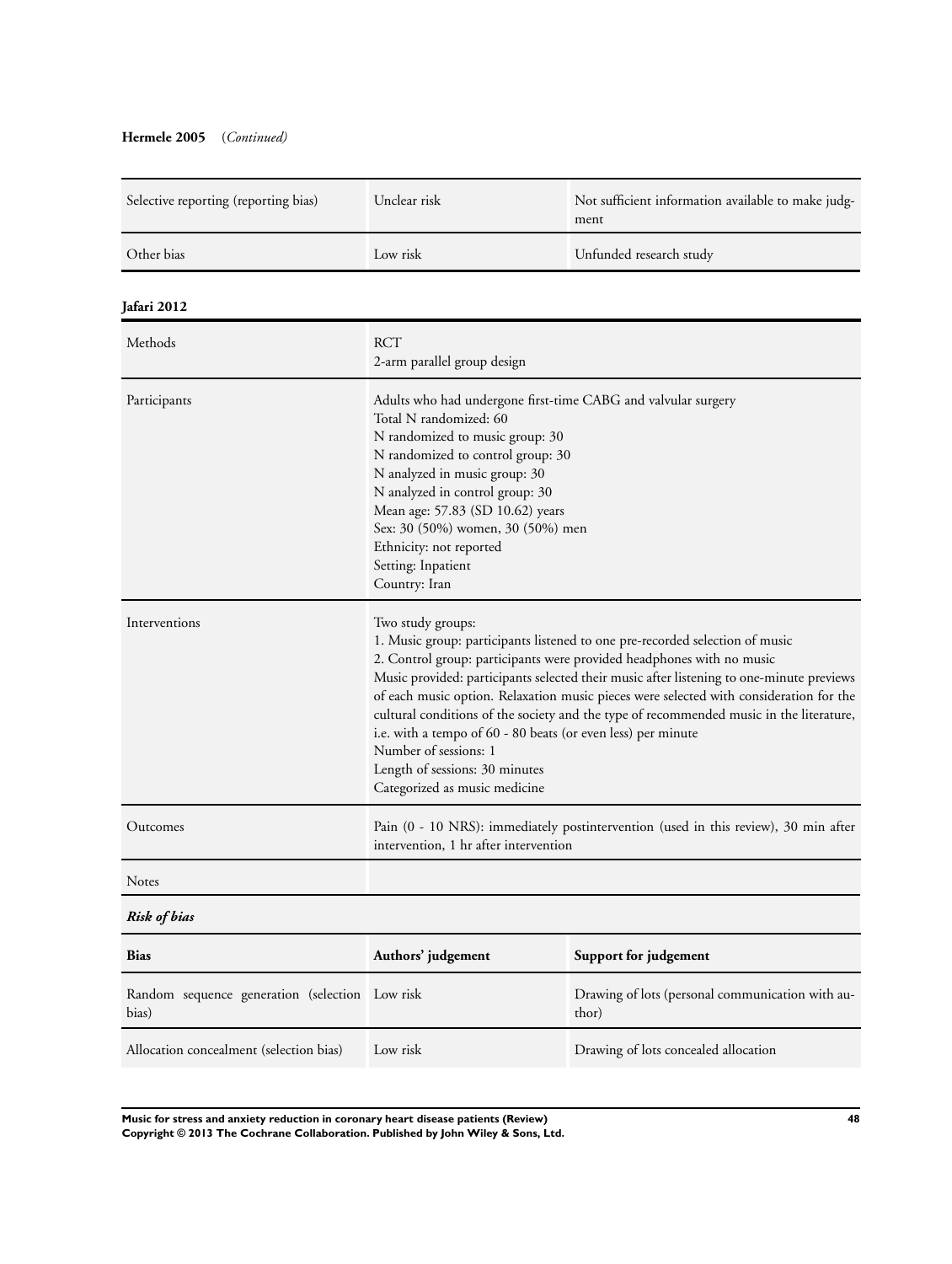### **Jafari 2012** (*Continued)*

| Blinding of participants and personnel Low risk<br>(performance bias)<br>All outcomes |              | Blinding of participants was not possible. Personnel<br>were blinded                                                                           |
|---------------------------------------------------------------------------------------|--------------|------------------------------------------------------------------------------------------------------------------------------------------------|
| Blinding of outcome assessment (detection High risk<br>bias)<br>Subjective outcomes   |              | Self reports were used for subjective outcomes                                                                                                 |
| Blinding of outcome assessment (detection Low risk<br>bias)<br>Objective outcomes     |              | This study did not address objective outcomes                                                                                                  |
| Incomplete outcome data (attrition bias)<br>All outcomes                              | Low risk     | Attrition rate: 0 (0%) Quote: "All randomized pa-<br>tients were included in the analysis and there were<br>no drop outs" $(p.3)$              |
| Selective reporting (reporting bias)                                                  | Unclear risk | Not sufficient information available to make judg-<br>ment                                                                                     |
| Other bias                                                                            | Low risk     | Funding for this study was provided by the Re-<br>search Deputy and Student Research Committee of<br>Mazandaran University of Medical Sciences |

### **Leist 2011**

| Methods       | <b>RCT</b><br>2-arm parallel group design                                                                                                                                                                                                                                                                                                                                                                                                                                                                                                                                                                                                                                                                                                                       |
|---------------|-----------------------------------------------------------------------------------------------------------------------------------------------------------------------------------------------------------------------------------------------------------------------------------------------------------------------------------------------------------------------------------------------------------------------------------------------------------------------------------------------------------------------------------------------------------------------------------------------------------------------------------------------------------------------------------------------------------------------------------------------------------------|
| Participants  | Adults who had a heart attack or a heart condition or both, including coronary heart dis-<br>ease, angina, valve disease, or arrhythmia, and had a heart procedure or surgery, includ-<br>ing CABG, surgery or percutaneous transluminal coronary angioplasty (PTCA) with<br>stenting, a valve replacement, or placement of a pacemaker or implantable cardioverter<br>defibrillator (ICD)<br>Total N randomized: 10<br>N randomized in music therapy group: 5<br>N randomized on control group: 5<br>N analyzed in music therapy group: 4<br>N analyzed in control group: 5<br>Mean age: 68 years<br>Sex: 5 (56%) women, 4 (44%) men<br>Ethnicity: 39 (100%) white (Italian)<br>Setting: a group meeting room in a neutral non-medical setting<br>Country: USA |
| Interventions | Two study groups:<br>1. Music therapy group: each session had an opening, music-assisted relaxation (MAR),<br>active music therapy, and a closing<br>2. Control group: standard care (wait-list control)                                                                                                                                                                                                                                                                                                                                                                                                                                                                                                                                                        |

**Music for stress and anxiety reduction in coronary heart disease patients (Review) 49**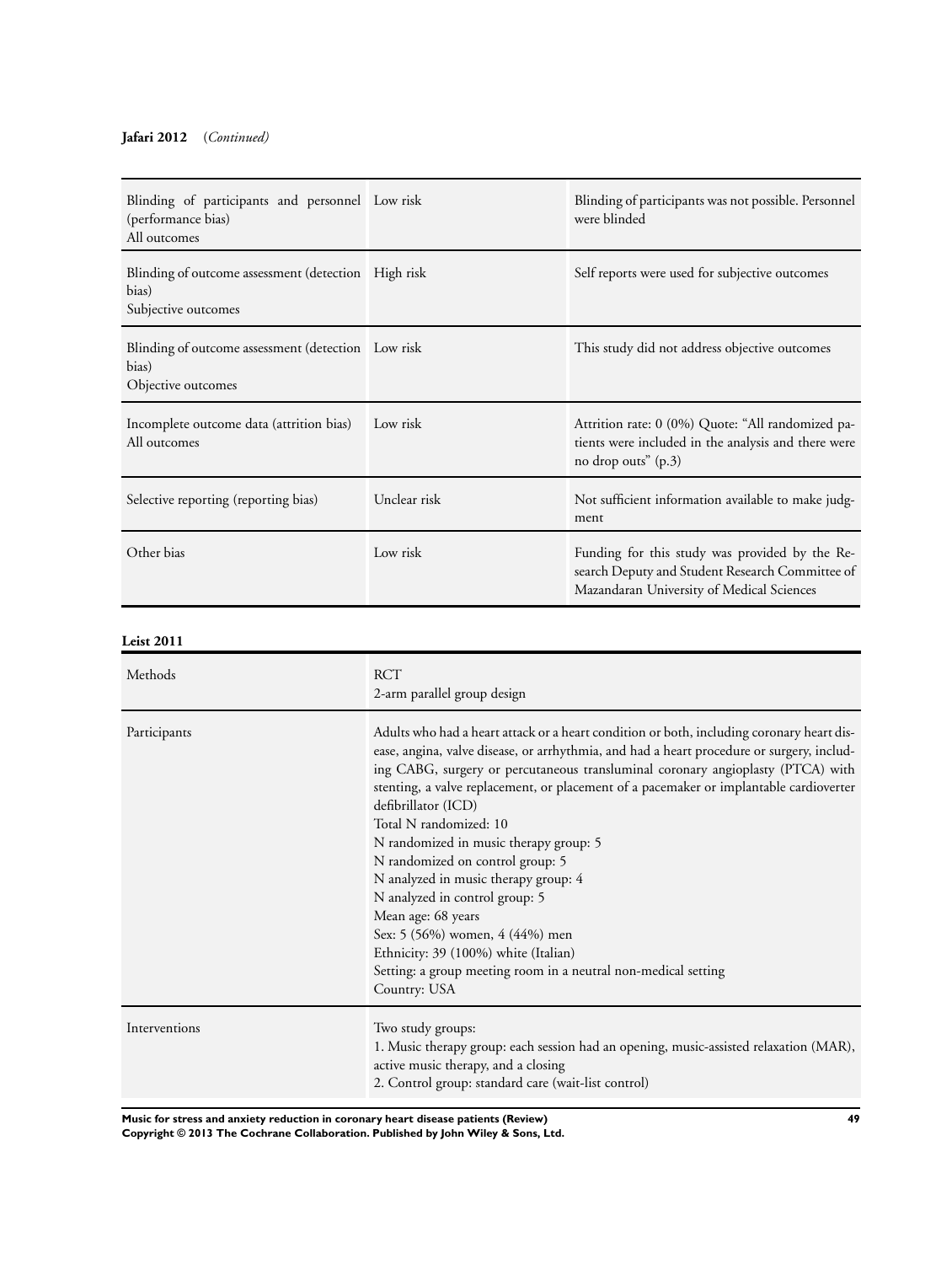### **Leist 2011** (*Continued)*

|          | Music provided: the active music-making component included song lyric analysis, ex-<br>pressive singing, songwriting, and instrumental improvisation. Instrumental music se-<br>lections were drawn from the classical and new age genres. The selections had tempi of<br>60 to 70 beats per minute, were 3 to 6 minutes in length, and had consistent tempo,<br>dynamics, and instrumentation. The selections gradually increased in length and com-<br>plexity as the sessions progressed and then ended with a shorter, less complex selection for<br>the last session. The relaxation scripts included autogenic and image-based inductions<br>Number of sessions: 6 weekly sessions over 6 weeks<br>Length of sessions: not reported<br>Categorized as music therapy |
|----------|---------------------------------------------------------------------------------------------------------------------------------------------------------------------------------------------------------------------------------------------------------------------------------------------------------------------------------------------------------------------------------------------------------------------------------------------------------------------------------------------------------------------------------------------------------------------------------------------------------------------------------------------------------------------------------------------------------------------------------------------------------------------------|
| Outcomes | Stress (Hassles Scale): posttest scores<br>Anxiety (POMS): posttest scores<br>Depression (POMS): posttest scores<br>Mood disturbance (POMS): change scores<br>Anger-Hostility (POMS): posttest scores<br>Vigor-Activity (POMS): posttest scores                                                                                                                                                                                                                                                                                                                                                                                                                                                                                                                           |

Notes

### *Risk of bias*

| <b>Bias</b>                                                                           | Authors' judgement | Support for judgement                                                                                                                                                                                                                                                                                                                                   |
|---------------------------------------------------------------------------------------|--------------------|---------------------------------------------------------------------------------------------------------------------------------------------------------------------------------------------------------------------------------------------------------------------------------------------------------------------------------------------------------|
| Random sequence generation (selection Low risk<br>bias)                               |                    | Quote: "Each person was given a number between 1<br>and 10. Using a random number generator (Haahr,<br>n.d.), the investigator assigned each person to one of<br>the groups. A coin toss determined that the first five<br>numbers would comprise the experimental group<br>and the last five numbers would comprise the com-<br>parison group." (p.51) |
| Allocation concealment (selection bias)                                               | Low risk           | Allocation was concealed through both the drawing<br>of lots and flip of a coin                                                                                                                                                                                                                                                                         |
| Blinding of participants and personnel Low risk<br>(performance bias)<br>All outcomes |                    | Participants and personnel were unable to be<br>blinded due to the interactive nature of the music<br>therapy session                                                                                                                                                                                                                                   |
| Blinding of outcome assessment (detection High risk<br>bias)<br>Subjective outcomes   |                    | Self report measures were used for subjective out-<br>comes                                                                                                                                                                                                                                                                                             |
| Blinding of outcome assessment (detection Low risk<br>bias)<br>Objective outcomes     |                    | This study did not address objective outcomes                                                                                                                                                                                                                                                                                                           |

**Music for stress and anxiety reduction in coronary heart disease patients (Review) 50 Copyright © 2013 The Cochrane Collaboration. Published by John Wiley & Sons, Ltd.**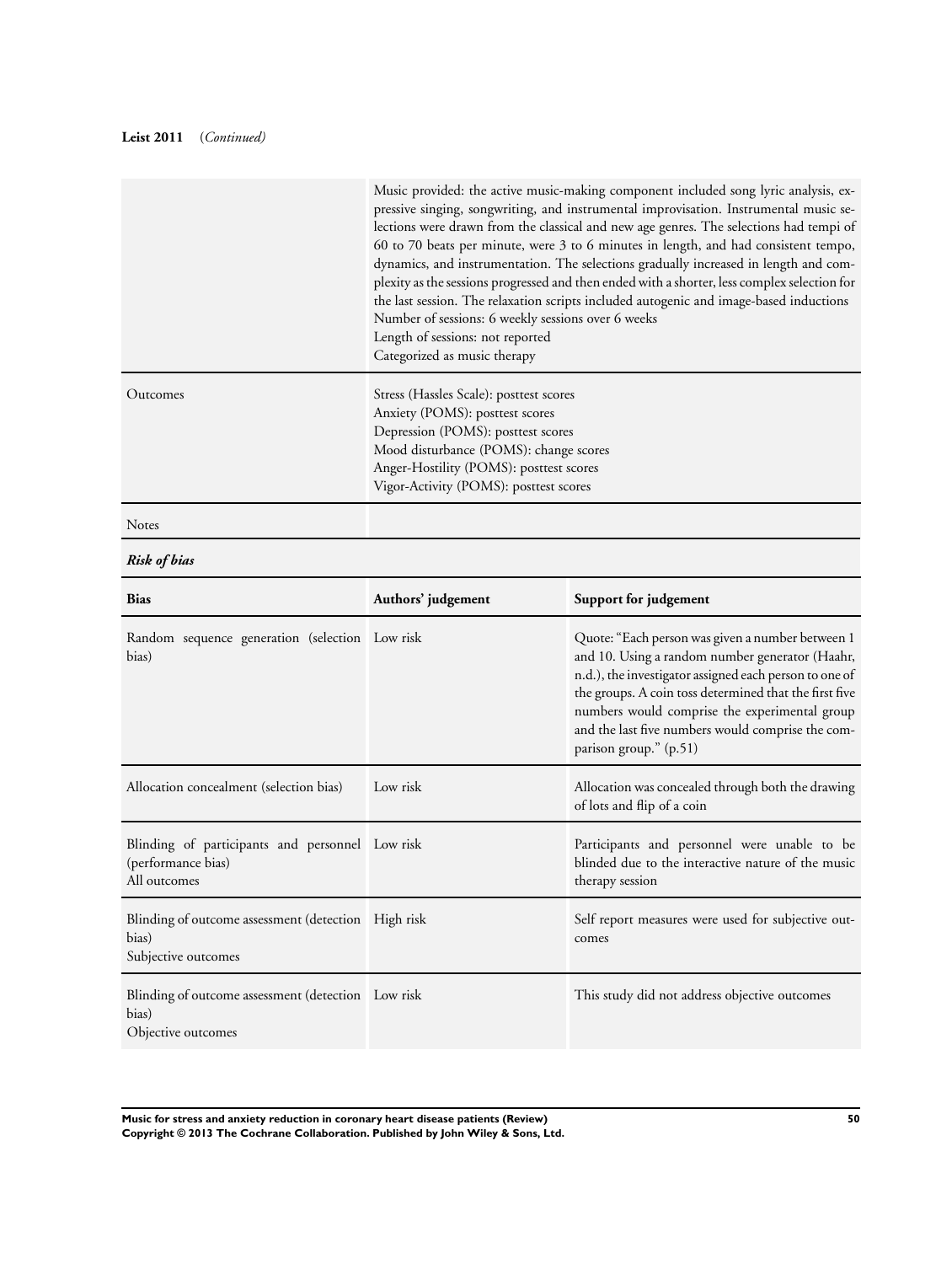### **Leist 2011** (*Continued)*

| Incomplete outcome data (attrition bias)<br>All outcomes | Low risk                                                                                                                                                                                                                                                                                                                                                                                                                                                                                                                                                                                               | Attrition rate: $n = 1 (10\%)$ One participant attended<br>only one treatment session |
|----------------------------------------------------------|--------------------------------------------------------------------------------------------------------------------------------------------------------------------------------------------------------------------------------------------------------------------------------------------------------------------------------------------------------------------------------------------------------------------------------------------------------------------------------------------------------------------------------------------------------------------------------------------------------|---------------------------------------------------------------------------------------|
| Selective reporting (reporting bias)                     | Unclear risk                                                                                                                                                                                                                                                                                                                                                                                                                                                                                                                                                                                           | Not sufficient information available to make judg-<br>ment                            |
| Other bias                                               | Low risk                                                                                                                                                                                                                                                                                                                                                                                                                                                                                                                                                                                               | Unfunded research study                                                               |
| <b>Mandel 2007a</b>                                      |                                                                                                                                                                                                                                                                                                                                                                                                                                                                                                                                                                                                        |                                                                                       |
| Methods                                                  | <b>RCT</b><br>2-arm parallel group design                                                                                                                                                                                                                                                                                                                                                                                                                                                                                                                                                              |                                                                                       |
| Participants                                             | Adults in phase II cardiac rehabilitation program<br>Total N randomized: 103<br>Randomized to music group: 55<br>Randomized to control group: 48<br>N analyzed in music therapy group: 35<br>N analyzed in control group: 33<br>Age: music therapy group: median age 65; control group: median age 64<br>Sex: 34 (50%) women, 34 (50%) men<br>Ethnicity: not reported<br>Setting: Rehabilitation setting<br>Country: USA                                                                                                                                                                               |                                                                                       |
| Interventions                                            | Two study groups:<br>1. Music therapy group: standard care + one music therapy session every other week with<br>a min of 4 music therapy session (max. 6 sessions)<br>2. Control group: standard care alone<br>Music provided: live vocal music to stimulate discussion and offer verbal support, live<br>music making with assorted instruments, song lyric writing, song lyric interpretation,<br>sharing musical recordings, music-assisted relaxation and imagery.<br>Number of sessions: min of 4 music therapy sessions, max. 6<br>Duration of session: 90 mins.<br>Categorized as music therapy |                                                                                       |
| Outcomes                                                 | Trait anxiety (STAI-T): posttest scores<br>Depression (CES-D): posttest scores<br>Distress (BSI): posttest scores<br>General health (MOS SF-36): posttest scores<br>Bodily pain (MOS SF-36): posttest scores<br>SBP, DBP: posttest scores                                                                                                                                                                                                                                                                                                                                                              |                                                                                       |
| Notes                                                    | included in this review                                                                                                                                                                                                                                                                                                                                                                                                                                                                                                                                                                                | Follow-up measures were taken at 1 month, 4 months, and 10 months. These were not     |
| <b>Risk of bias</b>                                      |                                                                                                                                                                                                                                                                                                                                                                                                                                                                                                                                                                                                        |                                                                                       |

**Music for stress and anxiety reduction in coronary heart disease patients (Review) 51 Copyright © 2013 The Cochrane Collaboration. Published by John Wiley & Sons, Ltd.**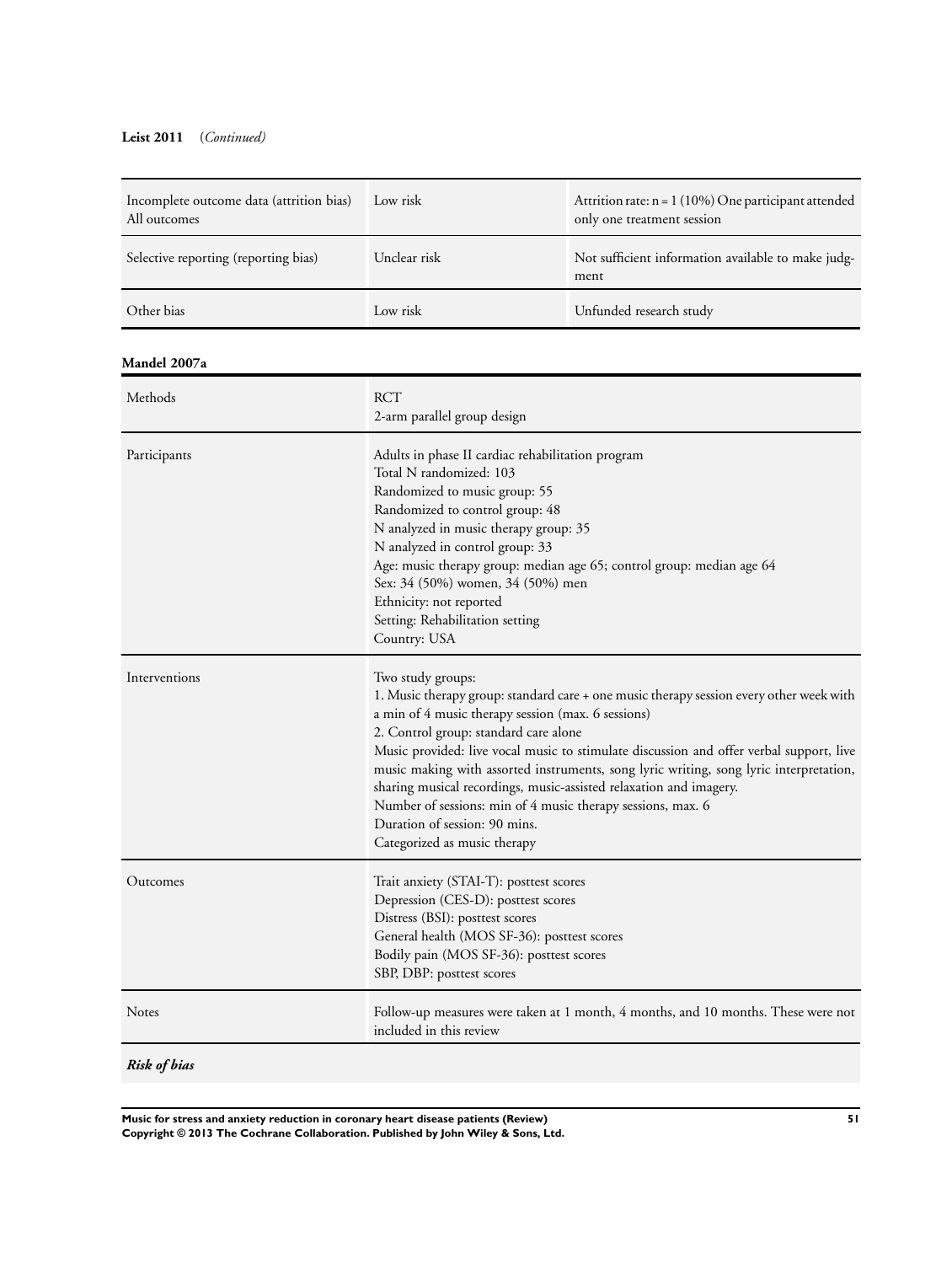| <b>Bias</b>                                                                           | Authors' judgement | Support for judgement                                                                                                                                                                                                                                                                                                |
|---------------------------------------------------------------------------------------|--------------------|----------------------------------------------------------------------------------------------------------------------------------------------------------------------------------------------------------------------------------------------------------------------------------------------------------------------|
| Random sequence generation (selection Low risk<br>bias)                               |                    | Quote: "Patients' research study numbers (last 4<br>digits of their social security number) were recorded<br>by the research assistant. A random-number table<br>was utilized by the hospital's research department<br>staff to assign participants to condition one or two,<br>based on their study number" (p.180) |
| Allocation concealment (selection bias)                                               | Low risk           | Central randomization was used                                                                                                                                                                                                                                                                                       |
| Blinding of participants and personnel Low risk<br>(performance bias)<br>All outcomes |                    | In music therapy trials, participants and the music<br>therapist cannot be blinding because of the active<br>participation in music making                                                                                                                                                                           |
| Blinding of outcome assessment (detection High risk<br>bias)<br>Subjective outcomes   |                    | Self report measures were used for subjective out-<br>comes                                                                                                                                                                                                                                                          |
| Blinding of outcome assessment (detection Unclear risk<br>bias)<br>Objective outcomes |                    | Not reported                                                                                                                                                                                                                                                                                                         |
| Incomplete outcome data (attrition bias)<br>All outcomes                              | High risk          | Attrition: $n = 35$ (34%). Reasons for participant<br>loss: illness, non-compliance, music therapist's leave<br>of absence                                                                                                                                                                                           |
| Selective reporting (reporting bias)                                                  | Unclear risk       | Not sufficient information available to make judg-<br>ment                                                                                                                                                                                                                                                           |
| Other bias                                                                            | Low risk           | Supported by a grant from the Kulas Foundation,<br>Cleveland OH                                                                                                                                                                                                                                                      |
| Murrock 2002                                                                          |                    |                                                                                                                                                                                                                                                                                                                      |
| Methods                                                                               | <b>RCT</b>         |                                                                                                                                                                                                                                                                                                                      |

| Methods      | <b>RCT</b><br>2-arm parallel group design                                                                                                                                                                                                                                                                                                                                                 |
|--------------|-------------------------------------------------------------------------------------------------------------------------------------------------------------------------------------------------------------------------------------------------------------------------------------------------------------------------------------------------------------------------------------------|
| Participants | Adults enrolled in cardiac rehab Phase II program after having undergone their 1st CABG<br>Total N randomized: 33<br>N randomized to music group: unclear<br>N randomized to control group: unclear<br>N analyzed in music group: 15<br>N analyzed in control group:15<br>Mean age: 70.43 years<br>Sex: 13 (43%) women, 17 (57%) men<br>Ethnicity: not reported<br>Setting: rehab setting |

**Music for stress and anxiety reduction in coronary heart disease patients (Review) 52**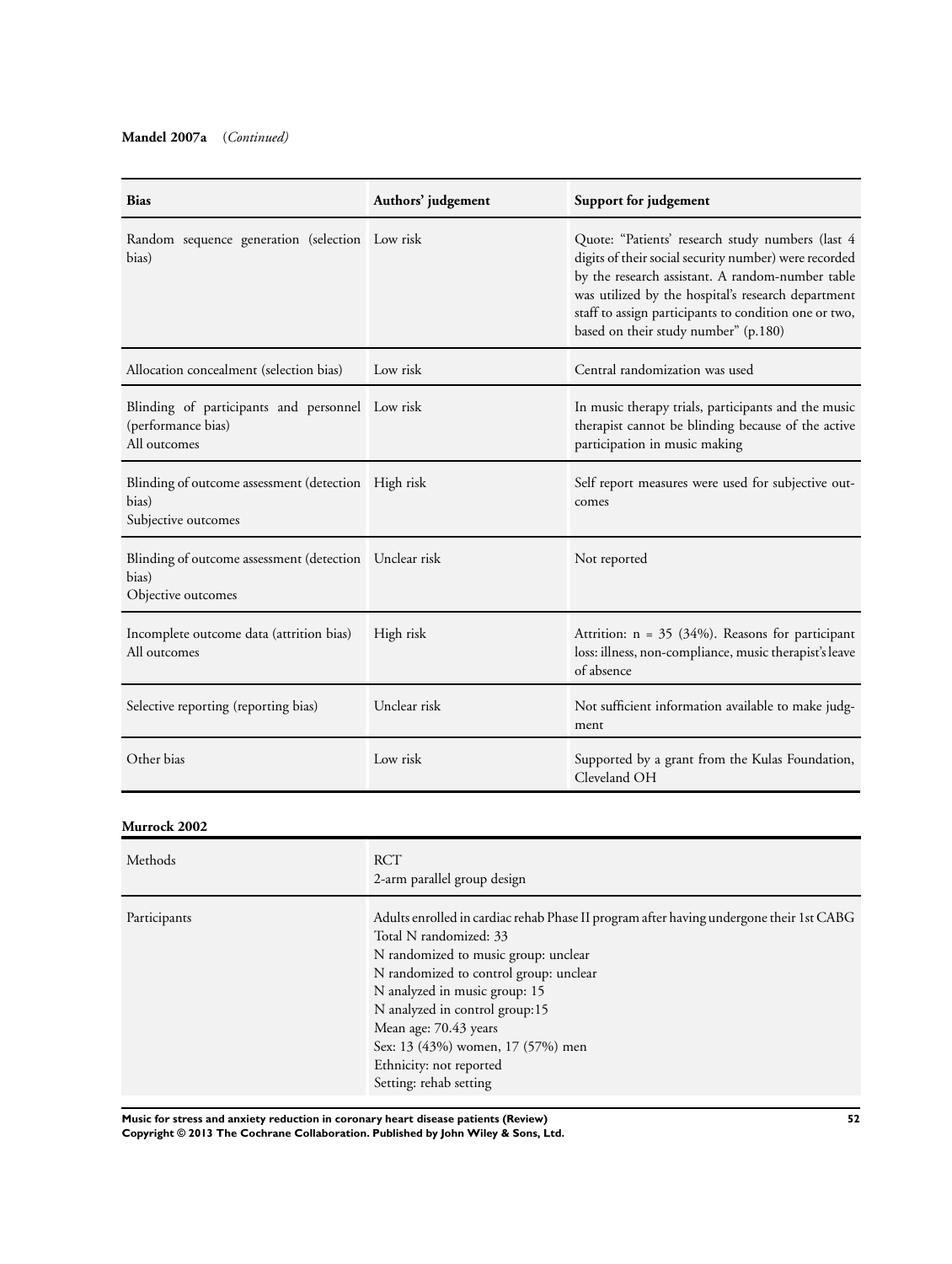### **Murrock 2002** (*Continued)*

|               | Country: USA                                                                                                                                                                                                                                                                                                                                                                 |
|---------------|------------------------------------------------------------------------------------------------------------------------------------------------------------------------------------------------------------------------------------------------------------------------------------------------------------------------------------------------------------------------------|
| Interventions | Two study groups:<br>1. Music group: listening to researcher-selected music during exercise session<br>2. Control group: standard care<br>Music provided: <i>Hooked on Classics</i> by Louis Clark and the Royal Philharmonic Orchestra<br>(upbeat tempo of 128 to 160 bpm)<br>Number of sessions: 10 sessions<br>Length of session: 40 min<br>Categorized as music medicine |
| Outcomes      | Mood (Rejeski's Feeling scale; +5 to -5): posttest (during 10th session)<br>Rate of perceived exertion (Borg scale; 12-point scale): posttest (during 10th session)                                                                                                                                                                                                          |

Notes

*Risk of bias*

| <b>Bias</b>                                                                            | Authors' judgement | Support for judgement                                                                                        |
|----------------------------------------------------------------------------------------|--------------------|--------------------------------------------------------------------------------------------------------------|
| Random sequence generation (selection Low risk<br>bias)                                |                    | Drawing of lots (personal communication with au-<br>thor)                                                    |
| Allocation concealment (selection bias)                                                | Low risk           | Drawing of lots prevented knowledge of random-<br>ization sequence (personal communication with au-<br>thor) |
| Blinding of participants and personnel High risk<br>(performance bias)<br>All outcomes |                    | Blinding of participants was not possible. Personnel<br>were blinded                                         |
| Blinding of outcome assessment (detection High risk<br>bias)<br>Subjective outcomes    |                    | Self report was used for subjective measures                                                                 |
| Blinding of outcome assessment (detection Low risk<br>bias)<br>Objective outcomes      |                    | No objective outcomes included in this study                                                                 |
| Incomplete outcome data (attrition bias)<br>All outcomes                               | Low risk           | Attrition: $n = 3 (9\%)$ . No reason for participant loss<br>is given                                        |
| Selective reporting (reporting bias)                                                   | Unclear risk       | Not sufficient information available to make judg-<br>ment                                                   |
| Other bias                                                                             | Unclear risk       | Unfunded research study                                                                                      |

**Music for stress and anxiety reduction in coronary heart disease patients (Review) 53 Copyright © 2013 The Cochrane Collaboration. Published by John Wiley & Sons, Ltd.**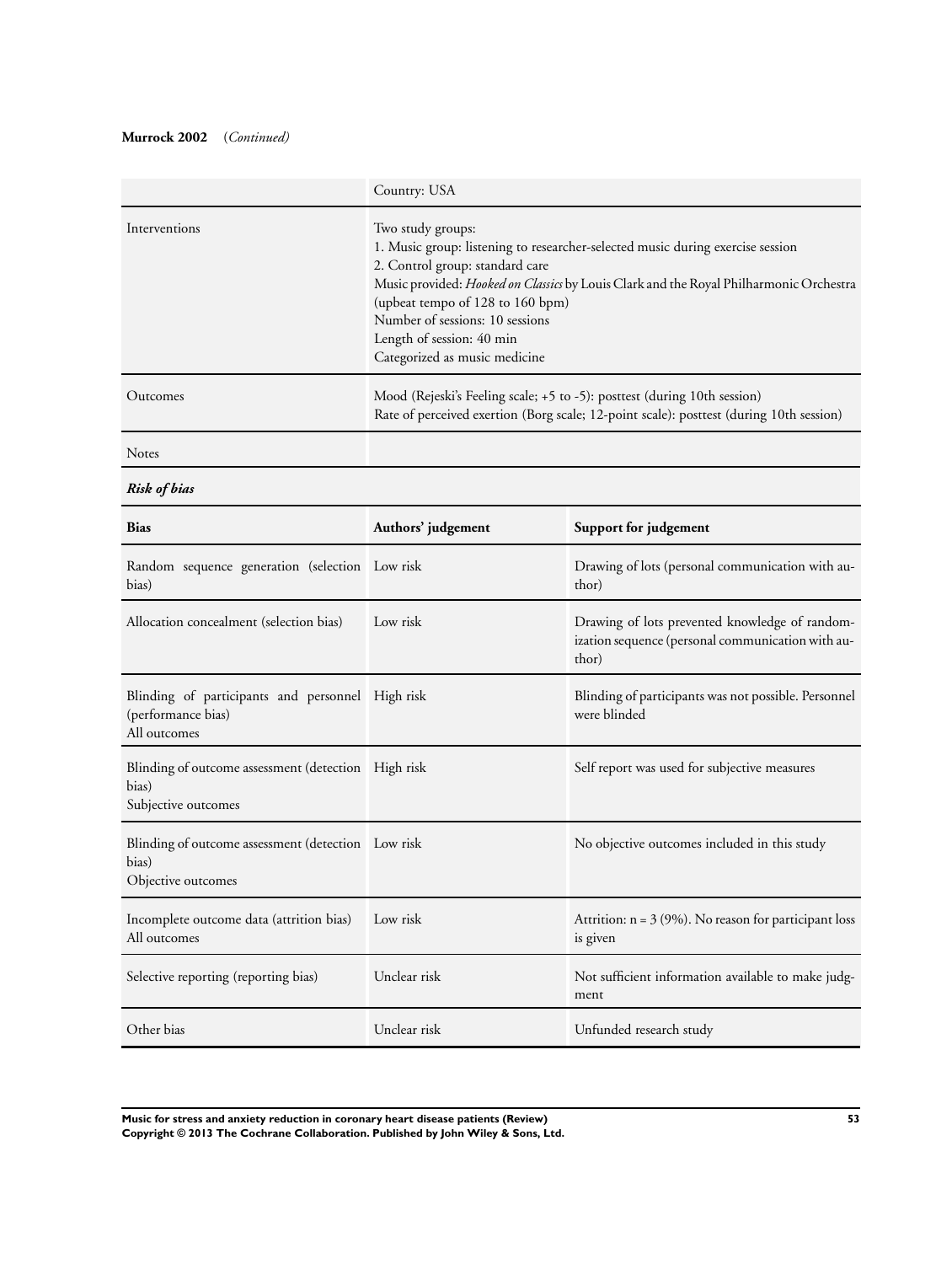**Nilsson 2009a**

| Methods       | <b>RCT</b><br>2-arm parallel group design                                                                                                                                                                                                                                                                                                                                                                                                                                                                                                               |
|---------------|---------------------------------------------------------------------------------------------------------------------------------------------------------------------------------------------------------------------------------------------------------------------------------------------------------------------------------------------------------------------------------------------------------------------------------------------------------------------------------------------------------------------------------------------------------|
| Participants  | Adults who underwent CABG or aortic valve replacement<br>Total N randomized: 60<br>N randomized to music group: 30<br>N randomized to control group: 30<br>N analyzed in music group: 28<br>N analyzed in control group: 30<br>Mean age: 62 (SD 9.5) years<br>Sex: 13 (22%) women, 47 (78%) men<br>Ethnicity: not reported<br>Setting: inpatient<br>Country: Sweden                                                                                                                                                                                     |
| Interventions | Two study groups:<br>1. Music group: participants listened to pre-recorded music through a music pillow on<br>their first postoperative day<br>2. Control group: provided a space for rest with reduced environmental stimuli<br>Music provided: Quote from study report (p. 203): "The music was soft and relaxing,<br>60 to 80 beats per minute, included different melodies in new-age style for 30 minutes,<br>and played with a volume of 50 to 60 dB"<br>Number of sessions: 1<br>Length of sessions: 30 minutes<br>Categorized as music medicine |
| Outcomes      | HR: change scores<br>RR, MAP, O <sub>2</sub> -sat: posttest scores<br>S-Cortisol: change scores<br>Not used:<br>Anxiety (NRS): not included in this review since range of scores but no SDs were reported<br>Pain (NRS): not included in this review since range of scores but no SDs were reported                                                                                                                                                                                                                                                     |
| <b>Notes</b>  |                                                                                                                                                                                                                                                                                                                                                                                                                                                                                                                                                         |

## *Risk of bias*

| <b>Bias</b>                                             | Authors' judgement | Support for judgement                                                                                                                                                                                                                                               |
|---------------------------------------------------------|--------------------|---------------------------------------------------------------------------------------------------------------------------------------------------------------------------------------------------------------------------------------------------------------------|
| Random sequence generation (selection Low risk<br>bias) |                    | Quote: "The patients were randomly allocated to 2<br>groups, 1 music group and 1 control group, using a<br>computer-generated randomization list created by<br>the statistician" (p. 202)                                                                           |
| Allocation concealment (selection bias)                 | Low risk           | Quote: "Three special research nurses allocated the<br>next available number on entry into the trial and<br>conducted all interventions and outcome assess-<br>ments. The code was revealed to the re-searcher<br>once recruitment, data collection, and laboratory |

**Music for stress and anxiety reduction in coronary heart disease patients (Review) 54 Copyright © 2013 The Cochrane Collaboration. Published by John Wiley & Sons, Ltd.**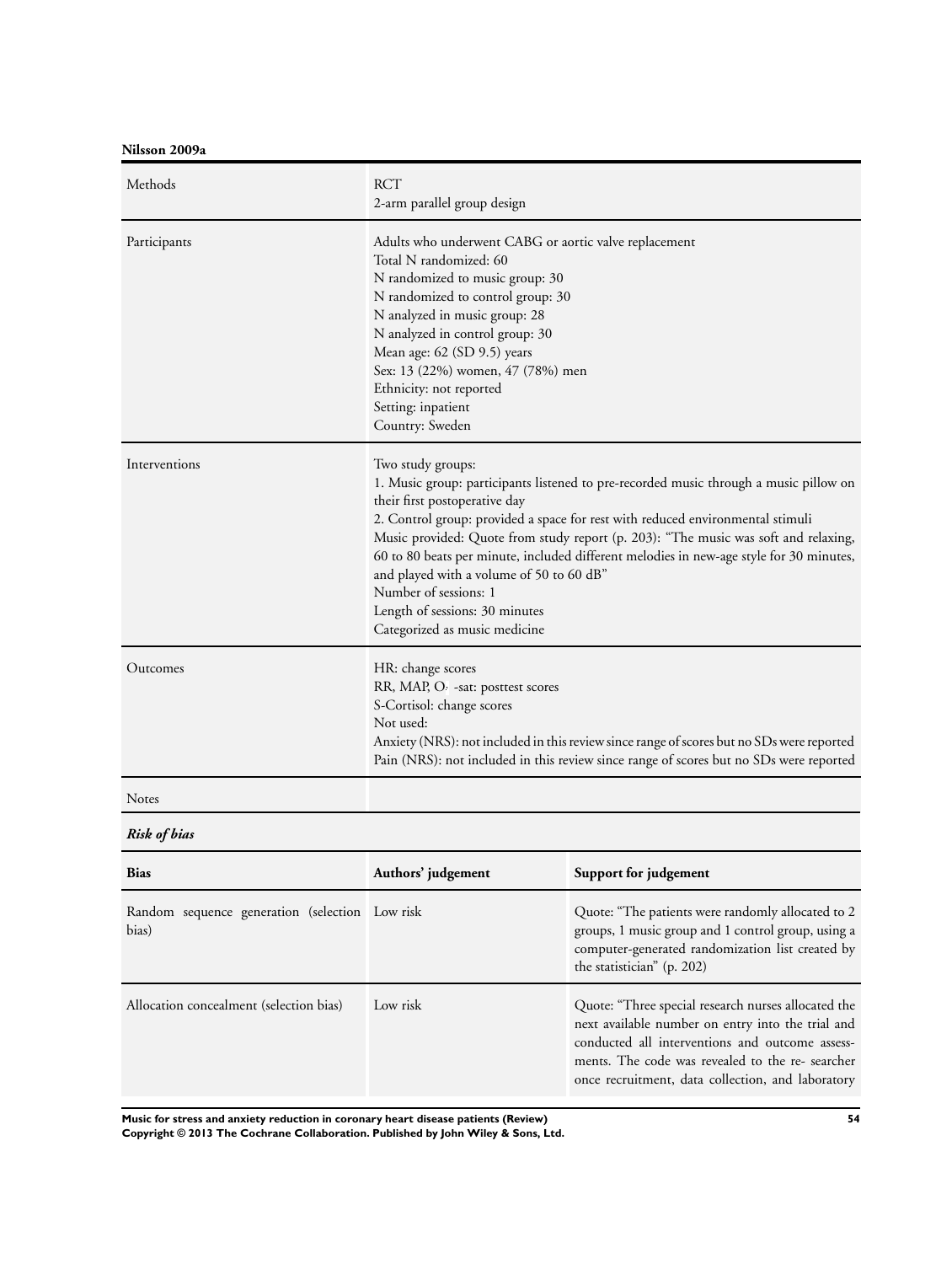### **Nilsson 2009a** (*Continued)*

|                                                                                        |              | analyses were complete" (p.202)                                                                                                                                                                               |
|----------------------------------------------------------------------------------------|--------------|---------------------------------------------------------------------------------------------------------------------------------------------------------------------------------------------------------------|
| Blinding of participants and personnel High risk<br>(performance bias)<br>All outcomes |              | Blinding of participants was not possible. Personnel<br>were not blinded                                                                                                                                      |
| Blinding of outcome assessment (detection High risk<br>bias)<br>Subjective outcomes    |              | Self report measures were used for subjective out-<br>comes                                                                                                                                                   |
| Blinding of outcome assessment (detection High risk<br>bias)<br>Objective outcomes     |              | Outcome assessors were not blinded. However, low<br>risk of bias for blood serum cortisol levels as lab<br>technicians were blinded                                                                           |
| Incomplete outcome data (attrition bias)<br>All outcomes                               | Low risk     | Attrition rate: $n = 2$ (3.3%). Quote: "Two of those<br>patients, who gave informed consent to participate<br>in the music group, were excluded because of chest<br>pain and the drainage procedure" (p. 203) |
| Selective reporting (reporting bias)                                                   | Unclear risk | Not sufficient information available to make judg-<br>ment                                                                                                                                                    |
| Other bias                                                                             | Low risk     | Funding for this study was provided by grants re-<br>ceived from the Research Committee of Orebro<br>County Council                                                                                           |

# **Ryu 2011**

| Methods       | <b>RCT</b><br>2-arm parallel group design                                                                                                                                                                                                                                                                                                                                                                                          |
|---------------|------------------------------------------------------------------------------------------------------------------------------------------------------------------------------------------------------------------------------------------------------------------------------------------------------------------------------------------------------------------------------------------------------------------------------------|
| Participants  | Adults with confirmed CAD diagnosis undergoing percutaneous transluminal coronary<br>angiography procedures<br>Total N randomized: 60<br>N randomized to music group: 30<br>N randomized to control group: 30<br>N analyzed in music group: 29<br>N analyzed in control group: 29<br>Mean age: 61.2 years<br>Sex: 20 (34%) women, 38 (66%) men<br>Ethnicity: no information provided<br>Setting: inpatient<br>Country: South Korea |
| Interventions | Two study groups:<br>1. Music group: participants listened to sleep-inducing music from 10:00 pm to 5:00<br>am the next morning<br>2. Control group: ear plugs were provided from 10:00 pm to 5:00 am the next morning                                                                                                                                                                                                             |

**Music for stress and anxiety reduction in coronary heart disease patients (Review) 55**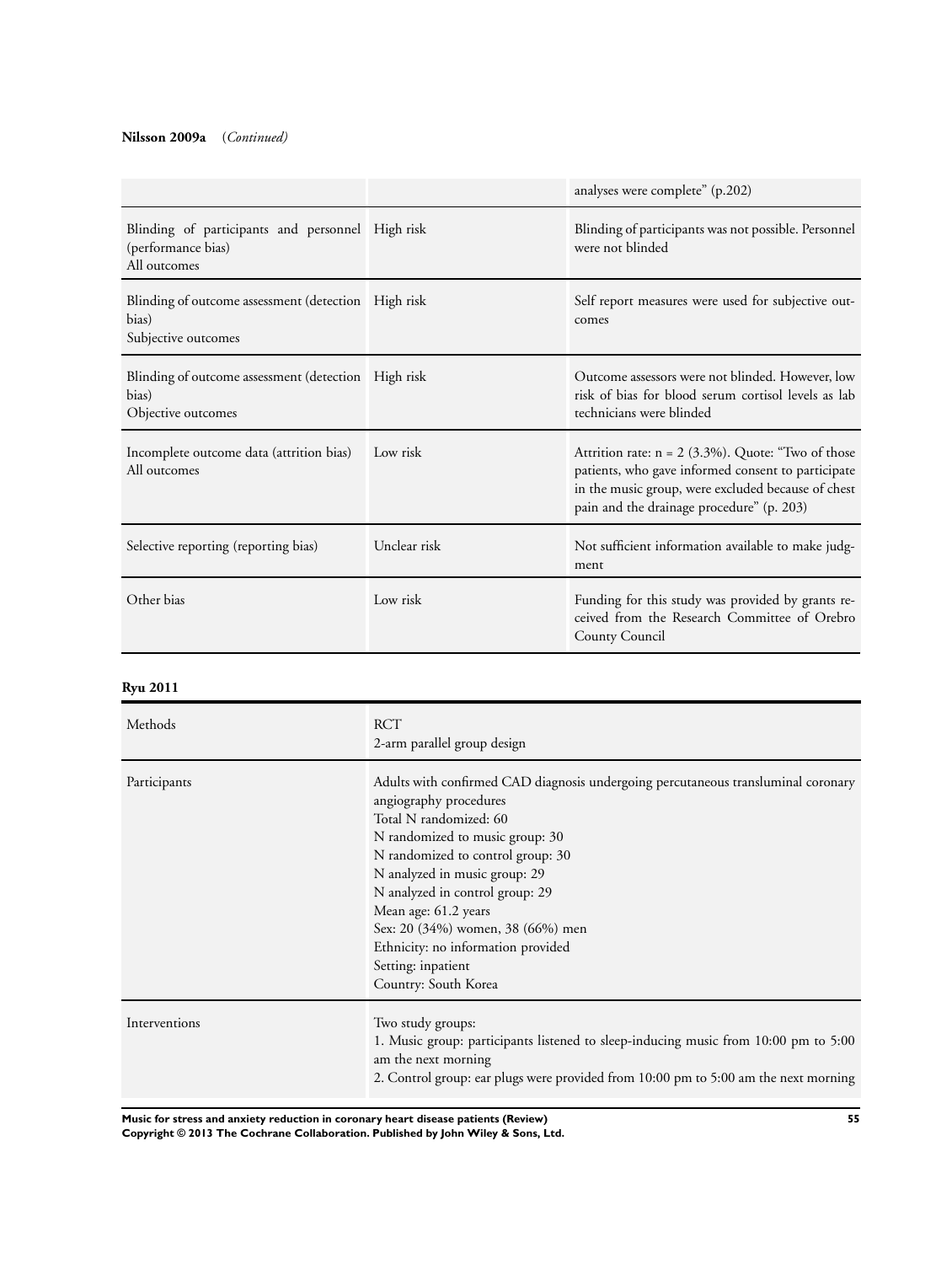### **Ryu 2011** (*Continued)*

|          | Music provided: the sleep-inducing album entitled Korean's Brain, Delta wave Clinic Vol<br>1. by KK Park which included sequencing of nature sounds, delta wave control music,<br>and Goldberg Variations BWV. 988<br>Number of sessions: 1<br>Length of sessions: 30 minutes<br>Categorized as music medicine |
|----------|----------------------------------------------------------------------------------------------------------------------------------------------------------------------------------------------------------------------------------------------------------------------------------------------------------------|
| Outcomes | Quantity of sleep (min)<br>Quality of sleep (Verran and Synder-Halpern Sleeping Scale)                                                                                                                                                                                                                         |

Notes

### *Risk of bias*

| <b>Bias</b>                                                                               | Authors' judgement | Support for judgement                                                                                                                                                                                                                                                                       |
|-------------------------------------------------------------------------------------------|--------------------|---------------------------------------------------------------------------------------------------------------------------------------------------------------------------------------------------------------------------------------------------------------------------------------------|
| Random sequence generation (selection Low risk<br>bias)                                   |                    | Quote: "The 60 participants were randomly as-<br>signed to experimental group or control group us-<br>ing a card number. The participants having an even<br>number were assigned to the experimental group,<br>and those with an odd number were assigned to the<br>control group". (p.730) |
| Allocation concealment (selection bias)                                                   | Low risk           | Allocation was concealed by having participants<br>draw the card number                                                                                                                                                                                                                     |
| Blinding of participants and personnel Unclear risk<br>(performance bias)<br>All outcomes |                    | Blinding of participants was not possible. Personnel<br>were not blinded                                                                                                                                                                                                                    |
| Blinding of outcome assessment (detection High risk<br>bias)<br>Subjective outcomes       |                    | Self report measures were used for subjective out-<br>comes                                                                                                                                                                                                                                 |
| Blinding of outcome assessment (detection Low risk<br>bias)<br>Objective outcomes         |                    | Quote: "The research assistants were nurses having<br>more than two years of experience in the CCU and<br>who were blinded to which subject was assigned to<br>the experimental group or the control group" (p.<br>731)                                                                     |
| Incomplete outcome data (attrition bias)<br>All outcomes                                  | Low risk           | Attrition rate: $n = 2$ (3.3%) One participant in the<br>experimental group was excluded for having taken<br>a sleep-inducing drug taken, and one participant in<br>the control group was transferred to another unit                                                                       |
| Selective reporting (reporting bias)                                                      | Unclear risk       | Not sufficient information available to make judg-<br>ment                                                                                                                                                                                                                                  |

**Music for stress and anxiety reduction in coronary heart disease patients (Review) 56 Copyright © 2013 The Cochrane Collaboration. Published by John Wiley & Sons, Ltd.**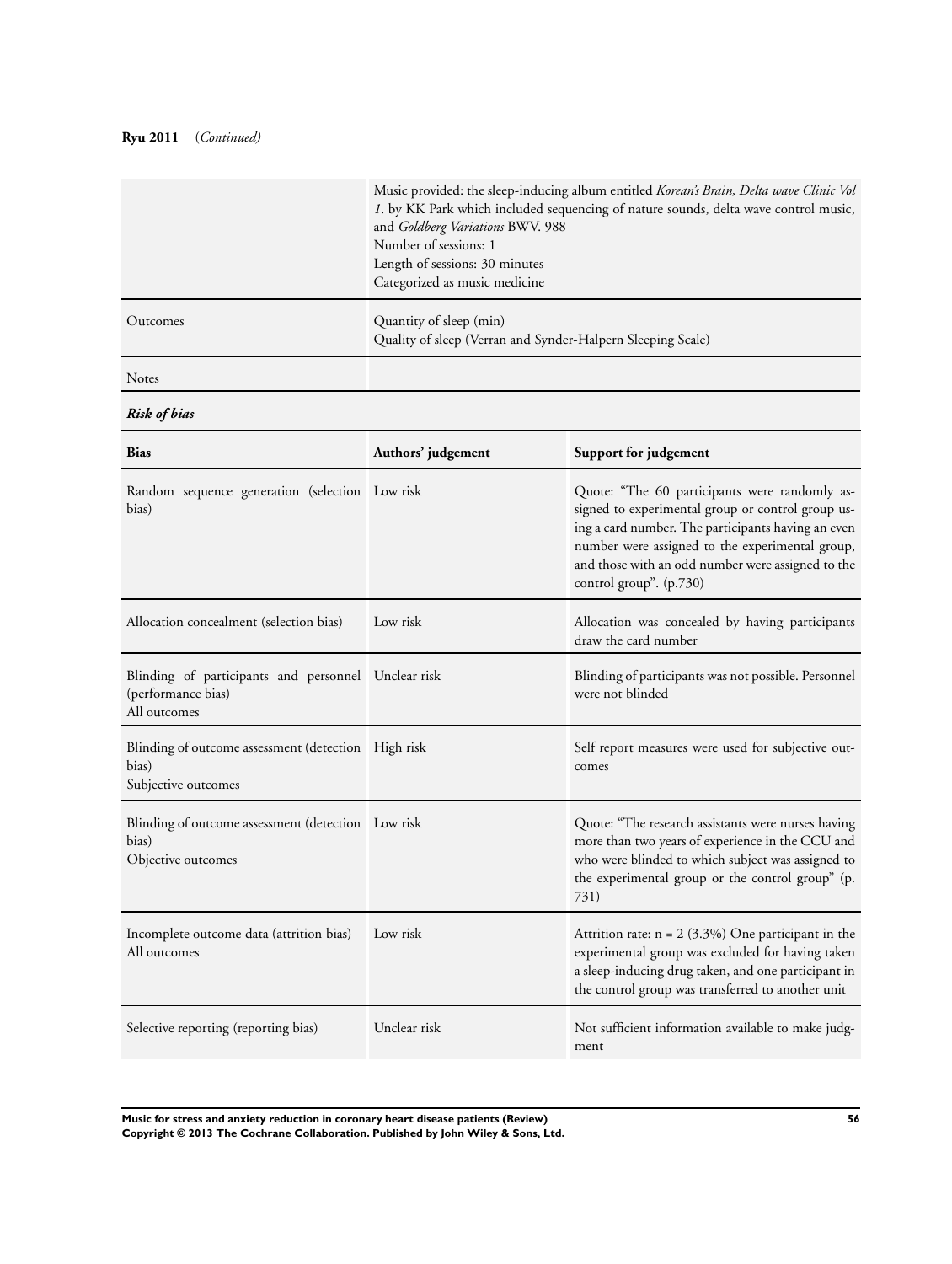### **Ryu 2011** (*Continued)*

| Other bias          | Low risk                                                                                                                                                                                                                                                                                                                                                                                                                                                                                  | No report of funding  |
|---------------------|-------------------------------------------------------------------------------------------------------------------------------------------------------------------------------------------------------------------------------------------------------------------------------------------------------------------------------------------------------------------------------------------------------------------------------------------------------------------------------------------|-----------------------|
| Schou 2008          |                                                                                                                                                                                                                                                                                                                                                                                                                                                                                           |                       |
| Methods             | <b>RCT</b><br>2-arm parallel group design                                                                                                                                                                                                                                                                                                                                                                                                                                                 |                       |
| Participants        | Adults, valve replacement or valve replacement and CABG<br>Total N randomized: 68<br>N randomized to music therapy group:25<br>N randomized to placebo group: 23 (not used in this review)<br>N randomized to control group: 20<br>N analyzed in music therapy group: 22<br>N analyzed in control group: 19<br>N randomized in placebo group: 22<br>Mean age: 65 (SD 9.5) years<br>Sex: 14 (21%) women, 54 (79%) men<br>Ethnicity: not reported<br>Setting: inpatient<br>Country: Denmark |                       |
| Interventions       | Two study groups:<br>1. Music therapy group: music-guided relaxation<br>2. Control group: standard care<br>Music provided: (a) Easy listening, (b) classical, (c) specially composed (musicure), (d)<br>jazz<br>Number of sessions: 1 pre-operative session and up to 4 postoperative sessions (most<br>participants received 2 postop sessions)<br>Duration of session: 35 mins<br>Categorized as music therapy                                                                          |                       |
| Outcomes            | Anxiety (VAS): posttest 2nd postop session<br>Mood (POMS): posttest 2nd postop session<br>Pain (VAS): posttest 2nd postop session<br>Use of strong opioids (mg): on day of 2nd session<br>Use of mild opioids (mg): on day of 2nd session<br>Use of paracetamol (gram): on day of 2nd session<br>Length of hospital stay                                                                                                                                                                  |                       |
| Notes               | Most participants only received 2 sessions postoperatively. Therefore, data of the 2nd<br>postop sessions was used for this analysis                                                                                                                                                                                                                                                                                                                                                      |                       |
| <b>Risk of bias</b> |                                                                                                                                                                                                                                                                                                                                                                                                                                                                                           |                       |
| <b>Bias</b>         | Authors' judgement                                                                                                                                                                                                                                                                                                                                                                                                                                                                        | Support for judgement |

**Music for stress and anxiety reduction in coronary heart disease patients (Review) 57 Copyright © 2013 The Cochrane Collaboration. Published by John Wiley & Sons, Ltd.**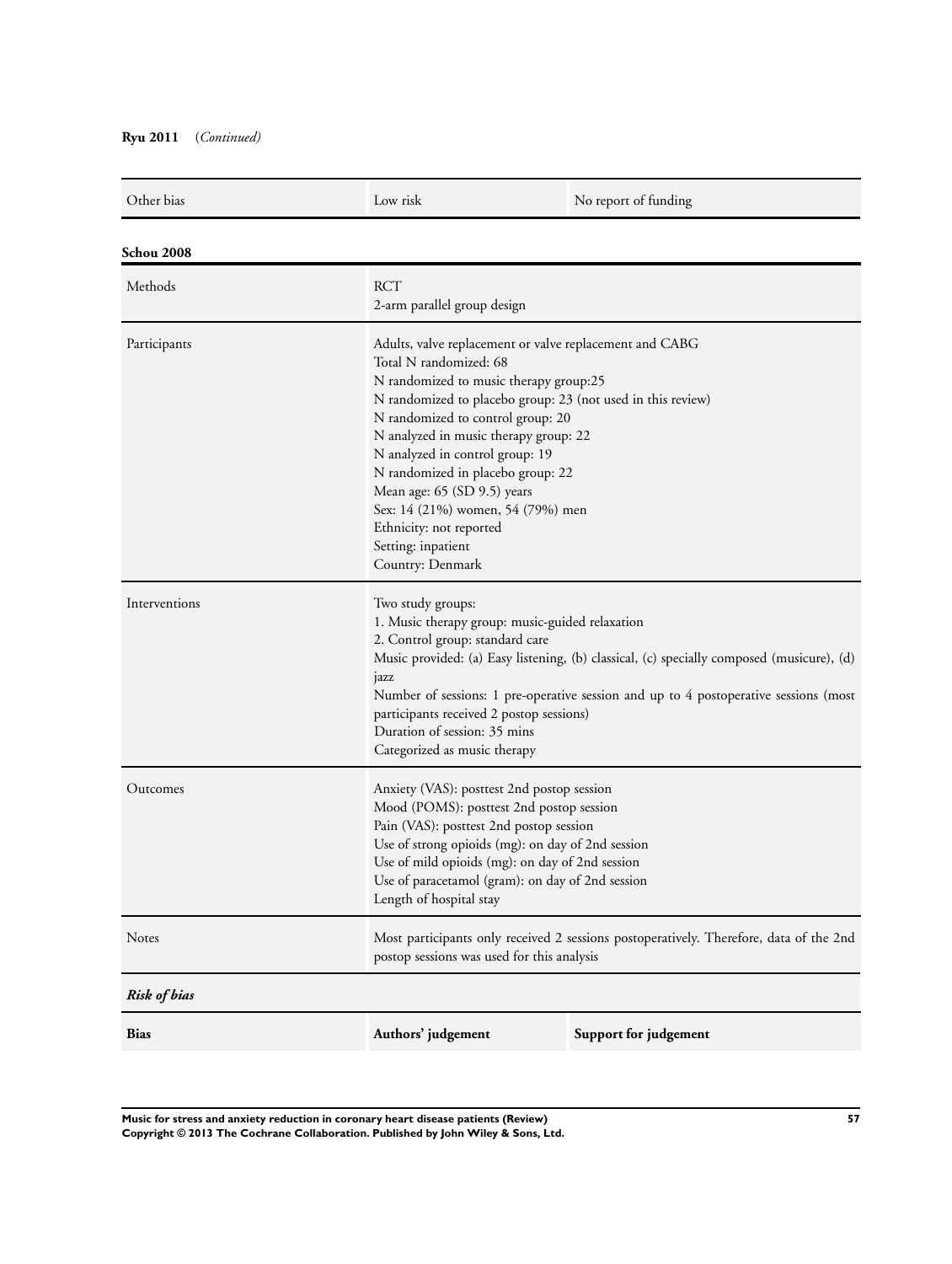### **Schou 2008** (*Continued)*

| Random sequence generation (selection Low risk<br>bias)                                |              | Random block                                                                                                                       |
|----------------------------------------------------------------------------------------|--------------|------------------------------------------------------------------------------------------------------------------------------------|
| Allocation concealment (selection bias)                                                | Low risk     | Use of codes as group labels, recruiters did not know<br>what group the codes identified (personal commu-<br>nication with author) |
| Blinding of participants and personnel Low risk<br>(performance bias)<br>All outcomes  |              | Music therapist and participants could not be<br>blinded given the interactive nature of the music<br>therapy session              |
| Blinding of outcome assessment (detection Unclear risk<br>bias)<br>Subjective outcomes |              | Self report measures were used for subjective out-<br>comes                                                                        |
| Blinding of outcome assessment (detection Unclear risk<br>bias)<br>Objective outcomes  |              | Not reported                                                                                                                       |
| Incomplete outcome data (attrition bias)<br>All outcomes                               | Low risk     | Attrition: $n = 4$ (8.8%). Withdrawals due to early<br>discharge.                                                                  |
| Selective reporting (reporting bias)                                                   | Unclear risk | Not sufficient information available to make judg-<br>ment                                                                         |
| Other bias                                                                             | Low risk     | Unfunded research study                                                                                                            |

### **Sendelbach 2006**

| Methods       | <b>RCT</b><br>2-arm parallel group design                                                                                                                                                                                                                                                                                                                                                  |
|---------------|--------------------------------------------------------------------------------------------------------------------------------------------------------------------------------------------------------------------------------------------------------------------------------------------------------------------------------------------------------------------------------------------|
| Participants  | Adults following non-emergent CAB and/or valve replacement surgery<br>Total N randomized: not reported<br>N randomized to music group: unclear<br>N randomized to control group: unclear<br>N analyzed in music group: 50<br>N analyzed in control group: 36<br>Mean age: 63.5 years<br>Sex: 26 (30%) women, 60 (70%) men<br>Ethnicity: not reported<br>Setting: inpatient<br>Country: USA |
| Interventions | Two study groups:<br>1. Music group: listening to self-selected sedative music through earphones<br>2. Control group: standard care<br>Music selections provided: (a) easy listening, (b) classical, (c) jazz                                                                                                                                                                              |

**Music for stress and anxiety reduction in coronary heart disease patients (Review) 58**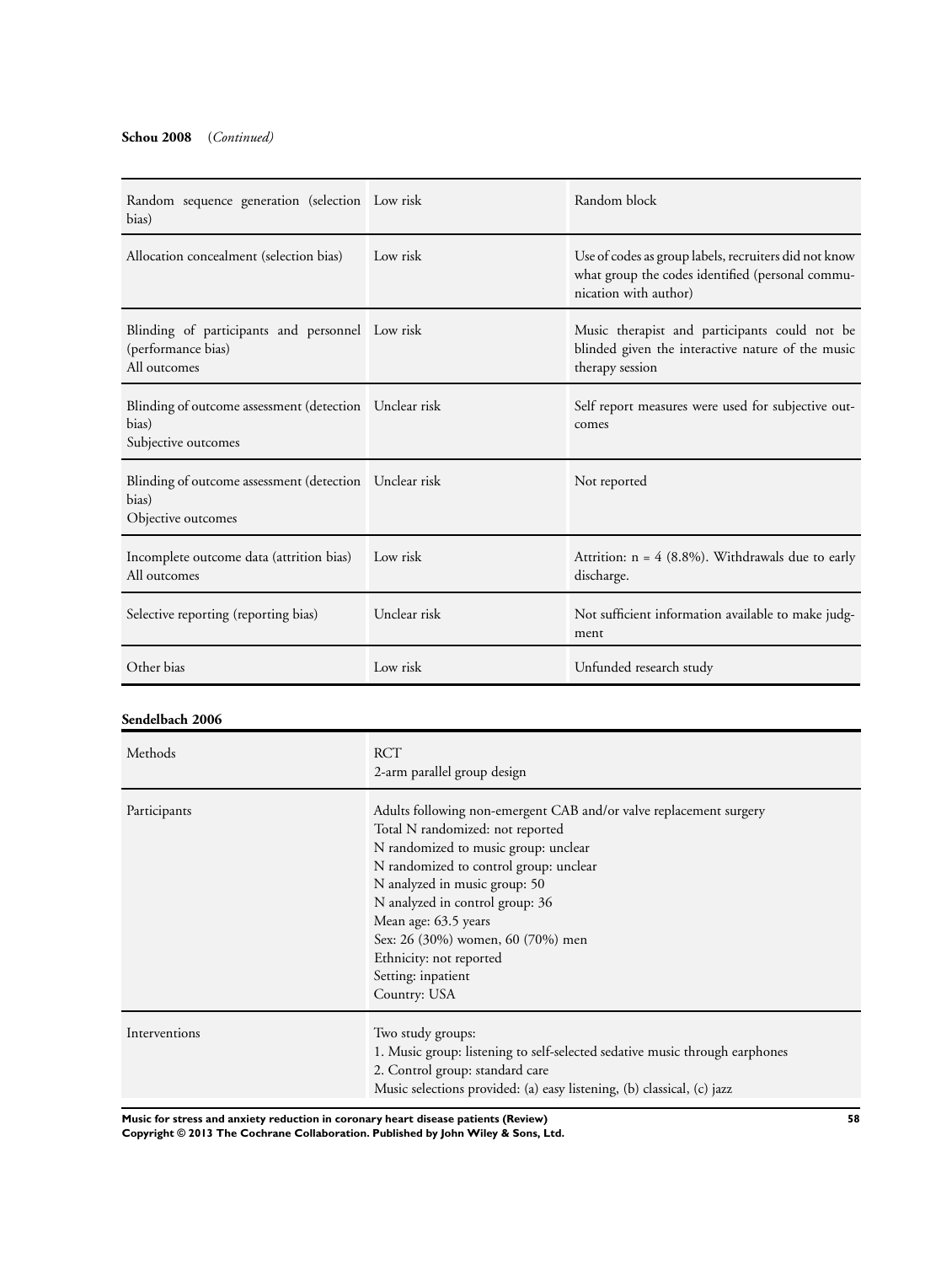### **Sendelbach 2006** (*Continued)*

|              | Number of sessions: 2 sessions/day for POD 1 through 3<br>Length of session: 20 mins<br>Categorized as music medicine                                                                                                                                                                                                                                                                                                                                                |
|--------------|----------------------------------------------------------------------------------------------------------------------------------------------------------------------------------------------------------------------------------------------------------------------------------------------------------------------------------------------------------------------------------------------------------------------------------------------------------------------|
| Outcomes     | Anxiety (STAI): 6 measurement points. Due to high number of missing values, only<br>posttests POD1 am, POD1 pm and POD2 am were used in research report<br>HR and SBP: 6 measurement points. Due to high number of missing values, only posttest<br>POD1 am, POD1 pm and POD2 am were used in research report<br>Pain (NRS): 6 measurement points. Due to high number of missing values, only posttests<br>POD1 am, POD1 pm and POD2 am were used in research report |
| <b>Notes</b> | N is highly variable due to high number of missing data                                                                                                                                                                                                                                                                                                                                                                                                              |

*Risk of bias*

| <b>Bias</b>                                                                            | Authors' judgement | Support for judgement                                                          |
|----------------------------------------------------------------------------------------|--------------------|--------------------------------------------------------------------------------|
| Random sequence generation (selection Low risk<br>bias)                                |                    | Flip of coin                                                                   |
| Allocation concealment (selection bias)                                                | Low risk           | Flip of coin prevented prior knowledge of random-<br>ization sequence          |
| Blinding of participants and personnel High risk<br>(performance bias)<br>All outcomes |                    | Blinding of participants was not possible. Personnel<br>were not blinded       |
| Blinding of outcome assessment (detection High risk<br>bias)<br>Subjective outcomes    |                    | Self report measures were used for subjective out-<br>comes                    |
| Blinding of outcome assessment (detection High risk<br>bias)<br>Objective outcomes     |                    | Outcome assessors were not blinded                                             |
| Incomplete outcome data (attrition bias)<br>All outcomes                               | Unclear risk       | Not reported                                                                   |
| Selective reporting (reporting bias)                                                   | Unclear risk       | Not sufficient information available to make judg-<br>ment                     |
| Other bias                                                                             | Low risk           | Supported by a grant from the Allina Foundation<br>Nursing Research Trust Fund |

**Music for stress and anxiety reduction in coronary heart disease patients (Review) 59 Copyright © 2013 The Cochrane Collaboration. Published by John Wiley & Sons, Ltd.**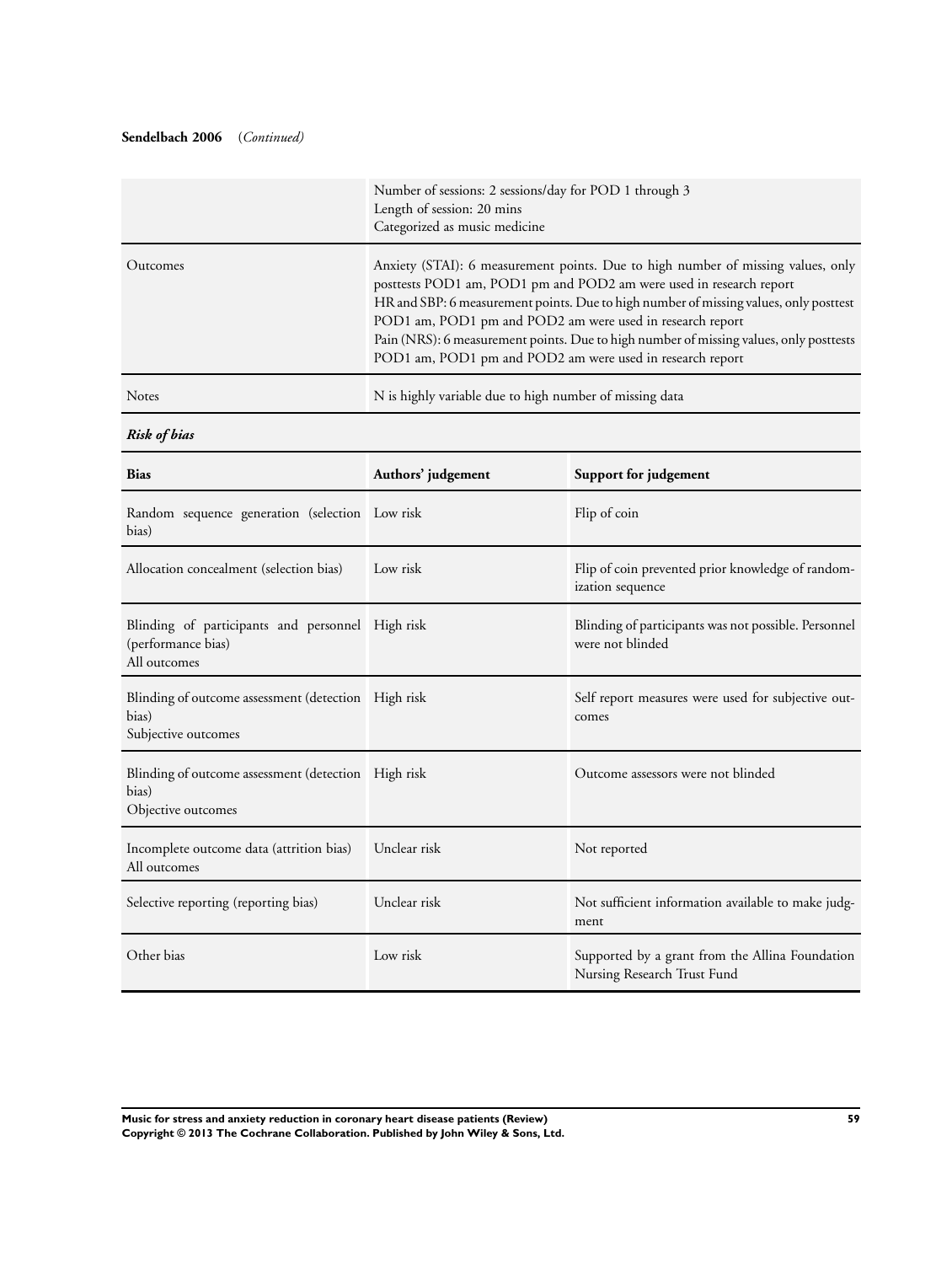**Stein 2010**

| Methods                                                 | RCT<br>3-arm parallel group design                                                                                                                                                                                                                                                                                                                                                                                                                                                                                                                                                                       |                                                                           |
|---------------------------------------------------------|----------------------------------------------------------------------------------------------------------------------------------------------------------------------------------------------------------------------------------------------------------------------------------------------------------------------------------------------------------------------------------------------------------------------------------------------------------------------------------------------------------------------------------------------------------------------------------------------------------|---------------------------------------------------------------------------|
| Participants                                            | Adults awaiting CABG surgery or CABG plus aortic valve repair or replacement<br>Total N randomized: 70<br>N randomized to music group: unclear<br>N randomized to guided imagery: unclear (not used in this review)<br>N randomized to control group: unclear<br>N analyzed in music group: 17<br>N analyzed in control group: 19<br>N analyzed in guided imagery: 20 (not included in this review)<br>Mean age: no information provided<br>Sex: 8 (22%) women, 28 (78%) men<br>Ethnicity: 36 (92%) white, 1 (3%) African-American, 2 (5%) Hispanic<br>Setting: inpatient and outpatient<br>Country: USA |                                                                           |
| Interventions                                           | Two study groups:<br>1. Music group: participants listened to audiotapes at least once a day, every day, for 1<br>week before surgery. Participants were also asked to listen to their tapes intraoperatively<br>2. Control group: standard care which included access to CAM therapies, including<br>audiotapes, upon request<br>Music provided: Successful Surgery by Belleruth Naparstek without the pre-recorded<br>voice-over providing imagery and affirmations<br>Number of sessions: Varied<br>Length of sessions: Varied<br>Categorized as music medicine                                       |                                                                           |
| Outcomes                                                | Anxiety (HADS - anxiety subscale): change scores<br>Depression (HADS - depression subscale): change scores<br>Mood disturbance (POMS): posttest scores                                                                                                                                                                                                                                                                                                                                                                                                                                                   |                                                                           |
| <b>Notes</b>                                            |                                                                                                                                                                                                                                                                                                                                                                                                                                                                                                                                                                                                          |                                                                           |
| <b>Risk of bias</b>                                     |                                                                                                                                                                                                                                                                                                                                                                                                                                                                                                                                                                                                          |                                                                           |
| <b>Bias</b>                                             | Authors' judgement                                                                                                                                                                                                                                                                                                                                                                                                                                                                                                                                                                                       | Support for judgement                                                     |
| Random sequence generation (selection Low risk<br>hiac) |                                                                                                                                                                                                                                                                                                                                                                                                                                                                                                                                                                                                          | Quote: "patients were randomly assigned via a coin<br>$tose''$ (n $215$ ) |

| <b>Bias</b>                                                                            | Authors' judgement | Support for judgement                                                                        |
|----------------------------------------------------------------------------------------|--------------------|----------------------------------------------------------------------------------------------|
| Random sequence generation (selection Low risk<br>bias)                                |                    | Quote: "patients were randomly assigned via a coin<br>toss''(p.215)                          |
| Allocation concealment (selection bias)                                                | Low risk           | Coin toss                                                                                    |
| Blinding of participants and personnel High risk<br>(performance bias)<br>All outcomes |                    | Music was self-administered at home after partici-<br>pants filled out baseline measurements |
| Blinding of outcome assessment (detection High risk<br>bias)                           |                    | Self report measures were used for subjective out-<br>comes                                  |

**Music for stress and anxiety reduction in coronary heart disease patients (Review) 60**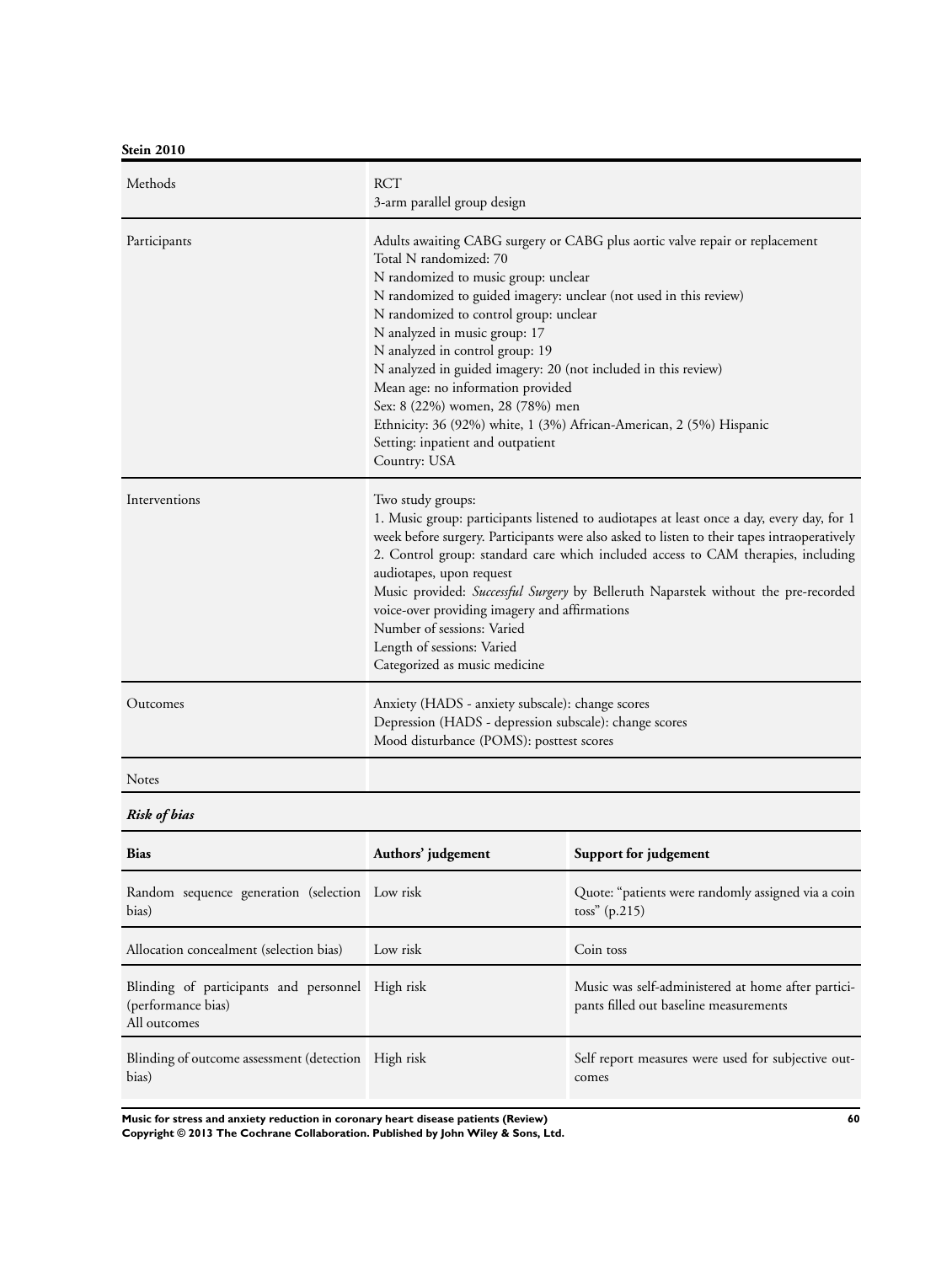### **Stein 2010** (*Continued)*

| Subjective outcomes                                                               |              |                                                                                                                                                                                                                                                                                            |
|-----------------------------------------------------------------------------------|--------------|--------------------------------------------------------------------------------------------------------------------------------------------------------------------------------------------------------------------------------------------------------------------------------------------|
| Blinding of outcome assessment (detection Low risk<br>bias)<br>Objective outcomes |              | No objective outcomes were included in this study                                                                                                                                                                                                                                          |
| Incomplete outcome data (attrition bias)<br>All outcomes                          | Low risk     | Unclear how many participants were lost in the mu-<br>sic and the control groups. In total (for 3 groups),<br>14 (20%) participants were lost. Reasons: 7 partic-<br>ipants did not undergo CABG procedures or were<br>transferred to another hospital; 7 did not complete<br>the posttest |
| Selective reporting (reporting bias)                                              | Unclear risk | Not sufficient information available to make judg-<br>ment                                                                                                                                                                                                                                 |
| Other bias                                                                        | Low risk     | Funding for this study was provided by the Foun-<br>dation for the Advancement of Cardiac Therapies                                                                                                                                                                                        |
| <b>Voss 2004</b>                                                                  |              |                                                                                                                                                                                                                                                                                            |

**Voss 2004**

| Methods       | <b>RCT</b><br>2-arm parallel group design                                                                                                                                                                                                                                                                                                                                                                                                                                                                  |
|---------------|------------------------------------------------------------------------------------------------------------------------------------------------------------------------------------------------------------------------------------------------------------------------------------------------------------------------------------------------------------------------------------------------------------------------------------------------------------------------------------------------------------|
| Participants  | Adults in ICU after CABG<br>Total N randomized: 62<br>N randomized to music group: 20<br>N randomized to scheduled rest group: 21 (not included in this review)<br>N randomized to control group: 21<br>N analyzed in music group: 19<br>N analyzed in scheduled rest: 21 (not included in this review)<br>N analyzed in control group: 21<br>Mean age: 63 (SD 13) years<br>Sex: 22 (36%) women, 39 (64%) men<br>Ethnicity: 53 (87%) white, 8 (13%) American-Indian<br>Setting: inpatient<br>Country: USA  |
| Interventions | Two study groups:<br>1. Music group: listening to self-selected sedative music through earphones<br>2. Control group: standard care during chair rest.<br>Music provided: (a) synthesizer music, (b) harp, (c) piano, (d) orchestra, (e) slow jazz,<br>(f) flute. All music was without lyrics with sustained melodic quality, with a rate of 60 -<br>80 bpm and a general absence of strong rhythms or percussion<br>Number of sessions: 1<br>Length of session: 30 mins<br>Categorized as music medicine |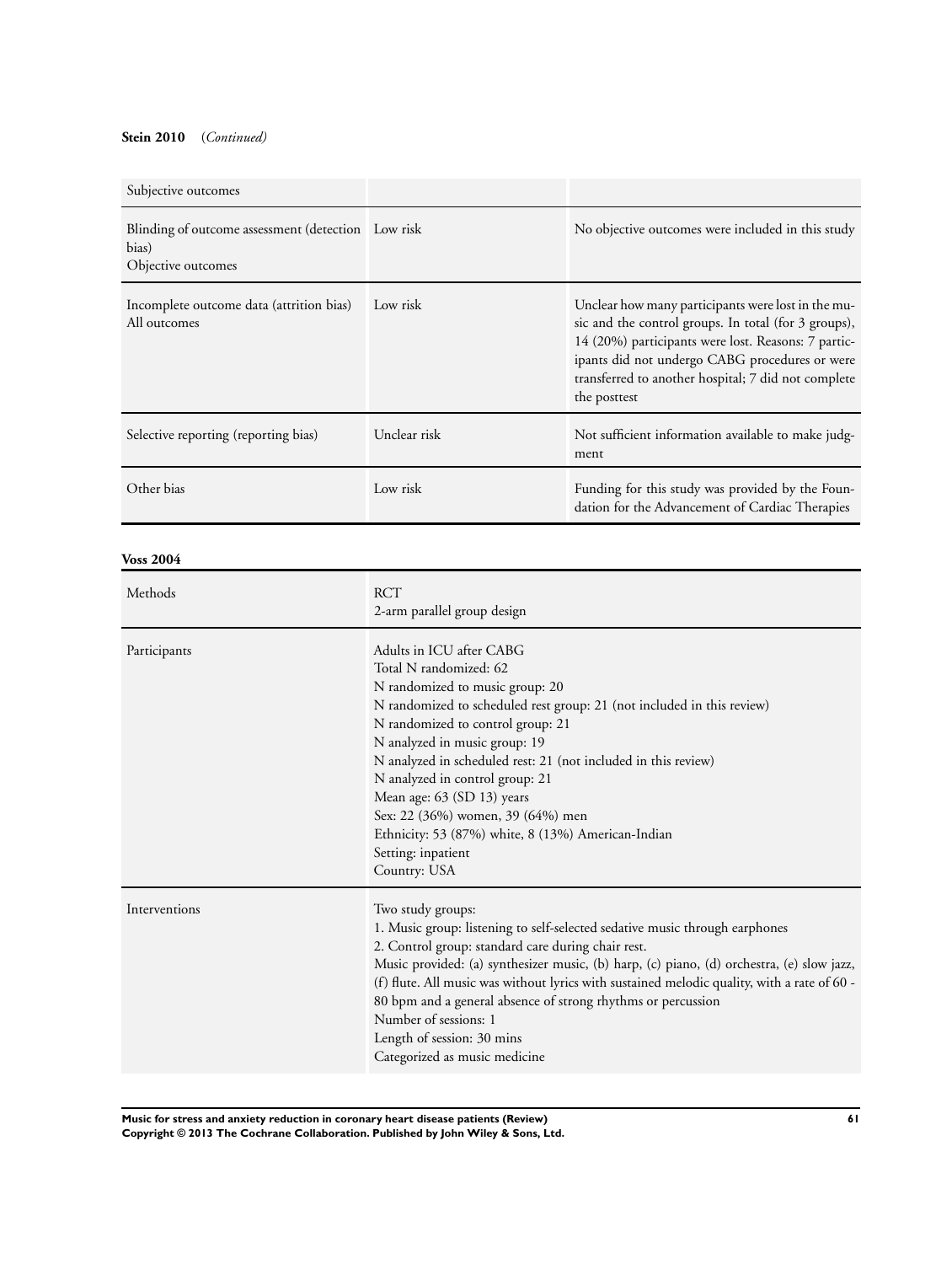### **Voss 2004** (*Continued)*

| Outcomes | Anxiety (VAS): posttest<br>Pain sensation (VAS): posttest<br>Pain distress (VAS): posttest |
|----------|--------------------------------------------------------------------------------------------|
|          |                                                                                            |

## Notes

# *Risk of bias*

| <b>Bias</b>                                                                            | Authors' judgement | Support for judgement                                                                                                                                                                                                                                                                                                                                |
|----------------------------------------------------------------------------------------|--------------------|------------------------------------------------------------------------------------------------------------------------------------------------------------------------------------------------------------------------------------------------------------------------------------------------------------------------------------------------------|
| Random sequence generation (selection Low risk<br>bias)                                |                    | Quote: "Written informed consent was obtained,<br>and participants were randomly assigned to the<br>sedative music, scheduled rest, or control group us-<br>ing sealed envelopes with a varied block size pre-<br>pared by the statistician. The investigator was blind<br>to the block size and could not anticipate group as-<br>signment" (p.198) |
| Allocation concealment (selection bias)                                                | Low risk           | Serially numbered opaque sealed envelopes                                                                                                                                                                                                                                                                                                            |
| Blinding of participants and personnel High risk<br>(performance bias)<br>All outcomes |                    | Blinding of participants was not possible. Personnel<br>were not blinded                                                                                                                                                                                                                                                                             |
| Blinding of outcome assessment (detection High risk<br>bias)<br>Subjective outcomes    |                    | Self report measures were used for subjective out-<br>comes                                                                                                                                                                                                                                                                                          |
| Blinding of outcome assessment (detection High risk<br>bias)<br>Objective outcomes     |                    | Investigator measured objective outcomes                                                                                                                                                                                                                                                                                                             |
| Incomplete outcome data (attrition bias)<br>All outcomes                               | Low risk           | Attrition: n = 1 (2.4%). One participant was deleted<br>from analysis because of extreme scores (outlier)                                                                                                                                                                                                                                            |
| Selective reporting (reporting bias)                                                   | Unclear risk       | Not sufficient information available to make judg-<br>ment                                                                                                                                                                                                                                                                                           |
| Other bias                                                                             | Low risk           | Supported by Sigma Theta Tau Phi Chapter Re-<br>search Grant, 2001-2002                                                                                                                                                                                                                                                                              |

**Music for stress and anxiety reduction in coronary heart disease patients (Review) 62 Copyright © 2013 The Cochrane Collaboration. Published by John Wiley & Sons, Ltd.**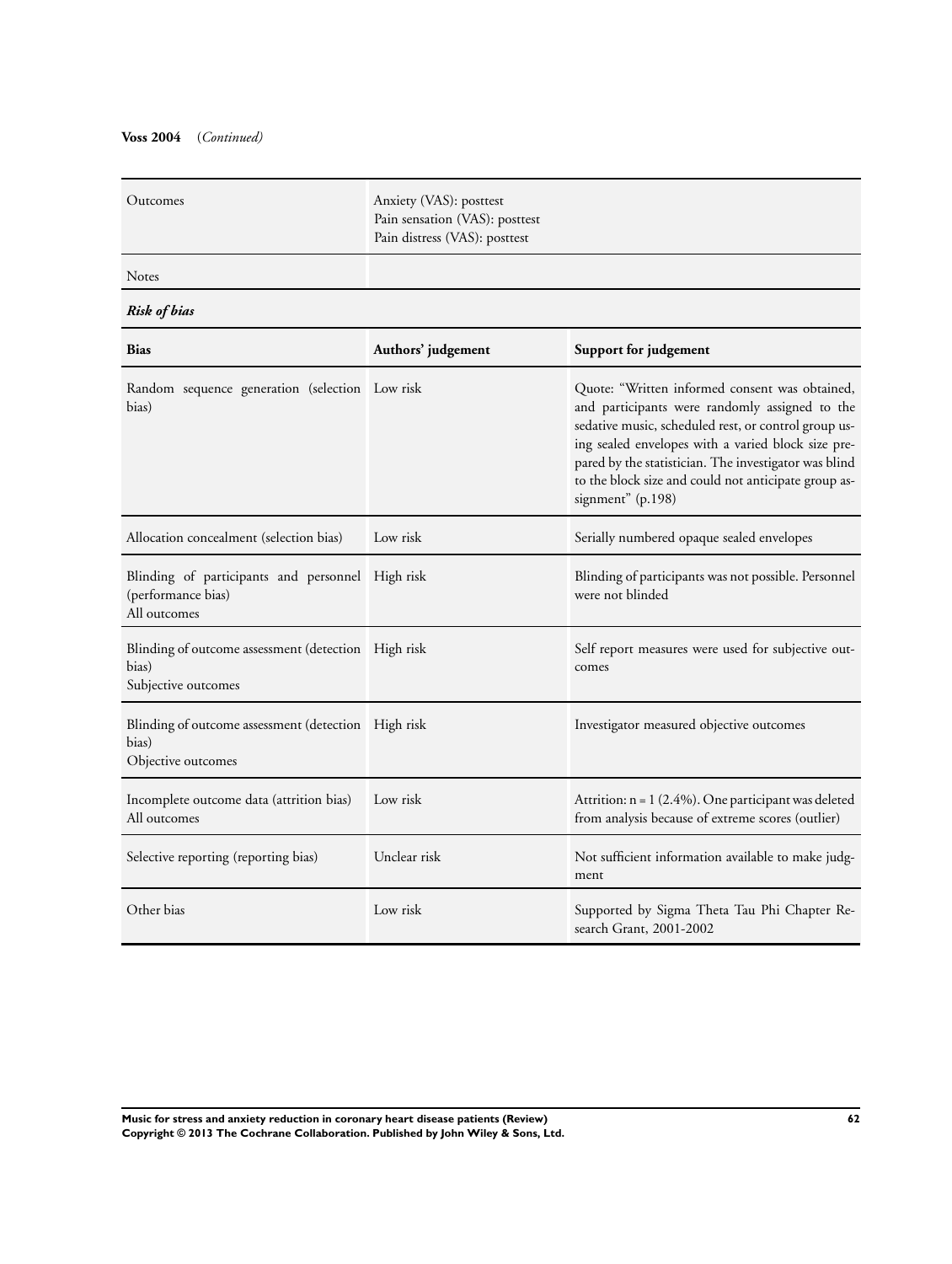**White 1992**

| Methods       | <b>RCT</b><br>2-arm parallel group design                                                                                                                                                                                                                                                                                                                                                              |
|---------------|--------------------------------------------------------------------------------------------------------------------------------------------------------------------------------------------------------------------------------------------------------------------------------------------------------------------------------------------------------------------------------------------------------|
| Participants  | Adults with confirmed diagnosis of MI, with STAI scores > 40<br>Total N randomized: 40<br>N randomized to music group: 20<br>N randomized to control group: 20<br>N analyzed in music group: 20<br>N analyzed in control group: 20<br>Mean age: 57.7 (SD 7.57) years<br>Sex: 11 (28%) women, 29 (72%) men<br>Ethnicity: 36 (90%) white, 4 (10%) African-American<br>Setting: inpatient<br>Country: USA |
| Interventions | Two study groups:<br>1. Music group: listening to researcher-selected music through earphones<br>2. Control group: quiet, uninterrupted rest<br>Music provided: 4 classical adagios, tempo of approx. 60 bpm<br>Number of sessions: 1<br>Length of session: 25 min<br>Categorized as music medicine                                                                                                    |
| Outcomes      | Anxiety (STAI): posttest scores<br>HR, RR: posttest scores                                                                                                                                                                                                                                                                                                                                             |
| <b>Notes</b>  |                                                                                                                                                                                                                                                                                                                                                                                                        |

*Risk of bias*

| <b>Bias</b>                                                                            | Authors' judgement | Support for judgement                                                             |
|----------------------------------------------------------------------------------------|--------------------|-----------------------------------------------------------------------------------|
| Random sequence generation (selection Low risk<br>bias)                                |                    | Computer-generated random number list (personal<br>communication with author)     |
| Allocation concealment (selection bias)                                                | Low risk           | Study recruiters were blind to allocation (personal<br>communication with author) |
| Blinding of participants and personnel High risk<br>(performance bias)<br>All outcomes |                    | Blinding of participants was not possible. Personnel<br>were not blinded          |
| Blinding of outcome assessment (detection High risk<br>bias)<br>Subjective outcomes    |                    | Self report measures were used for subjective out-<br>comes                       |
| Blinding of outcome assessment (detection High risk<br>bias)<br>Objective outcomes     |                    | Outcome assessors were not blinded                                                |

**Music for stress and anxiety reduction in coronary heart disease patients (Review) 63 Copyright © 2013 The Cochrane Collaboration. Published by John Wiley & Sons, Ltd.**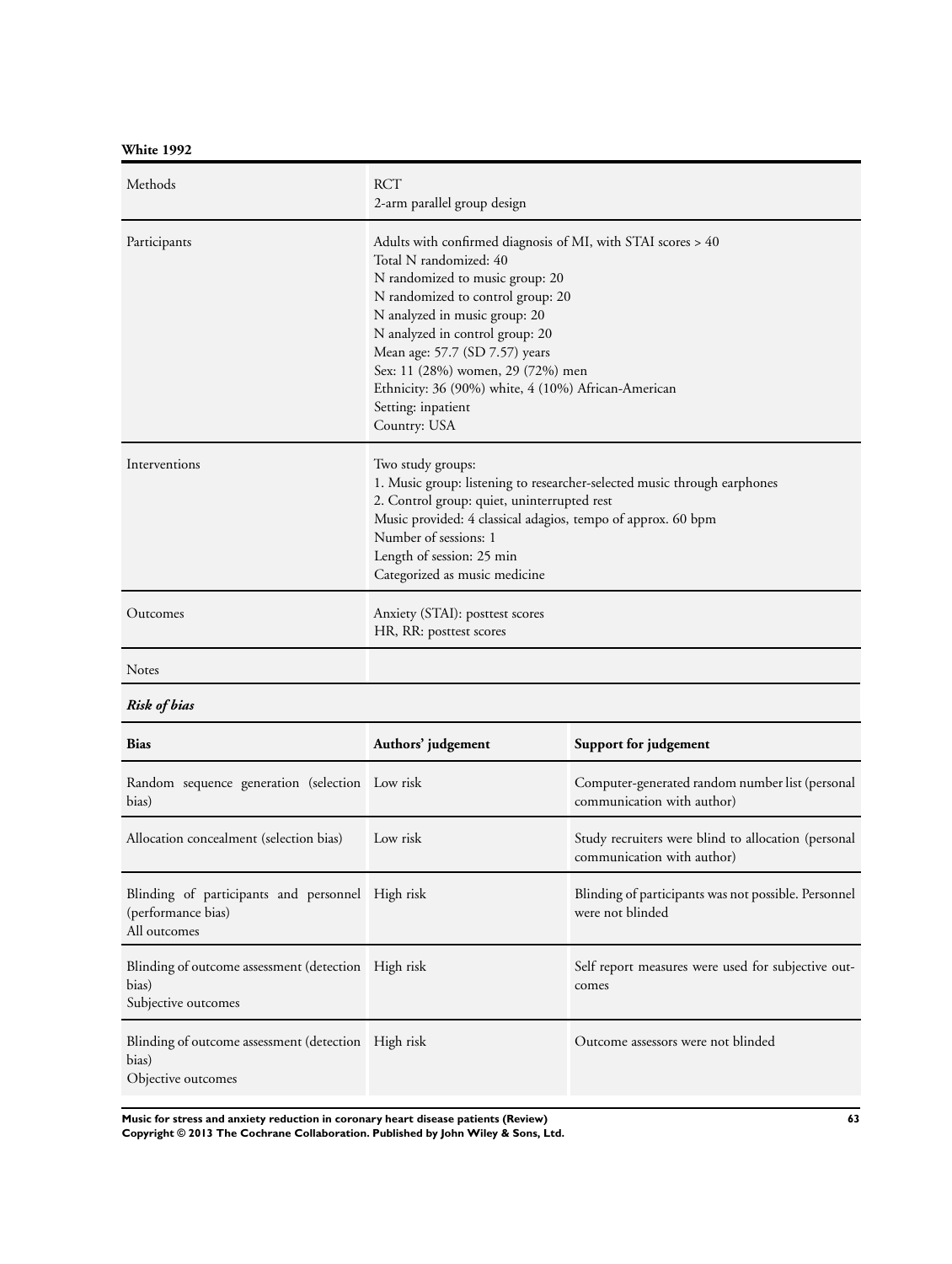### **White 1992** (*Continued)*

| Incomplete outcome data (attrition bias)<br>All outcomes | Low risk                                                                                                                                                                                                                                                                                                                                                                                                                                                    | No participant loss                                                           |
|----------------------------------------------------------|-------------------------------------------------------------------------------------------------------------------------------------------------------------------------------------------------------------------------------------------------------------------------------------------------------------------------------------------------------------------------------------------------------------------------------------------------------------|-------------------------------------------------------------------------------|
| Selective reporting (reporting bias)                     | Unclear risk                                                                                                                                                                                                                                                                                                                                                                                                                                                | Not sufficient information available to make judg-<br>ment                    |
| Other bias                                               | Unclear risk                                                                                                                                                                                                                                                                                                                                                                                                                                                | Unfunded research study                                                       |
| White 1999                                               |                                                                                                                                                                                                                                                                                                                                                                                                                                                             |                                                                               |
| Methods                                                  | <b>RCT</b><br>3-arm parallel group design                                                                                                                                                                                                                                                                                                                                                                                                                   |                                                                               |
| Participants                                             | Adults with confirmed diagnosis of MI<br>Total N randomized:45<br>N randomized to music group: 15<br>N randomized to control group: 15<br>N randomized to quiet rest group: 15 (not included in this review)<br>N analyzed in music group: 15<br>N analyzed in control group:15<br>Mean age: 63 years<br>Sex: 7 (23%) women, 23 (67%) men<br>Ethnicity: 23 (76.6%) white, 6 (20%) African-American, 1 (3.4%) Hispanic<br>Setting: inpatient<br>Country: USA |                                                                               |
| Interventions                                            | Two study groups:<br>1. Music group: listening to researcher-selected music through earphones<br>2. Control group: standard care<br>Music used: classical music (no further specifications)<br>Number of sessions: 1<br>Length of session: 20 mins<br>Categorized as music medicine                                                                                                                                                                         |                                                                               |
| Outcomes                                                 | Anxiety (STAI): posttest<br>HR, RR, SBP: posttest<br>High frequency heart rate variability (HF HRV) (variability power)                                                                                                                                                                                                                                                                                                                                     |                                                                               |
| Notes                                                    |                                                                                                                                                                                                                                                                                                                                                                                                                                                             |                                                                               |
| <b>Risk of bias</b>                                      |                                                                                                                                                                                                                                                                                                                                                                                                                                                             |                                                                               |
| <b>Bias</b>                                              | Authors' judgement                                                                                                                                                                                                                                                                                                                                                                                                                                          | Support for judgement                                                         |
| Random sequence generation (selection Low risk<br>bias)  |                                                                                                                                                                                                                                                                                                                                                                                                                                                             | Computer-generated random number list (personal<br>communication with author) |

**Music for stress and anxiety reduction in coronary heart disease patients (Review) 64 Copyright © 2013 The Cochrane Collaboration. Published by John Wiley & Sons, Ltd.**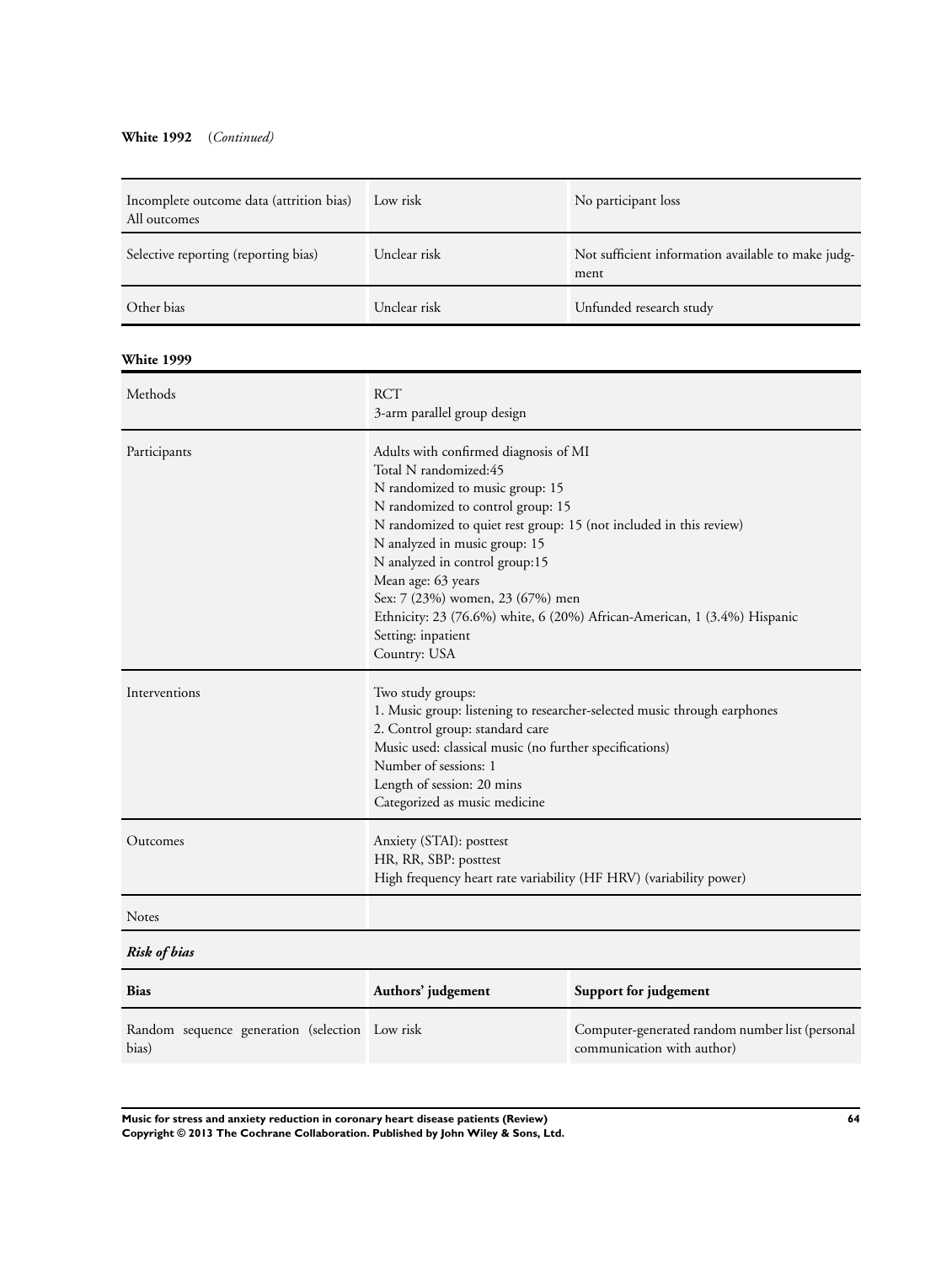### **White 1999** (*Continued)*

| Allocation concealment (selection bias)                                                | Low risk     | Study recruiters were blind to allocation (personal<br>communication with author)                                                |
|----------------------------------------------------------------------------------------|--------------|----------------------------------------------------------------------------------------------------------------------------------|
| Blinding of participants and personnel High risk<br>(performance bias)<br>All outcomes |              | Blinding of participants was not possible. Personnel<br>were not blinded                                                         |
| Blinding of outcome assessment (detection High risk<br>bias)<br>Subjective outcomes    |              | Self report measures were used for subjective out-<br>comes                                                                      |
| Blinding of outcome assessment (detection High risk<br>bias)<br>Objective outcomes     |              | Outcome assessors were not blinded                                                                                               |
| Incomplete outcome data (attrition bias)<br>All outcomes                               | Low risk     | No participant loss                                                                                                              |
| Selective reporting (reporting bias)                                                   | Unclear risk | Not sufficient information available to make judg-<br>ment                                                                       |
| Other bias                                                                             | Low risk     | Supported in part by NSRA F 31; Marquette Med-<br>ical Systems, Inc,; and Eta Nu Chapter of the Sigma<br>Theta Tau International |

### **Winters 2005**

| Methods      | <b>RCT</b><br>6-arm parallel group design                                                                                                                                                                                                                                                                                                                                                                                                                                                                                                                                                                                                                                                                                                                                                                                                                                                                                                                                                                                                                                                                                                  |
|--------------|--------------------------------------------------------------------------------------------------------------------------------------------------------------------------------------------------------------------------------------------------------------------------------------------------------------------------------------------------------------------------------------------------------------------------------------------------------------------------------------------------------------------------------------------------------------------------------------------------------------------------------------------------------------------------------------------------------------------------------------------------------------------------------------------------------------------------------------------------------------------------------------------------------------------------------------------------------------------------------------------------------------------------------------------------------------------------------------------------------------------------------------------|
| Participants | Adults less than 72 hrs post-MI<br>Total N randomized: 184<br>N randomized to music group who received 1 session (am): unclear<br>N randomized to music group who received 2 sessions (am and pm):unclear<br>N randomized to music group who received 2 sessions (am and noc):unclear<br>N randomized to music group who received 3 sessions (am, pm, noc): unclear<br>N randomized to standard care control group: unclear<br>N randomized to quiet rest group: unclear (not included in this review)<br>N analyzed in standard care group $(N = 30)$<br>N analyzed in quiet rest group $(N = 29)$<br>N analyzed in music listening group, 1 session in am $(N = 30)$<br>N analyzed in music listening group, 2 sessions, am and pm $(N = 30)$<br>N analyzed in music listening group, 2 sessions, am and noc $(N = 30)$<br>N analyzed in music listening group, 3 sessions, am, pm, and noc $(N = 30)$<br>Sex: 38 (64%) women, 22 (36%) men<br>Age: no age data reported<br>Etnicity: 117 (63.7%) white, 60 (32.4%) African-American, 4 (2.2%) Asian, 1 (0.6%)<br>Native American, 2 (1.1%) unknown (ethnicity per arm was not reported) |

**Music for stress and anxiety reduction in coronary heart disease patients (Review) 65**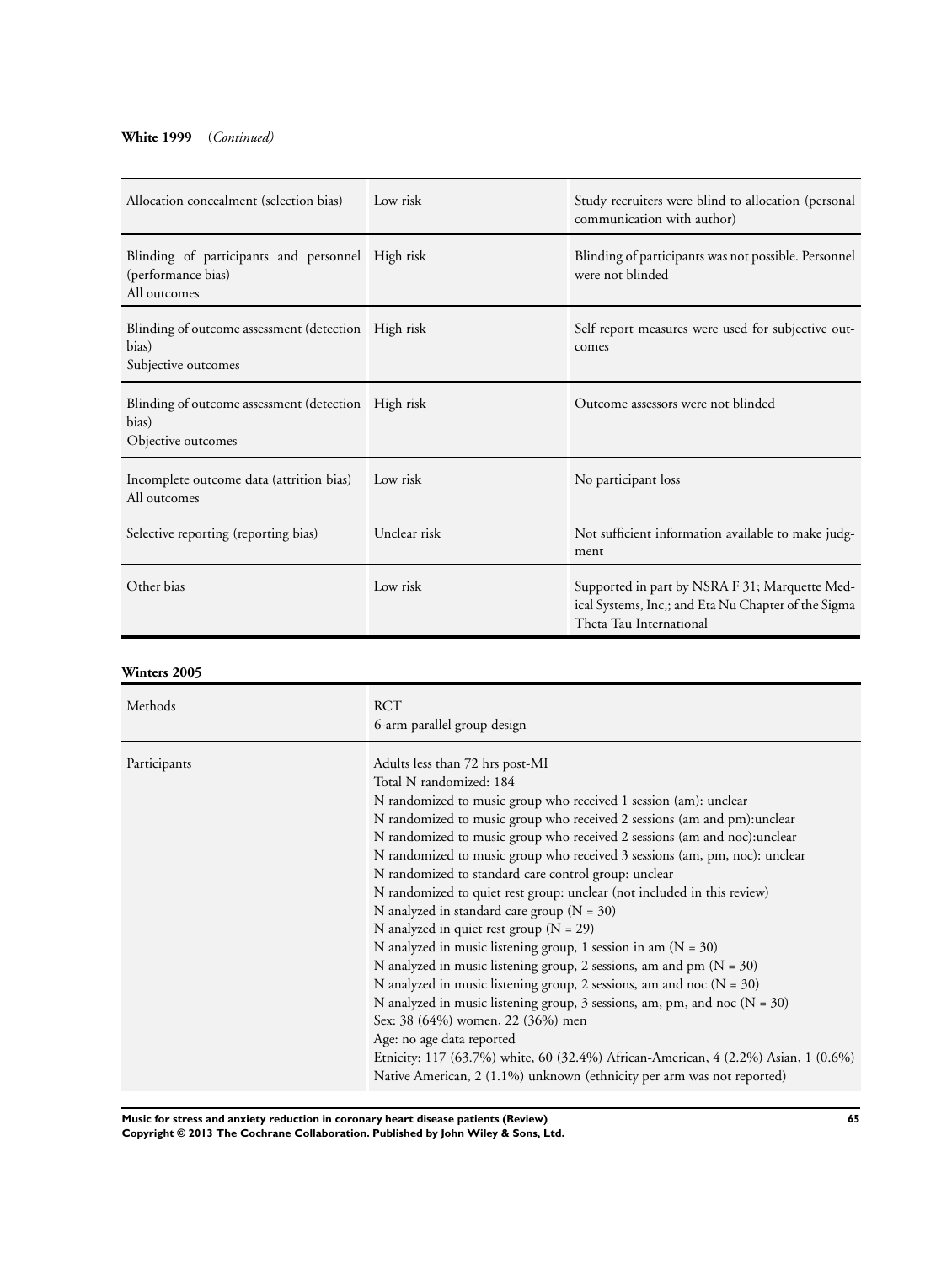### **Winters 2005** (*Continued)*

|               | Setting: inpatient<br>Country: USA                                                                                                                                                                                                                                                                                                                                                                                                                                                                                                                                                         |
|---------------|--------------------------------------------------------------------------------------------------------------------------------------------------------------------------------------------------------------------------------------------------------------------------------------------------------------------------------------------------------------------------------------------------------------------------------------------------------------------------------------------------------------------------------------------------------------------------------------------|
| Interventions | Six study groups: (1) standard care group $(N = 30)$ , (2) quiet rest group $(N = 29)$ , (3)<br>music listening group, 1 session in am $(N = 30)$ , (4) music listening group, 2 sessions,<br>am and pm ( $N = 30$ ), (5) music listening group, 2 sessions, am and noc ( $N = 30$ ), and<br>(6) music listening group, 3 sessions, am, pm, and noc $(N = 30)$<br>Music used: patient-selected relaxing music<br>Number of sessions: 3 (only data of group 6 compared to group 1 was used for this<br>analysis)<br>Duration of session: 20 minutes<br>Categorized as music medicine study. |
| Outcomes      | Anxiety (STAI): change scores<br>HR, RR, SBP, HF HRV (variability power), myocardial oxygen $(MVO2)$ demand:<br>change scores                                                                                                                                                                                                                                                                                                                                                                                                                                                              |
|               |                                                                                                                                                                                                                                                                                                                                                                                                                                                                                                                                                                                            |

Notes

## *Risk of bias*

| <b>Bias</b>                                                                               | Authors' judgement | Support for judgement                                                                                                                                                           |
|-------------------------------------------------------------------------------------------|--------------------|---------------------------------------------------------------------------------------------------------------------------------------------------------------------------------|
| Random sequence generation (selection Low risk<br>bias)                                   |                    | Computer-generated random number list (personal<br>communication with author)                                                                                                   |
| Allocation concealment (selection bias)                                                   | Low risk           | Study recruiters were blind to allocation (personal<br>communication with author)                                                                                               |
| Blinding of participants and personnel Unclear risk<br>(performance bias)<br>All outcomes |                    | Blinding of participants was not possible. Personnel<br>were not blinded                                                                                                        |
| Blinding of outcome assessment (detection Unclear risk<br>bias)<br>Subjective outcomes    |                    | Self report measures were used for subjective out-<br>comes                                                                                                                     |
| Blinding of outcome assessment (detection Unclear risk<br>bias)<br>Objective outcomes     |                    | Outcome assessors were not blinded                                                                                                                                              |
| Incomplete outcome data (attrition bias)<br>All outcomes                                  | Low risk           | For all study arms combined, there was an attrition<br>of $n = 5$ (2.7%). Reasons: 2 because of delirium<br>tremors, 3 because of extensive periods of atrial fib-<br>rillation |
| Selective reporting (reporting bias)                                                      | Unclear risk       | Not sufficient information available to make judg-<br>ment                                                                                                                      |

**Music for stress and anxiety reduction in coronary heart disease patients (Review) 66 Copyright © 2013 The Cochrane Collaboration. Published by John Wiley & Sons, Ltd.**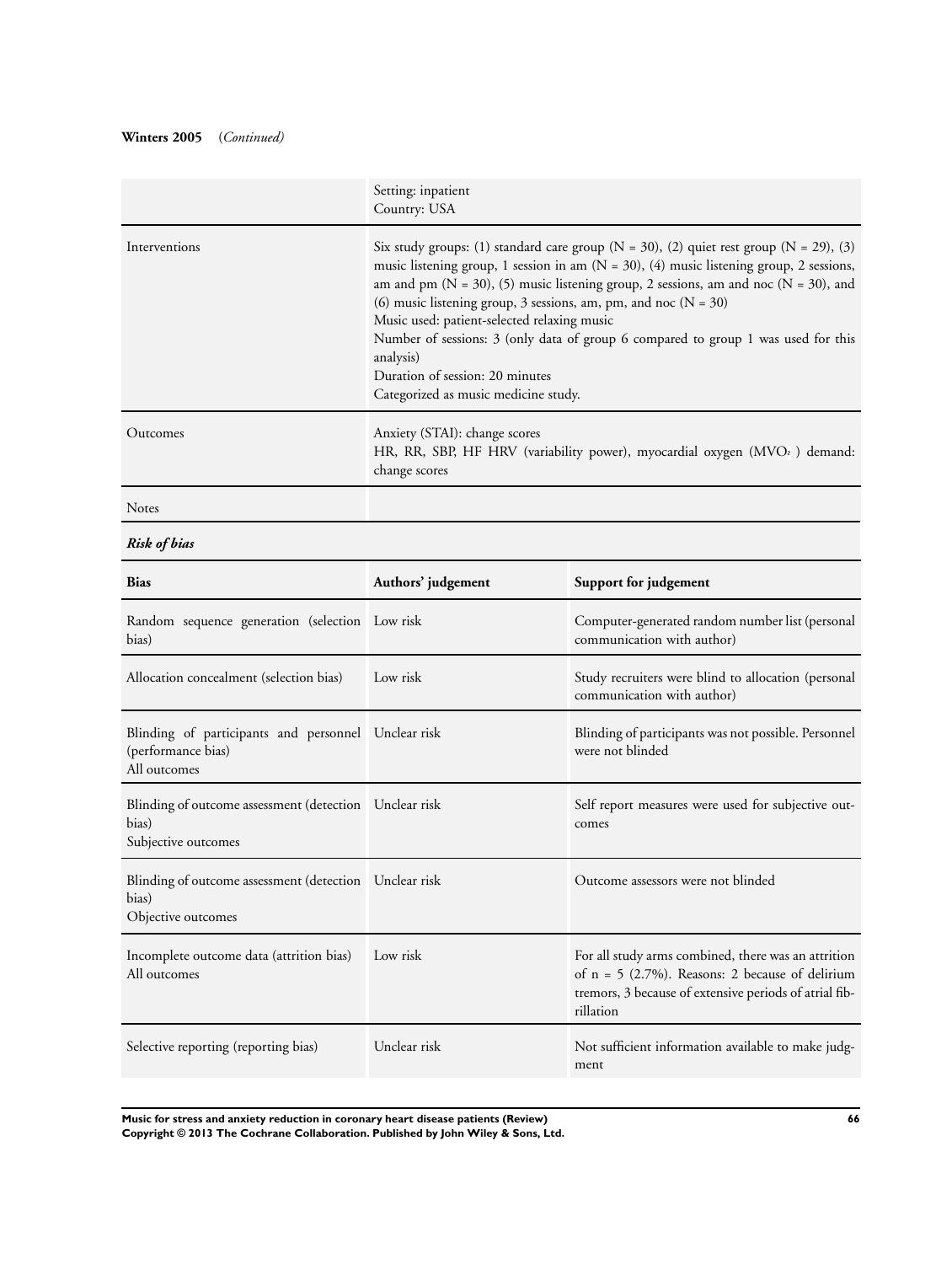#### **Winters 2005** (*Continued)*

| Other bias | Low risk | Supported by NINR 5R01NR005004-06 |
|------------|----------|-----------------------------------|
|------------|----------|-----------------------------------|

ACS: acute coronary syndrome; BSI: Brief Symptom Inventory; CABG: coronary artery bypass graft; CAD: coronary artery disease; CAM: complementary and alternative medicine ;CCU: coronary care unit; CES-D: Center for Epidemiological Studies Depression Scale; CR: cardiac rehabilitation; DBP: diastolic blood pressure; ECG: electrocardiogram; HADS: Hospital Anxiety and Depression Scale; HR: heart rate; ICU: intensive care unit; LAAS: Linear Analogue Anxiety Scale; MI: myocardial infarction; mg: milligram; MPQ: McGill Pain Questionnaire; NRS: Numeric Rating Scale, POD: post-operative days; POMS: Profile of Mood States; POMS-SF: Profile of Mood States Short Form; POD: post-operative day; RCT: randomized controlled trial; RR: respiratory rate; SBP: systolic blood pressure; SD: standard deviation; STAI: Spielberger State-Trait Anxiety Inventory; STAI-S: Spielberger State-Trait Anxiety Inventory State Anxiety form; STAI-T:Spielberger State-Trait Anxiety Inventory Trait Anxiety form; VAS; Visual Analogue Scale; VRS: Verbal Rating Scale.

| Characteristics of excluded studies [ordered by study ID] |
|-----------------------------------------------------------|
|                                                           |

| Study             | Reason for exclusion                                                                                                        |
|-------------------|-----------------------------------------------------------------------------------------------------------------------------|
| Aragon 2002       | Not a randomized controlled trial                                                                                           |
| Argstatter 2006   | This study was included in the original review but is now excluded because not all participants had confirmed<br><b>CHD</b> |
| <b>Bally 2003</b> | Not all participants had confirmed CHD                                                                                      |
| <b>Bonny 1983</b> | Not a randomized controlled trial. Pretest-posttest single group design                                                     |
| <b>Byers 1997</b> | Not a randomized controlled trial                                                                                           |
| Chang 2011        | Not all participants had confirmed CHD                                                                                      |
| Claire 1986       | Not a randomized controlled trial                                                                                           |
| Diamandi 2008     | No standard care control group. Study compared music therapy with music listening                                           |
| Dritsas 2006      | Insufficient data available                                                                                                 |
| Escher 1996       | Insufficient data available                                                                                                 |
| Garcia 2003       | Not a randomized controlled trial                                                                                           |
| Ghetti 2011       | Not all participants had confirmed CHD                                                                                      |
| Goertz 2011       | Not all participants had confirmed CHD                                                                                      |

**Music for stress and anxiety reduction in coronary heart disease patients (Review) 67 Copyright © 2013 The Cochrane Collaboration. Published by John Wiley & Sons, Ltd.**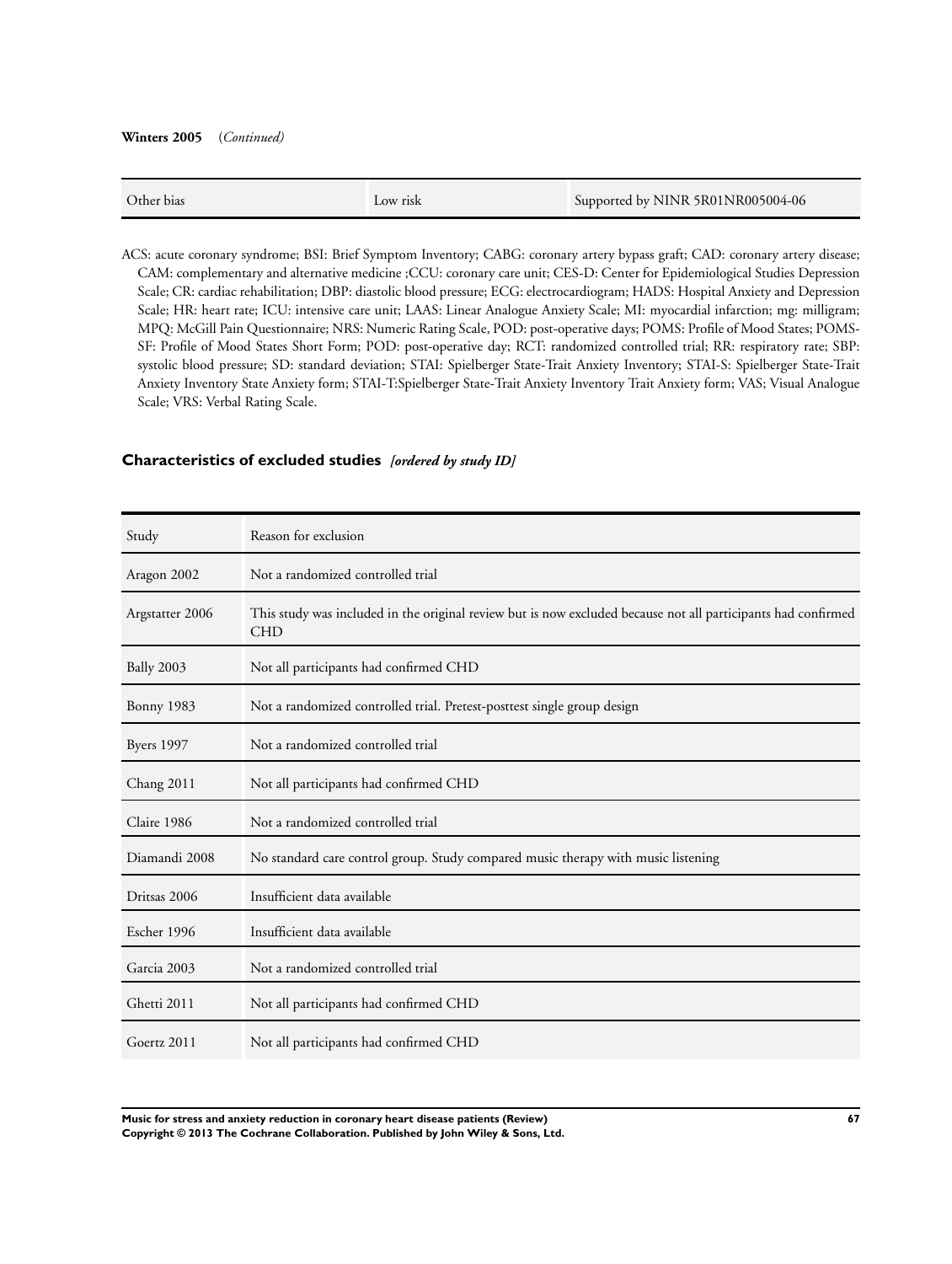### (*Continued)*

| Guzzetta 1989      | This study was included in the original review but is now excluded because not all participants had confirmed<br><b>CHD</b>          |
|--------------------|--------------------------------------------------------------------------------------------------------------------------------------|
| Hamel 2001         | Not all participants had confirmed CHD                                                                                               |
| Harris 1971        | Not all participants had confirmed CHD                                                                                               |
| Hatem 2006         | Interquartile ranges are reported instead of standard deviations. This suggests that the outcome distribution<br>was severely skewed |
| Ibhler 2011        | Insufficient data available                                                                                                          |
| Jiang 2008         | The study intervention was a combination of relaxation training and music listening                                                  |
| MacNay 1995        | Not a randomized controlled trial                                                                                                    |
| Mandel 2007b       | Not a randomized controlled trial                                                                                                    |
| Micci 1984         | Participants received diagnostic angiography procedure                                                                               |
| Moradipanah 2009   | Participants received diagnostic angiography procedure                                                                               |
| Nilsson 2009b      | Participants received diagnostic angiography procedure                                                                               |
| Nilsson 2012       | Participants received diagnostic angiography procedure                                                                               |
| Okada 2009         | Not a randomized controlled trial                                                                                                    |
| Reisinger 1995     | Not all participants had confirmed CHD                                                                                               |
| Richardson 2004    | No standard care control group. Study compared music listening with music/imagery                                                    |
| Robichaud 1999     | This study was included in the original review but is now excluded because not all participants had confirmed<br><b>CHD</b>          |
| Schwartz 2002      | No randomization used                                                                                                                |
| Schwartz 2009      | Group assignment was based on availability of space                                                                                  |
| <b>Short 2011</b>  | Experimental group was not randomized and there was no control group                                                                 |
| Slyfield 1992      | Insufficient data                                                                                                                    |
| Taylor-Piliae 2002 | Not all participants had confirmed CHD                                                                                               |
| Thorgaard 2004     | Unclear randomization methods. Poor data reporting                                                                                   |

**Music for stress and anxiety reduction in coronary heart disease patients (Review) 68 Copyright © 2013 The Cochrane Collaboration. Published by John Wiley & Sons, Ltd.**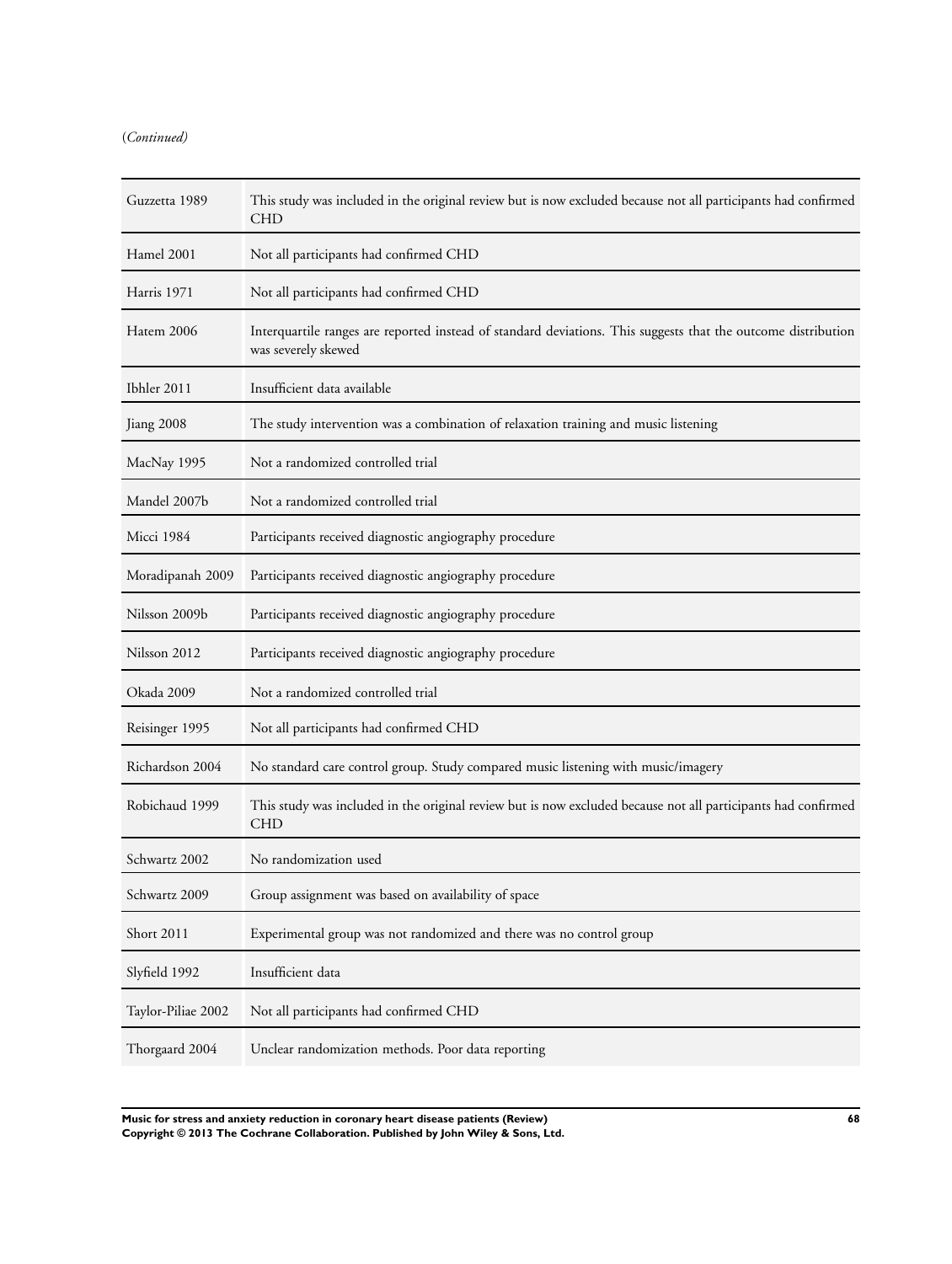(*Continued)*

| <b>Twiss 2003</b> | Lack of proper randomization method. In the thesis author explicitly states that only 4 CD players were<br>available. If all CD players were in use, the next group of participants were placed in the control group |
|-------------------|----------------------------------------------------------------------------------------------------------------------------------------------------------------------------------------------------------------------|
| Vanderboom 2012   | Participants received diagnostic cerebral angiography procedure                                                                                                                                                      |
| Watanabe 2011     | Participants received diagnostic angiography procedure                                                                                                                                                               |
| Weeks 2011        | Participants received diagnostic angiography procedure                                                                                                                                                               |
| Zimmerman 1988    | This study was included in the original review but is now excluded because not all participants had confirmed<br><b>CHD</b>                                                                                          |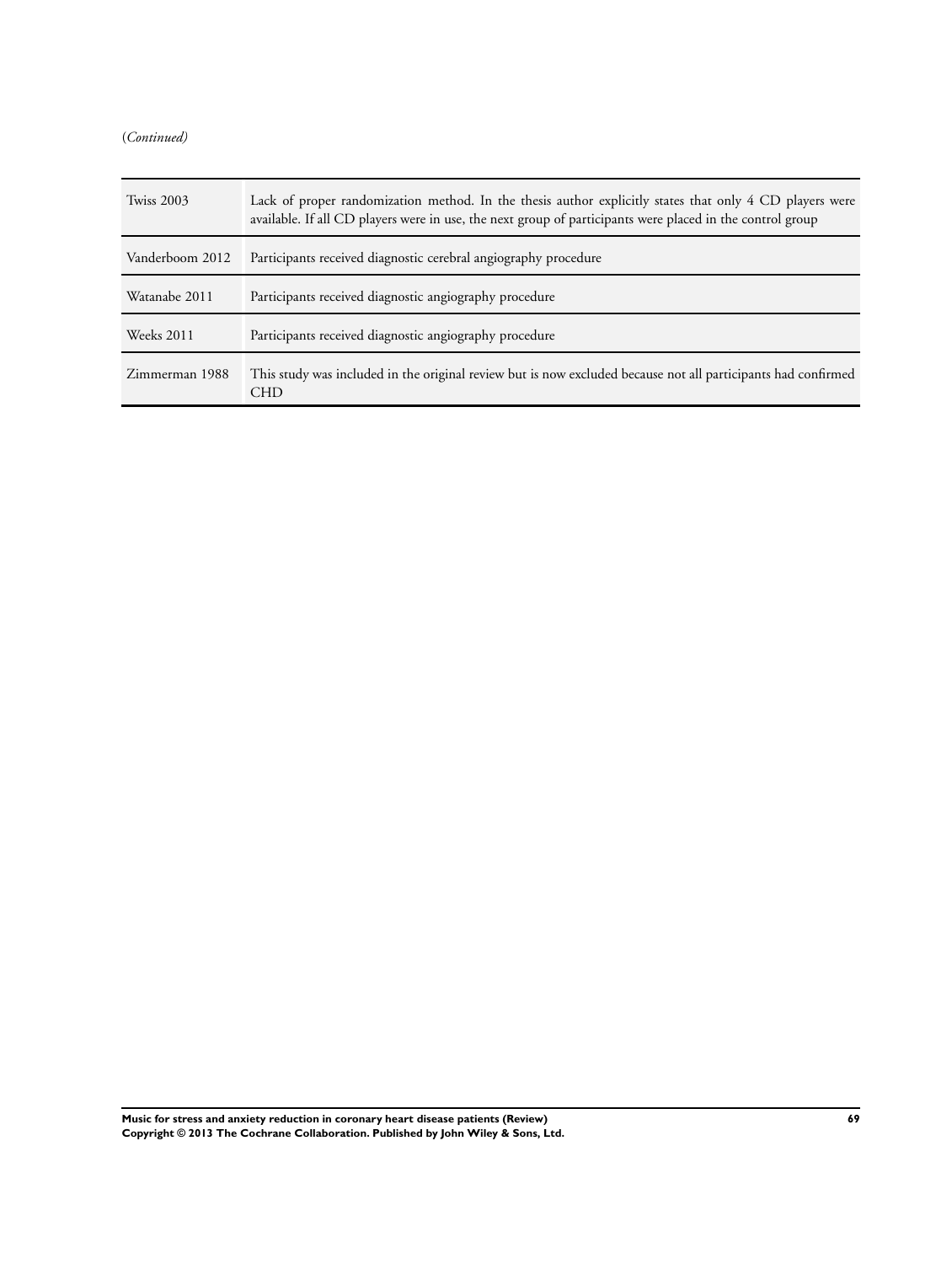### **D A T A A N D A N A L Y S E S**

| Outcome or subgroup title                            | No. of<br>studies | No. of<br>participants | Statistical method                        | <b>Effect</b> size            |
|------------------------------------------------------|-------------------|------------------------|-------------------------------------------|-------------------------------|
| 1 Psychological distress                             | 5                 | 228                    | Mean Difference (IV, Fixed, 95% CI)       | $-1.26$ $[-2.30, -0.22]$      |
| 2 Anxiety (all measures) - patient<br>type           | 10                | 353                    | Std. Mean Difference (IV, Random, 95% CI) | $-0.70$ $[-1.17, -0.22]$      |
| 2.1 anxiety (all measures)<br>(MI)                   | $\overline{4}$    | 143                    | Std. Mean Difference (IV, Random, 95% CI) | $-0.94$ [ $-1.95, 0.06$ ]     |
| 2.2 anxiety (all<br>measures)(surgical/procedural)   | $\overline{4}$    | 171                    | Std. Mean Difference (IV, Random, 95% CI) | $-0.63$ [ $-1.25$ , $-0.01$ ] |
| 2.3 anxiety (all<br>measures)(rehabilitation)        | 2                 | 39                     | Std. Mean Difference (IV, Random, 95% CI) | $-0.38$ [ $-1.60, 0.83$ ]     |
| 3 Anxiety (all measures) - music<br>preference       | 9                 | 323                    | Std. Mean Difference (IV, Random, 95% CI) | $-0.79$ $[-1.29, -0.29]$      |
| 3.1 Anxiety (all measures) -<br>partcipant-selected  | 4                 | 144                    | Std. Mean Difference (IV, Random, 95% CI) | $-0.89$ $[-1.42, -0.36]$      |
| 3.2 Anxiety (all measures) -<br>researcher-selected  | 5                 | 179                    | Std. Mean Difference (IV, Random, 95% CI) | $-0.74$ [ $-1.55$ , $0.08$ ]  |
| 4 State anxiety (STAI) - patient<br>type             | 7                 | 310                    | Mean Difference (IV, Random, 95% CI)      | $-4.58$ [ $-7.78$ , $-1.39$ ] |
| 4.1 State anxiety (STAI) - MI                        | 6                 | 243                    | Mean Difference (IV, Random, 95% CI)      | $-5.87$ [ $-7.99, -3.75$ ]    |
| 4.2 State anxiety (STAI) -<br>surgical/procedural    | $\mathbf{1}$      | 67                     | Mean Difference (IV, Random, 95% CI)      | $0.40$ [-1.33, 2.13]          |
| 5 State Anxiety (STAI) - music<br>preference         | 7                 | 310                    | Mean Difference (IV, Random, 95% CI)      | $-4.58$ [ $-7.78$ , $-1.39$ ] |
| 5.1 State Anxiety (STAI) -<br>participant-preferred  | 3                 | 167                    | Mean Difference (IV, Random, 95% CI)      | $-4.71$ [ $-10.76$ , 1.33]    |
| 5.2 State Anxiety (STAI) -<br>researcher-selected    | 4                 | 143                    | Mean Difference (IV, Random, 95% CI)      | $-4.68$ [ $-8.27, -1.10$ ]    |
| 6 State Anxiety (STAI) - music<br>preference MI only | 6                 | 243                    | Mean Difference (IV, Random, 95% CI)      | $-5.87$ [ $-7.99, -3.75$ ]    |
| 6.1 State Anxiety (STAI) -<br>participant-preferred  | $\overline{c}$    | 100                    | Mean Difference (IV, Random, 95% CI)      | $-7.36$ [ $-9.45, -5.27$ ]    |
| 6.2 State Anxiety (STAI) -<br>researcher-selected    | 4                 | 143                    | Mean Difference (IV, Random, 95% CI)      | $-4.68$ [ $-8.27, -1.10$ ]    |
| 7 Anxiety (non-STAI)-patient type                    | 7                 | 248                    | Std. Mean Difference (IV, Random, 95% CI) | $-0.43$ [ $-0.93, 0.06$ ]     |
| 7.1 Anxiety<br>(surgical/procedural)                 | $\overline{4}$    | 171                    | Std. Mean Difference (IV, Random, 95% CI) | $-0.63$ [ $-1.25$ , $-0.01$ ] |
| 7.2 Anxiety (MI and<br>rehabilitation)               | 3                 | 77                     | Std. Mean Difference (IV, Random, 95% CI) | $-0.03$ [ $-0.61, 0.56$ ]     |
| 8 Anxiety (non-STAI) - music<br>preference           | 7                 | 248                    | Std. Mean Difference (IV, Random, 95% CI) | $-0.43$ [ $-0.93, 0.06$ ]     |
| 8.1 Anxiety (non-STAI) -<br>participant-preferred    | 4                 | 144                    | Std. Mean Difference (IV, Random, 95% CI) | $-0.89$ $[-1.42, -0.36]$      |

### **Comparison 1. Music versus standard care**

**Music for stress and anxiety reduction in coronary heart disease patients (Review) 70**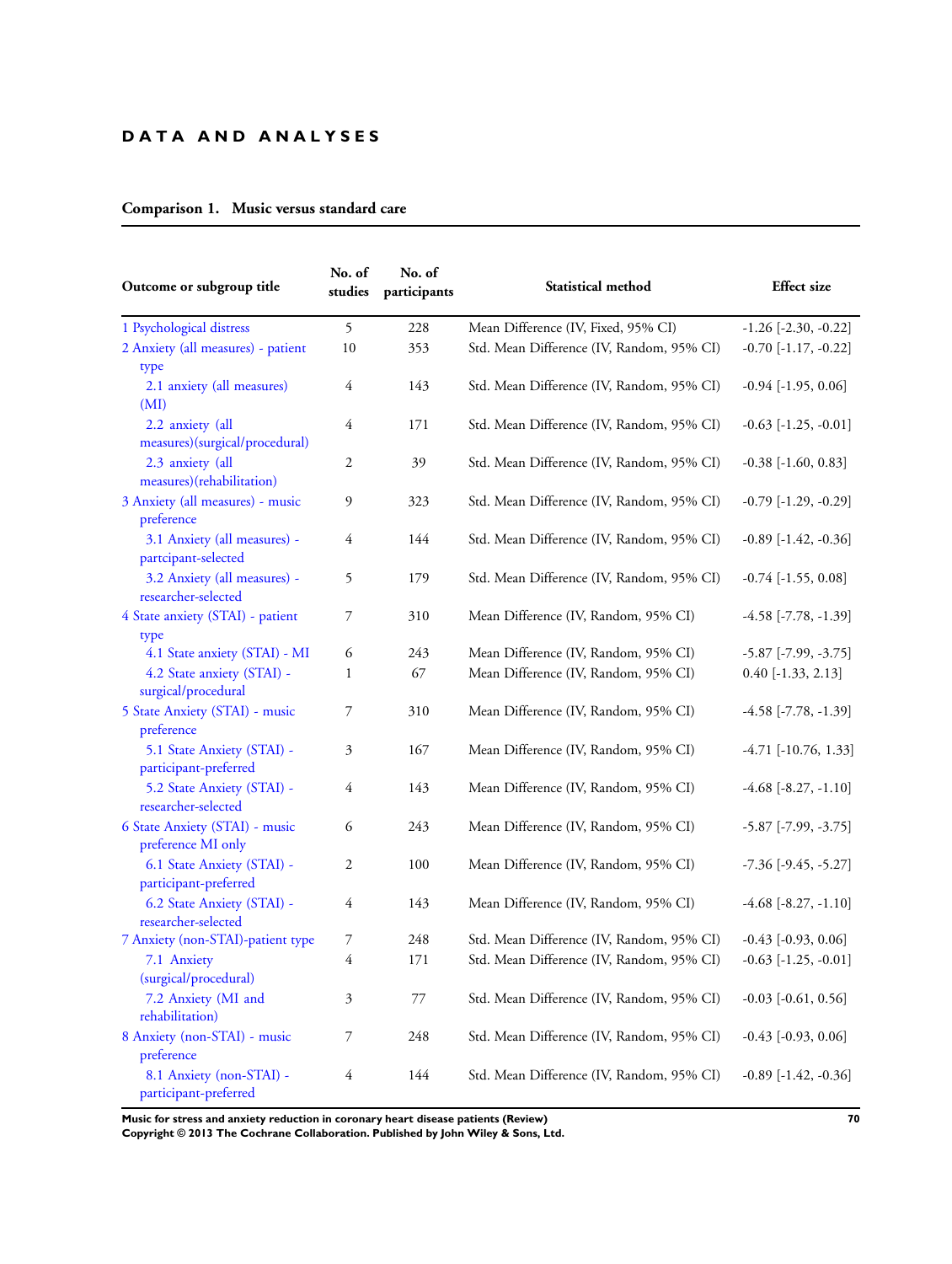| 8.2 Anxiety (non-STAI) -         | 3              | 104 | Std. Mean Difference (IV, Random, 95% CI) | $0.11$ [ $-0.28$ , $0.49$ ]   |
|----------------------------------|----------------|-----|-------------------------------------------|-------------------------------|
| researcher-selected              |                |     |                                           |                               |
| 9 Depression                     | 6              | 217 | Std. Mean Difference (IV, Fixed, 95% CI)  | $-0.11$ $[-0.38, 0.16]$       |
| 10 Mood                          | $\overline{2}$ | 97  | Std. Mean Difference (IV, Random, 95% CI) | $1.08$ [ $-0.02$ , $2.17$ ]   |
| 11 Heart rate-patient type       | 13             | 828 | Mean Difference (IV, Random, 95% CI)      | $-3.40$ [ $-6.12, -0.69$ ]    |
| 11.1 heart rate                  | 7              | 604 | Mean Difference (IV, Random, 95% CI)      | $-2.61$ [ $-5.62$ , 0.39]     |
| (surgical/procedural)            |                |     |                                           |                               |
| 11.2 Heart rate (MI)             | 5              | 194 | Mean Difference (IV, Random, 95% CI)      | $-4.75$ [ $-9.26$ , $-0.25$ ] |
| 11.3 Heart rate (rehab)          | $\mathbf{1}$   | 30  | Mean Difference (IV, Random, 95% CI)      | $4.5$ [-9.68, 18.68]          |
| 12 Heart rate - music preference | 13             | 828 | Mean Difference (IV, Random, 95% CI)      | $-3.62$ [ $-6.28$ , $-0.95$ ] |
| 12.1 Heart rate -                | 7              | 430 | Mean Difference (IV, Random, 95% CI)      | $-4.69$ [ $-9.40, 0.02$ ]     |
| participant-selected music       |                |     |                                           |                               |
| 12.2 Heart rate -                | 6              | 398 | Mean Difference (IV, Random, 95% CI)      | $-2.67$ [ $-4.27, -1.07$ ]    |
| researcher-selected music        |                |     |                                           |                               |
| 13 Heart rate variability        | $\sqrt{2}$     | 90  | Std. Mean Difference (IV, Fixed, 95% CI)  | $0.07$ [ $-0.34$ , $0.48$ ]   |
| 14 Respiratory rate - music      | $\overline{7}$ | 442 | Mean Difference (IV, Random, 95% CI)      | $-2.50$ $[-3.61, -1.39]$      |
| preference                       |                |     |                                           |                               |
| 14.1 Respiratory Rate -          | 3              | 186 | Mean Difference (IV, Random, 95% CI)      | $-4.42$ [ $-7.37, -1.46$ ]    |
| participant-selected             |                |     |                                           |                               |
| 14.2 Respiratory Rate -          | $\overline{4}$ | 256 | Mean Difference (IV, Random, 95% CI)      | $-1.66$ $[-2.20, -1.12]$      |
| researcher-selected              |                |     |                                           |                               |
| 15 Systolic blood pressure       | 11             | 775 | Mean Difference (IV, Fixed, 95% CI)       | $-5.52$ [ $-7.43$ , $-3.60$ ] |
| 16 Diastolic blood pressure      | 9              | 685 | Mean Difference (IV, Fixed, 95% CI)       | $-1.12$ $[-2.57, 0.34]$       |
| 17 Mean Arterial Pressure        | 3              | 158 | Mean Difference (IV, Fixed, 95% CI)       | $-0.91$ [ $-4.08$ , 2.26]     |
| 18 Oxygen Saturation             | 3              | 184 | Mean Difference (IV, Random, 95% CI)      | $-0.02$ $[-1.65, 1.61]$       |
| 19 Pain                          | 8              | 630 | Std. Mean Difference (IV, Random, 95% CI) | $-0.43$ [ $-0.80, -0.05$ ]    |
| 19.1 One music session           | 5              | 420 | Std. Mean Difference (IV, Random, 95% CI) | $-0.55$ [ $-1.16$ , $0.07$ ]  |
| 19.2 Two or more music           | 3              | 210 | Std. Mean Difference (IV, Random, 95% CI) | $-0.27$ $[-0.55, -0.00]$      |
| sessions                         |                |     |                                           |                               |
| 20 Length of hospital stay       | $\overline{c}$ | 82  | Mean Difference (IV, Fixed, 95% CI)       | $-0.06$ $[-1.03, 0.92]$       |
| 21 Opioid intake                 | $\overline{2}$ | 90  | Std. Mean Difference (IV, Fixed, 95% CI)  | $-0.25$ [ $-0.67, 0.16$ ]     |
| 22 Quality of sleep              | $\overline{2}$ | 122 | Std. Mean Difference (IV, Random, 95% CI) | 0.91 [0.03, 1.79]             |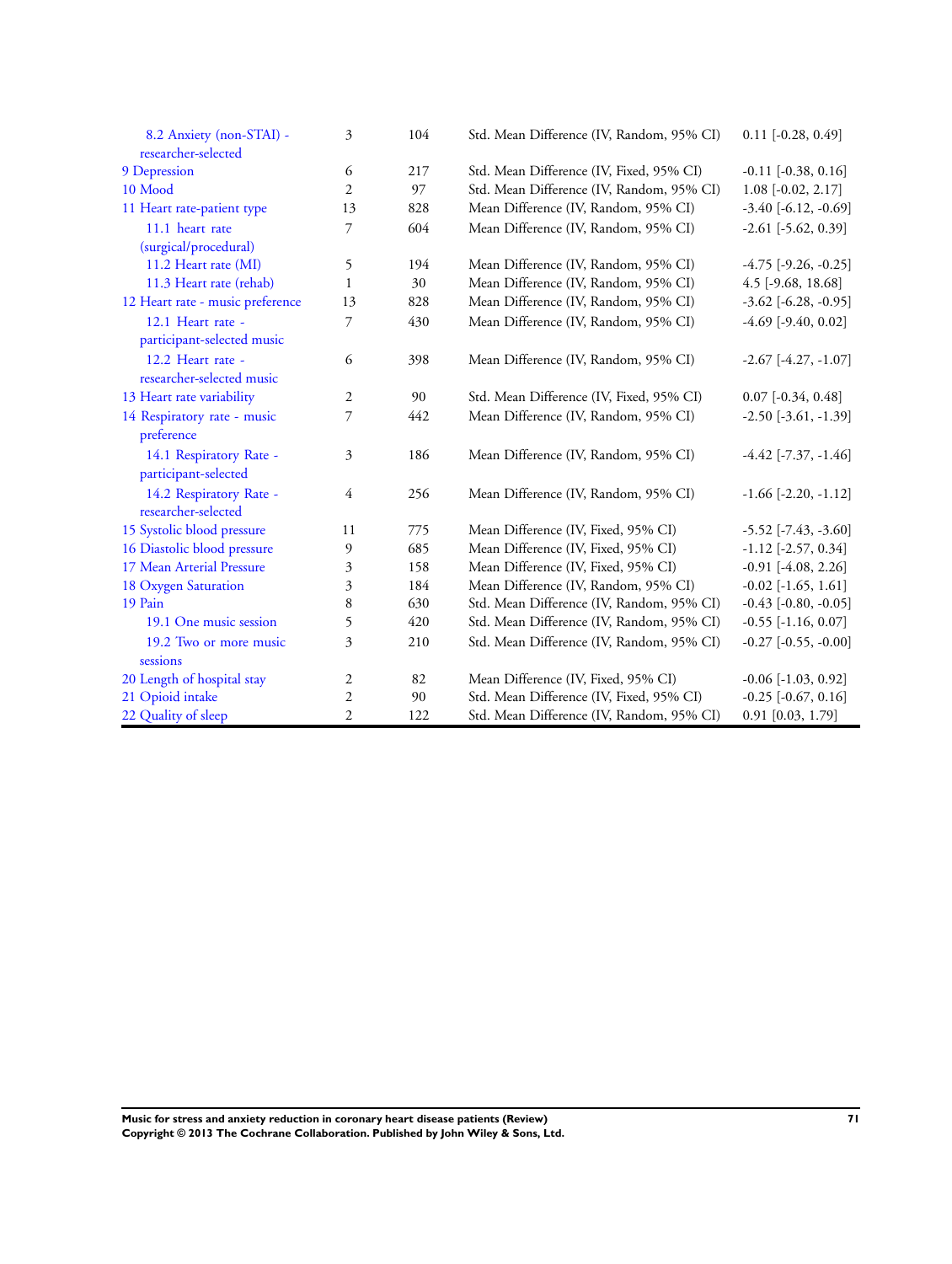## **Analysis 1.1. Comparison 1 Music versus standard care, Outcome 1 Psychological distress.**

Review: Music for stress and anxiety reduction in coronary heart disease patients

Comparison: 1 Music versus standard care

Outcome: 1 Psychological distress

| Study or subgroup                                                                                                                                                                                   | Music<br>$\mathbb N$ | Mean(SD)       | Control<br>$\mathbb N$ | Mean(SD)      |       |       | Mean<br>Difference<br>IV, Fixed, 95% CI |    | Weight | Mean<br>Difference<br>IV, Fixed, 95% CI |
|-----------------------------------------------------------------------------------------------------------------------------------------------------------------------------------------------------|----------------------|----------------|------------------------|---------------|-------|-------|-----------------------------------------|----|--------|-----------------------------------------|
| Cadigan 2001                                                                                                                                                                                        | 72                   | 5.8(2.8)       | 58                     | 7(3.2)        |       |       |                                         |    | 98.9%  | $-1.20$ $[-2.25, -0.15]$                |
| Hermele 2005                                                                                                                                                                                        | 17                   | 33.88 (33.7)   | 9                      | 38.47 (35)    |       |       |                                         |    | 0.2%   | $-4.59$ [ $-27.05$ , 17.87 ]            |
| Leist 2011                                                                                                                                                                                          | $\overline{4}$       | $-6.5$ (12.45) | 5                      | 3.8(22.41)    |       |       |                                         |    | 0.2%   | $-10.30$ [ $-33.42$ , $12.82$ ]         |
| Schou 2008                                                                                                                                                                                          | $\overline{0}$       | 21.6(15.74)    | 7                      | 29.86 (17.05) |       |       |                                         |    | 0.4%   | $-8.26$ [ $-24.22$ , 7.70 ]             |
| Stein 2010                                                                                                                                                                                          | 17                   | 33.88 (33.7)   | 9                      | 38.47 (35)    |       |       |                                         |    | 0.2%   | $-4.59$ [ $-27.05$ , 17.87 ]            |
| <b>Total (95% CI)</b><br>Heterogeneity: Chi <sup>2</sup> = 1.51, df = 4 (P = 0.83); $1^2$ =0.0%<br>Test for overall effect: $Z = 2.38$ (P = 0.017)<br>Test for subgroup differences: Not applicable | 120                  |                | 108                    |               |       |       |                                         |    | 100.0% | $-1.26$ [ $-2.30, -0.22$ ]              |
|                                                                                                                                                                                                     |                      |                |                        |               | $-20$ | $-10$ | $ 0\rangle$                             | 20 |        |                                         |

Favours music | Favours control

**Music for stress and anxiety reduction in coronary heart disease patients (Review) 72 Copyright © 2013 The Cochrane Collaboration. Published by John Wiley & Sons, Ltd.**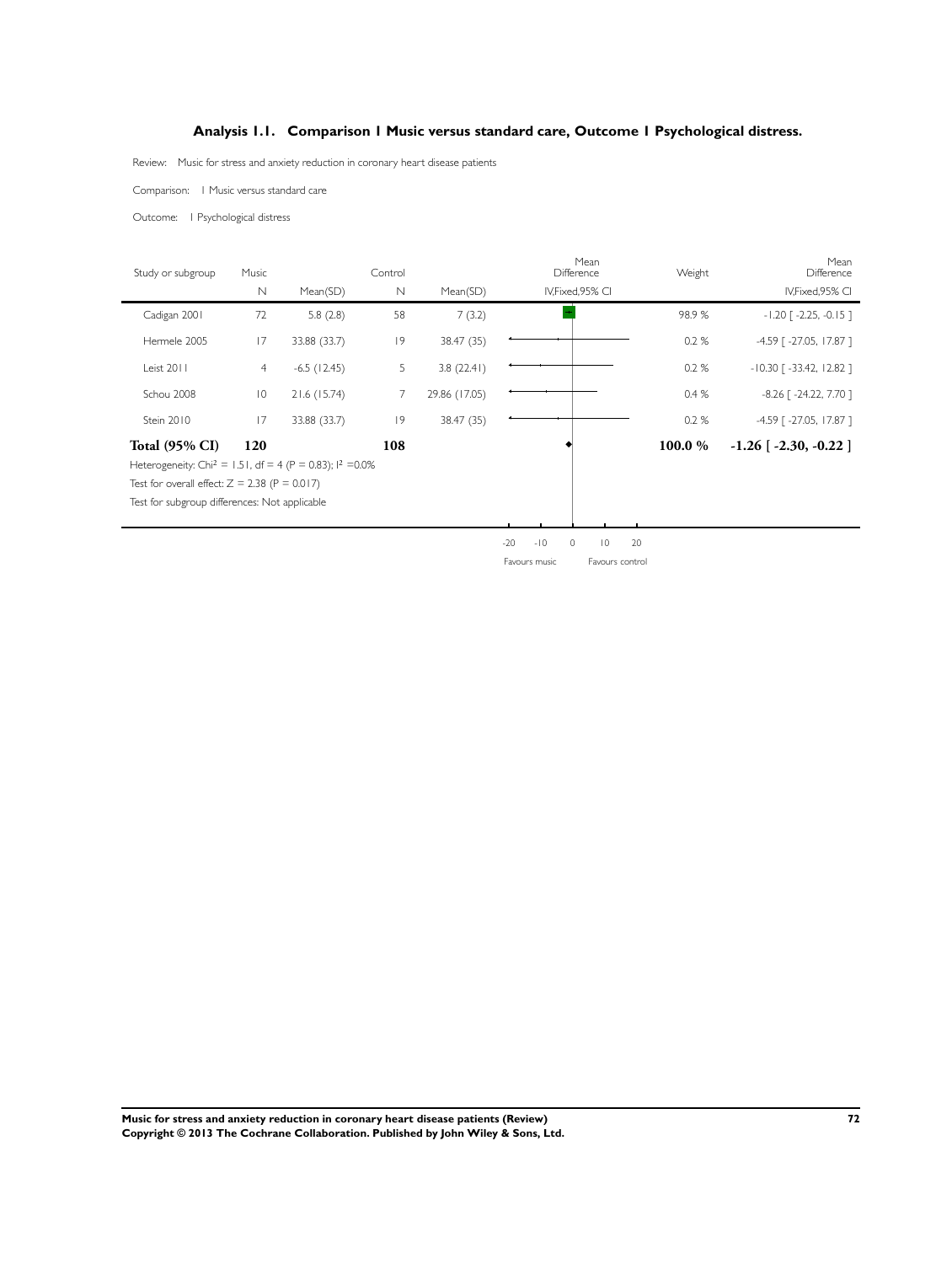### **Analysis 1.2. Comparison 1 Music versus standard care, Outcome 2 Anxiety (all measures) - patient type.**

Review: Music for stress and anxiety reduction in coronary heart disease patients

Comparison: 1 Music versus standard care

Outcome: 2 Anxiety (all measures) - patient type

|                                                                                                                                            |                |              |            |              | Std.<br>Mean                                          |        | Std.<br>Mean                         |
|--------------------------------------------------------------------------------------------------------------------------------------------|----------------|--------------|------------|--------------|-------------------------------------------------------|--------|--------------------------------------|
| Study or subgroup                                                                                                                          | Music          |              | Control    |              | Difference                                            | Weight | Difference                           |
|                                                                                                                                            | $\mathbb N$    | Mean(SD)     | $\hbox{N}$ | Mean(SD)     | IV,Random,95% CI                                      |        | IV,Random,95% CI                     |
| I anxiety (all measures) (MI)                                                                                                              |                |              |            |              |                                                       |        |                                      |
| Bolwerk 1990                                                                                                                               | 17             | 31.17(7.63)  | 8          | 39.61 (9.67) |                                                       | 10.5 % | $-0.94$ $\lceil -1.65, -0.24 \rceil$ |
| Elliott 1994                                                                                                                               | 9              | 32.1(6.3)    | 9          | 30.1(10.4)   |                                                       | 10.9%  | $0.23$ $\lceil -0.41, 0.87 \rceil$   |
| White 1992                                                                                                                                 | 15             | 31.7(2.5)    | 15         | 37.9(2)      |                                                       | 8.4 %  | $-2.66$ $-3.68$ , $-1.65$ ]          |
| White 1999                                                                                                                                 | 20             | 37.15 (7.97) | 20         | 42.2 (7.53)  |                                                       | 10.9%  | $-0.64$ [ $-1.28$ , 0.00]            |
| Subtotal (95% CI)                                                                                                                          | 71             |              | 72         |              |                                                       | 40.7 % | $-0.94$ [ $-1.95, 0.06$ ]            |
| Heterogeneity: Tau <sup>2</sup> = 0.90; Chi <sup>2</sup> = 22.93, df = 3 (P = 0.00004); l <sup>2</sup> =87%                                |                |              |            |              |                                                       |        |                                      |
| Test for overall effect: $Z = 1.84$ (P = 0.065)                                                                                            |                |              |            |              |                                                       |        |                                      |
| 2 anxiety (all measures)(surgical/procedural)                                                                                              |                |              |            |              |                                                       |        |                                      |
| Hermele 2005                                                                                                                               | 17             | 7.24 (4.96)  | 9          | 7.11(5.03)   |                                                       | 10.8%  | $0.03$ $[ -0.63, 0.68 ]$             |
| Schou 2008                                                                                                                                 | 13             | 1.72(2.49)   | 4          | 2.17(2.21)   |                                                       | 10.1%  | $-0.19$ [ $-0.94$ , 0.57]            |
| Sendelbach 2006                                                                                                                            | 39             | 13.46(3.71)  | 29         | 17.55(5.47)  |                                                       | 11.8%  | $-0.89$ $\lceil -1.40, -0.39 \rceil$ |
| <b>Voss 2004</b>                                                                                                                           | 9              | 13(9)        | 21         | 48 (32)      |                                                       | 10.5 % | $-1.43$ [ $-2.13$ , $-0.73$ ]        |
| Subtotal (95% CI)                                                                                                                          | 88             |              | 83         |              |                                                       | 43.2 % | $-0.63$ [ $-1.25$ , $-0.01$ ]        |
| Heterogeneity: Tau <sup>2</sup> = 0.29; Chi <sup>2</sup> = 11.11, df = 3 (P = 0.01); l <sup>2</sup> =73%                                   |                |              |            |              |                                                       |        |                                      |
| Test for overall effect: $Z = 1.98$ (P = 0.047)                                                                                            |                |              |            |              |                                                       |        |                                      |
| 3 anxiety (all measures)(rehabilitation)                                                                                                   |                |              |            |              |                                                       |        |                                      |
| Emery 2003                                                                                                                                 | 15             | 1.5(2.06)    | 15         | 1.3(2.58)    |                                                       | 10.4 % | $0.08$ $[ -0.63, 0.80 ]$             |
| Leist 2011                                                                                                                                 | $\overline{4}$ | 2.37(2.2)    | 5          | 8(5.15)      |                                                       | 5.7%   | $-1.21$ [ $-2.72$ , 0.30]            |
| Subtotal (95% CI)                                                                                                                          | 19             |              | 20         |              |                                                       | 16.1%  | $-0.38$ [ $-1.60, 0.83$ ]            |
| Heterogeneity: Tau <sup>2</sup> = 0.47; Chi <sup>2</sup> = 2.29, df = 1 (P = 0.13); l <sup>2</sup> = 56%                                   |                |              |            |              |                                                       |        |                                      |
| Test for overall effect: $Z = 0.62$ (P = 0.54)                                                                                             |                |              |            |              |                                                       |        |                                      |
| <b>Total (95% CI)</b>                                                                                                                      | 178            |              | 175        |              |                                                       | 100.0% | $-0.70$ [ $-1.17, -0.22$ ]           |
| Heterogeneity: Tau <sup>2</sup> = 0.43; Chi <sup>2</sup> = 38.57, df = 9 (P = 0.00001); l <sup>2</sup> =77%                                |                |              |            |              |                                                       |        |                                      |
| Test for overall effect: $Z = 2.88$ (P = 0.0039)<br>Test for subgroup differences: Chi <sup>2</sup> = 0.52, df = 2 (P = 0.77), $1^2$ =0.0% |                |              |            |              |                                                       |        |                                      |
|                                                                                                                                            |                |              |            |              |                                                       |        |                                      |
|                                                                                                                                            |                |              |            |              | $-2$<br>$-4$<br>Ò<br>$\overline{2}$<br>$\overline{4}$ |        |                                      |
|                                                                                                                                            |                |              |            |              | Favours music<br>Favours control                      |        |                                      |
|                                                                                                                                            |                |              |            |              |                                                       |        |                                      |
|                                                                                                                                            |                |              |            |              |                                                       |        |                                      |
|                                                                                                                                            |                |              |            |              |                                                       |        |                                      |
|                                                                                                                                            |                |              |            |              |                                                       |        |                                      |
|                                                                                                                                            |                |              |            |              |                                                       |        |                                      |
|                                                                                                                                            |                |              |            |              |                                                       |        |                                      |
|                                                                                                                                            |                |              |            |              |                                                       |        |                                      |

**Music for stress and anxiety reduction in coronary heart disease patients (Review) 73 Copyright © 2013 The Cochrane Collaboration. Published by John Wiley & Sons, Ltd.**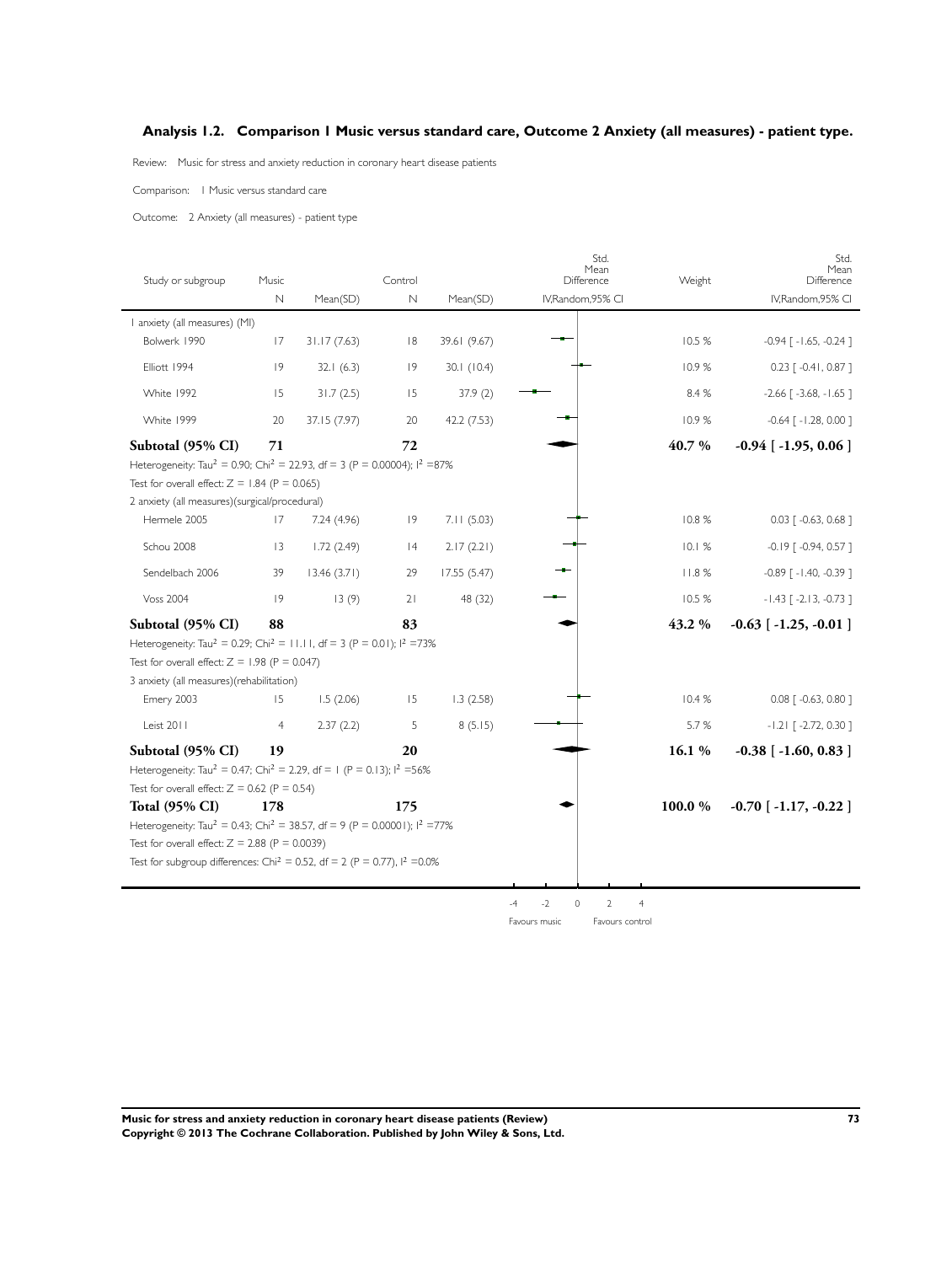## **Analysis 1.3. Comparison 1 Music versus standard care, Outcome 3 Anxiety (all measures) - music preference.**

Review: Music for stress and anxiety reduction in coronary heart disease patients

Comparison: 1 Music versus standard care

Outcome: 3 Anxiety (all measures) - music preference

| Study or subgroup                                                                                                                                                                                                                                                                                                                                                                                                                                                          | Music          |              | Control     |              | Std.<br>Mean<br>Difference                         | Weight           | Std.<br>Mean<br>Difference                               |
|----------------------------------------------------------------------------------------------------------------------------------------------------------------------------------------------------------------------------------------------------------------------------------------------------------------------------------------------------------------------------------------------------------------------------------------------------------------------------|----------------|--------------|-------------|--------------|----------------------------------------------------|------------------|----------------------------------------------------------|
|                                                                                                                                                                                                                                                                                                                                                                                                                                                                            | $\mathsf{N}$   | Mean(SD)     | $\mathbb N$ | Mean(SD)     | IV,Random,95% CI                                   |                  | IV, Random, 95% CI                                       |
| Anxiety (all measures) - partcipant-selected                                                                                                                                                                                                                                                                                                                                                                                                                               |                |              |             |              |                                                    |                  |                                                          |
| Leist 2011                                                                                                                                                                                                                                                                                                                                                                                                                                                                 | $\overline{4}$ | 2.37(2.2)    | 5           | 8(5.15)      |                                                    | 6.4%             | $-1.21$ [ $-2.72$ , 0.30]                                |
| Schou 2008                                                                                                                                                                                                                                                                                                                                                                                                                                                                 | 3              | 1.72(2.49)   | 4           | 2.17(2.21)   |                                                    | 11.3%            | $-0.19$ [ $-0.94$ , 0.57]                                |
| Sendelbach 2006                                                                                                                                                                                                                                                                                                                                                                                                                                                            | 39             | 13.46(3.71)  | 29          | 17.55(5.47)  |                                                    | 13.1%            | $-0.89$ [ $-1.40, -0.39$ ]                               |
| <b>Voss 2004</b>                                                                                                                                                                                                                                                                                                                                                                                                                                                           | 9              | 13(9)        | 21          | 48 (32)      |                                                    | 11.7%            | $-1.43$ [ $-2.13$ , $-0.73$ ]                            |
| Subtotal (95% CI)<br>Heterogeneity: Tau <sup>2</sup> = 0.13; Chi <sup>2</sup> = 5.74, df = 3 (P = 0.12); $1^2$ =48%<br>Test for overall effect: $Z = 3.30$ (P = 0.00098)<br>2 Anxiety (all measures) - researcher-selected                                                                                                                                                                                                                                                 | 75             |              | 69          |              |                                                    | 42.5 %           | $-0.89$ [ $-1.42, -0.36$ ]                               |
| Bolwerk 1990                                                                                                                                                                                                                                                                                                                                                                                                                                                               | 17             | 31.17(7.63)  | 8           | 39.61 (9.67) |                                                    | 11.7%            | $-0.94$ [ $-1.65$ , $-0.24$ ]                            |
| Elliott 1994                                                                                                                                                                                                                                                                                                                                                                                                                                                               | 9              | 32.1(6.3)    | 9           | 30.1(10.4)   |                                                    | 12.2 %           | $0.23$ [ -0.41, 0.87 ]                                   |
| Hermele 2005                                                                                                                                                                                                                                                                                                                                                                                                                                                               | 17             | 7.24 (4.96)  | 9           | 7.11(5.03)   |                                                    | 12.1%            | $0.03$ $\lceil -0.63, 0.68 \rceil$                       |
| White 1992                                                                                                                                                                                                                                                                                                                                                                                                                                                                 | 15             | 31.7(2.5)    | 15          | 37.9(2)      |                                                    | 9.3%             | $-2.66$ $-3.68$ , $-1.65$ ]                              |
| White 1999                                                                                                                                                                                                                                                                                                                                                                                                                                                                 | 20             | 37.15 (7.97) | 20          | 42.2 (7.53)  |                                                    | 12.2%            | $-0.64$ [ $-1.28$ , 0.00]                                |
| Subtotal (95% CI)<br>Heterogeneity: Tau <sup>2</sup> = 0.73; Chi <sup>2</sup> = 26.53, df = 4 (P = 0.00002); l <sup>2</sup> = 85%<br>Test for overall effect: $Z = 1.76$ (P = 0.078)<br><b>Total (95% CI)</b><br>Heterogeneity: Tau <sup>2</sup> = 0.43; Chi <sup>2</sup> = 34.52, df = 8 (P = 0.00003); l <sup>2</sup> =77%<br>Test for overall effect: $Z = 3.08$ (P = 0.0021)<br>Test for subgroup differences: Chi <sup>2</sup> = 0.10, df = 1 (P = 0.76), $1^2$ =0.0% | 88<br>163      |              | 91<br>160   |              |                                                    | 57.5 %<br>100.0% | $-0.74$ [ $-1.55$ , 0.08 ]<br>$-0.79$ [ $-1.29, -0.29$ ] |
|                                                                                                                                                                                                                                                                                                                                                                                                                                                                            |                |              |             |              | $-2$<br>$\mathbf 2$<br>$\overline{4}$<br>$-4$<br>0 |                  |                                                          |
|                                                                                                                                                                                                                                                                                                                                                                                                                                                                            |                |              |             |              | Favours music<br>Favours control                   |                  |                                                          |
|                                                                                                                                                                                                                                                                                                                                                                                                                                                                            |                |              |             |              |                                                    |                  |                                                          |
|                                                                                                                                                                                                                                                                                                                                                                                                                                                                            |                |              |             |              |                                                    |                  |                                                          |
|                                                                                                                                                                                                                                                                                                                                                                                                                                                                            |                |              |             |              |                                                    |                  |                                                          |
|                                                                                                                                                                                                                                                                                                                                                                                                                                                                            |                |              |             |              |                                                    |                  |                                                          |
|                                                                                                                                                                                                                                                                                                                                                                                                                                                                            |                |              |             |              |                                                    |                  |                                                          |
|                                                                                                                                                                                                                                                                                                                                                                                                                                                                            |                |              |             |              |                                                    |                  |                                                          |
|                                                                                                                                                                                                                                                                                                                                                                                                                                                                            |                |              |             |              |                                                    |                  |                                                          |
|                                                                                                                                                                                                                                                                                                                                                                                                                                                                            |                |              |             |              |                                                    |                  |                                                          |
|                                                                                                                                                                                                                                                                                                                                                                                                                                                                            |                |              |             |              |                                                    |                  |                                                          |

**Music for stress and anxiety reduction in coronary heart disease patients (Review) 74 Copyright © 2013 The Cochrane Collaboration. Published by John Wiley & Sons, Ltd.**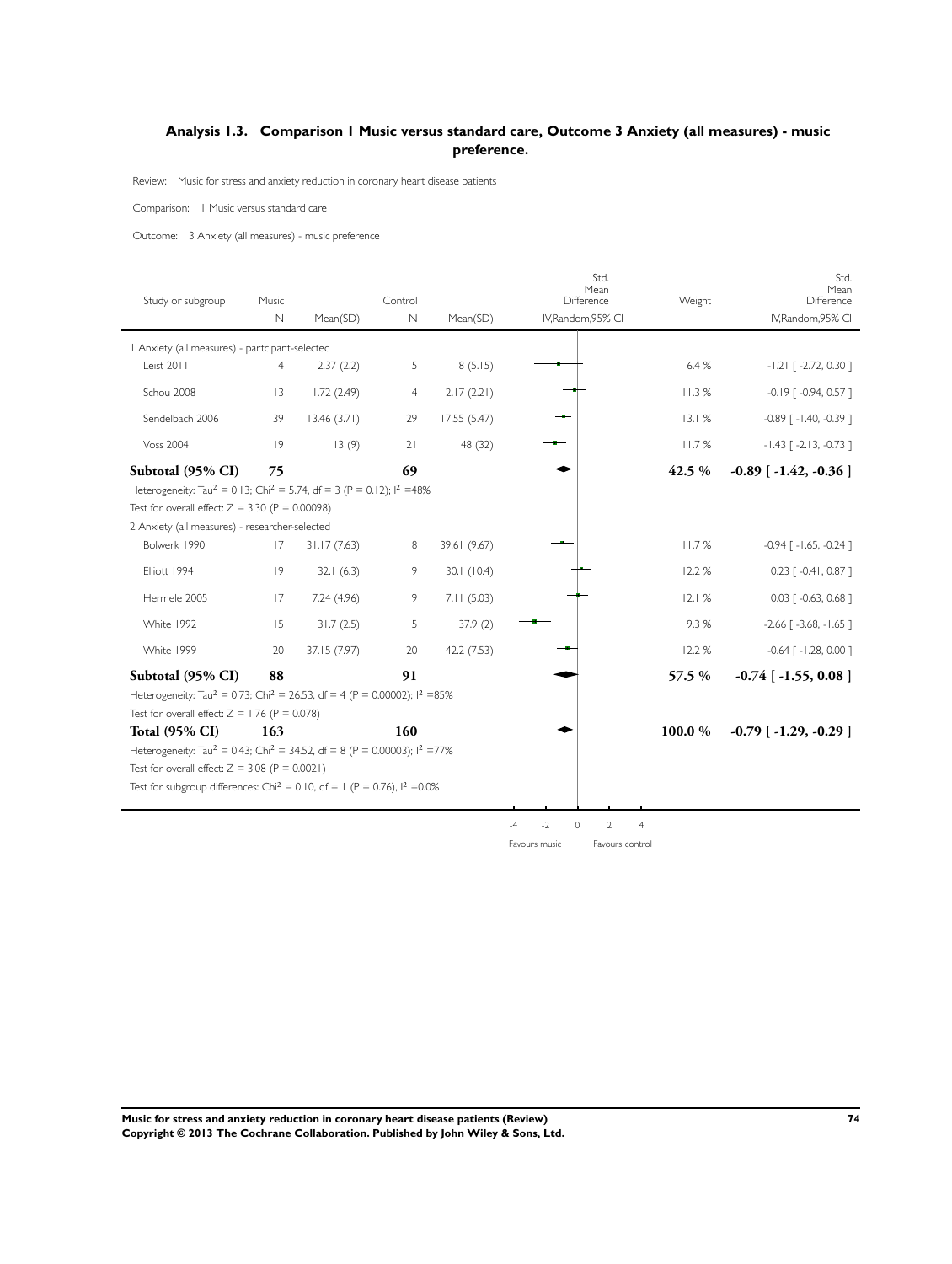### **Analysis 1.4. Comparison 1 Music versus standard care, Outcome 4 State anxiety (STAI) - patient type.**

Review: Music for stress and anxiety reduction in coronary heart disease patients

Comparison: 1 Music versus standard care

l.

Outcome: 4 State anxiety (STAI) - patient type

| Study or subgroup                                                                                         | Music        |               | Control      |              | Mean<br>Difference                           | Weight | Mean<br>Difference                 |
|-----------------------------------------------------------------------------------------------------------|--------------|---------------|--------------|--------------|----------------------------------------------|--------|------------------------------------|
|                                                                                                           | $\mathsf{N}$ | Mean(SD)      | $\mathsf{N}$ | Mean(SD)     | IV,Random,95% CI                             |        | IV, Random, 95% CI                 |
| I State anxiety (STAI) - MI                                                                               |              |               |              |              |                                              |        |                                    |
| Bolwerk 1990                                                                                              | 17           | 31.17(7.63)   | 8            | 39.61 (9.67) |                                              | 11.4%  | $-8.44$ [ $-14.19$ , $-2.69$ ]     |
| Cohen 1999                                                                                                | 20           | $-14.65(9.5)$ | 20           | $-6.7(6.7)$  |                                              | 12.4%  | $-7.95$ [ $-13.04$ , $-2.86$ ]     |
| Winters 2005                                                                                              | 30           | $-7.11(4.97)$ | 30           | 0.13(4.02)   |                                              | 16.7%  | $-7.24$ [ $-9.53$ , $-4.95$ ]      |
| White 1999                                                                                                | 15           | 31.7(2.5)     | 15           | 37.9(2)      |                                              | 17.4 % | $-6.20$ [ $-7.82$ , $-4.58$ ]      |
| White 1992                                                                                                | 20           | 37.15 (7.97)  | 20           | 42.2(7.53)   |                                              | 12.9%  | $-5.05$ [ $-9.86$ , $-0.24$ ]      |
| Elliott 1994                                                                                              | 9            | 32.1(6.3)     | 9            | 30.1(10.4)   |                                              | 11.9%  | 2.00 [ -3.47, 7.47 ]               |
| Subtotal (95% CI)                                                                                         | 121          |               | 122          |              |                                              | 82.7 % | $-5.87$ [ $-7.99, -3.75$ ]         |
| Heterogeneity: Tau <sup>2</sup> = 3.24; Chi <sup>2</sup> = 10.69, df = 5 (P = 0.06); l <sup>2</sup> = 53% |              |               |              |              |                                              |        |                                    |
| Test for overall effect: $Z = 5.43$ (P < 0.00001)                                                         |              |               |              |              |                                              |        |                                    |
| 2 State anxiety (STAI) - surgical/procedural                                                              |              |               |              |              |                                              |        |                                    |
| Barnason 1995                                                                                             | 33           | $-3.5(3.34)$  | 34           | $-3.9(3.86)$ |                                              | 17.3 % | $0.40$ $\lceil -1.33, 2.13 \rceil$ |
| Subtotal (95% CI)                                                                                         | 33           |               | 34           |              |                                              | 17.3 % | $0.40$ [ -1.33, 2.13 ]             |
| Heterogeneity: not applicable                                                                             |              |               |              |              |                                              |        |                                    |
| Test for overall effect: $Z = 0.45$ (P = 0.65)                                                            |              |               |              |              |                                              |        |                                    |
| <b>Total (95% CI)</b>                                                                                     | 154          |               | 156          |              |                                              | 100.0% | $-4.58$ [ $-7.78$ , $-1.39$ ]      |
| Heterogeneity: Tau <sup>2</sup> = 14.60; Chi <sup>2</sup> = 49.09, df = 6 (P<0.00001); $I^2$ =88%         |              |               |              |              |                                              |        |                                    |
| Test for overall effect: $Z = 2.81$ (P = 0.0049)                                                          |              |               |              |              |                                              |        |                                    |
| Test for subgroup differences: Chi <sup>2</sup> = 20.23, df = 1 (P = 0.00), $1^2$ =95%                    |              |               |              |              |                                              |        |                                    |
|                                                                                                           |              |               |              |              |                                              |        |                                    |
|                                                                                                           |              |               |              |              | $-20$<br>$-10$<br>$\overline{10}$<br>20<br>0 |        |                                    |

Favours music Favours control

**Music for stress and anxiety reduction in coronary heart disease patients (Review) 75 Copyright © 2013 The Cochrane Collaboration. Published by John Wiley & Sons, Ltd.**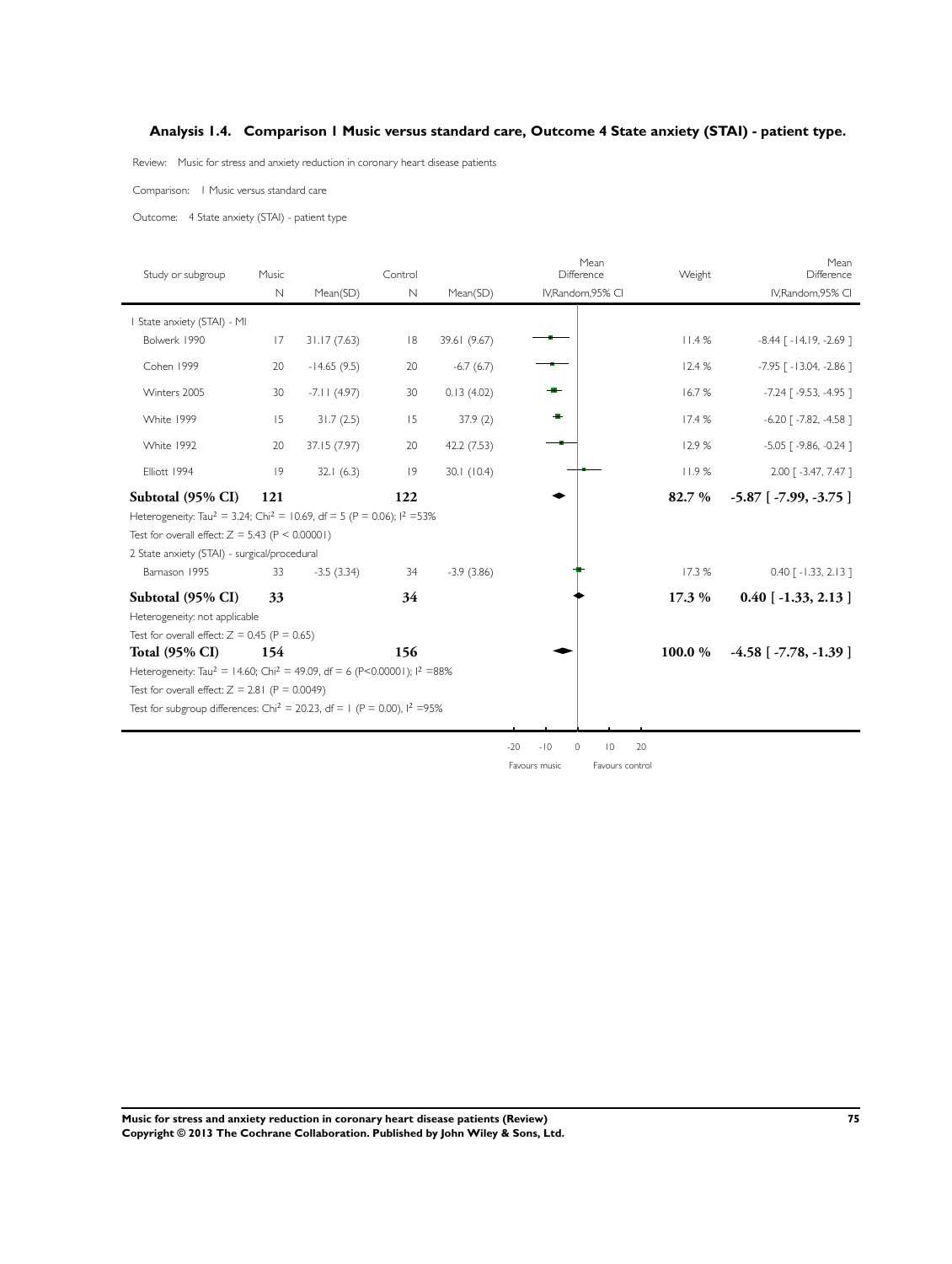## **Analysis 1.5. Comparison 1 Music versus standard care, Outcome 5 State Anxiety (STAI) - music preference.**

Review: Music for stress and anxiety reduction in coronary heart disease patients

Comparison: 1 Music versus standard care

Outcome: 5 State Anxiety (STAI) - music preference

| Study or subgroup                                                                                          | Music       |               | Control     |              | Mean<br>Difference                        | Weight | Mean<br>Difference             |
|------------------------------------------------------------------------------------------------------------|-------------|---------------|-------------|--------------|-------------------------------------------|--------|--------------------------------|
|                                                                                                            | $\mathbb N$ | Mean(SD)      | $\mathbb N$ | Mean(SD)     | IV, Random, 95% CI                        |        | IV, Random, 95% CI             |
| State Anxiety (STAI) - participant-preferred                                                               |             |               |             |              |                                           |        |                                |
| Barnason 1995                                                                                              | 33          | $-3.5(3.34)$  | 34          | $-3.9(3.86)$ |                                           | 17.3 % | $0.40$ $[-1.33, 2.13]$         |
| Cohen 1999                                                                                                 | 20          | $-14.65(9.5)$ | 20          | $-6.7(6.7)$  |                                           | 12.4%  | $-7.95$ [ $-13.04$ , $-2.86$ ] |
| Winters 2005                                                                                               | 30          | $-7.11(4.97)$ | 30          | 0.13(4.02)   |                                           | 16.7%  | $-7.24$ [ $-9.53$ , $-4.95$ ]  |
| Subtotal (95% CI)                                                                                          | 83          |               | 84          |              |                                           | 46.4 % | $-4.71$ [ $-10.76$ , 1.33 ]    |
| Heterogeneity: Tau <sup>2</sup> = 25.79; Chi <sup>2</sup> = 31.59, df = 2 (P<0.00001); l <sup>2</sup> =94% |             |               |             |              |                                           |        |                                |
| Test for overall effect: $Z = 1.53$ (P = 0.13)                                                             |             |               |             |              |                                           |        |                                |
| 2 State Anxiety (STAI) - researcher-selected                                                               |             |               |             |              |                                           |        |                                |
| Bolwerk 1990                                                                                               | 7           | 31.17(7.63)   | 8           | 39.61 (9.67) |                                           | 11.4%  | $-8.44$ [ $-14.19$ , $-2.69$ ] |
| Elliott 1994                                                                                               | 9           | 32.1(6.3)     | 9           | 30.1(10.4)   |                                           | 11.9%  | 2.00 [ -3.47, 7.47 ]           |
| White 1992                                                                                                 | 20          | 37.15 (7.97)  | 20          | 42.2 (7.53)  |                                           | 12.9%  | $-5.05$ [ $-9.86$ , $-0.24$ ]  |
| White 1999                                                                                                 | 15          | 31.7(2.5)     | 15          | 37.9(2)      |                                           | 17.4 % | $-6.20$ [ $-7.82$ , $-4.58$ ]  |
| Subtotal (95% CI)                                                                                          | 71          |               | 72          |              |                                           | 53.6 % | $-4.68$ [ $-8.27, -1.10$ ]     |
| Heterogeneity: Tau <sup>2</sup> = 8.45; Chi <sup>2</sup> = 8.93, df = 3 (P = 0.03); $1^2$ =66%             |             |               |             |              |                                           |        |                                |
| Test for overall effect: $Z = 2.56$ (P = 0.010)                                                            |             |               |             |              |                                           |        |                                |
| <b>Total (95% CI)</b>                                                                                      | 154         |               | 156         |              |                                           | 100.0% | $-4.58$ [ $-7.78$ , $-1.39$ ]  |
| Heterogeneity: Tau <sup>2</sup> = 14.60; Chi <sup>2</sup> = 49.09, df = 6 (P<0.00001); $I^2$ =88%          |             |               |             |              |                                           |        |                                |
| Test for overall effect: $Z = 2.81$ (P = 0.0049)                                                           |             |               |             |              |                                           |        |                                |
| Test for subgroup differences: Chi <sup>2</sup> = 0.00, df = 1 (P = 0.99), $1^2$ = 0.0%                    |             |               |             |              |                                           |        |                                |
|                                                                                                            |             |               |             |              |                                           |        |                                |
|                                                                                                            |             |               |             |              | 5<br>$-10$<br>$-5$<br>$\overline{0}$<br>0 |        |                                |

Favours music Favours control

**Music for stress and anxiety reduction in coronary heart disease patients (Review) 76 Copyright © 2013 The Cochrane Collaboration. Published by John Wiley & Sons, Ltd.**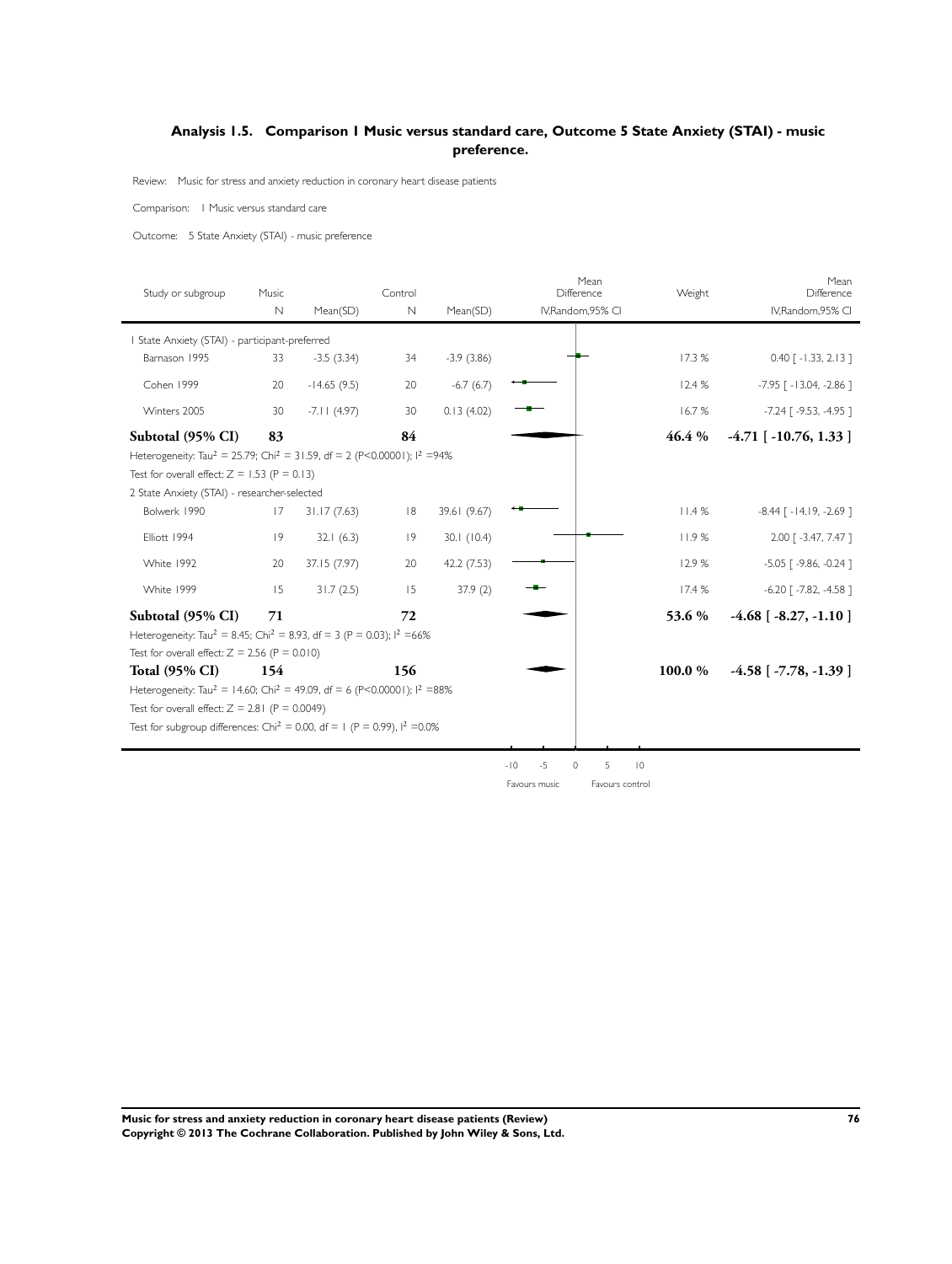## **Analysis 1.6. Comparison 1 Music versus standard care, Outcome 6 State Anxiety (STAI) - music preference MI only.**

Review: Music for stress and anxiety reduction in coronary heart disease patients

Comparison: 1 Music versus standard care

Outcome: 6 State Anxiety (STAI) - music preference MI only

| Study or subgroup                                                                                                                                              | Music        |               | Control     |              | Mean<br>Difference        | Weight                | Mean<br>Difference             |
|----------------------------------------------------------------------------------------------------------------------------------------------------------------|--------------|---------------|-------------|--------------|---------------------------|-----------------------|--------------------------------|
|                                                                                                                                                                | $\mathsf{N}$ | Mean(SD)      | $\mathbb N$ | Mean(SD)     | IV, Random, 95% CI        |                       | IV,Random,95% CI               |
| I State Anxiety (STAI) - participant-preferred                                                                                                                 |              |               |             |              |                           |                       |                                |
| Cohen 1999                                                                                                                                                     | 20           | $-14.65(9.5)$ | 20          | $-6.7(6.7)$  |                           | 11.7%                 | $-7.95$ [ $-13.04$ , $-2.86$ ] |
| Winters 2005                                                                                                                                                   | 30           | $-7.11(4.97)$ | 30          | 0.13(4.02)   |                           | 25.4 %                | -7.24 [ -9.53, -4.95 ]         |
| Subtotal (95% CI)                                                                                                                                              | 50           |               | 50          |              |                           | 37.1 %                | $-7.36$ [ $-9.45, -5.27$ ]     |
| Heterogeneity: Tau <sup>2</sup> = 0.0; Chi <sup>2</sup> = 0.06, df = 1 (P = 0.80); $1^2$ = 0.0%                                                                |              |               |             |              |                           |                       |                                |
| Test for overall effect: $Z = 6.91$ (P < 0.00001)<br>2 State Anxiety (STAI) - researcher-selected                                                              |              |               |             |              |                           |                       |                                |
| Bolwerk 1990                                                                                                                                                   | 17           | 31.17(7.63)   | 8           | 39.61 (9.67) |                           | 9.9%                  | $-8.44$ [ $-14.19$ , $-2.69$ ] |
| Elliott 1994                                                                                                                                                   | 9            | 32.1(6.3)     | 9           | 30.1(10.4)   |                           | 10.6 %                | 2.00 [ -3.47, 7.47 ]           |
| White 1992                                                                                                                                                     | 20           | 37.15 (7.97)  | 20          | 42.2 (7.53)  |                           | 12.6%                 | $-5.05$ [ $-9.86$ , $-0.24$ ]  |
| White 1999                                                                                                                                                     | 15           | 31.7(2.5)     | 15          | 37.9(2)      |                           | 29.8%                 | $-6.20$ [ $-7.82$ , $-4.58$ ]  |
| Subtotal (95% CI)                                                                                                                                              | 71           |               | 72          |              |                           | 62.9%                 | $-4.68$ [ $-8.27, -1.10$ ]     |
| Heterogeneity: Tau <sup>2</sup> = 8.45; Chi <sup>2</sup> = 8.93, df = 3 (P = 0.03); l <sup>2</sup> = 66%                                                       |              |               |             |              |                           |                       |                                |
| Test for overall effect: $Z = 2.56$ (P = 0.010)                                                                                                                |              |               |             |              |                           |                       |                                |
| <b>Total (95% CI)</b>                                                                                                                                          | 121          |               | 122         |              |                           | 100.0%                | $-5.87$ [ $-7.99, -3.75$ ]     |
| Heterogeneity: Tau <sup>2</sup> = 3.24; Chi <sup>2</sup> = 10.69, df = 5 (P = 0.06); l <sup>2</sup> = 53%<br>Test for overall effect: $Z = 5.43$ (P < 0.00001) |              |               |             |              |                           |                       |                                |
| Test for subgroup differences: Chi <sup>2</sup> = 1.60, df = 1 (P = 0.21), l <sup>2</sup> =37%                                                                 |              |               |             |              |                           |                       |                                |
|                                                                                                                                                                |              |               |             |              |                           |                       |                                |
|                                                                                                                                                                |              |               |             |              | $-10$<br>$-20$<br>$\circ$ | 20<br>$\overline{10}$ |                                |
|                                                                                                                                                                |              |               |             |              | Favours music             | Favours control       |                                |
|                                                                                                                                                                |              |               |             |              |                           |                       |                                |
|                                                                                                                                                                |              |               |             |              |                           |                       |                                |
|                                                                                                                                                                |              |               |             |              |                           |                       |                                |
|                                                                                                                                                                |              |               |             |              |                           |                       |                                |
|                                                                                                                                                                |              |               |             |              |                           |                       |                                |
|                                                                                                                                                                |              |               |             |              |                           |                       |                                |
|                                                                                                                                                                |              |               |             |              |                           |                       |                                |
|                                                                                                                                                                |              |               |             |              |                           |                       |                                |
|                                                                                                                                                                |              |               |             |              |                           |                       |                                |
|                                                                                                                                                                |              |               |             |              |                           |                       |                                |
|                                                                                                                                                                |              |               |             |              |                           |                       |                                |
|                                                                                                                                                                |              |               |             |              |                           |                       |                                |
|                                                                                                                                                                |              |               |             |              |                           |                       |                                |
|                                                                                                                                                                |              |               |             |              |                           |                       |                                |
|                                                                                                                                                                |              |               |             |              |                           |                       |                                |

**Music for stress and anxiety reduction in coronary heart disease patients (Review) 77 Copyright © 2013 The Cochrane Collaboration. Published by John Wiley & Sons, Ltd.**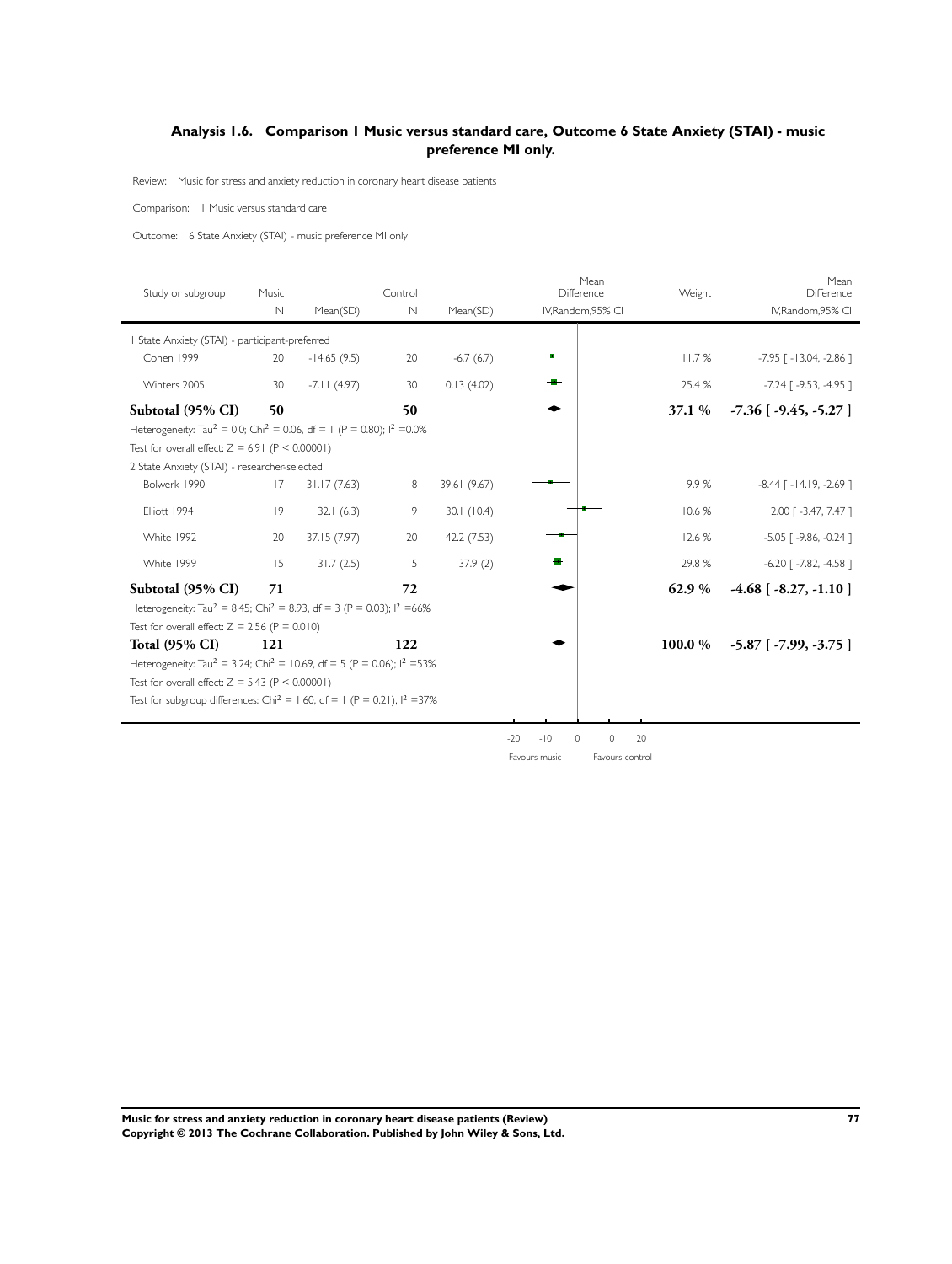### **Analysis 1.7. Comparison 1 Music versus standard care, Outcome 7 Anxiety (non-STAI)-patient type.**

Review: Music for stress and anxiety reduction in coronary heart disease patients

Comparison: 1 Music versus standard care

l.

Outcome: 7 Anxiety (non-STAI)-patient type

|                                                                                                            |                |             |             |             | Std.<br>Mean                     |                | Std.<br>Mean                       |
|------------------------------------------------------------------------------------------------------------|----------------|-------------|-------------|-------------|----------------------------------|----------------|------------------------------------|
| Study or subgroup                                                                                          | Music          |             | Control     |             | Difference                       | Weight         | Difference                         |
|                                                                                                            | $\mathsf{N}$   | Mean(SD)    | $\mathbb N$ | Mean(SD)    | IV,Random,95% CI                 |                | IV,Random,95% CI                   |
| Anxiety (surgical/procedural)                                                                              |                |             |             |             |                                  |                |                                    |
| Hermele 2005                                                                                               | 17             | 7.24 (4.96) | 9           | 7.11(5.03)  |                                  | 15.6%          | $0.03$ $\lceil -0.63, 0.68 \rceil$ |
| Schou 2008                                                                                                 | 3              | 1.72(2.49)  | 4           | 2.17(2.21)  |                                  | 14.3 %         | $-0.19$ [ $-0.94$ , 0.57]          |
| Sendelbach 2006                                                                                            | 39             | 13.46(3.71) | 29          | 17.55(5.47) |                                  | 17.5 %         | $-0.89$ [ $-1.40$ , $-0.39$ ]      |
| <b>Voss 2004</b>                                                                                           | 9              | 13(9)       | 21          | 48 (32)     |                                  | 14.9%          | $-1.43$ $[-2.13, -0.73]$           |
| Subtotal (95% CI)                                                                                          | 88             |             | 83          |             |                                  | 62.3%          | $-0.63$ [ $-1.25$ , $-0.01$ ]      |
| Heterogeneity: Tau <sup>2</sup> = 0.29; Chi <sup>2</sup> = 11.11, df = 3 (P = 0.01); $1^2$ =73%            |                |             |             |             |                                  |                |                                    |
| Test for overall effect: $Z = 1.98$ (P = 0.047)                                                            |                |             |             |             |                                  |                |                                    |
| 2 Anxiety (MI and rehabilitation)                                                                          |                |             |             |             |                                  |                |                                    |
| Elliott 1994                                                                                               | 9              | 30.8(17)    | 9           | 26.4 (23.7) |                                  | 15.8%          | $0.21$ $\lceil -0.43, 0.85 \rceil$ |
| Emery 2003                                                                                                 | 15             | 1.5(2.06)   | 15          | 1.3(2.58)   |                                  | 14.8%          | $0.08$ $\lceil -0.63, 0.80 \rceil$ |
| Leist 2011                                                                                                 | $\overline{4}$ | 2.37(2.2)   | 5           | 8(5.15)     |                                  | 7.1 %          | $-1.21$ [ $-2.72$ , 0.30]          |
| Subtotal (95% CI)                                                                                          | 38             |             | 39          |             |                                  | 37.7 %         | $-0.03$ [ $-0.61, 0.56$ ]          |
| Heterogeneity: Tau <sup>2</sup> = 0.08; Chi <sup>2</sup> = 2.90, df = 2 (P = 0.24); $1^2$ = 31%            |                |             |             |             |                                  |                |                                    |
| Test for overall effect: $Z = 0.09$ (P = 0.93)                                                             |                |             |             |             |                                  |                |                                    |
| <b>Total (95% CI)</b>                                                                                      | 126            |             | 122         |             |                                  | 100.0%         | $-0.43$ [ $-0.93$ , 0.06 ]         |
| Heterogeneity: Tau <sup>2</sup> = 0.30; Chi <sup>2</sup> = 20.04, df = 6 (P = 0.003); l <sup>2</sup> = 70% |                |             |             |             |                                  |                |                                    |
| Test for overall effect: $Z = 1.72$ (P = 0.086)                                                            |                |             |             |             |                                  |                |                                    |
| Test for subgroup differences: Chi <sup>2</sup> = 1.93, df = 1 (P = 0.17), $1^2 = 48\%$                    |                |             |             |             |                                  |                |                                    |
|                                                                                                            |                |             |             |             | $-2$<br>$\frac{1}{2}$<br>Ò       | $\overline{2}$ |                                    |
|                                                                                                            |                |             |             |             | Favours music<br>Favours control |                |                                    |
|                                                                                                            |                |             |             |             |                                  |                |                                    |
|                                                                                                            |                |             |             |             |                                  |                |                                    |
|                                                                                                            |                |             |             |             |                                  |                |                                    |
|                                                                                                            |                |             |             |             |                                  |                |                                    |
|                                                                                                            |                |             |             |             |                                  |                |                                    |

**Music for stress and anxiety reduction in coronary heart disease patients (Review) 78 Copyright © 2013 The Cochrane Collaboration. Published by John Wiley & Sons, Ltd.**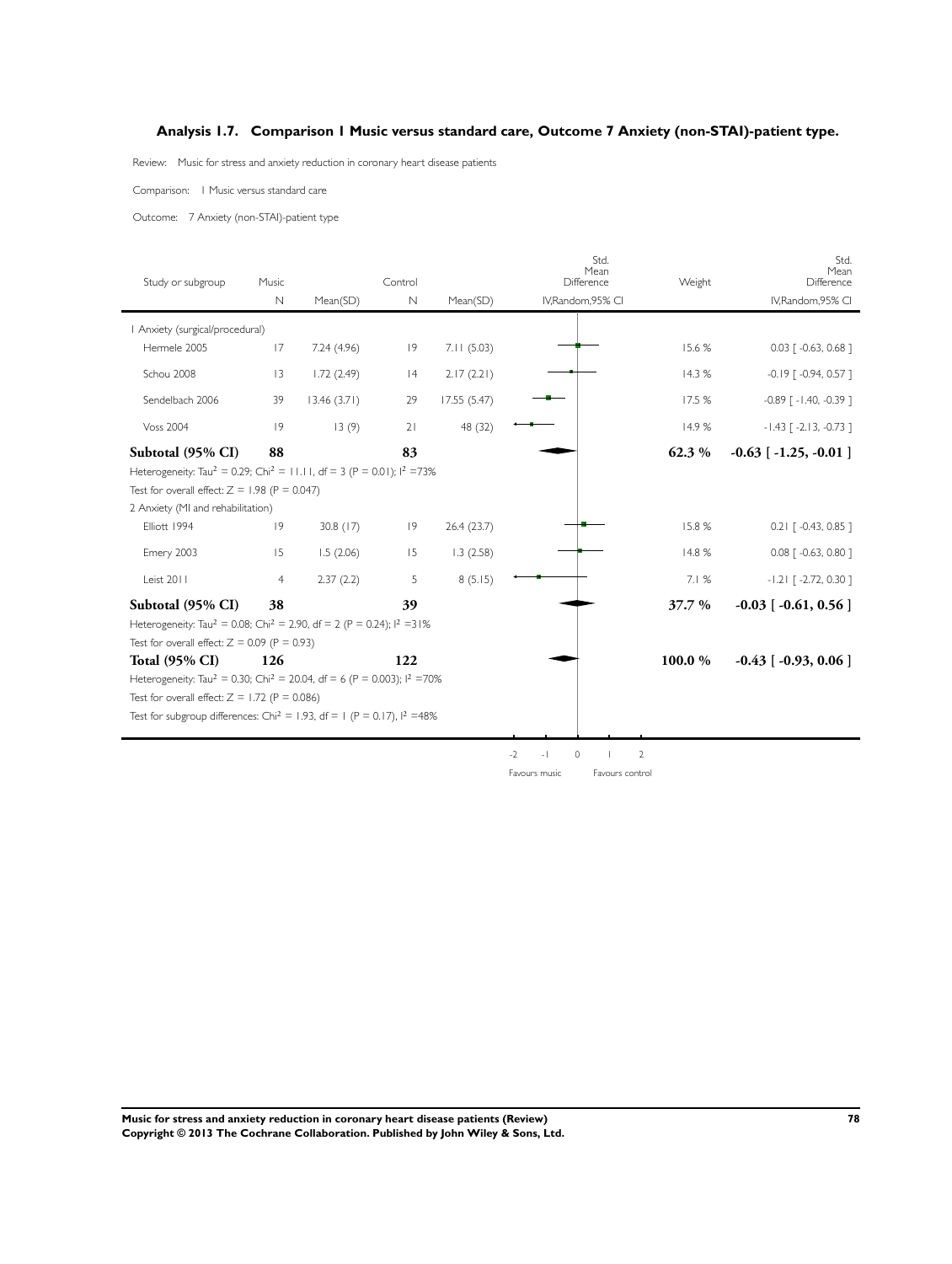### <span id="page-80-0"></span>**Analysis 1.8. Comparison 1 Music versus standard care, Outcome 8 Anxiety (non-STAI) - music preference.**

Review: Music for stress and anxiety reduction in coronary heart disease patients

Comparison: 1 Music versus standard care

Outcome: 8 Anxiety (non-STAI) - music preference

| Study or subgroup                                                                                                                                                                                                                                                        | Music      |             | Control     |             | Std.<br>Mean<br>Difference                                                                | Weight | Std.<br>Mean<br>Difference           |
|--------------------------------------------------------------------------------------------------------------------------------------------------------------------------------------------------------------------------------------------------------------------------|------------|-------------|-------------|-------------|-------------------------------------------------------------------------------------------|--------|--------------------------------------|
|                                                                                                                                                                                                                                                                          | $\hbox{N}$ | Mean(SD)    | $\mathbb N$ | Mean(SD)    | IV, Random, 95% CI                                                                        |        | IV, Random, 95% CI                   |
| Anxiety (non-STAI) - participant-preferred                                                                                                                                                                                                                               |            |             |             |             |                                                                                           |        |                                      |
| Leist 2011                                                                                                                                                                                                                                                               | 4          | 2.37(2.2)   | 5           | 8(5.15)     |                                                                                           | 7.1%   | $-1.2$   [ $-2.72, 0.30$ ]           |
| Schou 2008                                                                                                                                                                                                                                                               | 3          | 1.72(2.49)  | 4           | 2.17(2.21)  |                                                                                           | 14.3 % | $-0.19$ $[-0.94, 0.57]$              |
| Sendelbach 2006                                                                                                                                                                                                                                                          | 39         | 13.46(3.71) | 29          | 17.55(5.47) |                                                                                           | 17.5 % | $-0.89$ $\lceil -1.40, -0.39 \rceil$ |
| <b>Voss 2004</b>                                                                                                                                                                                                                                                         | 9          | 13(9)       | 21          | 48 (32)     |                                                                                           | 14.9%  | $-1.43$ [ $-2.13$ , $-0.73$ ]        |
| Subtotal (95% CI)<br>Heterogeneity: Tau <sup>2</sup> = 0.13; Chi <sup>2</sup> = 5.74, df = 3 (P = 0.12); $1^2$ =48%<br>Test for overall effect: $Z = 3.30$ (P = 0.00098)                                                                                                 | 75         |             | 69          |             |                                                                                           | 53.9%  | $-0.89$ [ $-1.42$ , $-0.36$ ]        |
| 2 Anxiety (non-STAI) - researcher-selected                                                                                                                                                                                                                               |            |             |             |             |                                                                                           |        |                                      |
| Elliott 1994                                                                                                                                                                                                                                                             | 9          | 30.8(17)    | 9           | 26.4 (23.7) |                                                                                           | 15.8%  | $0.21$ $[-0.43, 0.85]$               |
| Emery 2003                                                                                                                                                                                                                                                               | 15         | 1.5(2.06)   | 15          | 1.3(2.58)   |                                                                                           | 14.8 % | $0.08$ $\lceil -0.63, 0.80 \rceil$   |
| Hermele 2005                                                                                                                                                                                                                                                             | 17         | 7.24 (4.96) | 9           | 7.11(5.03)  |                                                                                           | 15.6 % | $0.03$ $\lceil -0.63, 0.68 \rceil$   |
| Subtotal (95% CI)<br>Heterogeneity: Tau <sup>2</sup> = 0.0; Chi <sup>2</sup> = 0.16, df = 2 (P = 0.92); $1^2$ = 0.0%<br>Test for overall effect: $Z = 0.56$ (P = 0.58)                                                                                                   | 51         |             | 53          |             |                                                                                           | 46.1%  | $0.11$ [ $-0.28$ , $0.49$ ]          |
| Total (95% CI)<br>Heterogeneity: Tau <sup>2</sup> = 0.30; Chi <sup>2</sup> = 20.04, df = 6 (P = 0.003); l <sup>2</sup> = 70%<br>Test for overall effect: $Z = 1.72$ (P = 0.086)<br>Test for subgroup differences: Chi <sup>2</sup> = 8.95, df = 1 (P = 0.00), $1^2$ =89% | 126        |             | 122         |             |                                                                                           | 100.0% | $-0.43$ [ $-0.93$ , 0.06 ]           |
|                                                                                                                                                                                                                                                                          |            |             |             |             | $-2$<br>$\overline{2}$<br>$\overline{4}$<br>$-4$<br>O<br>Favours music<br>Favours control |        |                                      |

**Music for stress and anxiety reduction in coronary heart disease patients (Review) 79 Copyright © 2013 The Cochrane Collaboration. Published by John Wiley & Sons, Ltd.**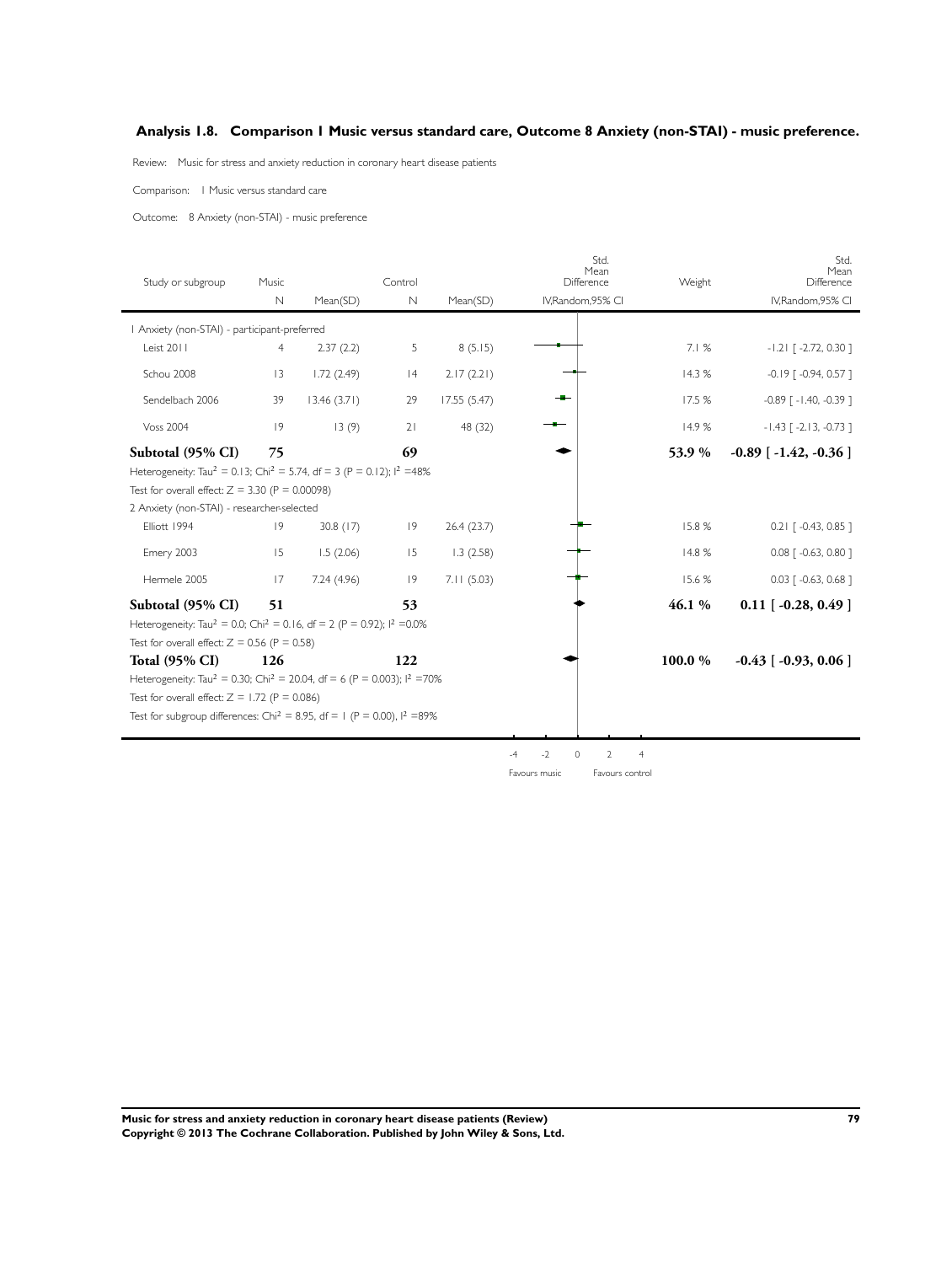### **Analysis 1.9. Comparison 1 Music versus standard care, Outcome 9 Depression.**

<span id="page-81-0"></span>Review: Music for stress and anxiety reduction in coronary heart disease patients

Comparison: 1 Music versus standard care

Outcome: 9 Depression

| Study or subgroup                                                                                                                                                                                   | Music<br>$\mathbb N$ | Mean(SD)       | Control<br>$\mathbb N$ | Mean(SD)    |               | Std.<br>Mean<br>Difference<br>IV, Fixed, 95% CI | Weight                    | Std.<br>Mean<br>Difference<br>IV, Fixed, 95% CI |
|-----------------------------------------------------------------------------------------------------------------------------------------------------------------------------------------------------|----------------------|----------------|------------------------|-------------|---------------|-------------------------------------------------|---------------------------|-------------------------------------------------|
| Elliott 1994                                                                                                                                                                                        | 9                    | 2.9(2.6)       | 9                      | 3.8(2.9)    |               |                                                 | 17.5 %                    | $-0.32$ $\lceil -0.96, 0.32 \rceil$             |
| Emery 2003                                                                                                                                                                                          | 15                   | 0.21(0.4)      | 15                     | 0.36(0.689) |               |                                                 | 13.9%                     | $-0.26$ $\lceil -0.98, 0.46 \rceil$             |
| Hermele 2005                                                                                                                                                                                        | 17                   | 6(4.54)        | 9                      | 5.47 (3.89) |               |                                                 | 16.8%                     | $0.12$ [ -0.53, 0.78 ]                          |
| Leist 2011                                                                                                                                                                                          | $\overline{4}$       | $5.38$ (11.06) | 5                      | 26(20.11)   |               |                                                 | 3.3%                      | $-1.09$ $[-2.56, 0.39]$                         |
| Mandel 2007a                                                                                                                                                                                        | 35                   | $9.8$ (11.2)   | 33                     | 10.5(6.6)   |               |                                                 | 31.8%                     | $-0.07$ [ $-0.55$ , 0.40 ]                      |
| Stein 2010                                                                                                                                                                                          | 17                   | 6(4.54)        | 9                      | 5.47 (3.89) |               |                                                 | 16.8%                     | $0.12$ [ -0.53, 0.78 ]                          |
| <b>Total (95% CI)</b><br>Heterogeneity: Chi <sup>2</sup> = 3.26, df = 5 (P = 0.66); $1^2$ = 0.0%<br>Test for overall effect: $Z = 0.81$ (P = 0.42)<br>Test for subgroup differences: Not applicable | 107                  |                | 110                    |             | $-2$<br>$-4$  | $\overline{2}$<br>$\circ$                       | 100.0 %<br>$\overline{4}$ | $-0.11$ [ $-0.38$ , 0.16]                       |
|                                                                                                                                                                                                     |                      |                |                        |             | Favours music | Favours control                                 |                           |                                                 |

**Music for stress and anxiety reduction in coronary heart disease patients (Review) 80 Copyright © 2013 The Cochrane Collaboration. Published by John Wiley & Sons, Ltd.**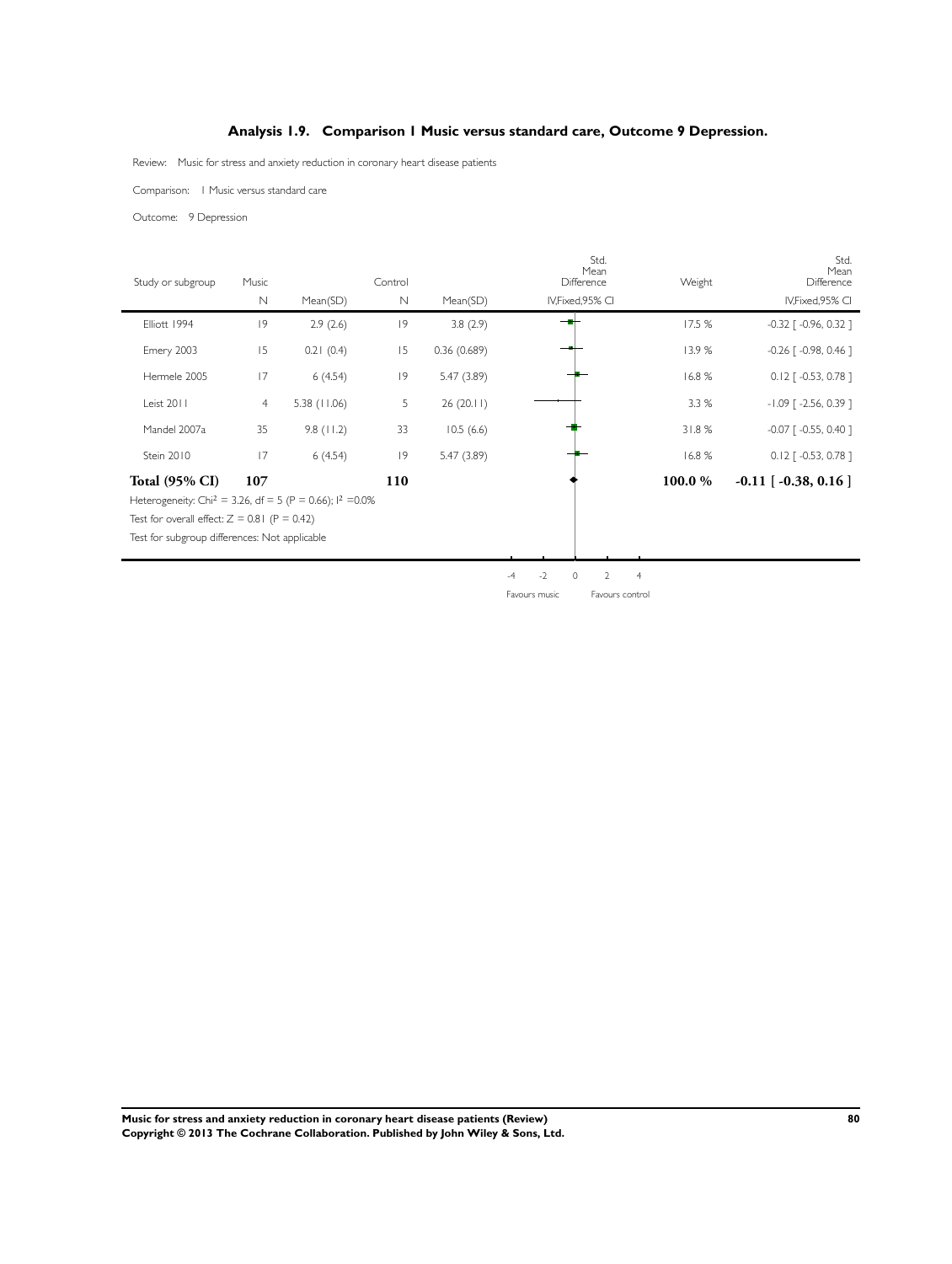### **Analysis 1.10. Comparison 1 Music versus standard care, Outcome 10 Mood.**

<span id="page-82-0"></span>Review: Music for stress and anxiety reduction in coronary heart disease patients

Comparison: 1 Music versus standard care

Outcome: 10 Mood

| Study or subgroup                                                                                                                                                                                                             | Music<br>$\hbox{N}$ | Mean(SD)    | Control<br>$\mathbb N$ | Mean(SD)   | Std.<br>Mean<br>Difference<br>IV, Random, 95% CI                                                         | Weight     | Std.<br>Mean<br>Difference<br>IV,Random,95% CI |
|-------------------------------------------------------------------------------------------------------------------------------------------------------------------------------------------------------------------------------|---------------------|-------------|------------------------|------------|----------------------------------------------------------------------------------------------------------|------------|------------------------------------------------|
| Barnason 1995                                                                                                                                                                                                                 | 33                  | 7.72 (1.49) | 34                     | 6.55(2.42) | $\blacksquare$                                                                                           | 55.0 %     | $0.57$ [ 0.08, 1.06 ]                          |
| Murrock 2002                                                                                                                                                                                                                  | 15                  | 4.13(1.25)  | 15                     | 0.33(2.82) | ⊞∽                                                                                                       | 45.0%      | 1.70 [ 0.84, 2.55 ]                            |
| Total (95% CI)<br>Heterogeneity: Tau <sup>2</sup> = 0.50; Chi <sup>2</sup> = 5.02, df = 1 (P = 0.03); l <sup>2</sup> =80%<br>Test for overall effect: $Z = 1.93$ (P = 0.053)<br>Test for subgroup differences: Not applicable | 48                  |             | 49                     |            |                                                                                                          | 100.0 $\%$ | $1.08$ [ -0.02, 2.17 ]                         |
|                                                                                                                                                                                                                               |                     |             |                        |            | $\circ$<br>$-2$<br>$\mathbb{E}[\cdot]$<br>$\mathbb{L}$<br>$\sqrt{2}$<br>Favours control<br>Favours music |            |                                                |

**Music for stress and anxiety reduction in coronary heart disease patients (Review) 81 Copyright © 2013 The Cochrane Collaboration. Published by John Wiley & Sons, Ltd.**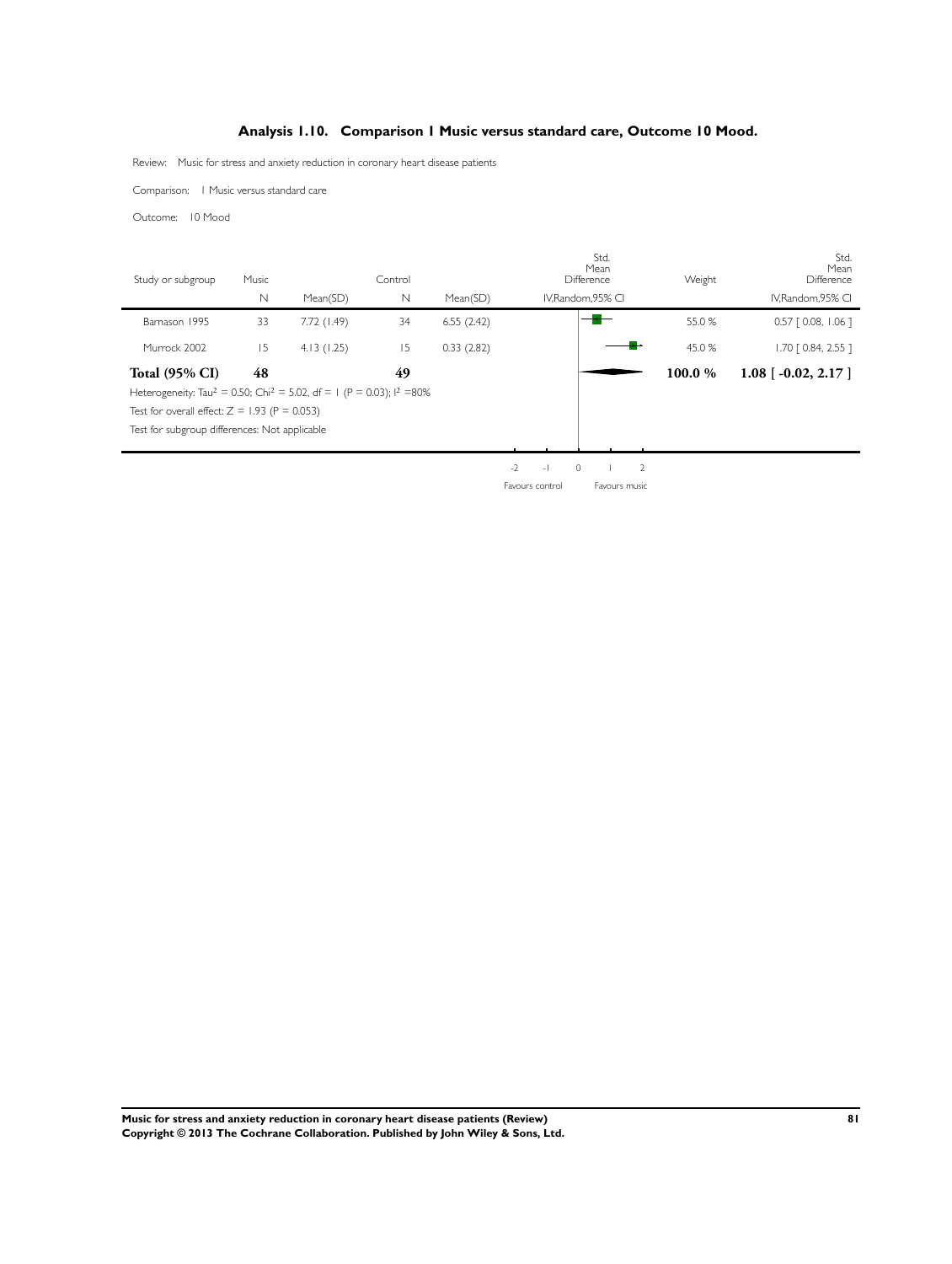### **Analysis 1.11. Comparison 1 Music versus standard care, Outcome 11 Heart rate-patient type.**

<span id="page-83-0"></span>Review: Music for stress and anxiety reduction in coronary heart disease patients

Comparison: 1 Music versus standard care

Outcome: I I Heart rate-patient type

| Study or subgroup                                                                                           | Music          |                | Control     |                | Mean<br>Difference                                                                 | Weight | Mean<br>Difference                   |
|-------------------------------------------------------------------------------------------------------------|----------------|----------------|-------------|----------------|------------------------------------------------------------------------------------|--------|--------------------------------------|
|                                                                                                             | $\mathsf{N}$   | Mean(SD)       | $\mathbb N$ | Mean(SD)       | IV,Random,95% CI                                                                   |        | IV,Random,95% CI                     |
| I heart rate (surgical/procedural)                                                                          |                |                |             |                |                                                                                    |        |                                      |
| Broscious 1999                                                                                              | 62             | 90(15)         | 44          | 89 (17)        |                                                                                    | 7.3 %  | $1.00$ $[-5.26, 7.26]$               |
| Cadigan 2001                                                                                                | 75             | 69(13)         | 65          | 71(14)         |                                                                                    | 9.0%   | $-2.00$ [ $-6.50$ , $2.50$ ]         |
| Chan 2007                                                                                                   | 31             | $65.5$ (17.1)  | 35          | 79.8 (11.1)    |                                                                                    | 6.6 %  | $-14.30$ [ $-21.35$ , $-7.25$ ]      |
| Cutshall 2011                                                                                               | 49             | $-0.3(5.1)$    | 51          | 1.7(9.5)       |                                                                                    | 10.4%  | $-2.00$ [ $-4.97$ , 0.97 ]           |
| Jafari 2012                                                                                                 | 30             | $-1.6(13.78)$  | 30          | $-0.2$ (11.47) |                                                                                    | 7.1%   | $-1.40$ [ $-7.82$ , 5.02 ]           |
| Nilsson 2009a                                                                                               | 28             | $-0.9$ (11.77) | 30          | $-1.3(10.67)$  |                                                                                    | 7.7%   | $0.40$ $\lceil -5.40, 6.20 \rceil$   |
| Sendelbach 2006                                                                                             | 4 <sub>1</sub> | 81(15.61)      | 33          | 83.36 (13.98)  |                                                                                    | 6.8%   | $-2.36$ [ $-9.11$ , 4.39]            |
| Subtotal (95% CI)                                                                                           | 316            |                | 288         |                |                                                                                    | 54.9%  | $-2.61$ [ $-5.62$ , 0.39 ]           |
| Heterogeneity: Tau <sup>2</sup> = 8.46; Chi <sup>2</sup> = 13.15, df = 6 (P = 0.04); $1^2$ =54%             |                |                |             |                |                                                                                    |        |                                      |
| Test for overall effect: $Z = 1.70$ (P = 0.088)                                                             |                |                |             |                |                                                                                    |        |                                      |
| 2 Heart rate (MI)                                                                                           |                |                |             |                |                                                                                    |        |                                      |
| Cohen 1999                                                                                                  | 20             | $-2.4(5.3)$    | 20          | $-0.01(3.7)$   |                                                                                    | 10.5 % | $-2.39$ [ $-5.22$ , 0.44]            |
| Davis-Rollans 1987                                                                                          | 2              | 75.62 (15.88)  | 2           | 74.78 (15.37)  |                                                                                    | 3.4%   | 0.84 [-11.66, 13.34]                 |
| White 1992                                                                                                  | 20             | 77.1 (13.6)    | 20          | 80.5 (8.48)    |                                                                                    | 6.6 %  | $-3.40$ $\lceil -10.42, 3.62 \rceil$ |
| White 1999                                                                                                  | 15             | 70.5(3.9)      | 15          | 74 (2.7)       |                                                                                    | 10.9%  | $-3.50$ [ $-5.90$ , $-1.10$ ]        |
| Winters 2005                                                                                                | 30             | $-8.26(3.88)$  | 30          | 2.86(5.34)     |                                                                                    | 10.9%  | $-11.12$ [ $-13.48$ , $-8.76$ ]      |
| Subtotal (95% CI)                                                                                           | 97             |                | 97          |                |                                                                                    | 42.3 % | $-4.75$ [ $-9.26$ , $-0.25$ ]        |
| Heterogeneity: Tau <sup>2</sup> = 19.48; Chi <sup>2</sup> = 30.10, df = 4 (P<0.00001); l <sup>2</sup> =87%  |                |                |             |                |                                                                                    |        |                                      |
| Test for overall effect: $Z = 2.07$ (P = 0.039)                                                             |                |                |             |                |                                                                                    |        |                                      |
| 3 Heart rate (rehab)<br>Emery 2003                                                                          | 15             | 124.2(20.1)    | 15          | 119.7(19.53)   |                                                                                    | 2.8 %  | 4.50 [-9.68, 18.68]                  |
| Subtotal (95% CI)                                                                                           | 15             |                | 15          |                |                                                                                    | 2.8 %  | $4.50$ [ -9.68, 18.68 ]              |
| Heterogeneity: not applicable                                                                               |                |                |             |                |                                                                                    |        |                                      |
| Test for overall effect: $Z = 0.62$ (P = 0.53)                                                              |                |                |             |                |                                                                                    |        |                                      |
| <b>Total (95% CI)</b>                                                                                       | 428            |                | 400         |                |                                                                                    | 100.0% | $-3.40$ [ $-6.12$ , $-0.69$ ]        |
| Heterogeneity: Tau <sup>2</sup> = 16.13; Chi <sup>2</sup> = 53.62, df = 12 (P<0.00001); l <sup>2</sup> =78% |                |                |             |                |                                                                                    |        |                                      |
| Test for overall effect: $Z = 2.46$ (P = 0.014)                                                             |                |                |             |                |                                                                                    |        |                                      |
| Test for subgroup differences: Chi <sup>2</sup> = 1.72, df = 2 (P = 0.42), $1^2$ = 0.0%                     |                |                |             |                |                                                                                    |        |                                      |
|                                                                                                             |                |                |             |                |                                                                                    |        |                                      |
|                                                                                                             |                |                |             |                | $-20$<br>$-10$<br>$\overline{10}$<br>$\bigcap$<br>Favours music<br>Favours control | 20     |                                      |
|                                                                                                             |                |                |             |                |                                                                                    |        |                                      |

**Music for stress and anxiety reduction in coronary heart disease patients (Review) 82 Copyright © 2013 The Cochrane Collaboration. Published by John Wiley & Sons, Ltd.**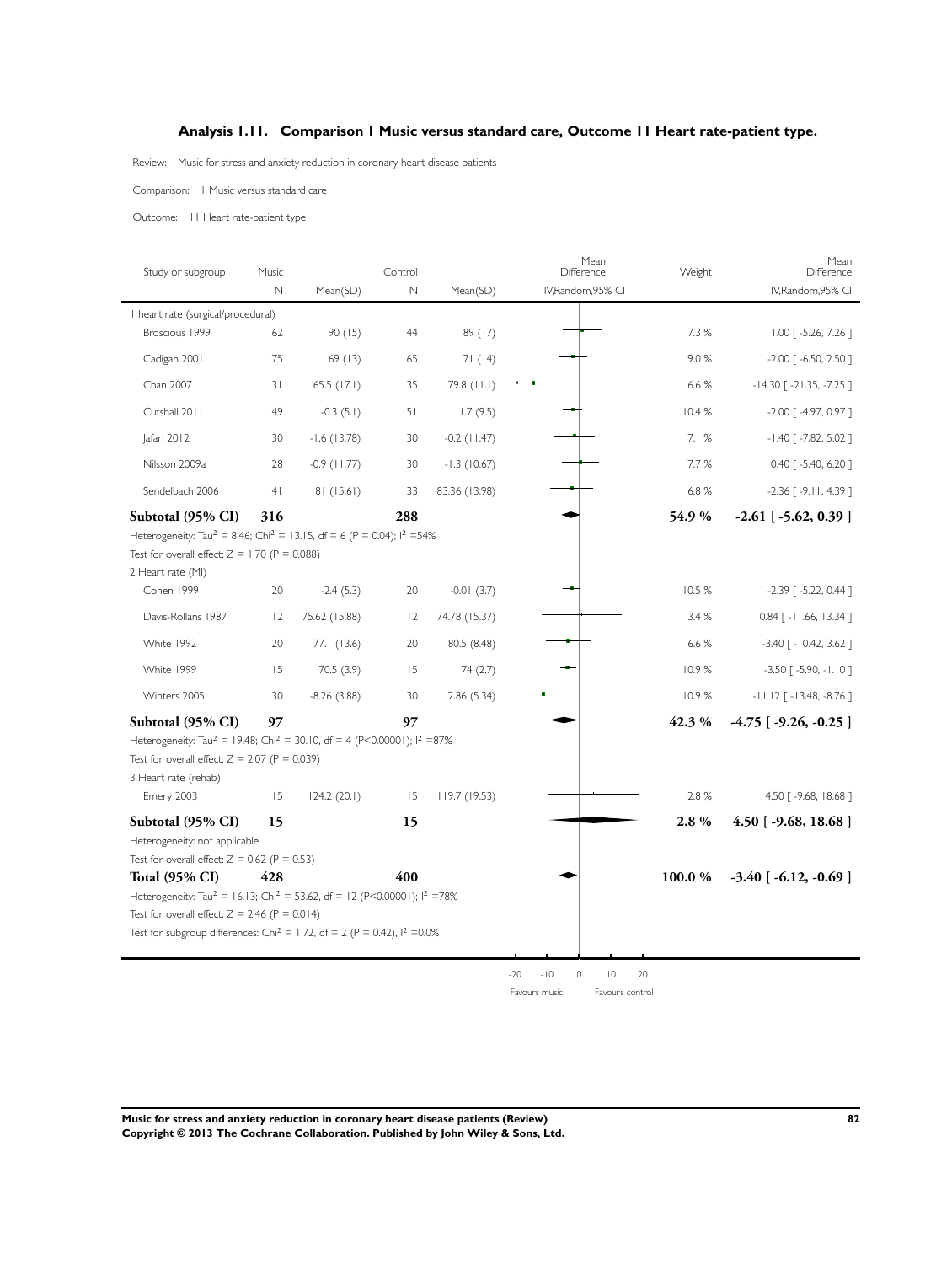### **Analysis 1.12. Comparison 1 Music versus standard care, Outcome 12 Heart rate - music preference.**

Review: Music for stress and anxiety reduction in coronary heart disease patients

Comparison: 1 Music versus standard care

Outcome: 12 Heart rate - music preference

| Study or subgroup                                                                                           | Music          |                | Control |                | Mean<br>Difference | Weight | Mean<br>Difference                 |
|-------------------------------------------------------------------------------------------------------------|----------------|----------------|---------|----------------|--------------------|--------|------------------------------------|
|                                                                                                             | $\mathsf{N}$   | Mean(SD)       | N       | Mean(SD)       | IV, Random, 95% CI |        | IV,Random,95% CI                   |
| I Heart rate - participant-selected music                                                                   |                |                |         |                |                    |        |                                    |
| Broscious 1999                                                                                              | 62             | 90(15)         | 44      | 89 (17)        |                    | 7.2 %  | $1.00$ $\lceil -5.26, 7.26 \rceil$ |
| Chan 2007                                                                                                   | 31             | $65.5$ (17.1)  | 35      | 79.8 (11.1)    |                    | 6.5 %  | $-14.30$ [ $-21.35$ , $-7.25$ ]    |
| Cohen 1999                                                                                                  | 20             | $-2.4(5.3)$    | 20      | $-0.01(3.7)$   |                    | 10.6 % | $-2.39$ [ $-5.22$ , 0.44]          |
| Davis-Rollans 1987                                                                                          | 2              | 75.62 (15.88)  | 2       | 74.78 (15.37)  |                    | 3.3 %  | $0.84$ [ -11.66, 13.34 ]           |
| Jafari 2012                                                                                                 | 30             | $-1.6$ (13.78) | 30      | $-0.2$ (11.47) |                    | 7.1%   | $-1.40$ [ $-7.82$ , 5.02 ]         |
| Sendelbach 2006                                                                                             | 4 <sub>1</sub> | 81(15.61)      | 33      | 83.36 (13.98)  |                    | 6.8%   | $-2.36$ [ $-9.11$ , 4.39]          |
| Winters 2005                                                                                                | 30             | $-8.26(3.88)$  | 30      | 2.86 (5.34)    |                    | 11.0%  | $-11.12$ [ $-13.48$ , $-8.76$ ]    |
| Subtotal (95% CI)                                                                                           | 226            |                | 204     |                |                    | 52.6 % | $-4.69$ [ $-9.40, 0.02$ ]          |
| Heterogeneity: Tau <sup>2</sup> = 30.12; Chi <sup>2</sup> = 38.19, df = 6 (P<0.00001); l <sup>2</sup> =84%  |                |                |         |                |                    |        |                                    |
| Test for overall effect: $Z = 1.95$ (P = 0.051)                                                             |                |                |         |                |                    |        |                                    |
| 2 Heart rate - researcher-selected music                                                                    |                |                |         |                |                    |        |                                    |
| Cadigan 2001                                                                                                | 75             | 69(13)         | 65      | 71(14)         |                    | 9.0%   | $-2.00$ [ $-6.50$ , 2.50 ]         |
| Cutshall 2011                                                                                               | 49             | $-0.3(5.1)$    | 51      | 1.7(9.5)       |                    | 10.5 % | $-2.00$ [ $-4.97$ , 0.97]          |
| Emery 2003                                                                                                  | 15             | 124.2(20.1)    | 15      | 119.7(19.53)   |                    | 2.7 %  | 4.50 [ -9.68, 18.68 ]              |
| Nilsson 2009a                                                                                               | 28             | $-0.9$ (11.77) | 30      | 1.3(10.67)     |                    | 7.7%   | $-2.20$ [ $-8.00$ , 3.60 ]         |
| White 1992                                                                                                  | 20             | 77.1 (13.6)    | 20      | 80.5 (8.48)    |                    | 6.6 %  | $-3.40$ [ $-10.42$ , $3.62$ ]      |
| White 1999                                                                                                  | 15             | 70.5 (3.9)     | 15      | 74 (2.7)       |                    | 11.0%  | $-3.50$ [ $-5.90$ , $-1.10$ ]      |
| Subtotal (95% CI)                                                                                           | 202            |                | 196     |                |                    | 47.4 % | $-2.67$ [ $-4.27, -1.07$ ]         |
| Heterogeneity: Tau <sup>2</sup> = 0.0; Chi <sup>2</sup> = 1.79, df = 5 (P = 0.88); $1^2$ = 0.0%             |                |                |         |                |                    |        |                                    |
| Test for overall effect: $Z = 3.27$ (P = 0.0011)                                                            |                |                |         |                |                    |        |                                    |
| <b>Total (95% CI)</b>                                                                                       | 428            |                | 400     |                |                    | 100.0% | $-3.62$ [ $-6.28$ , $-0.95$ ]      |
| Heterogeneity: Tau <sup>2</sup> = 15.28; Chi <sup>2</sup> = 51.43, df = 12 (P<0.00001); l <sup>2</sup> =77% |                |                |         |                |                    |        |                                    |
| Test for overall effect: $Z = 2.66$ (P = 0.0078)                                                            |                |                |         |                |                    |        |                                    |
| Test for subgroup differences: Chi <sup>2</sup> = 0.63, df = 1 (P = 0.43), $1^2$ = 0.0%                     |                |                |         |                |                    |        |                                    |
|                                                                                                             |                |                |         |                |                    |        |                                    |

 $-20$   $-10$  0 10 20 Favours music | Favours control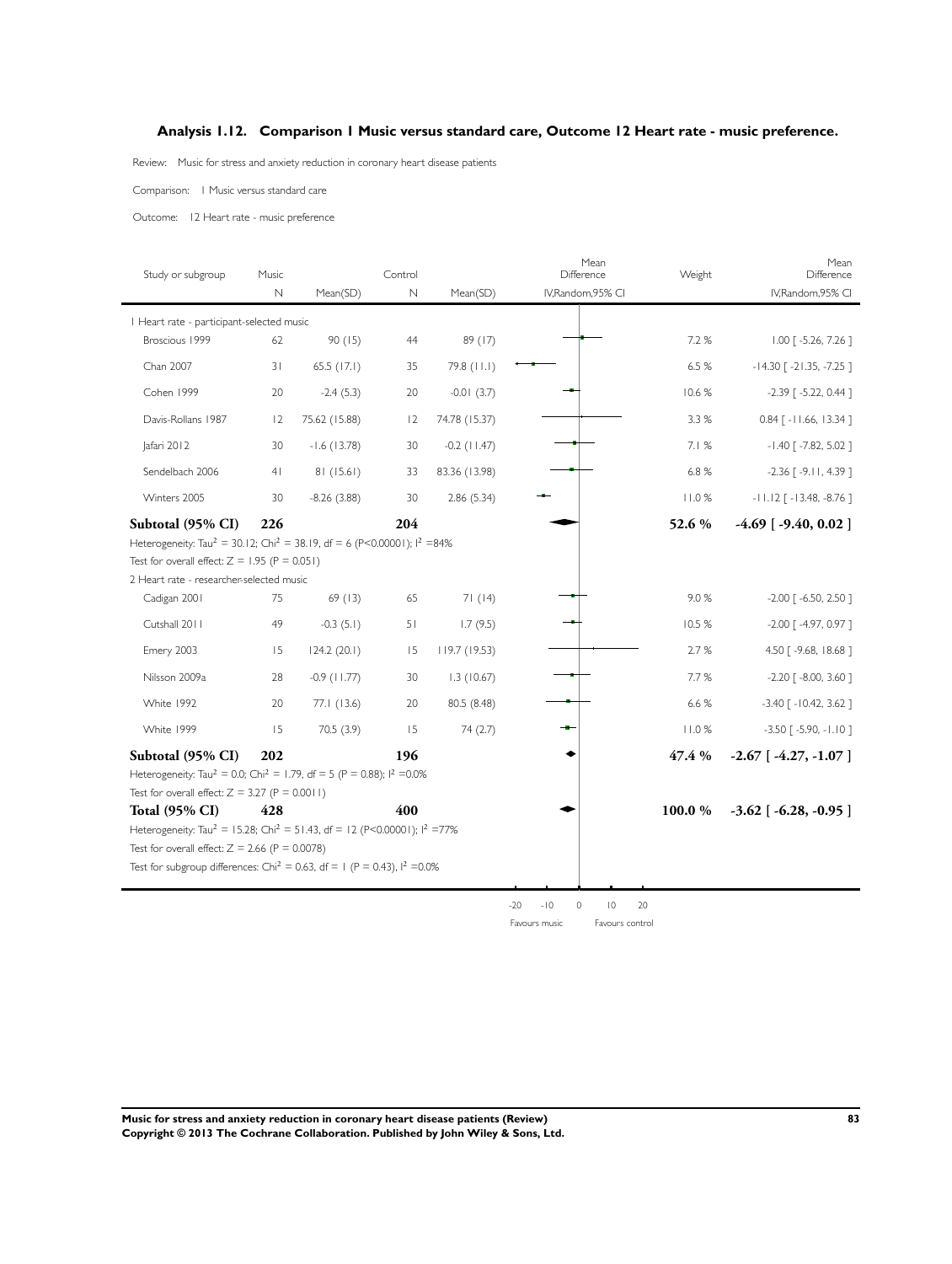### **Analysis 1.13. Comparison 1 Music versus standard care, Outcome 13 Heart rate variability.**

<span id="page-85-0"></span>Review: Music for stress and anxiety reduction in coronary heart disease patients

Comparison: 1 Music versus standard care

Outcome: 13 Heart rate variability

| Study or subgroup                                                                                                                                                                                            | Music<br>$\mathbb N$ | Mean(SD)      | Control<br>$\hbox{N}$ | Mean(SD)     | Std.<br>Mean<br>Difference<br>IV, Fixed, 95% CI                                                              | Weight     | Std.<br>Mean<br>Difference<br>IV, Fixed, 95% CI |
|--------------------------------------------------------------------------------------------------------------------------------------------------------------------------------------------------------------|----------------------|---------------|-----------------------|--------------|--------------------------------------------------------------------------------------------------------------|------------|-------------------------------------------------|
| White 1999                                                                                                                                                                                                   | 15                   | 4.4(0.3)      | 15                    | 4.4(0.4)     | $-$                                                                                                          | 33.4 %     | $0.0$ [ -0.72, 0.72 ]                           |
| Winters 2005                                                                                                                                                                                                 | $30\,$               | $-0.58(0.43)$ | $30\,$                | $-1.23(8.7)$ |                                                                                                              | 66.6%      | $0.10$ [ -0.40, 0.61 ]                          |
| <b>Total (95% CI)</b><br>Heterogeneity: Chi <sup>2</sup> = 0.05, df = 1 (P = 0.82); l <sup>2</sup> = 0.0%<br>Test for overall effect: $Z = 0.33$ (P = 0.74)<br>Test for subgroup differences: Not applicable | 45                   |               | 45                    |              |                                                                                                              | $100.0~\%$ | $0.07$ [ -0.34, 0.48 ]                          |
|                                                                                                                                                                                                              |                      |               |                       |              | $\mathbin{\mathsf{I}}2$<br>$\overline{2}$<br>$\overline{4}$<br>$-4$<br>Ó<br>Favours control<br>Favours music |            |                                                 |

**Music for stress and anxiety reduction in coronary heart disease patients (Review) 84 Copyright © 2013 The Cochrane Collaboration. Published by John Wiley & Sons, Ltd.**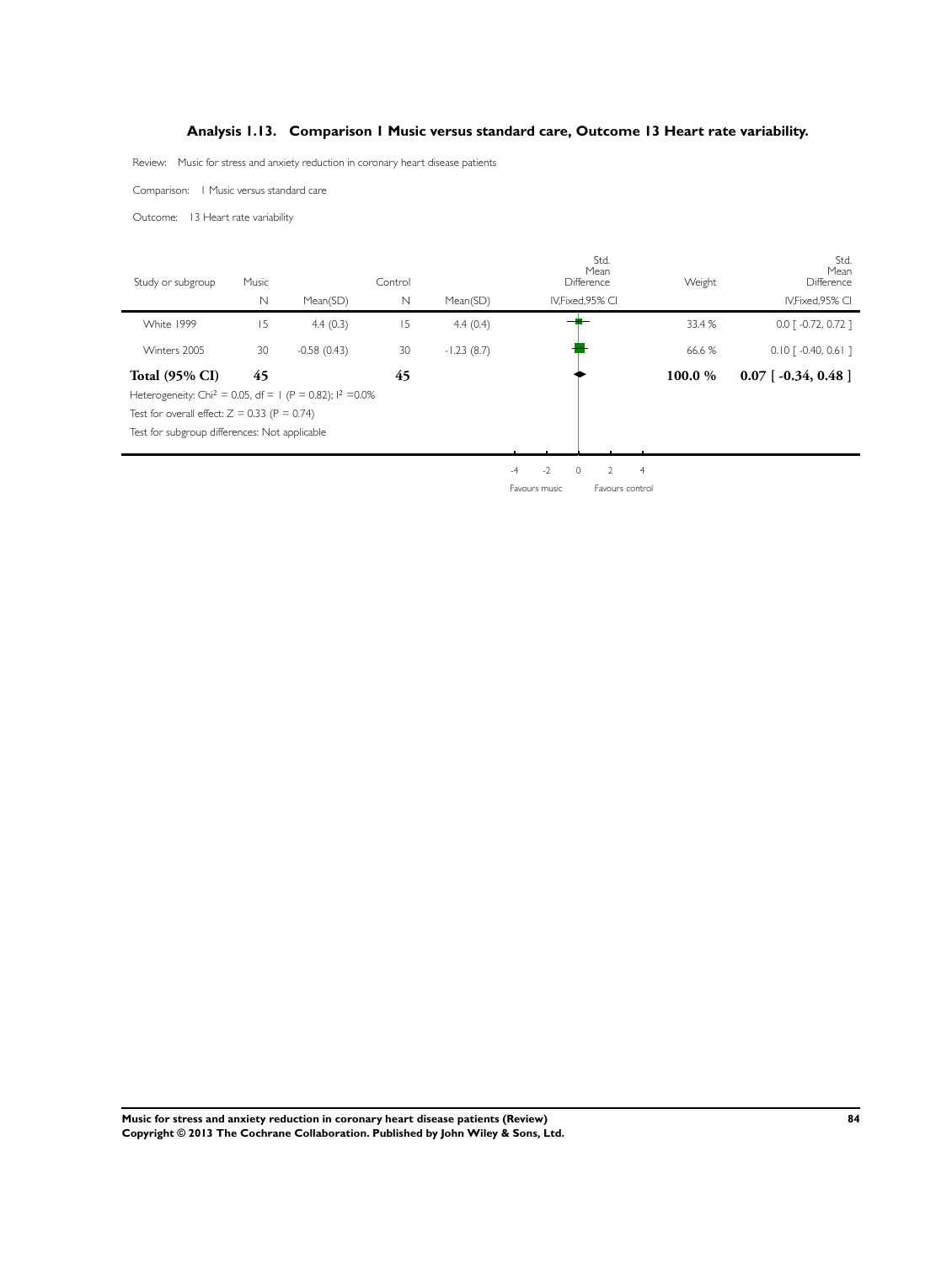### <span id="page-86-0"></span>**Analysis 1.14. Comparison 1 Music versus standard care, Outcome 14 Respiratory rate - music preference.**

Review: Music for stress and anxiety reduction in coronary heart disease patients

Comparison: 1 Music versus standard care

Outcome: 14 Respiratory rate - music preference

| Study or subgroup                                                                                                                                               | Music<br>$\mathbb N$ | Mean(SD)      | Control<br>$\mathbb N$ | Mean(SD)     | Difference<br>IV,Random,95% CI            | Mean                     | Weight | Mean<br>Difference<br>IV, Random, 95% CI |
|-----------------------------------------------------------------------------------------------------------------------------------------------------------------|----------------------|---------------|------------------------|--------------|-------------------------------------------|--------------------------|--------|------------------------------------------|
| I Respiratory Rate - participant-selected                                                                                                                       |                      |               |                        |              |                                           |                          |        |                                          |
| Chan 2007                                                                                                                                                       | 31                   | 18.3(5.5)     | 35                     | 28.9 (10.4)  |                                           |                          | 5.7%   | $-10.60$ [ $-14.55$ , $-6.65$ ]          |
| Jafari 2012                                                                                                                                                     | 30                   | 18.2(2.1)     | 30                     | 19.8(3.5)    |                                           |                          | 15.1%  | $-1.60$ $[-3.06, -0.14]$                 |
| Winters 2005                                                                                                                                                    | 30                   | $-2.26(1.53)$ | 30                     | 1.1(2.18)    |                                           |                          | 17.8 % | $-3.36$ [ $-4.31$ , $-2.41$ ]            |
| Subtotal (95% CI)                                                                                                                                               | 91                   |               | 95                     |              |                                           |                          | 38.6%  | $-4.42$ [ $-7.37, -1.46$ ]               |
| Heterogeneity: Tau <sup>2</sup> = 5.57; Chi <sup>2</sup> = 18.16, df = 2 (P = 0.00011); l <sup>2</sup> =89%<br>Test for overall effect: $Z = 2.93$ (P = 0.0034) |                      |               |                        |              |                                           |                          |        |                                          |
| 2 Respiratory Rate - researcher-selected                                                                                                                        |                      |               |                        |              |                                           |                          |        |                                          |
| Cadigan 2001                                                                                                                                                    | 66                   | 17.3(3.4)     | 62                     | 19.1(3.4)    |                                           |                          | 16.6 % | $-1.80$ [ $-2.98$ , $-0.62$ ]            |
| Nilsson 2009a                                                                                                                                                   | 28                   | 15.9(3.6)     | 30                     | 17.1(3)      |                                           |                          | 13.8 % | $-1.20$ [ $-2.91$ , 0.51]                |
| White 1992                                                                                                                                                      | 20                   | 16(3.61)      | 20                     | 18.4(3.02)   |                                           |                          | 12.0 % | $-2.40$ [ $-4.46$ , $-0.34$ ]            |
| White 1999                                                                                                                                                      | 15                   | 15.7(0.8)     | 15                     | $17.3$ (1.1) |                                           |                          | 19.0%  | $-1.60$ [ $-2.29$ , $-0.91$ ]            |
| Subtotal (95% CI)                                                                                                                                               | 129                  |               | 127                    |              |                                           |                          | 61.4%  | $-1.66$ [ $-2.20, -1.12$ ]               |
| Heterogeneity: Tau <sup>2</sup> = 0.0; Chi <sup>2</sup> = 0.86, df = 3 (P = 0.84); l <sup>2</sup> = 0.0%<br>Test for overall effect: $Z = 6.00$ (P < 0.00001)   |                      |               |                        |              |                                           |                          |        |                                          |
| <b>Total (95% CI)</b>                                                                                                                                           | 220                  |               | 222                    |              |                                           |                          | 100.0% | $-2.50$ [ $-3.61, -1.39$ ]               |
| Test for overall effect: $Z = 4.42$ (P < 0.00001)<br>Test for subgroup differences: Chi <sup>2</sup> = 3.23, df = 1 (P = 0.07), $1^2$ =69%                      |                      |               |                        |              |                                           |                          |        |                                          |
|                                                                                                                                                                 |                      |               |                        |              | $-5$<br>$\overline{\phantom{a}}$   0<br>Ò | 5<br>$\vert\,0\,\rangle$ |        |                                          |
|                                                                                                                                                                 |                      |               |                        |              | Favours music                             | Favours control          |        |                                          |
|                                                                                                                                                                 |                      |               |                        |              |                                           |                          |        |                                          |
|                                                                                                                                                                 |                      |               |                        |              |                                           |                          |        |                                          |
|                                                                                                                                                                 |                      |               |                        |              |                                           |                          |        |                                          |
|                                                                                                                                                                 |                      |               |                        |              |                                           |                          |        |                                          |
|                                                                                                                                                                 |                      |               |                        |              |                                           |                          |        |                                          |
|                                                                                                                                                                 |                      |               |                        |              |                                           |                          |        |                                          |
|                                                                                                                                                                 |                      |               |                        |              |                                           |                          |        |                                          |
|                                                                                                                                                                 |                      |               |                        |              |                                           |                          |        |                                          |
|                                                                                                                                                                 |                      |               |                        |              |                                           |                          |        |                                          |
|                                                                                                                                                                 |                      |               |                        |              |                                           |                          |        |                                          |
|                                                                                                                                                                 |                      |               |                        |              |                                           |                          |        |                                          |

**Music for stress and anxiety reduction in coronary heart disease patients (Review) 85 Copyright © 2013 The Cochrane Collaboration. Published by John Wiley & Sons, Ltd.**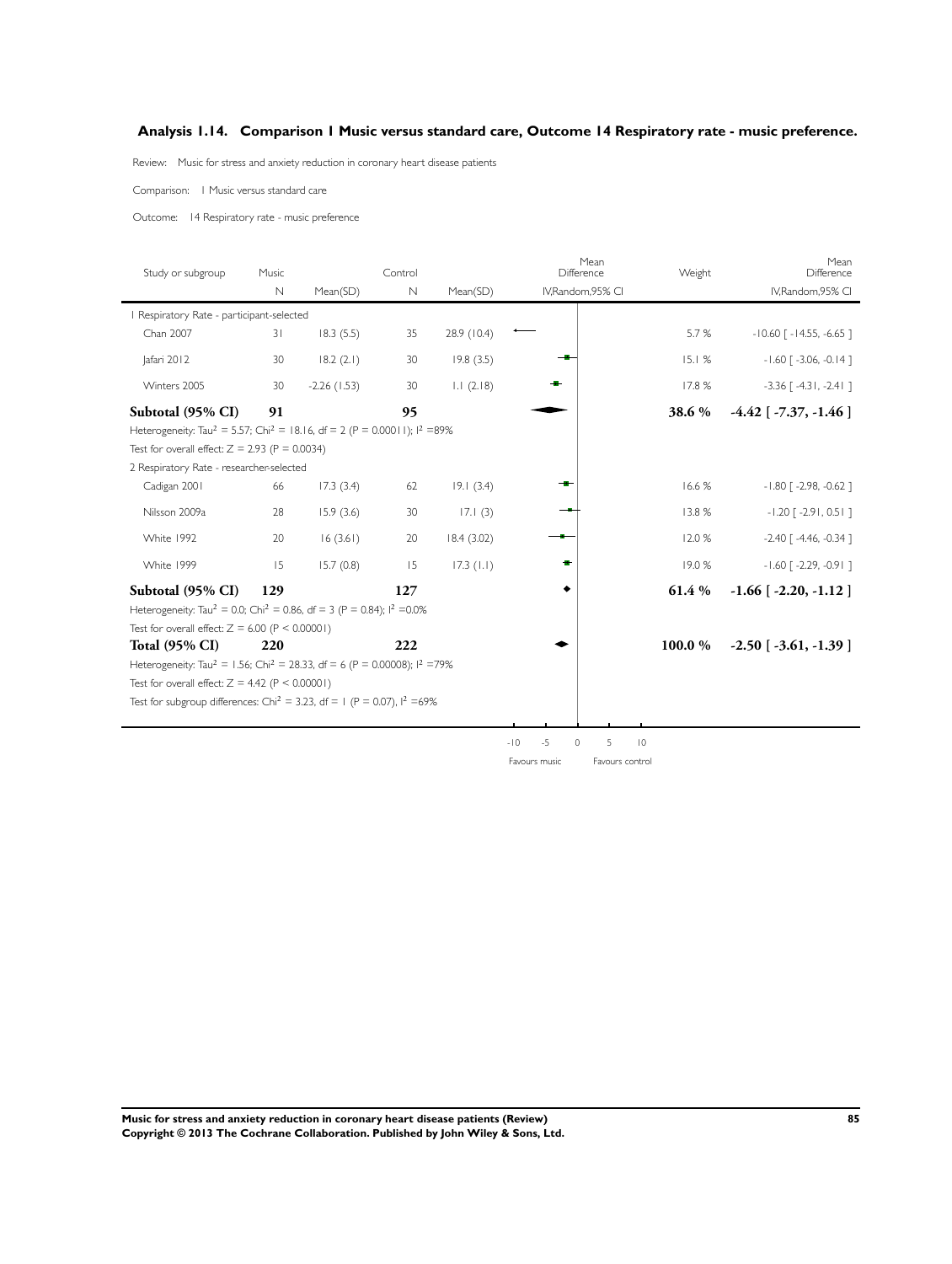### **Analysis 1.15. Comparison 1 Music versus standard care, Outcome 15 Systolic blood pressure.**

<span id="page-87-0"></span>Review: Music for stress and anxiety reduction in coronary heart disease patients

Comparison: 1 Music versus standard care

Outcome: 15 Systolic blood pressure

÷,

| Study or subgroup                                                       | Music       |                | Control |                 | Mean<br>Difference                       | Weight | Mean<br>Difference                    |
|-------------------------------------------------------------------------|-------------|----------------|---------|-----------------|------------------------------------------|--------|---------------------------------------|
|                                                                         | $\mathbb N$ | Mean(SD)       | N       | Mean(SD)        | IV, Fixed, 95% CI                        |        | IV, Fixed, 95% CI                     |
| Broscious 1999                                                          | 62          | 127(20)        | 44      | 133 (19)        |                                          | 6.5 %  | $-6.00$ [ $-13.50$ , $1.50$ ]         |
| Cadigan 2001                                                            | 75          | 112(16)        | 65      | 121(18)         |                                          | 11.4%  | $-9.00$ $\lceil -14.68, -3.32 \rceil$ |
| Chan 2007                                                               | 31          | 136.1(21.2)    | 35      | 141.9(31)       |                                          | 2.3 %  | $-5.80$ [ $-18.50$ , 6.90]            |
| Cohen 1999                                                              | 20          | $-0.75$ (10.7) | 20      | $-0.8$ (13.6)   |                                          | 6.4 %  | $0.05$ $\lceil -7.53, 7.63 \rceil$    |
| Cutshall 2011                                                           | 49          | $-3.8$ (15.5)  | 51      | $-1.6$ (11.2)   |                                          | 13.0 % | $-2.20$ [ $-7.52$ , $3.12$ ]          |
| Emery 2003                                                              | 15          | 165.3 (17.23)  | 15      | 163.3 (17.23)   |                                          | 2.4 %  | 2.00 [-10.33, 14.33]                  |
| Jafari 2012                                                             | 30          | $-2.3$ (19.8)  | 30      | $3.5$ (16.67)   |                                          | 4.3 %  | $-5.80$ [ $-15.06$ , 3.46]            |
| Mandel 2007a                                                            | 35          | 126.6(16.9)    | 33      | 130.3(17.8)     |                                          | 5.4 %  | $-3.70$ [ $-11.96$ , 4.56]            |
| Sendelbach 2006                                                         | 42          | 110.17(17.38)  | 33      | 117.88 (16.25)  |                                          | 6.3%   | $-7.7$   [ $-15.35, -0.07$ ]          |
| White 1999                                                              | 15          | 115(4)         | 15      | 122(5)          |                                          | 35.0%  | $-7.00$ [ $-10.24$ , $-3.76$ ]        |
| Winters 2005                                                            | 30          | $-7.74(14.31)$ | 30      | $-2.79$ (14.39) |                                          | 7.0 %  | $-4.95$ [ $-12.21$ , $2.31$ ]         |
| <b>Total (95% CI)</b>                                                   | 404         |                | 371     |                 |                                          | 100.0% | $-5.52$ [ $-7.43, -3.60$ ]            |
| Heterogeneity: Chi <sup>2</sup> = 7.79, df = 10 (P = 0.65); $1^2$ =0.0% |             |                |         |                 |                                          |        |                                       |
| Test for overall effect: $Z = 5.64$ (P < 0.00001)                       |             |                |         |                 |                                          |        |                                       |
| Test for subgroup differences: Not applicable                           |             |                |         |                 |                                          |        |                                       |
|                                                                         |             |                |         |                 |                                          |        |                                       |
|                                                                         |             |                |         |                 | $-20$<br>$-10$<br>20<br>$ 0\rangle$<br>0 |        |                                       |

Favours music Favours control

**Music for stress and anxiety reduction in coronary heart disease patients (Review) 86 Copyright © 2013 The Cochrane Collaboration. Published by John Wiley & Sons, Ltd.**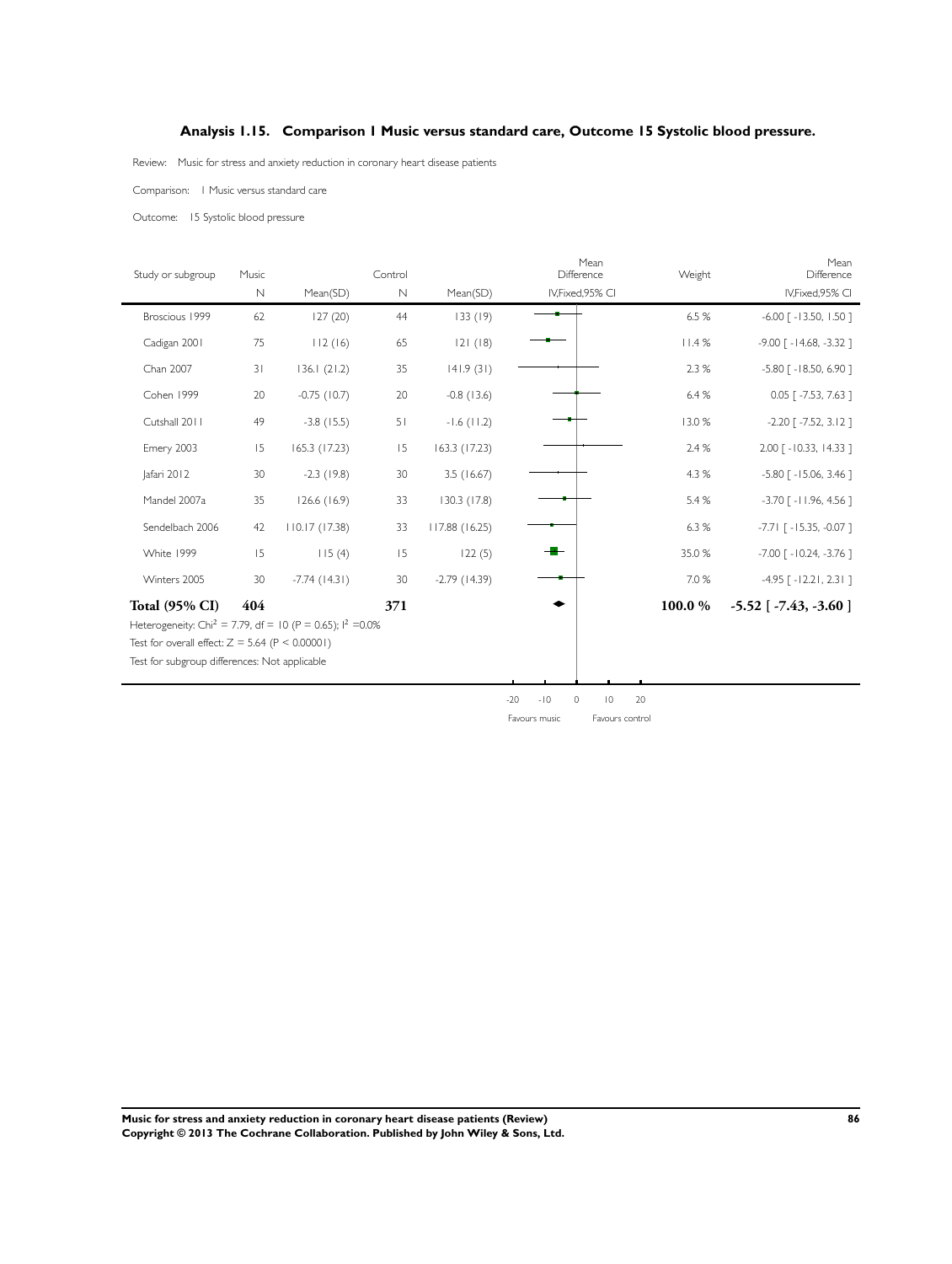### **Analysis 1.16. Comparison 1 Music versus standard care, Outcome 16 Diastolic blood pressure.**

<span id="page-88-0"></span>Review: Music for stress and anxiety reduction in coronary heart disease patients

Comparison: 1 Music versus standard care

Outcome: 16 Diastolic blood pressure

| Study or subgroup                                                                               | Music<br>$\hbox{N}$ | Mean(SD)      | Control<br>$\hbox{N}$ | Mean(SD)       | Mean<br>Difference<br>IV, Fixed, 95% CI            | Weight | Mean<br>Difference<br>IV, Fixed, 95% CI |
|-------------------------------------------------------------------------------------------------|---------------------|---------------|-----------------------|----------------|----------------------------------------------------|--------|-----------------------------------------|
| Broscious 1999                                                                                  | 62                  | 66 (9)        | 44                    | 67(12)         |                                                    | 12.0 % | $-1.00$ [ $-5.19$ , 3.19]               |
| Cadigan 2001                                                                                    | 75                  | 57(11)        | 65                    | 61(11)         |                                                    | 15.8%  | $-4.00$ [ $-7.65, -0.35$ ]              |
| Chan 2007                                                                                       | 31                  | 72.7 (12.9)   | 35                    | 68.7 (14.6)    |                                                    | 4.8 %  | 4.00 [-2.63, 10.63]                     |
| Cohen 1999                                                                                      | 20                  | $-1.6(6.4)$   | 20                    | $-1.3(7.9)$    |                                                    | 10.6 % | $-0.30$ $[-4.76, 4.16]$                 |
| Cutshall 2011                                                                                   | 49                  | $-0.4(7.1)$   | 51                    | $-0.9(7.2)$    |                                                    | 26.9%  | $0.50$ [ -2.30, 3.30 ]                  |
| Emery 2003                                                                                      | 15                  | 80.3 (8.04)   | 15                    | 78.2 (8.62)    |                                                    | 5.9%   | 2.10 [ -3.87, 8.07 ]                    |
| Jafari 2012                                                                                     | 30                  | $-2(13.9)$    | 30                    | 1.5(12.81)     |                                                    | 4.6 %  | $-3.50$ [ $-10.26$ , 3.26]              |
| Mandel 2007a                                                                                    | 35                  | 72.9 (9.2)    | 33                    | 75.9(8.1)      |                                                    | 12.5 % | $-3.00$ [ $-7.11$ , $1.11$ ]            |
| Sendelbach 2006                                                                                 | 42                  | 56.93 (13.06) | 33                    | $60.6$ (11.65) |                                                    | 6.7%   | $-3.67$ [ $-9.27$ , 1.93]               |
| <b>Total (95% CI)</b><br>Heterogeneity: Chi <sup>2</sup> = 9.28, df = 8 (P = 0.32); $1^2$ = 14% | 359                 |               | 326                   |                |                                                    | 100.0% | $-1.12$ [ $-2.57, 0.34$ ]               |
| Test for overall effect: $Z = 1.51$ (P = 0.13)<br>Test for subgroup differences: Not applicable |                     |               |                       |                |                                                    |        |                                         |
|                                                                                                 |                     |               |                       |                | $-10$<br>$-5$<br>$\circ$<br>5<br>$\vert\,0\,\vert$ |        |                                         |
|                                                                                                 |                     |               |                       |                | Favours music<br>Favours control                   |        |                                         |
|                                                                                                 |                     |               |                       |                |                                                    |        |                                         |
|                                                                                                 |                     |               |                       |                |                                                    |        |                                         |
|                                                                                                 |                     |               |                       |                |                                                    |        |                                         |
|                                                                                                 |                     |               |                       |                |                                                    |        |                                         |
|                                                                                                 |                     |               |                       |                |                                                    |        |                                         |
|                                                                                                 |                     |               |                       |                |                                                    |        |                                         |
|                                                                                                 |                     |               |                       |                |                                                    |        |                                         |
|                                                                                                 |                     |               |                       |                |                                                    |        |                                         |
|                                                                                                 |                     |               |                       |                |                                                    |        |                                         |
|                                                                                                 |                     |               |                       |                |                                                    |        |                                         |
|                                                                                                 |                     |               |                       |                |                                                    |        |                                         |
|                                                                                                 |                     |               |                       |                |                                                    |        |                                         |
|                                                                                                 |                     |               |                       |                |                                                    |        |                                         |
|                                                                                                 |                     |               |                       |                |                                                    |        |                                         |
|                                                                                                 |                     |               |                       |                |                                                    |        |                                         |

**Music for stress and anxiety reduction in coronary heart disease patients (Review) 87 Copyright © 2013 The Cochrane Collaboration. Published by John Wiley & Sons, Ltd.**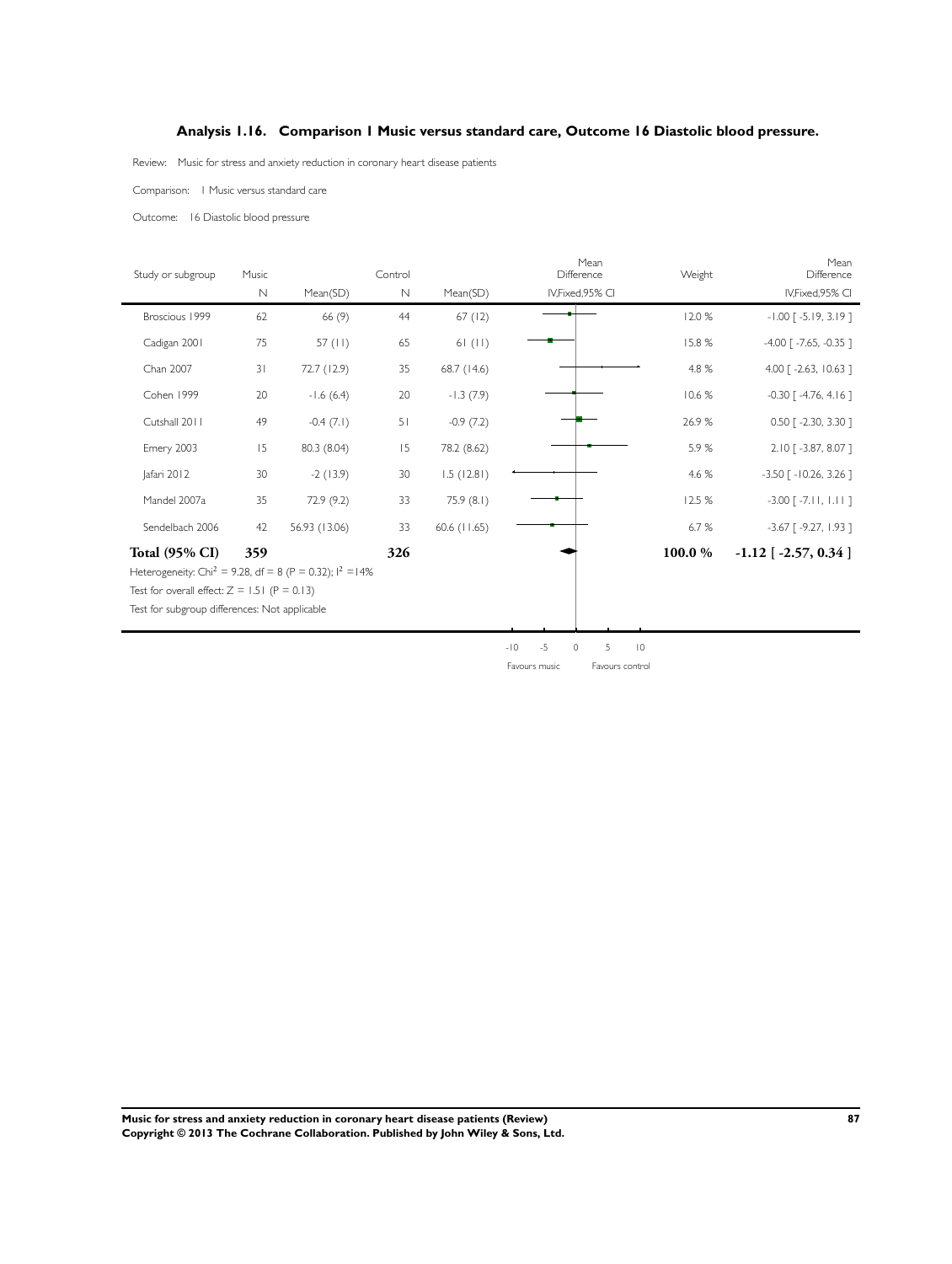### **Analysis 1.17. Comparison 1 Music versus standard care, Outcome 17 Mean Arterial Pressure.**

<span id="page-89-0"></span>Review: Music for stress and anxiety reduction in coronary heart disease patients

Comparison: 1 Music versus standard care

Outcome: 17 Mean Arterial Pressure

| Study or subgroup                                                          | Music |                | Control     |              | Mean<br>Difference                            | Weight | Mean<br>Difference                  |
|----------------------------------------------------------------------------|-------|----------------|-------------|--------------|-----------------------------------------------|--------|-------------------------------------|
|                                                                            | N     | Mean(SD)       | $\mathbb N$ | Mean(SD)     | IV, Fixed, 95% CI                             |        | IV, Fixed, 95% CI                   |
| Cohen 1999                                                                 | 20    | $-1.4(6.9)$    | 20          | $-1.15(7.5)$ |                                               | 50.4 % | $-0.25$ $\lceil -4.72, 4.22 \rceil$ |
| lafari 2012                                                                | 30    | $-2.3$ (14.52) | 30          | 2.6(13.34)   |                                               | 20.2 % | $-4.90$ [ $-11.96$ , $2.16$ ]       |
| Nilsson 2009a                                                              | 28    | 73.1(12.4)     | 30          | 72.4(10.1)   |                                               | 29.4 % | $0.70$ [ -5.14, 6.54 ]              |
| <b>Total (95% CI)</b>                                                      | 78    |                | 80          |              |                                               | 100.0% | $-0.91$ [ $-4.08$ , 2.26 ]          |
| Heterogeneity: Chi <sup>2</sup> = 1.60, df = 2 (P = 0.45); $\vert^2$ =0.0% |       |                |             |              |                                               |        |                                     |
| Test for overall effect: $Z = 0.56$ (P = 0.57)                             |       |                |             |              |                                               |        |                                     |
| Test for subgroup differences: Not applicable                              |       |                |             |              |                                               |        |                                     |
|                                                                            |       |                |             |              |                                               |        |                                     |
|                                                                            |       |                |             |              | $-5$<br>5<br>$-10$<br>$ 0\rangle$<br>$\Omega$ |        |                                     |
|                                                                            |       |                |             |              | Favours music<br>Favours control              |        |                                     |



Review: Music for stress and anxiety reduction in coronary heart disease patients

Comparison: 1 Music versus standard care

Outcome: 18 Oxygen Saturation

| Study or subgroup                                                                                                                                                                                                            | Music       |           | Control     |           |      |                         | Mean<br>Difference                                     | Weight | Mean<br>Difference                 |
|------------------------------------------------------------------------------------------------------------------------------------------------------------------------------------------------------------------------------|-------------|-----------|-------------|-----------|------|-------------------------|--------------------------------------------------------|--------|------------------------------------|
|                                                                                                                                                                                                                              | $\mathbb N$ | Mean(SD)  | $\mathbb N$ | Mean(SD)  |      |                         | IV, Random, 95% CI                                     |        | IV, Random, 95% CI                 |
| Chan 2007                                                                                                                                                                                                                    | 31          | 95.6(1.6) | 35          | 97.2(1.3) |      |                         |                                                        | 33.9%  | $-1.60$ [ $-2.31$ , $-0.89$ ]      |
| Jafari 2012                                                                                                                                                                                                                  | 30          | 97.3(1.8) | 30          | 96.2(2)   |      |                         |                                                        | 32.2 % | $1.10$ $[$ 0.14, 2.06 ]            |
| Nilsson 2009a                                                                                                                                                                                                                | 28          | 96.4(1.4) | 30          | 95.9(1.4) |      |                         |                                                        | 33.9%  | $0.50$ $\lceil -0.22, 1.22 \rceil$ |
| <b>Total (95% CI)</b><br>Heterogeneity: Tau <sup>2</sup> = 1.91; Chi <sup>2</sup> = 25.60, df = 2 (P<0.00001); $l^2$ =92%<br>Test for overall effect: $Z = 0.02$ (P = 0.98)<br>Test for subgroup differences: Not applicable | 89          |           | 95          |           |      |                         |                                                        | 100.0% | $-0.02$ [ $-1.65$ , 1.61 ]         |
|                                                                                                                                                                                                                              |             |           |             |           | $-4$ | $-2$<br>Favours control | $\overline{2}$<br>$\overline{4}$<br>0<br>Favours music |        |                                    |

**Music for stress and anxiety reduction in coronary heart disease patients (Review) 88**

**Copyright © 2013 The Cochrane Collaboration. Published by John Wiley & Sons, Ltd.**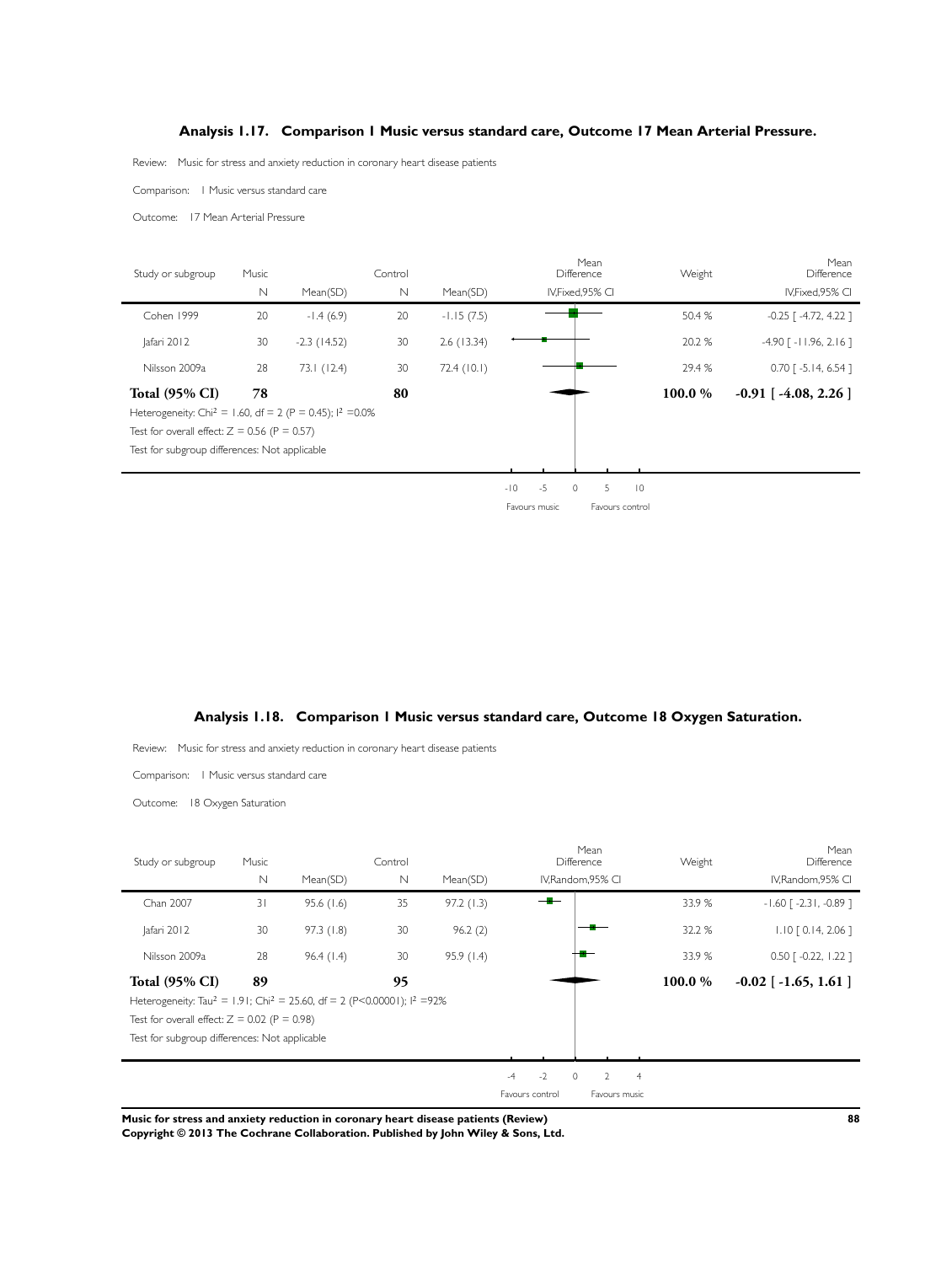# **Analysis 1.19. Comparison 1 Music versus standard care, Outcome 19 Pain.**

<span id="page-90-0"></span>Review: Music for stress and anxiety reduction in coronary heart disease patients

Comparison: 1 Music versus standard care

Outcome: 19 Pain

|                                                                                                           |            |             |               |               | Std.<br>Mean                               |                | Std.<br>Mean                         |
|-----------------------------------------------------------------------------------------------------------|------------|-------------|---------------|---------------|--------------------------------------------|----------------|--------------------------------------|
| Study or subgroup                                                                                         | Music<br>N | Mean(SD)    | Control<br>N. | Mean(SD)      | Difference<br>IV,Random,95% CI             | Weight         | Difference<br>IV,Random,95% CI       |
| One music session                                                                                         |            |             |               |               |                                            |                |                                      |
| Broscious 1999                                                                                            | 68         | 5.86(2.78)  | 47            | 5.43(2.63)    |                                            | 13.7%          | $0.16$ $\lceil -0.22, 0.53 \rceil$   |
| Cadigan 2001                                                                                              | 74         | 1.1(1.9)    | 65            | 0.88(1.5)     |                                            | 14.0 %         | $0.13$ $\lceil -0.21, 0.46 \rceil$   |
| Chan 2007                                                                                                 | 31         | 2.1(2.7)    | 35            | 6.3(3.3)      |                                            | 11.9%          | $-1.37$ [ $-1.91$ , $-0.83$ ]        |
| Jafari 2012                                                                                               | 30         | 3.1(2.1)    | 30            | 4.7(2.8)      |                                            | 12.1%          | $-0.64$ $\lceil -1.16, -0.12 \rceil$ |
| <b>Voss 2004</b>                                                                                          | 9          | 19(13)      | 21            | 45 (27)       |                                            | 10.4 %         | $-1.18$ [ $-1.86$ , $-0.51$ ]        |
| Subtotal (95% CI)                                                                                         | 222        |             | 198           |               |                                            | 62.1 %         | $-0.55$ [ $-1.16, 0.07$ ]            |
| Heterogeneity: Tau <sup>2</sup> = 0.43; Chi <sup>2</sup> = 35.25, df = 4 (P<0.00001); l <sup>2</sup> =89% |            |             |               |               |                                            |                |                                      |
| Test for overall effect: $Z = 1.74$ (P = 0.081)                                                           |            |             |               |               |                                            |                |                                      |
| 2 Two or more music sessions                                                                              |            |             |               |               |                                            |                |                                      |
| Barnason 1995                                                                                             | 33         | 0.38(0.78)  | 34            | 0.41(0.82)    |                                            | 12.6 %         | $-0.04$ $\lceil -0.52, 0.44 \rceil$  |
| Mandel 2007a                                                                                              | 35         | $-69.7(23)$ | 33            | $-63.4(21.5)$ |                                            | 12.6 %         | $-0.28$ $\lceil -0.76, 0.20 \rceil$  |
| Sendelbach 2006                                                                                           | 42         | 2.05(2.01)  | 33            | 3.16(2.5)     |                                            | 12.7%          | $-0.49$ $\lceil -0.95, -0.03 \rceil$ |
| Subtotal (95% CI)                                                                                         | 110        |             | 100           |               |                                            | 37.9 %         | $-0.27$ [ $-0.55$ , 0.00 ]           |
| Heterogeneity: Tau <sup>2</sup> = 0.0; Chi <sup>2</sup> = 1.78, df = 2 (P = 0.41); $1^2$ = 0.0%           |            |             |               |               |                                            |                |                                      |
| Test for overall effect: $Z = 1.97$ (P = 0.049)                                                           |            |             |               |               |                                            |                |                                      |
| <b>Total (95% CI)</b>                                                                                     | 332        |             | 298           |               |                                            | 100.0%         | $-0.43$ [ $-0.80, -0.05$ ]           |
| Heterogeneity: Tau <sup>2</sup> = 0.24; Chi <sup>2</sup> = 37.04, df = 7 (P<0.00001); l <sup>2</sup> =81% |            |             |               |               |                                            |                |                                      |
| Test for overall effect: $Z = 2.22$ (P = 0.027)                                                           |            |             |               |               |                                            |                |                                      |
| Test for subgroup differences: Chi <sup>2</sup> = 0.63, df = 1 (P = 0.43), $1^2$ = 0.0%                   |            |             |               |               |                                            |                |                                      |
|                                                                                                           |            |             |               |               | $-2$<br>$\overline{2}$<br>$-4$<br>$\Omega$ | $\overline{4}$ |                                      |
|                                                                                                           |            |             |               |               | Favours music<br>Favours control           |                |                                      |
|                                                                                                           |            |             |               |               |                                            |                |                                      |
|                                                                                                           |            |             |               |               |                                            |                |                                      |
|                                                                                                           |            |             |               |               |                                            |                |                                      |
|                                                                                                           |            |             |               |               |                                            |                |                                      |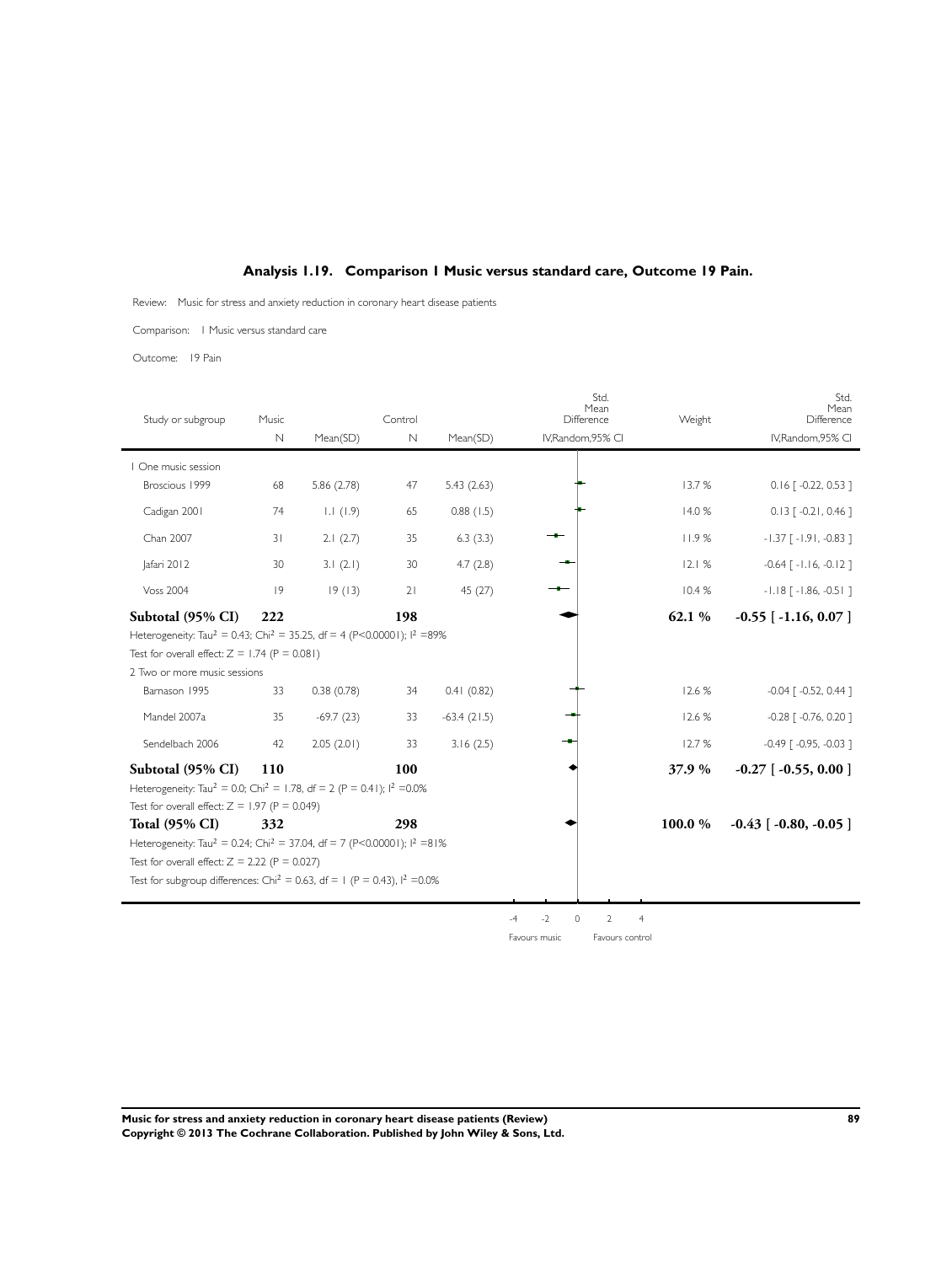### **Analysis 1.20. Comparison 1 Music versus standard care, Outcome 20 Length of hospital stay.**

<span id="page-91-0"></span>Review: Music for stress and anxiety reduction in coronary heart disease patients

Comparison: 1 Music versus standard care

Outcome: 20 Length of hospital stay

| Study or subgroup                                                                                                                                                                                   | Music<br>$\mathbb N$ | Mean(SD)  | Control<br>$\mathbb N$ | Mean(SD)    |                                | Mean<br>Difference<br>IV, Fixed, 95% CI | Weight                    | Mean<br>Difference<br>IV, Fixed, 95% CI |
|-----------------------------------------------------------------------------------------------------------------------------------------------------------------------------------------------------|----------------------|-----------|------------------------|-------------|--------------------------------|-----------------------------------------|---------------------------|-----------------------------------------|
| Blankfield 1995                                                                                                                                                                                     | 32                   | 6.5(1.5)  | 29                     | 6.5(2.3)    |                                |                                         | 97.4 %                    | $0.0$ $\lceil -0.99, 0.99 \rceil$       |
| Schou 2008                                                                                                                                                                                          | 7                    | 8.92(4.7) | 4                      | 11.05(9.36) |                                |                                         | 2.6%                      | $-2.13$ [ $-8.14$ , 3.88 ]              |
| <b>Total (95% CI)</b><br>Heterogeneity: Chi <sup>2</sup> = 0.47, df = 1 (P = 0.49); $1^2$ = 0.0%<br>Test for overall effect: $Z = 0.11$ (P = 0.91)<br>Test for subgroup differences: Not applicable | 39                   |           | 43                     |             | $-5$<br>$-10$<br>Favours music | 5<br>$\circ$<br>Favours control         | 100.0 %<br>$\overline{0}$ | $-0.06$ [ $-1.03$ , 0.92 ]              |

### **Analysis 1.21. Comparison 1 Music versus standard care, Outcome 21 Opioid intake.**

Review: Music for stress and anxiety reduction in coronary heart disease patients

Comparison: 1 Music versus standard care

Outcome: 21 Opioid intake

| Study or subgroup                                                                                                                                                                                  | Music<br>$\mathbb N$ | Mean(SD)      | Control<br>N | Mean(SD)      |                               | Std.<br>Mean<br>Difference<br>IV, Fixed, 95% CI | Weight         | Std.<br>Mean<br>Difference<br>IV, Fixed, 95% CI |
|----------------------------------------------------------------------------------------------------------------------------------------------------------------------------------------------------|----------------------|---------------|--------------|---------------|-------------------------------|-------------------------------------------------|----------------|-------------------------------------------------|
| Blankfield 1995                                                                                                                                                                                    | 32                   | $15.6$ (11.2) | 29           | $20.2$ (15.7) |                               |                                                 | 67.4 %         | $-0.34$ $\lceil -0.84, 0.17 \rceil$             |
| Schou 2008                                                                                                                                                                                         | 15                   | 16.67 (26.37) | 4            | 18.57 (20.23) |                               |                                                 | 32.6 %         | $-0.08$ $\lceil -0.81, 0.65 \rceil$             |
| <b>Total (95% CI)</b><br>Heterogeneity: Chi <sup>2</sup> = 0.32, df = 1 (P = 0.57); $1^2$ =0.0%<br>Test for overall effect: $Z = 1.19$ (P = 0.23)<br>Test for subgroup differences: Not applicable | 47                   |               | 43           |               |                               |                                                 | 100.0%         | $-0.25$ [ $-0.67, 0.16$ ]                       |
|                                                                                                                                                                                                    |                      |               |              |               | $-2$<br>$-4$<br>Favours music | $\overline{2}$<br>Favours control               | $\overline{4}$ |                                                 |

**Music for stress and anxiety reduction in coronary heart disease patients (Review) 90 Copyright © 2013 The Cochrane Collaboration. Published by John Wiley & Sons, Ltd.**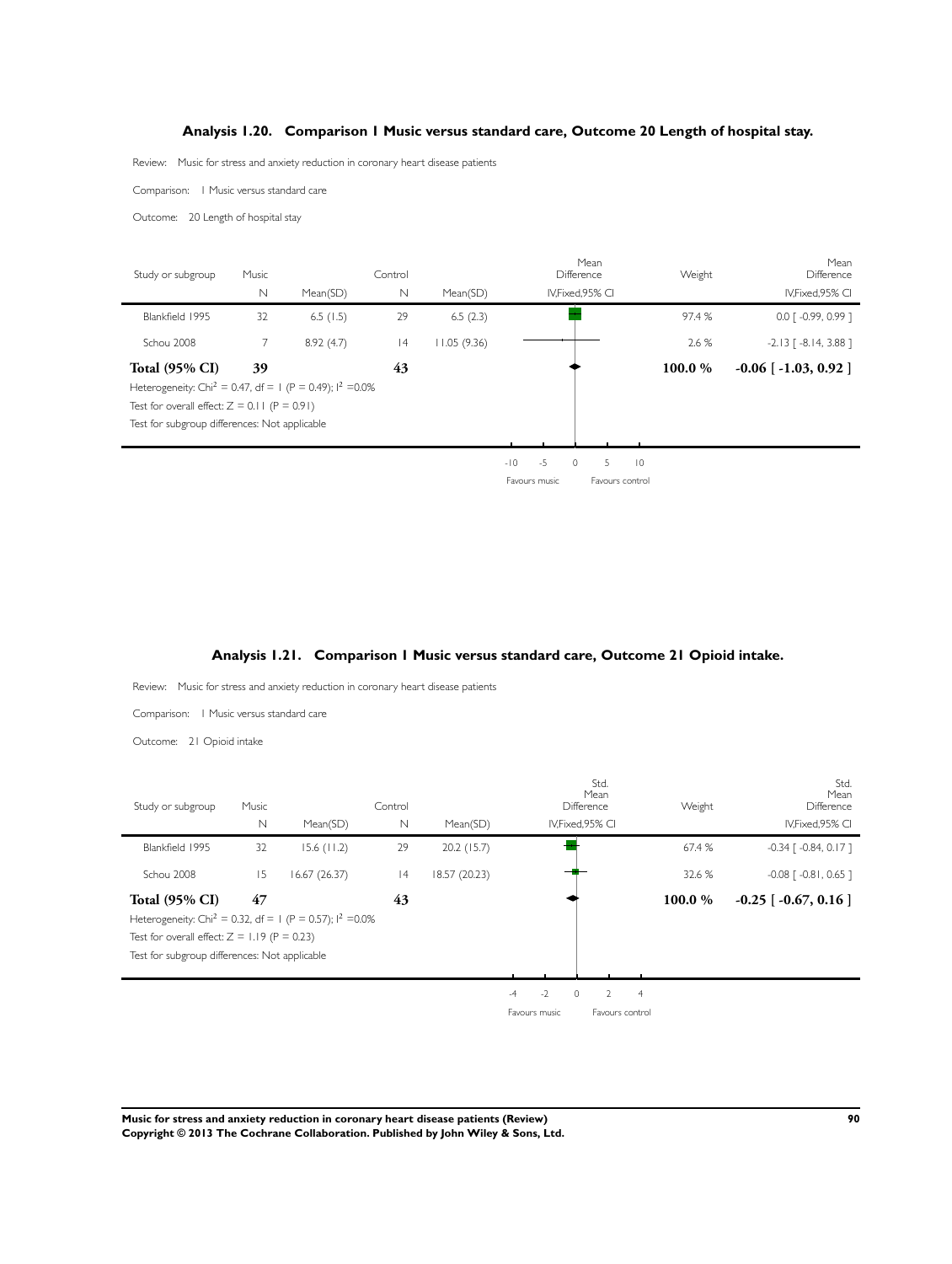### **Analysis 1.22. Comparison 1 Music versus standard care, Outcome 22 Quality of sleep.**

Review: Music for stress and anxiety reduction in coronary heart disease patients

Comparison: 1 Music versus standard care

Outcome: 22 Quality of sleep

| Study or subgroup                                                                                                                                                                                                                                                                                                                                                                                                                                                                                                                                                                                                                                                                                                                                                                                                                                 | Music |              | Control |              |                 | Std.<br>Mean<br>Difference            | Weight | Std.<br>Mean<br>Difference |
|---------------------------------------------------------------------------------------------------------------------------------------------------------------------------------------------------------------------------------------------------------------------------------------------------------------------------------------------------------------------------------------------------------------------------------------------------------------------------------------------------------------------------------------------------------------------------------------------------------------------------------------------------------------------------------------------------------------------------------------------------------------------------------------------------------------------------------------------------|-------|--------------|---------|--------------|-----------------|---------------------------------------|--------|----------------------------|
|                                                                                                                                                                                                                                                                                                                                                                                                                                                                                                                                                                                                                                                                                                                                                                                                                                                   | N     | Mean(SD)     | N       | Mean(SD)     |                 | IV,Random,95% CI                      |        | IV,Random,95% CI           |
| Barnason 1995                                                                                                                                                                                                                                                                                                                                                                                                                                                                                                                                                                                                                                                                                                                                                                                                                                     | 32    | 6.8(2.45)    | 32      | 5.63(2.43)   |                 | H                                     | 51.4%  | $0.47$ [ $-0.02$ , 0.97 ]  |
| Ryu 2011                                                                                                                                                                                                                                                                                                                                                                                                                                                                                                                                                                                                                                                                                                                                                                                                                                          | 29    | 36.14 (5.68) | 29      | 29.41 (3.85) |                 | ₩.                                    | 48.6 % | $1.37$ $[0.79, 1.94]$      |
| <b>Total (95% CI)</b><br>Heterogeneity: Tau <sup>2</sup> = 0.32; Chi <sup>2</sup> = 5.31, df = 1 (P = 0.02); l <sup>2</sup> = 81%<br>Test for overall effect: $Z = 2.03$ (P = 0.042)<br>Test for subgroup differences: Not applicable                                                                                                                                                                                                                                                                                                                                                                                                                                                                                                                                                                                                             | 61    |              | 61      |              |                 |                                       | 100.0% | $0.91$ [ 0.03, 1.79 ]      |
|                                                                                                                                                                                                                                                                                                                                                                                                                                                                                                                                                                                                                                                                                                                                                                                                                                                   |       |              |         |              | $-2$<br>$-4$    | 0<br>$\overline{2}$<br>$\overline{4}$ |        |                            |
|                                                                                                                                                                                                                                                                                                                                                                                                                                                                                                                                                                                                                                                                                                                                                                                                                                                   |       |              |         |              | Favours control | Favours music                         |        |                            |
| <b>APPENDICES</b><br>Appendix 1. Search strategies 2008<br><b>CENTRAL on The Cochrane Library</b>                                                                                                                                                                                                                                                                                                                                                                                                                                                                                                                                                                                                                                                                                                                                                 |       |              |         |              |                 |                                       |        |                            |
| #1 MeSH descriptor Music this term only<br>#2 MeSH descriptor Music Therapy this term only<br>#3 music* in All Text<br>#4 (#1 or #2 or #3)<br>#5 MeSH descriptor Myocardial Ischemia explode all trees<br>#6 MeSH descriptor Heart Diseases this term only<br>#7 MeSH descriptor Myocardial Revascularization explode all trees<br>#8 coronary in All Text<br>#9 (heart in All Text near/6 disease in All Text)<br>#10 angina in All Text<br>#11 (heart in All Text near/6 infarct* in All Text)<br>#12 (myocardial in All Text near/6 infarct* in All Text)<br>#13 (coronary in All Text near/6 bypass* in All Text)<br>#14 MeSH descriptor Cardiovascular Diseases this term only<br>#15 cardiac in All Text<br>#16 MeSH descriptor Cardiac Surgical Procedures explode all trees<br>#17 MeSH descriptor Heart Function Tests explode all trees |       |              |         |              |                 |                                       |        |                            |

**Music for stress and anxiety reduction in coronary heart disease patients (Review) 91 Copyright © 2013 The Cochrane Collaboration. Published by John Wiley & Sons, Ltd.**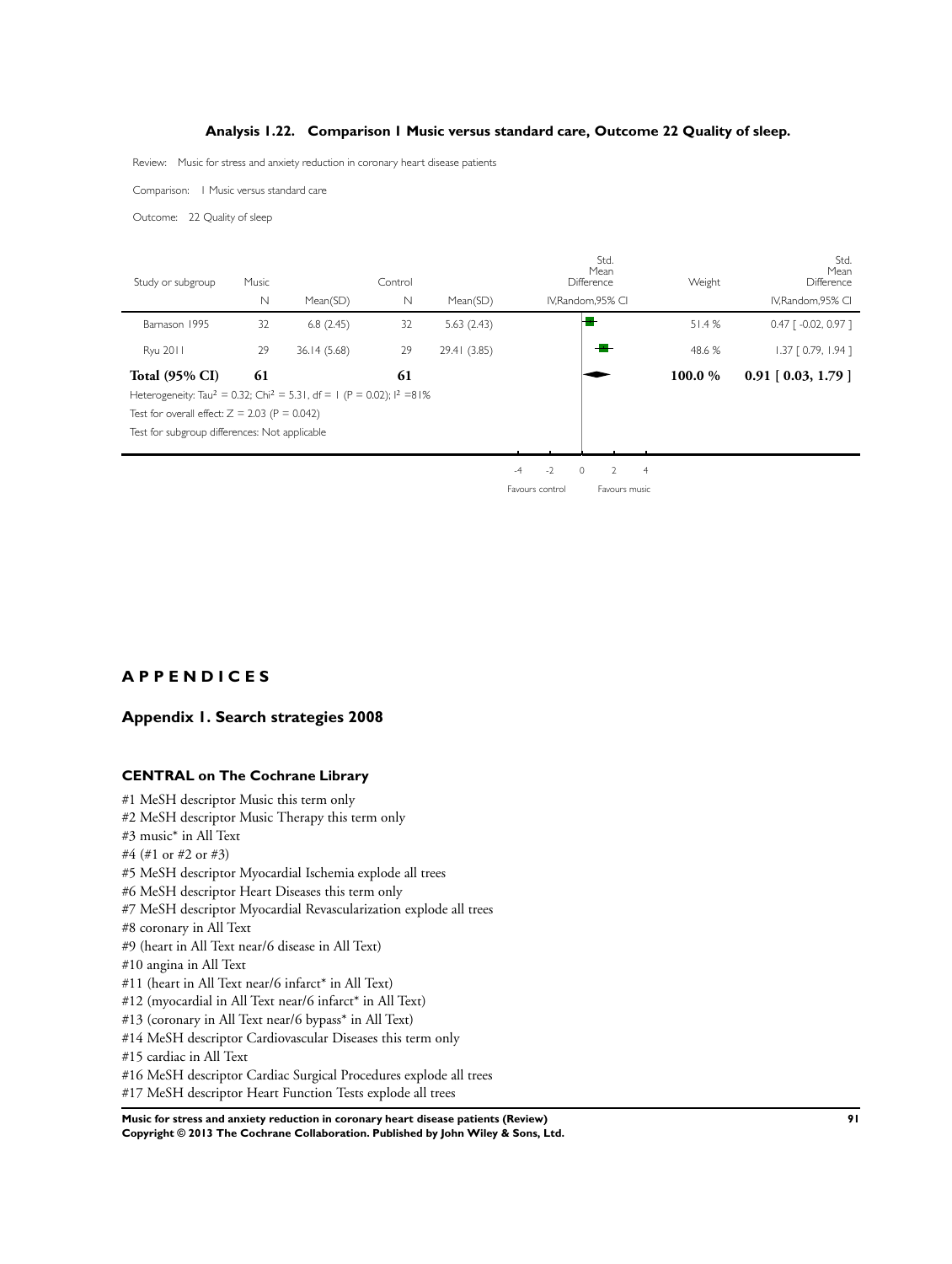#18 cardiovascular next disease\* in All Text #19 cabg in All Text #20 revasculari?ation in All Text #21 (coronary in All Text near/6 angiograph\* in All Text) #22 (#5 or #6 or #7 or #8 or #9 or #10 or #11 or #12 or #13 or #14 or #15 ) #23 (#16 or #17 or #18 or #19 or #20 or #21) #24 (#22 or #23) #25 (#4 and #24)

### **MEDLINE**

1 Music/ 2 Music Therapy/ 3 music\$.tw. 4 or/1-3 5 exp Myocardial Ischemia/ 6 Heart Diseases/ 7 exp Myocardial Revascularization/ 8 Cardiovascular Diseases/ 9 (coronary adj3 disease\$).tw. 10 angina.tw. 11 (heart adj3 infarct\$).tw. 12 (myocardial adj3 infarct\$).tw. 13 (heart adj3 disease\$).tw. 14 (coronary adj3 bypass\$).tw. 15 exp Cardiac Surgical Procedures/ 16 exp Heart Function Tests/ 17 cardiac.tw. 18 or/5-17 19 18 and 4 20 randomized controlled trial.pt. 21 controlled clinical trial.pt. 22 Randomized controlled trials/ 23 random allocation/ 24 double blind method/ 25 single-blind method/ 26 or/20-25 27 exp animal/ not human/ 28 26 not 27 29 clinical trial.pt. 30 exp Clinical trials/ 31 (clin\$ adj25 trial\$).ti,ab. 32 ((singl\$ or doubl\$ or trebl\$ or tripl\$) adj (blind\$ or mask\$)).ti,ab. 33 placebos/ 34 placebo\$.ti,ab. 35 random\$.ti,ab. 36 research design/ 37 or/29-36 38 37 not 27 39 38 not 28 40 comparative study/ 41 exp evaluation studies/ 42 follow up studies/

**Music for stress and anxiety reduction in coronary heart disease patients (Review) 92 Copyright © 2013 The Cochrane Collaboration. Published by John Wiley & Sons, Ltd.**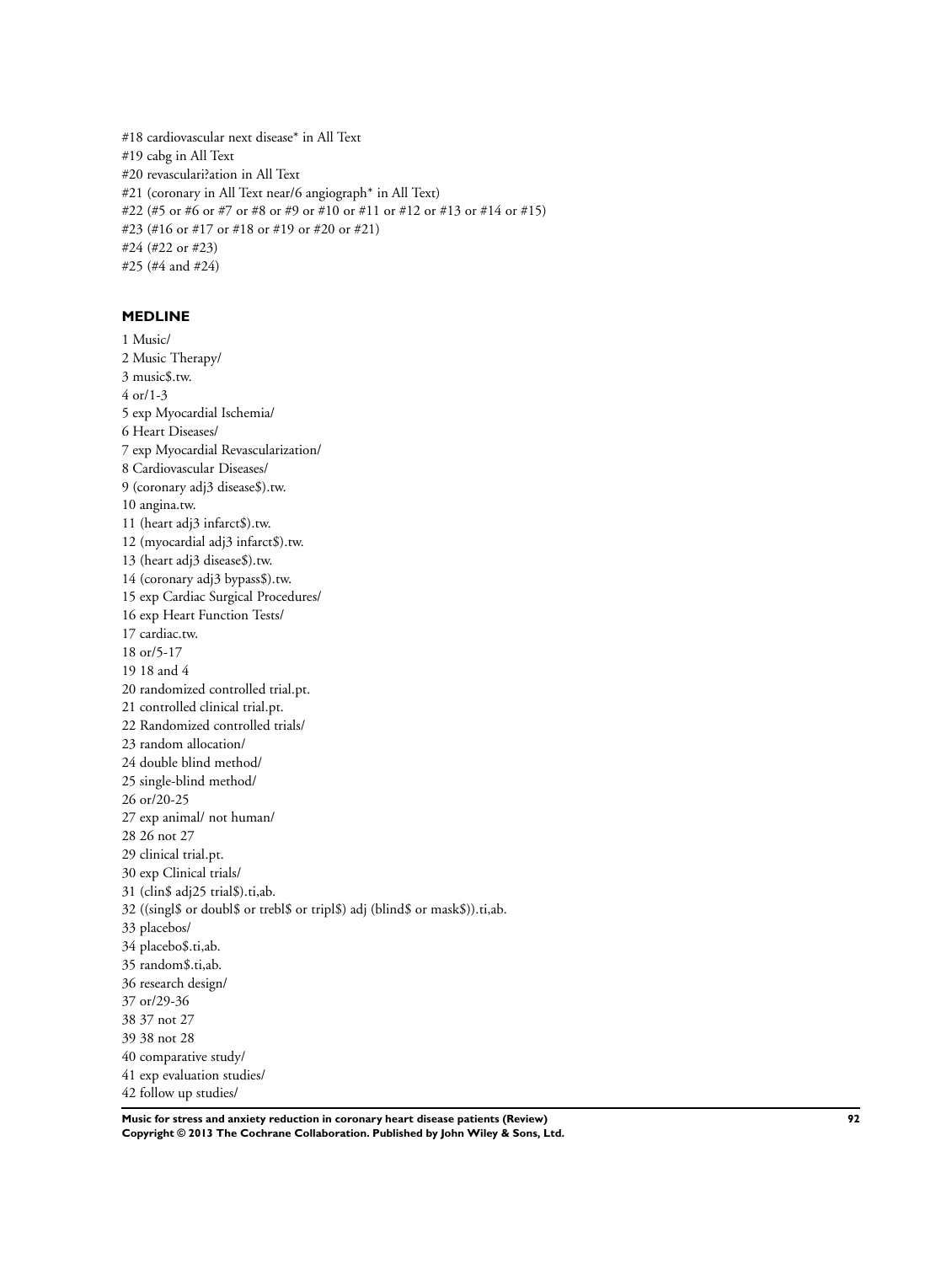43 prospective studies/ 44 (control\$ or prospectiv\$ or volunteer\$).ti,ab. 45 or/40-44 46 45 not 27 47 46 not (28 or 39) 48 28 or 39 or 47 49 19 and 48

### **EMBASE**

1 music therapy/ 2 exp music/ 3 music\$.tw. 4 or/1-3 5 Cardiovascular Disease/ 6 exp heart surgery/ 7 exp Ischemic Heart Disease/ 8 Heart Disease/ 9 exp heart function test/ 10 (coronary adj3 disease\$).tw. 11 angina.tw. 12 (heart adj3 infarct\$).tw. 13 (myocardial adj3 infarct\$).tw. 14 (heart adj3 disease\$).tw. 15 (coronary adj3 bypass\$).tw. 16 cardiac.tw. 17 or/5-16 18 17 and 4 19 clinical trial/ 20 random\$.tw. 21 randomized controlled trial/ 22 trial\$.tw. 23 follow-up.tw. 24 double blind procedure/ 25 placebo\$.tw. 26 placebo/ 27 factorial\$.ti,ab. 28 (crossover\$ or cross-over\$).ti,ab. 29 (double\$ adj blind\$).ti,ab. 30 (singl\$ adj blind\$).ti,ab. 31 assign\$.ti,ab. 32 allocat\$.ti,ab. 33 volunteer\$.ti,ab. 34 Crossover Procedure/ 35 Single Blind Procedure/ 36 or/19-35 37 (exp animal/ or exp animal experiment/ or nonhuman/) not exp human/ 38 36 not 37 39 18 and 38

### **CINAHL**

1music/

**Music for stress and anxiety reduction in coronary heart disease patients (Review) 93 Copyright © 2013 The Cochrane Collaboration. Published by John Wiley & Sons, Ltd.**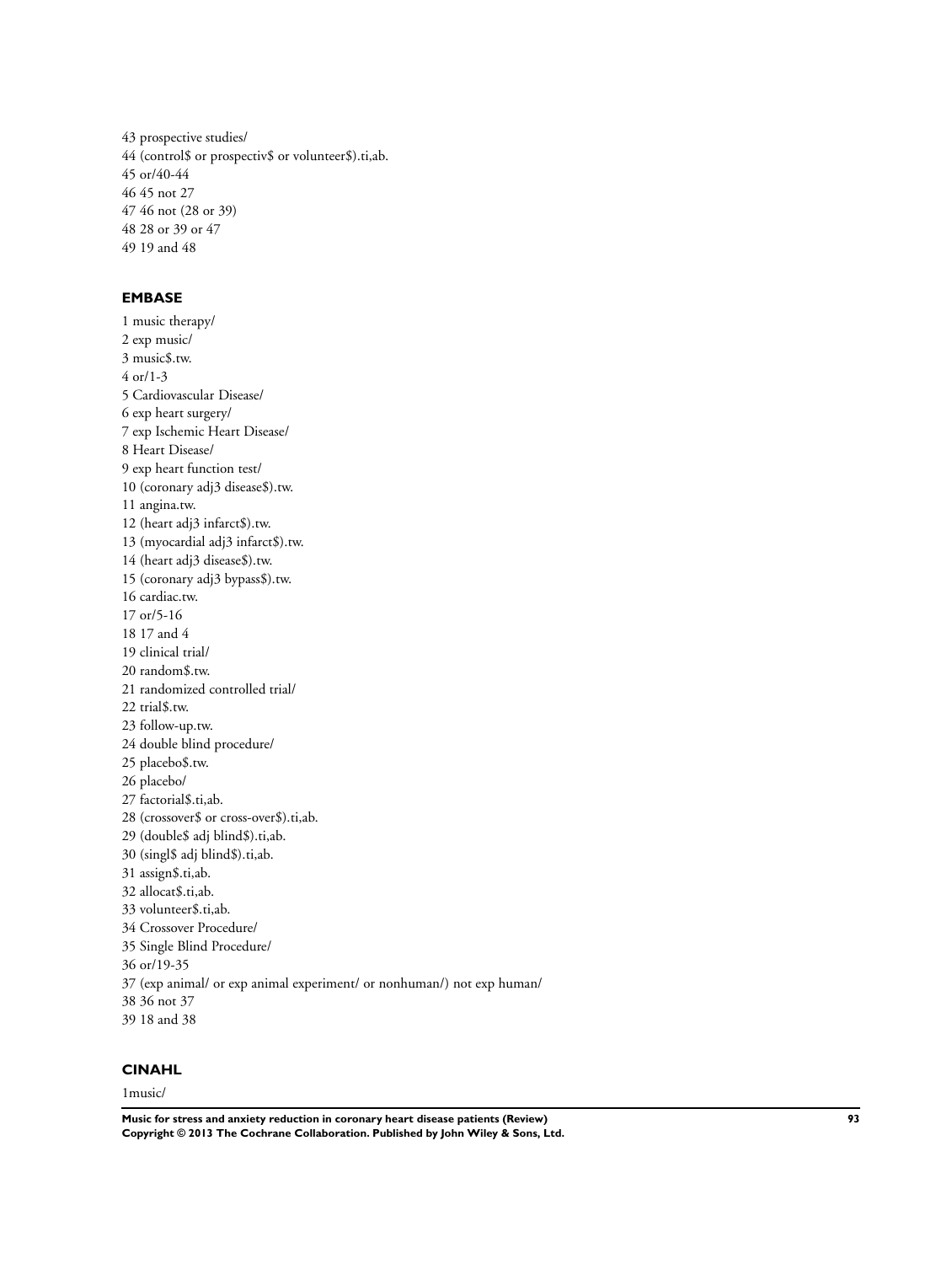2music therapy/ 3music\$.tw. 4or/1-3 5exp myocardial ischemia/ 6exp heart diseases/ 7exp myocardial revascularization/ 8cardiovascular diseases/ 9(coronary adj3 disease\$).tw. 10angina.tw. 11(heart adj3 infarct\$).tw. 12(myocardial adj3 infarct\$).tw. 13(heart adj3 disease\$).tw. 14(coronary adj3 bypass\$).tw. 15exp Heart surgery/ 16exp Heart Function Tests/ 17cardiac.tw. 18or/5-17 19(clin\$ adj25 trial\$).ti,ab. 20((singl\$ or doubl\$ or trebl\$ or tripl\$) adj (blind\$ or mask\$)).ti,ab. 21placebos/ 22placebo\$.ti,ab. 23random\$.ti,ab. 24(control\$ or prospectiv\$ or volunteer\$).ti,ab. 25study design/ 26clinical trial.pt. 27exp clinical trial/ 28prospective studies/ 29comparative study/ 30exp evaluation studies/ 31Randomized controlled trials/ 32or/19-31 33exp animal/ not human/ 3432 not 33 354 and 18 and 34

## **PsycINFO**

1 Music/ 2 Music Therapy/ 3 music\$.tw. 4 or/1-3 5 exp myocardial infarction/ 6 exp heart diseases/ 7 angina pectoris/ 8 exp heart surgery/ 9 (coronary adj3 disease\$).tw. 10 angina.tw. 11 (heart adj3 infarct\$).tw. 12 (myocardial adj3 infarct\$).tw. 13 (heart adj3 disease\$).tw. 14 (coronary adj3 bypass\$).tw. 15 cardiac.tw. 16 or/5-15

**Music for stress and anxiety reduction in coronary heart disease patients (Review) 94 Copyright © 2013 The Cochrane Collaboration. Published by John Wiley & Sons, Ltd.**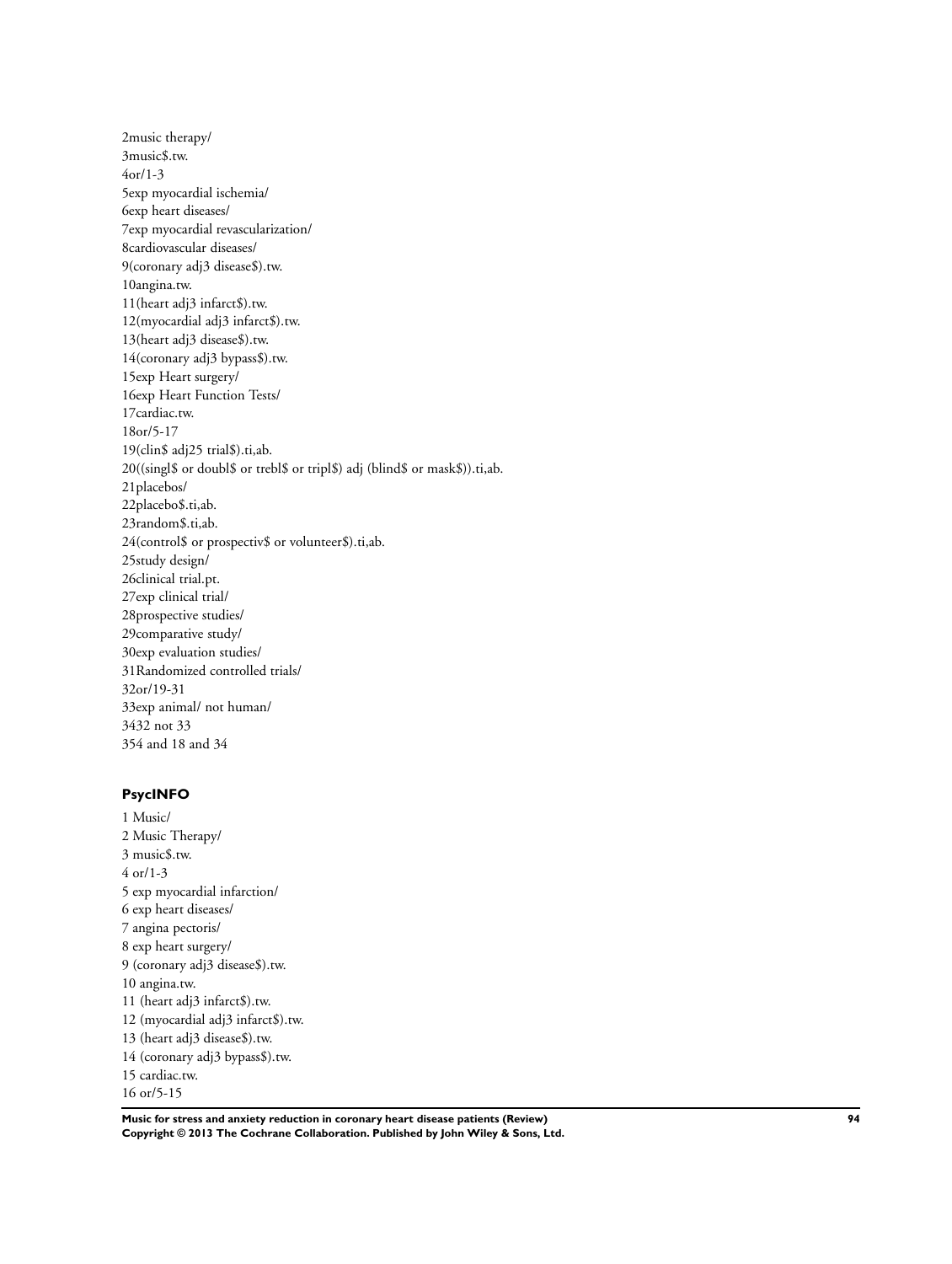17. empirical study.md 18 followup study.md 19 longitudinal study.md 20 prospective study.md 21 quantitative study.md 22 "2000".md (is code for treatment outcome/randomized clinical trial) 23 treatment effectiveness evaluation/ 24 exp hypothesis testing/ 25 repeated measures/ 26 exp experimental design/ 27 placebo\$.ti,ab 28 random\$.ti,ab 29 (clin\$ adj25 trial\$).ti,ab. 30 ((singl\$ or doubl\$ or trebl\$ or tripl\$) adj (blind\$ or mask\$)).ti,ab 31. or/19-32 32 4 and 18 and 33 33 limit 32 to human

# **LILACS**

1. Music\$ [words] And 2. heart or cardiac or coronary or cabg or angina or cardiovascular or myocardial [words]

## **ISI Science Citation Index**

#32 #31 AND #17 AND #4 #31 #30 OR #29 OR #28 OR #27 OR #26 OR #25 OR #24 OR #23 OR #22 OR #21 OR #20 OR #19 OR #18 #30 TS=(control\$ or prospectiv\$ or volunteer\$) #29 TS=(prospective studies) #28 TS=(follow up studies) #27 TS=(evaluation studies) #26 TS=(comparative study) #25 TS=random\$ #24 TS=placebo\$ #23 TS=(Clinical trial\$) #22 TS=(single-blind method\$) #21 TS=(double blind method\$) #20 TS=(randomized controlled trial\$) #19 TS=(controlled clinical trial\$) #18 TS=(random allocation) #17 #16 OR #15 OR #14 OR #13 OR #12 OR #11 OR #10 OR #9 OR #8 OR #7 OR #6 OR #5 #16 TS=cardiac #15 TS=(Heart Function Test\$) #14 TS=(Cardiac Surgical Procedures) #13 TS=(coronary bypass) #12 TS=(Myocardial infarct\$) #11 TS=(heart infarct\$) #10 TS=angina #9 TS=(coronary diseas\*) #8 TS=(Cardiovascular Disease\*) #7 TS=(Myocardial Revascularization) #6 TS=(Heart Disease\*)

**Music for stress and anxiety reduction in coronary heart disease patients (Review) 95 Copyright © 2013 The Cochrane Collaboration. Published by John Wiley & Sons, Ltd.**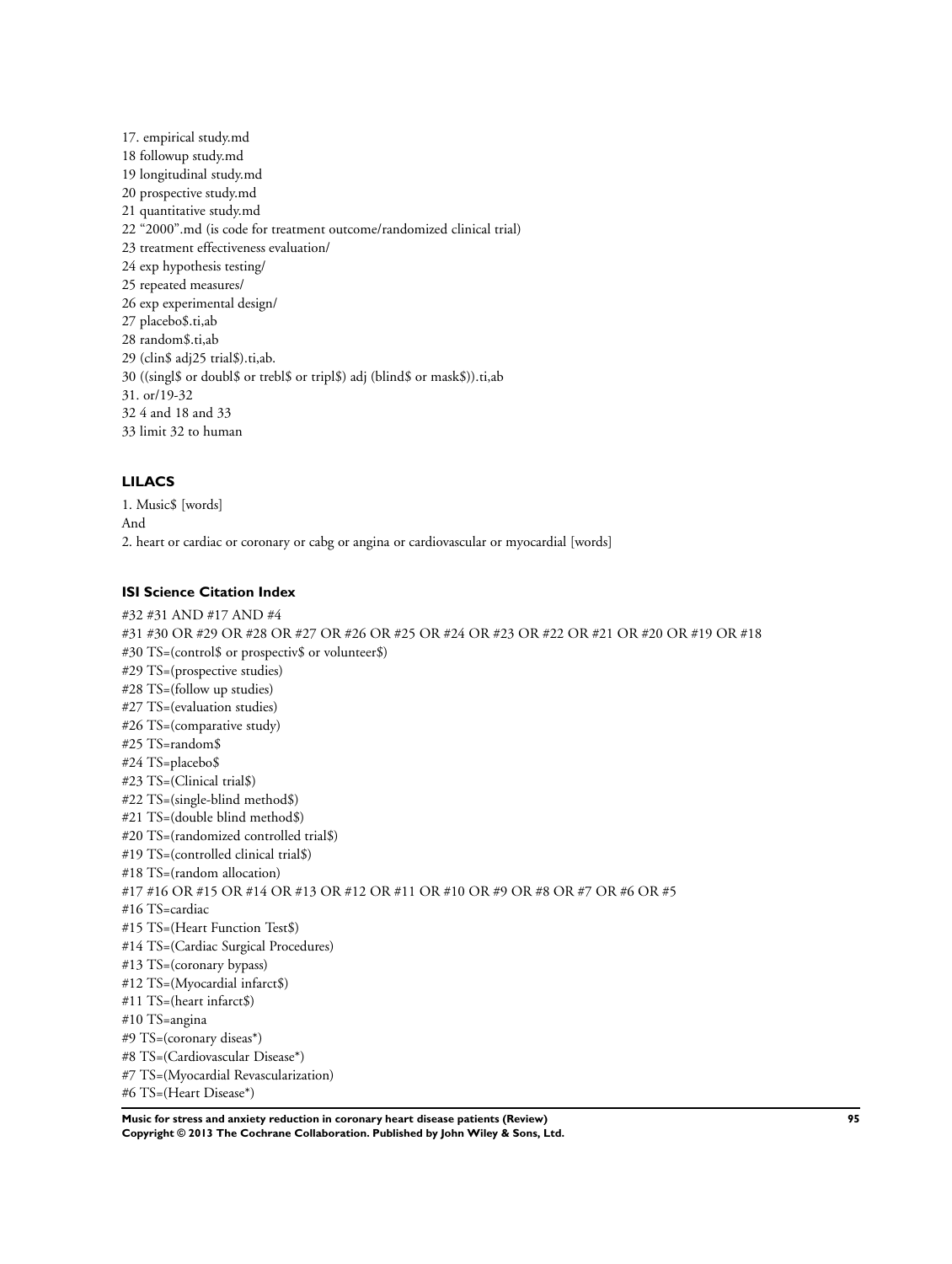#5 TS=(Myocardial Ischemia) #4 #1 OR #2 OR #3 #3 TS=(singing OR song) #2 TS=music\* #1 TS=(music therapy) DocType=All document types; Language=All languages; Databases=SCI-EXPANDED, SSCI, A&HCI; Timespan=1974-2008

### **Specialist Music Therapy Research Database**

The site's research register, dissertation archive, and bibliography were searched in 2007 for the following terms: "cardiac OR cardiovascular OR myocardial OR angina OR coronary OR heart OR CABG". This database is no longer functional.

#### **CAIRSS**

- 1. Cardiac OR (myocardial Ischemia) OR (heart diseas?)
- 2. Coronary OR Angina OR (heart infarct)
- 3. (cardiovascular diseas?) OR coronary bypass OR(cardiovascular surgical procedures)
- 4. cardiovascular OR CABG or revascularization

### **Proquest Digital Dissertations**

Music AND Myocardial Ischemia Music AND Heart Disease\* Music AND Myocardial Music AND coronary Music AND heart W/6 disease Music AND angina Music AND heart W/6 infarct\* Music AND myocardial W/6 infarct\* Music AND Cardiovascular Disease\* Music AND cardiac Music AND Heart Function Tests Music AND cardiovascular W/3 disease\* Music AND cabg Music AND revascularization

#### **National Research Register**

1. Music 2. (music near therapy) 3. 1 OR 2 4. (cardiac OR cardiovascular OR myocardial OR angina OR coronary) 5. (CABG or heart) 6. 4 OR 5 7. 3 AND 6

#### **Current Controlled Trials and ClinicalTrials.gov**

1. Music or "music therapy"

**Music for stress and anxiety reduction in coronary heart disease patients (Review) 96 Copyright © 2013 The Cochrane Collaboration. Published by John Wiley & Sons, Ltd.**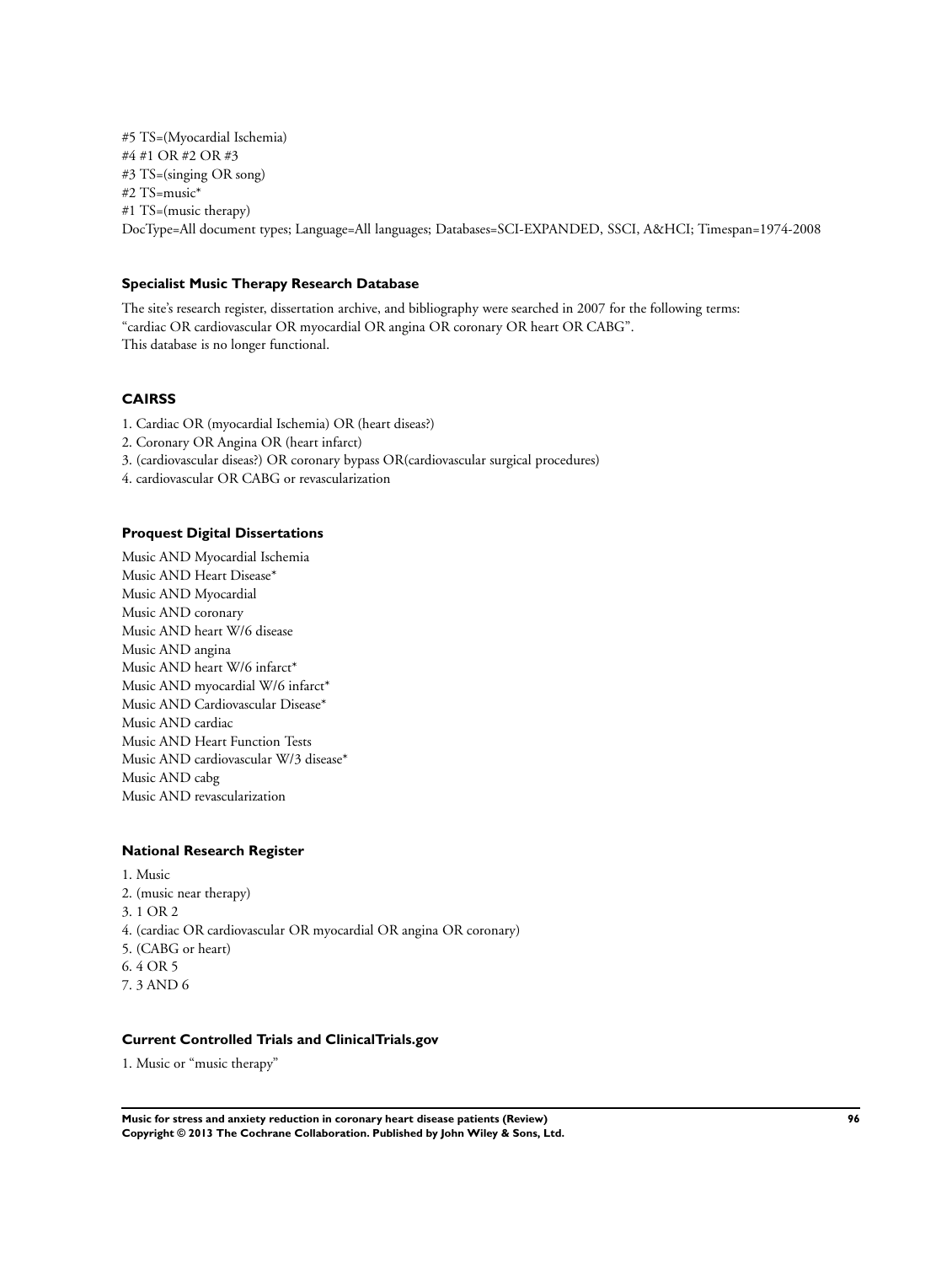### **Appendix 2. Search strategies 2012**

### **CENTRAL on The Cochrane Library (issue 10, 2012)**

#1 MeSH descriptor Music this term only #2 MeSH descriptor Music Therapy this term only #3 music\* in All Text #4 (#1 or #2 or #3) #5 MeSH descriptor Myocardial Ischemia explode all trees #6 MeSH descriptor Heart Diseases this term only #7 MeSH descriptor Myocardial Revascularization explode all trees #8 coronary in All Text #9 (heart in All Text near/6 disease in All Text) #10 angina in All Text #11 (heart in All Text near/6 infarct\* in All Text) #12 (myocardial in All Text near/6 infarct\* in All Text) #13 (coronary in All Text near/6 bypass\* in All Text) #14 MeSH descriptor Cardiovascular Diseases this term only #15 cardiac in All Text #16 MeSH descriptor Cardiac Surgical Procedures explode all trees #17 MeSH descriptor Heart Function Tests explode all trees #18 cardiovascular next disease\* in All Text #19 cabg in All Text #20 revasculari?ation in All Text #21 (coronary in All Text near/6 angiograph\* in All Text) #22 (#5 or #6 or #7 or #8 or #9 or #10 or #11 or #12 or #13 or #14 or #15 ) #23 (#16 or #17 or #18 or #19 or #20 or #21) #24 (#22 or #23) #25 (#4 and #24)

#### **MEDLINE (OvidSP)**

1 Music/ 2 Music Therapy/ 3 music\$.tw.  $4$  or/1-3 5 exp Myocardial Ischemia/ 6 Heart Diseases/ 7 exp Myocardial Revascularization/ 8 Cardiovascular Diseases/ 9 (coronary adj3 disease\$).tw. 10 angina.tw. 11 (heart adj3 infarct\$).tw. 12 (myocardial adj3 infarct\$).tw. 13 (heart adj3 disease\$).tw. 14 (coronary adj3 bypass\$).tw. 15 exp Cardiac Surgical Procedures/ 16 exp Heart Function Tests/ 17 cardiac.tw. 18 or/5-17 19 18 and 4 20 randomized controlled trial.pt. 21 controlled clinical trial.pt.

**Music for stress and anxiety reduction in coronary heart disease patients (Review) 97 Copyright © 2013 The Cochrane Collaboration. Published by John Wiley & Sons, Ltd.**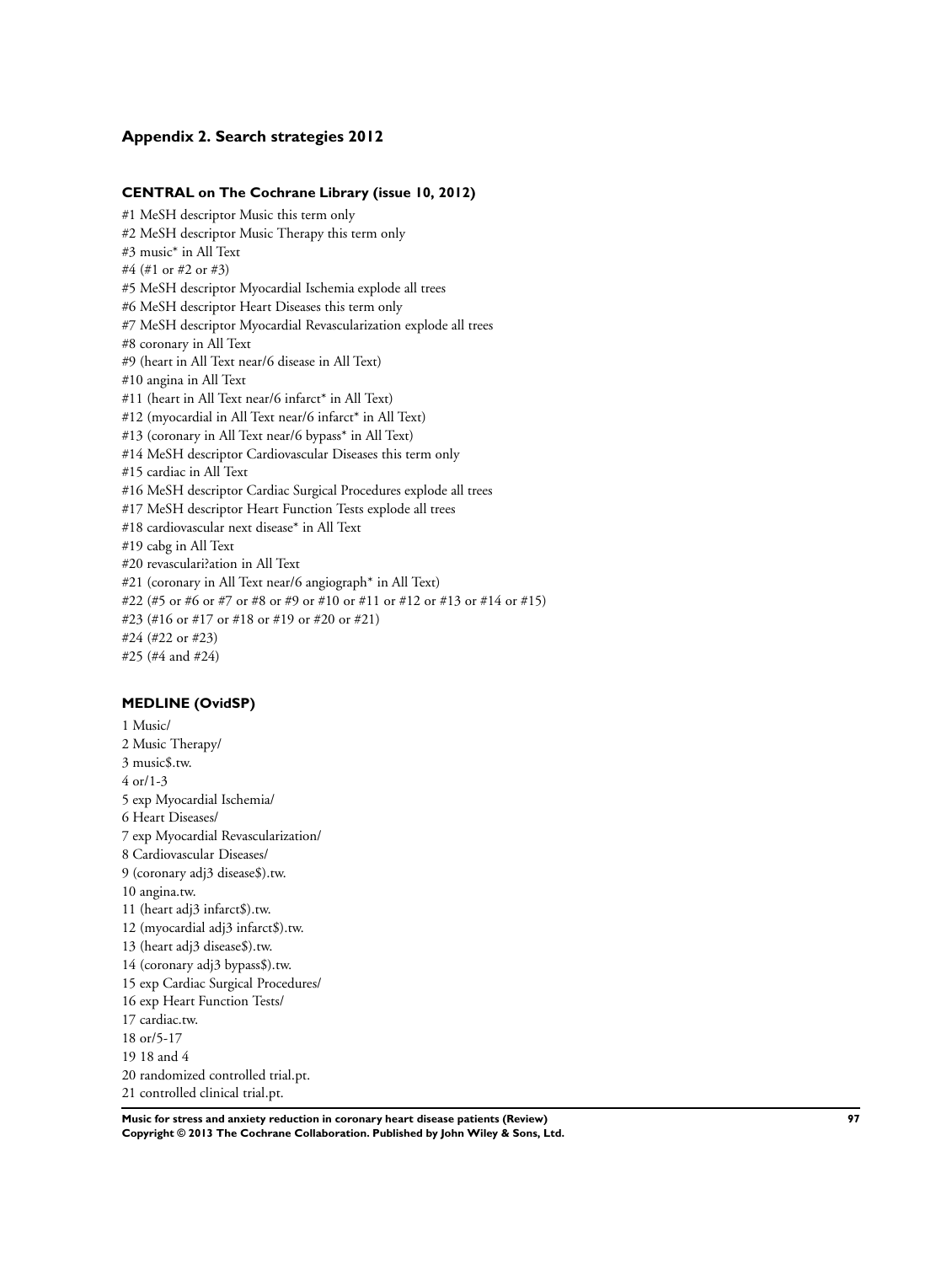22 Randomized controlled trials/ 23 random allocation/ 24 double blind method/ 25 single-blind method/ 26 or/20-25 27 exp animal/ not human/ 28 26 not 27 29 clinical trial.pt. 30 exp Clinical trials/ 31 (clin\$ adj25 trial\$).ti,ab. 32 ((singl\$ or doubl\$ or trebl\$ or tripl\$) adj (blind\$ or mask\$)).ti,ab. 33 placebos/ 34 placebo\$.ti,ab. 35 random\$.ti,ab. 36 research design/ 37 or/29-36 38 37 not 27 39 38 not 28 40 comparative study/ 41 exp evaluation studies/ 42 follow up studies/ 43 prospective studies/ 44 (control\$ or prospectiv\$ or volunteer\$).ti,ab. 45 or/40-44 46 45 not 27 47 46 not (28 or 39) 48 28 or 39 or 47 49 19 and 48 50.limit 49 to ed=20080612-20121105

## **EMBASE (OvidSP)**

1 music therapy/ 2 exp music/ 3 music\$.tw.  $4$  or/1-3 5 Cardiovascular Disease/ 6 exp heart surgery/ 7 exp Ischemic Heart Disease/ 8 Heart Disease/ 9 exp heart function test/ 10 (coronary adj3 disease\$).tw. 11 angina.tw. 12 (heart adj3 infarct\$).tw. 13 (myocardial adj3 infarct\$).tw. 14 (heart adj3 disease\$).tw. 15 (coronary adj3 bypass\$).tw. 16 cardiac.tw. 17 or/5-16 18 17 and 4 19 clinical trial/ 20 random\$.tw. 21 randomized controlled trial/

**Music for stress and anxiety reduction in coronary heart disease patients (Review) 98 Copyright © 2013 The Cochrane Collaboration. Published by John Wiley & Sons, Ltd.**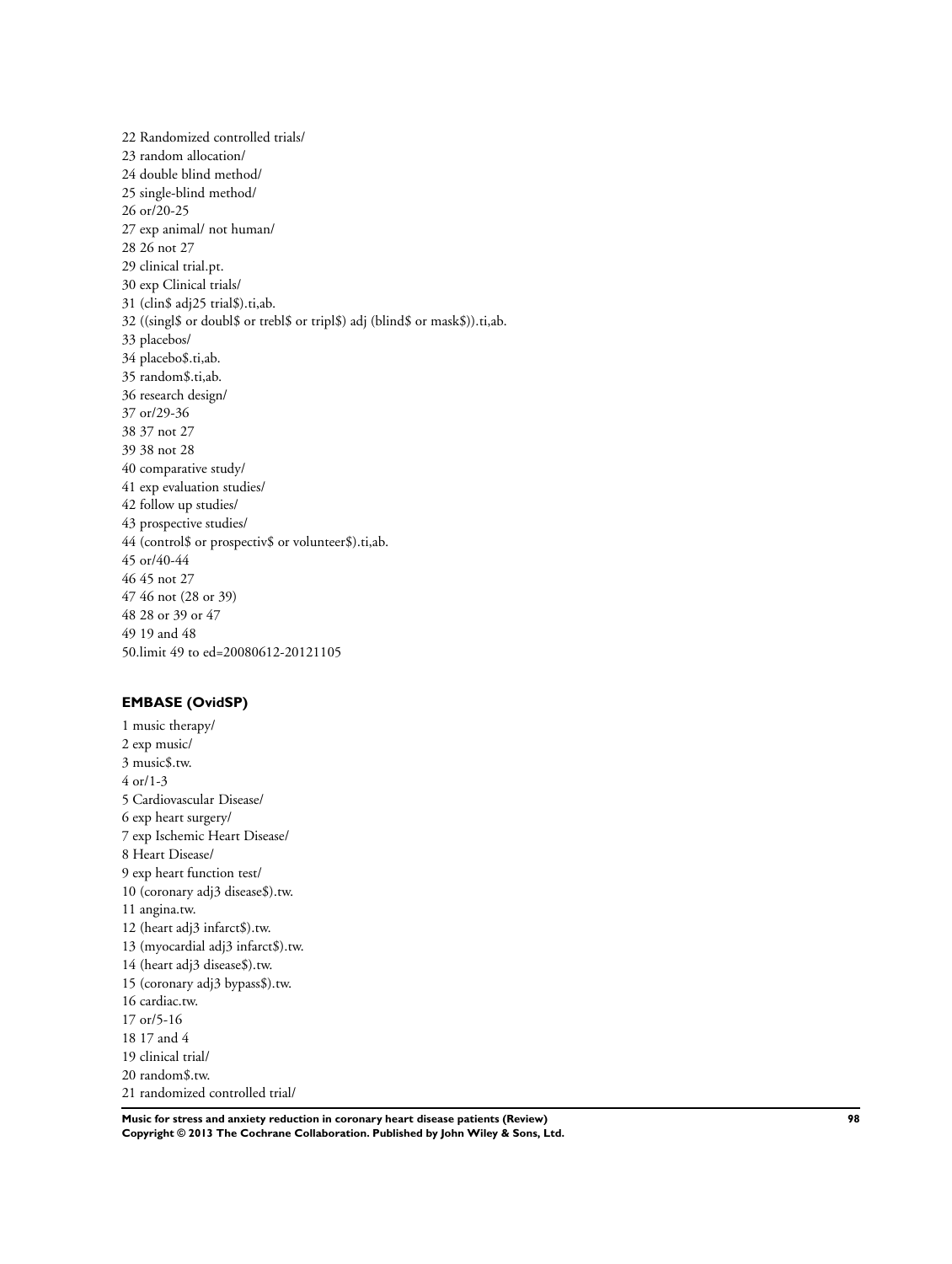22 trial\$.tw. 23 follow-up.tw. 24 double blind procedure/ 25 placebo\$.tw. 26 placebo/ 27 factorial\$.ti,ab. 28 (crossover\$ or cross-over\$).ti,ab. 29 (double\$ adj blind\$).ti,ab. 30 (singl\$ adj blind\$).ti,ab. 31 assign\$.ti,ab. 32 allocat\$.ti,ab. 33 volunteer\$.ti,ab. 34 Crossover Procedure/ 35 Single Blind Procedure/ 36 or/19-35 37 (exp animal/ or exp animal experiment/ or nonhuman/) not exp human/ 38 36 not 37 39 18 and 38 40. limit 39 to ew=200805\$ to 20121109

### **CINAHL (OvidSp)**

1 music/ 2 music therapy/ 3 music\$.tw. 4 or/1-3 5 exp myocardial ischemia/ 6 exp heart diseases/ 7 exp myocardial revascularization/ 8 cardiovascular diseases/ 9 (coronary adj3 disease\$).tw. 10 angina.tw. 11 (heart adj3 infarct\$).tw. 12 (myocardial adj3 infarct\$).tw. 13 (heart adj3 disease\$).tw. 14 (coronary adj3 bypass\$).tw. 15 exp Heart surgery/ 16 exp Heart Function Tests/ 17 cardiac.tw. 18 or/5-17 19 (clin\$ adj25 trial\$).ti,ab. 20 ((singl\$ or doubl\$ or trebl\$ or tripl\$) adj (blind\$ or mask\$)).ti,ab. 21 placebos/ 22 placebo\$.ti,ab. 23 random\$.ti,ab. 24 (control\$ or prospectiv\$ or volunteer\$).ti,ab. 25 study design/ 26 clinical trial.pt. 27 exp clinical trial/ 28 prospective studies/ 29 comparative study/ 30 exp evaluation studies/ 31 Randomized controlled trials/

**Music for stress and anxiety reduction in coronary heart disease patients (Review) 99 Copyright © 2013 The Cochrane Collaboration. Published by John Wiley & Sons, Ltd.**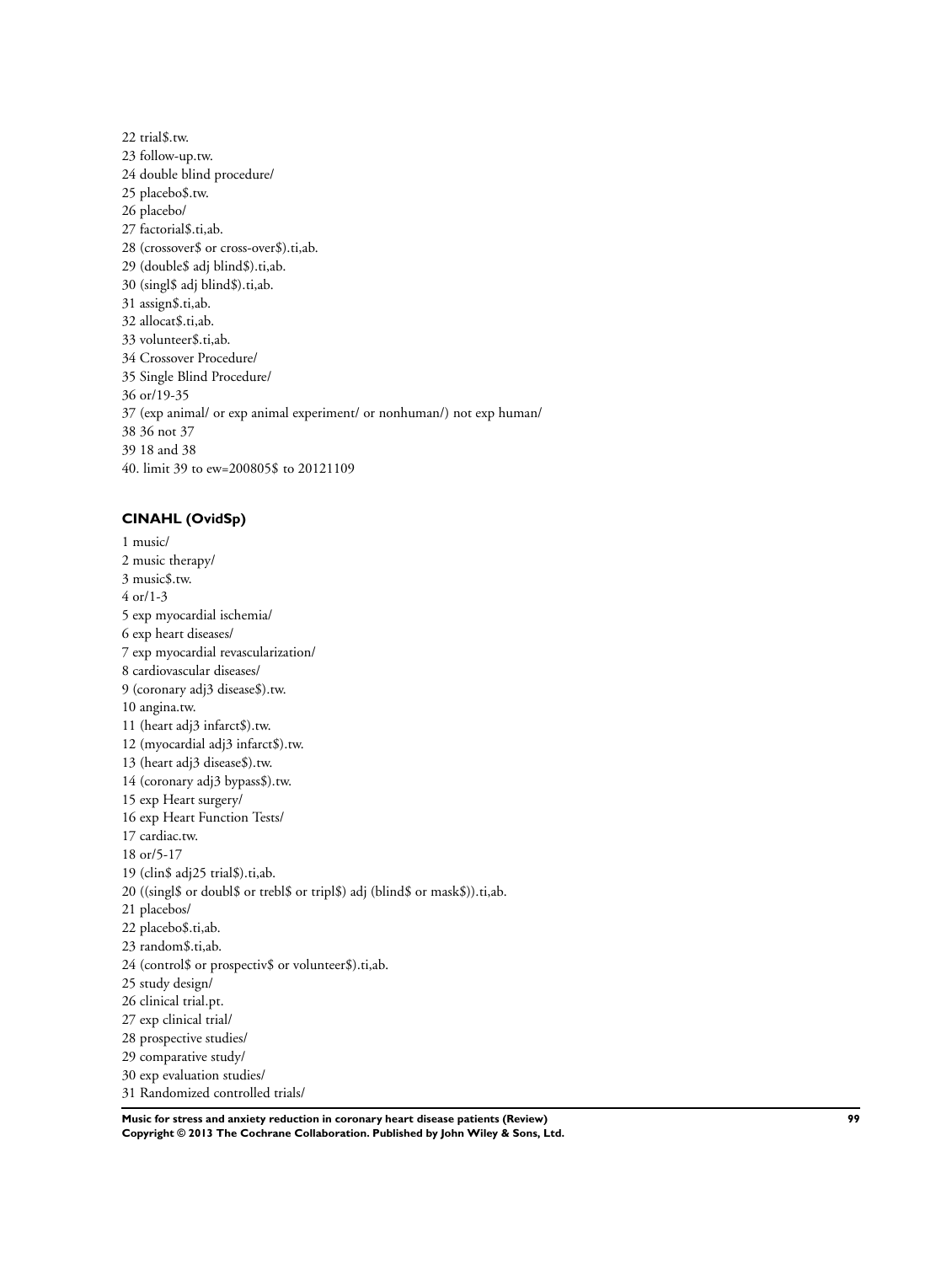32 or/19-31 33 exp animal/ not human/ 34 32 not 33 35 4 and 18 and 34 36 limit 36 to ew=200805\$ to 20121109

## **PsycINFO (OvidSP)**

1 Music/ 2 Music Therapy/ 3 music\$.tw. 4 or/1-3 5 exp myocardial infarction/ 6 exp heart diseases/ 7 angina pectoris/ 8 exp heart surgery/ 9 (coronary adj3 disease\$).tw. 10 angina.tw. 11 (heart adj3 infarct\$).tw. 12 (myocardial adj3 infarct\$).tw. 13 (heart adj3 disease\$).tw. 14 (coronary adj3 bypass\$).tw. 15 cardiac.tw. 16 or/5-15 17. empirical study.md 18 followup study.md 19 longitudinal study.md 20 prospective study.md 21 quantitative study.md 22 "2000".md (is code for treatment outcome/randomized clinical trial) 23 treatment effectiveness evaluation/ 24 exp hypothesis testing/ 25 repeated measures/ 26 exp experimental design/ 27 placebo\$.ti,ab 28 random\$.ti,ab 29 (clin\$ adj25 trial\$).ti,ab. 30 ((singl\$ or doubl\$ or trebl\$ or tripl\$) adj (blind\$ or mask\$)).ti,ab 31. or/19-32 32 4 and 18 and 31 33 limit 32 to human 34. limit 33 to yr="2008 - 2012"

### **LILACS (Virtual Health Library)**

1. Music\$ [words] And 2. heart or cardiac or coronary or cabg or angina or cardiovascular or myocardial [words] (this database does not have the capacity to apply date limits. Results outputs were reviewed from 2008 onward)

### **Social Science Citation Index (ISI)**

#33 Timespan=2008-2012

**Music for stress and anxiety reduction in coronary heart disease patients (Review) 100 Copyright © 2013 The Cochrane Collaboration. Published by John Wiley & Sons, Ltd.**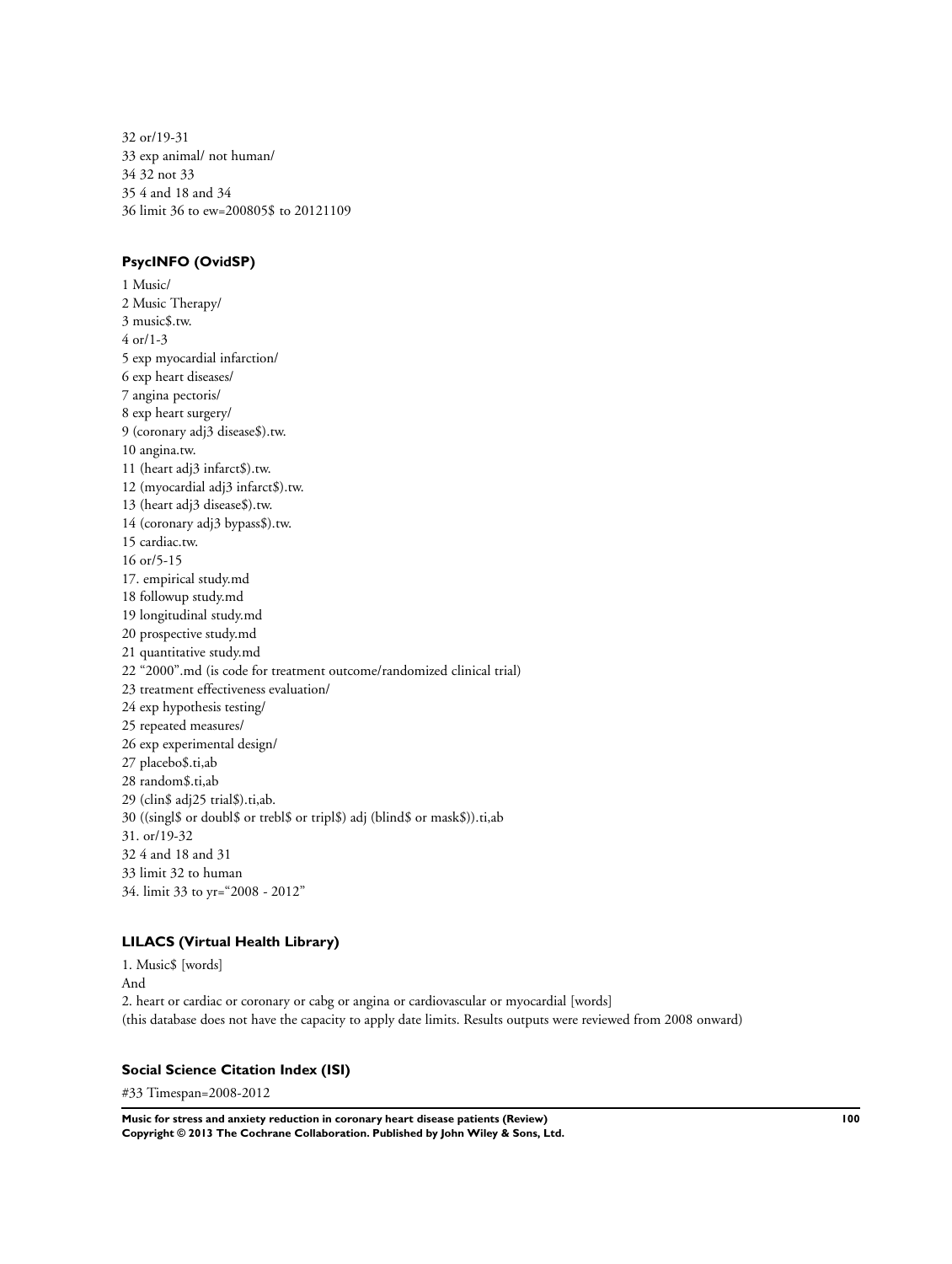#32 #31 AND #17 AND #4 #31 #30 OR #29 OR #28 OR #27 OR #26 OR #25 OR #24 OR #23 OR #22 OR #21 OR #20 OR #19 OR #18 #30 TS=(control\$ or prospectiv\$ or volunteer\$) #29 TS=(prospective studies) #28 TS=(follow up studies) #27 TS=(evaluation studies) #26 TS=(comparative study) #25 TS=random\$ #24 TS=placebo\$ #23 TS=(Clinical trial\$) #22 TS=(single-blind method\$) #21 TS=(double blind method\$) #20 TS=(randomized controlled trial\$) #19 TS=(controlled clinical trial\$) #18 TS=(random allocation) #17 #16 OR #15 OR #14 OR #13 OR #12 OR #11 OR #10 OR #9 OR #8 OR #7 OR #6 OR #5 #16 TS=cardiac #15 TS=(Heart Function Test\$) #14 TS=(Cardiac Surgical Procedures) #13 TS=(coronary bypass) #12 TS=(Myocardial infarct\$) #11 TS=(heart infarct\$) #10 TS=angina #9 TS=(coronary diseas\*) #8 TS=(Cardiovascular Disease\*) #7 TS=(Myocardial Revascularization) #6 TS=(Heart Disease\*) #5 TS=(Myocardial Ischemia) #4 #1 OR #2 OR #3 #3 TS=(singing OR song) #2 TS=music\* #1 TS=(music therapy)

## **Specialist Music Therapy Research Database**

This database is no longer functional therefore this search was not included in the update.

#### **CAIRSS (Webvoyage)**

- 1. Cardiac OR (myocardial Ischemia) OR (heart diseas?)
- 2. Coronary OR Angina OR (heart infarct)
- 3. (cardiovascular diseas?) OR coronary bypass OR(cardiovascular surgical procedures)
- 4. cardiovascular OR CABG or revascularization

(this database does not have the capacity to apply date limits. Results outputs were reviewed from 2008 onward)

#### **Proquest Digital Dissertations**

Music AND Myocardial Ischemia Music AND Heart Disease\* Music AND Myocardial Music AND coronary Music AND heart W/6 disease Music AND angina

**Music for stress and anxiety reduction in coronary heart disease patients (Review) 101 Copyright © 2013 The Cochrane Collaboration. Published by John Wiley & Sons, Ltd.**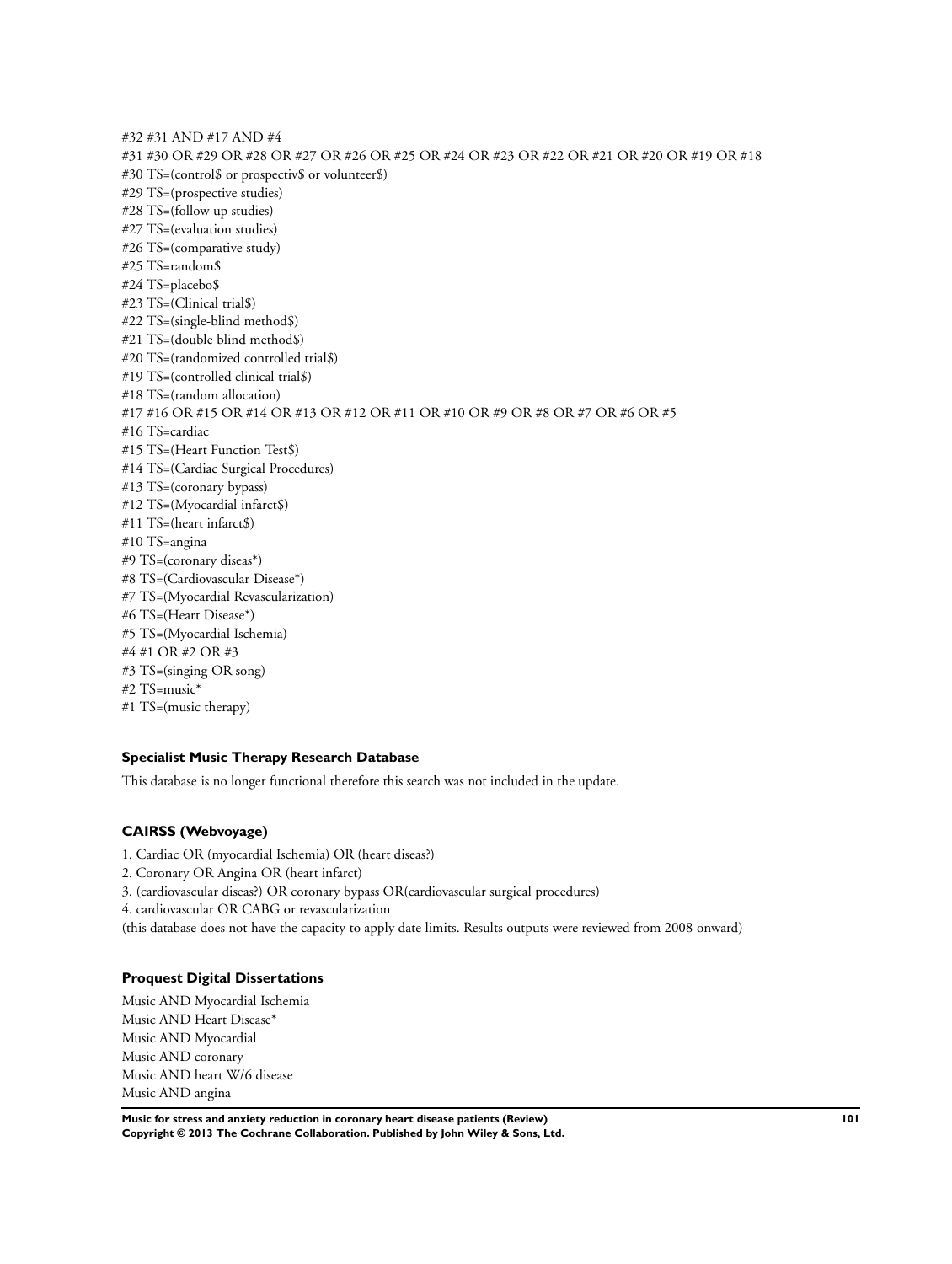Music AND heart W/6 infarct\* Music AND myocardial W/6 infarct\* Music AND Cardiovascular Disease\* Music AND cardiac Music AND Heart Function Tests Music AND cardiovascular W/3 disease\* Music AND cabg Music AND revascularization Search period limited to 2008 - 2012

### **Current Controlled Trials and ClinicalTrials.gov**

1. Music or "music therapy"

### **Appendix 3. Journals Handsearched**

Australian Journal of Music Therapy (1990 - 2012) Canadian Journal of Music Therapy (1976 - 2012) International Journal of the Arts in Medicine (1993 - 1999, no longer published after 1999) Journal of Music Therapy (1964 - 2012) Musik-,Tanz-, und Kunsttherapie (1999 - 2012) Musiktherapeutische Umschau (1980 - 2012) Music Therapy (1981 - 1996, no longer published after 1996) Music Therapy Perspectives (1982 - 2012) Nordic Journal of Music Therapy (1992 - 2012) Music Therapy Today (online journal of music therapy) (2001 - 2007, no longer maintained) Voices (online international journal of music therapy) (2001 - 2012) Arts in Psychotherapy (1983 - 2012) International Latin-American Journal of Music Therapy (1995 - 2000, no longer published after 2000)

## **W H A T ' S N E W**

Last assessed as up-to-date: 4 December 2013.

| Date         | Event                                         | <b>Description</b>                                                                                               |
|--------------|-----------------------------------------------|------------------------------------------------------------------------------------------------------------------|
| 23 July 2013 | changed                                       | New citation required but conclusions have not 4 new included studies. Conclusion unchanged. New<br>author added |
|              | 5 November 2012 New search has been performed | Searches re-run in November 2012.                                                                                |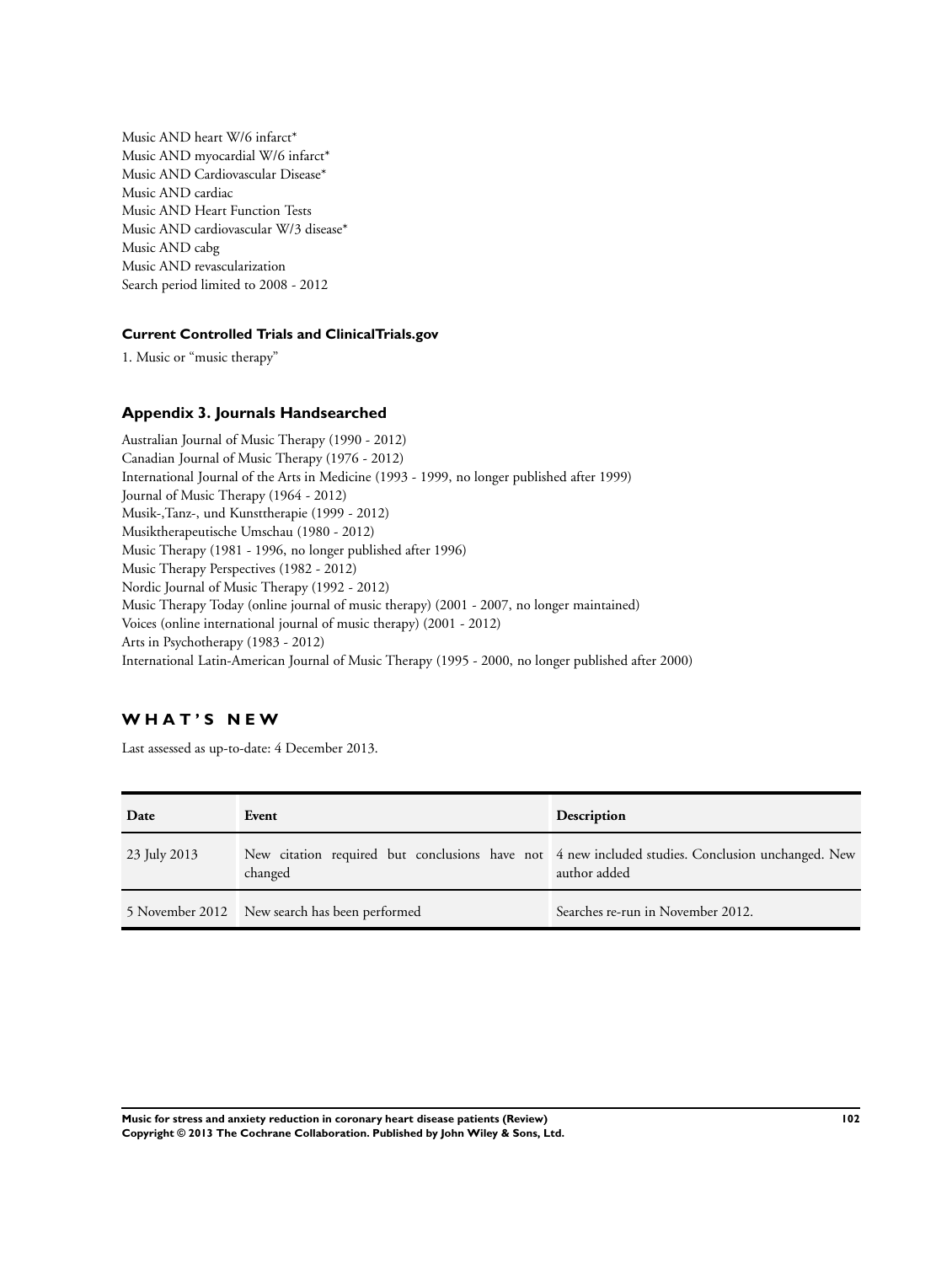### **H I S T O R Y**

Protocol first published: Issue 3, 2007

Review first published: Issue 2, 2009

| Date | Event | Description                                                                    |
|------|-------|--------------------------------------------------------------------------------|
|      |       | 25 February 2013 New search has been performed Searches updated November 2012. |

# **C O N T R I B U T I O N S O F A U T H O R S**

Joke Bradt: conceived and designed the review, developed the search strategies and wrote the protocol. She is the guarantor for the review and identified potentially relevant trials, extracted eligible articles, extracted data from included studies, performed the statistical analysis and wrote the review text.

Cheryl Dileo: conceived and designed the review, and contributed to writing the protocol. For the original review, she identified potentially relevant trials, tracked eligible articles, extracted data from them, and contributed to writing the text. For the update of the review, she completed the quality assessment of the trials.

Noah Potvin: contributed to the update of this review by screening the database search outputs for eligible trials, updating the handsearches, retrieving full-text articles, completing quality assessment of the trials, extracting data from included studies, and reviewing the text of this review.

# **D E C L A R A T I O N S O F I N T E R E S T**

All three authors are trained music therapists.

## **S O U R C E S O F S U P P O R T**

### **Internal sources**

• Temple University, Philadelphia, PA, USA.

### **External sources**

• State of Pennsylvania Formula Fund, USA.